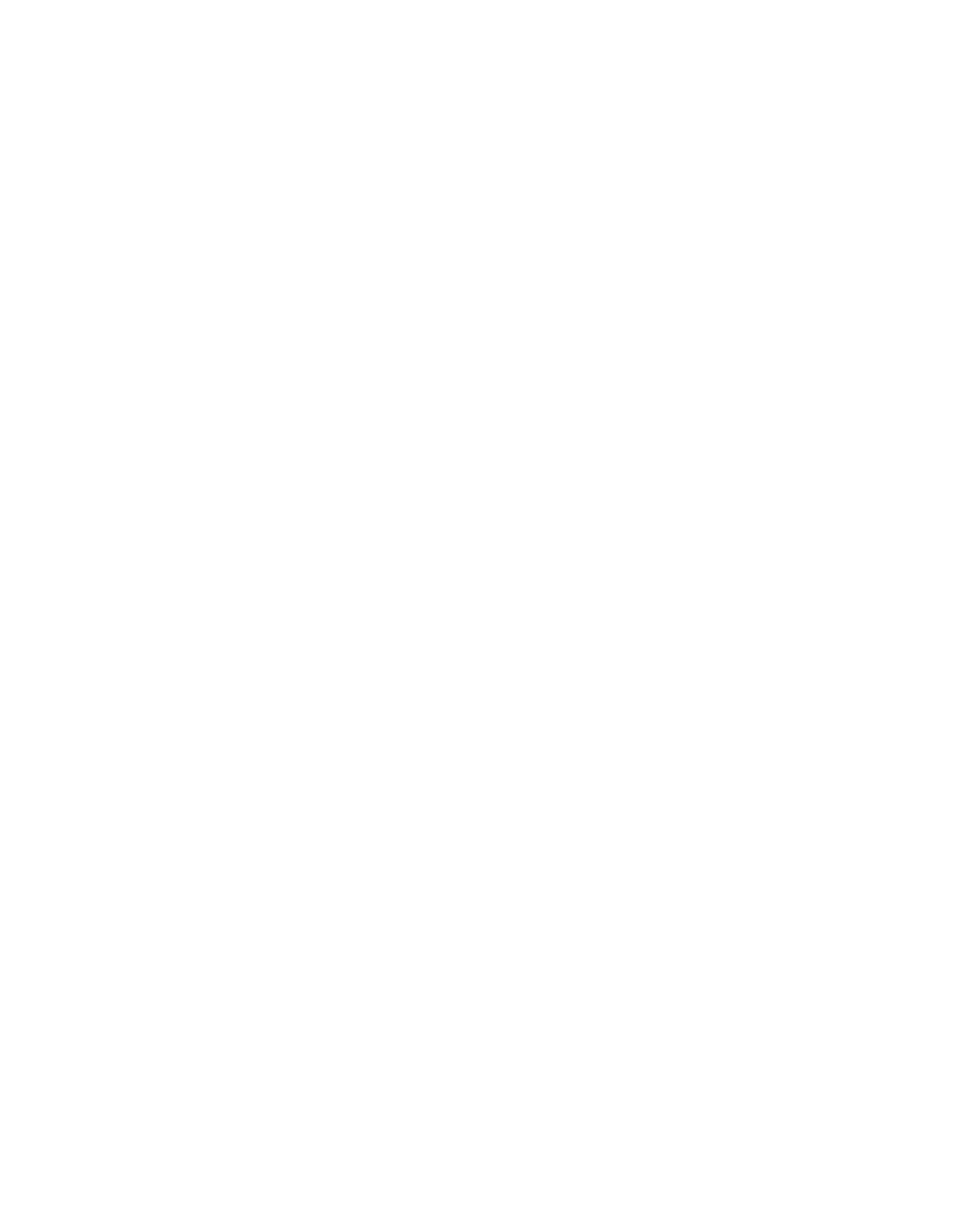# **CONTENTS:**

| $\mathbf{1}$   | <b>Codex Africanus</b><br>$\mathbf{1}$<br>$\mathbf{1}$<br>1.1                                                                                                                 |
|----------------|-------------------------------------------------------------------------------------------------------------------------------------------------------------------------------|
| $\mathbf{2}$   | 3<br><b>Installation</b><br>$\overline{3}$<br>2.1<br>3<br>2.2.                                                                                                                |
| 3 <sup>1</sup> | 5<br><b>Usage</b>                                                                                                                                                             |
| 4              | 7<br><b>Command Line Utilities</b><br>$\overline{7}$<br>4.1<br>$\overline{7}$<br>4.2                                                                                          |
| 5              | 9<br><b>API</b><br>9<br>5.1<br>23<br>5.2<br>5.3<br>26<br>37<br>5.4<br>5.5<br>37<br>41<br>5.6<br>5.7<br>51<br>60<br>5.8<br>67<br>5.9<br>76<br>5.10<br>77<br>5.11<br>78<br>5.12 |
| 6              | 89<br><b>Contributing</b><br>89<br>6.1<br>6.2<br>90<br>91<br>6.3<br>6.4<br>91<br>6.5<br>91                                                                                    |
| $\overline{7}$ | 93<br><b>Credits</b><br>93<br>7.1<br>7.2<br>93                                                                                                                                |
| 8              | 95<br><b>History</b><br>95<br>8.1<br>8.2<br>95                                                                                                                                |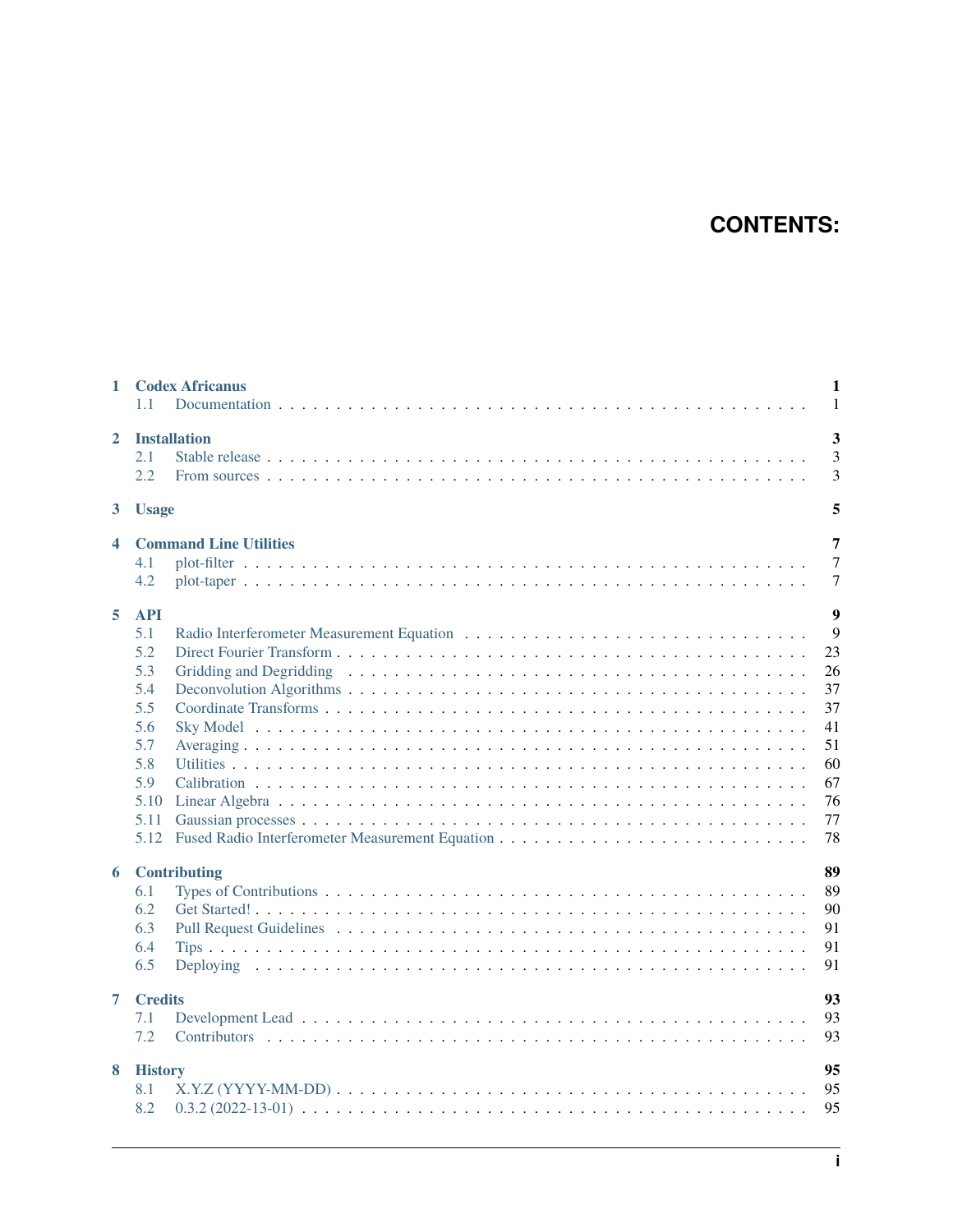| 8.3  | 95  |
|------|-----|
| 8.4  | 95  |
| 8.5  | 96  |
| 8.6  | 96  |
| 8.7  | 96  |
| 8.8  | 96  |
| 8.9  | 96  |
| 8.10 | 97  |
| 8.11 | 97  |
|      | 97  |
|      | 97  |
|      | 97  |
|      | 98  |
|      | 99  |
| 8.17 | 99  |
| 8.18 | 99  |
| 8.19 | 99  |
| 8.20 | 99  |
| 8.21 | 101 |
|      |     |

### 9 Indices and tables

**Index**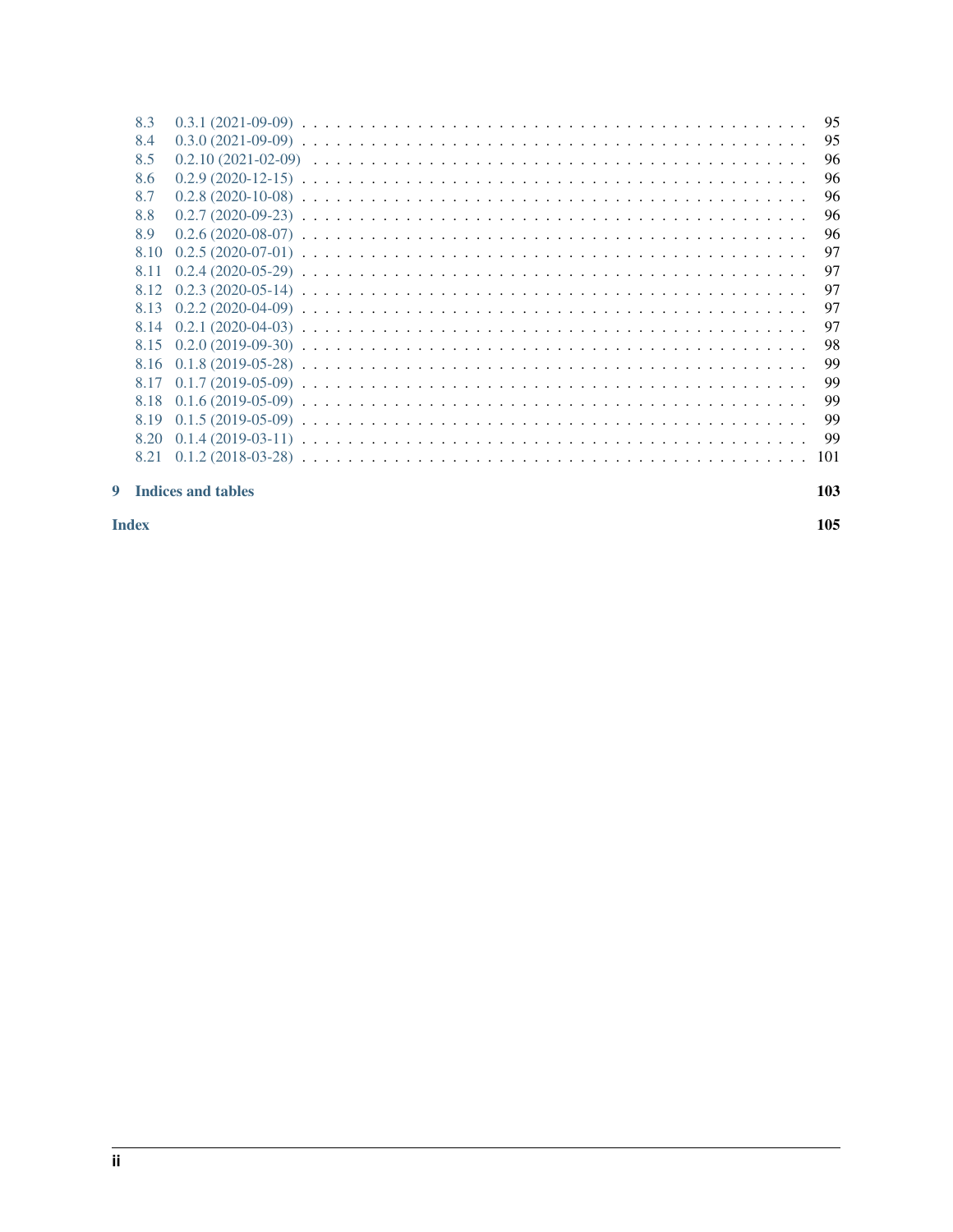# **ONE**

# **CODEX AFRICANUS**

<span id="page-4-0"></span>Radio Astronomy Building Blocks

# <span id="page-4-1"></span>**1.1 Documentation**

[https://codex-africanus.readthedocs.io.](https://codex-africanus.readthedocs.io)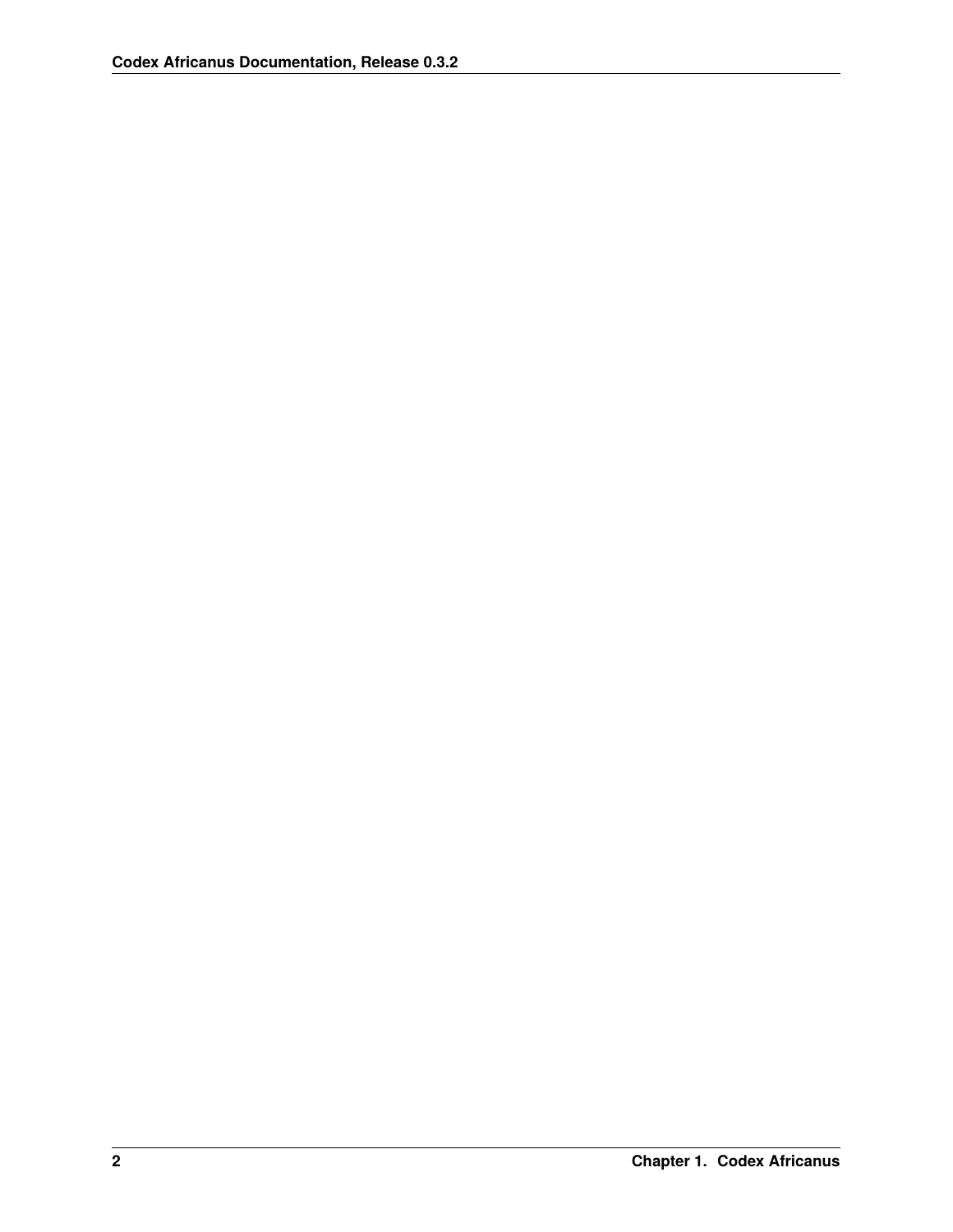**TWO**

# **INSTALLATION**

# <span id="page-6-1"></span><span id="page-6-0"></span>**2.1 Stable release**

To install Codex Africanus, run this command in your terminal:

\$ pip install codex-africanus

This is the preferred method to install Codex Africanus, as it will always install the most recent stable release.

If you don't have [pip](https://pip.pypa.io) installed, this [Python installation guide](http://docs.python-guide.org/en/latest/starting/installation/) can guide you through the process.

By default, Codex Africanus will install with a minimal set of dependencies, numpy and numba.

Further functionality can be enabled by installing extra requirements as follows:

```
$ pip install codex-africanus[dask]
$ pip install codex-africanus[scipy]
$ pip install codex-africanus[astropy]
$ pip install codex-africanus[python-casacore]
```
To install the complete set of dependencies for the CPU:

```
$ pip install codex-africanus[complete]
```
To install the complete set of dependencies including CUDA:

\$ pip install codex-africanus[complete-cuda]

# <span id="page-6-2"></span>**2.2 From sources**

The sources for Codex Africanus can be downloaded from the [Github repo.](https://github.com/ska-sa/codex-africanus)

You can either clone the public repository:

\$ git clone git://github.com/ska-sa/codex-africanus

Or download the [tarball:](https://github.com/ska-sa/codex-africanus/tarball/master)

\$ curl -OL https://github.com/ska-sa/codex-africanus/tarball/master

Once you have a copy of the source, you can install it with: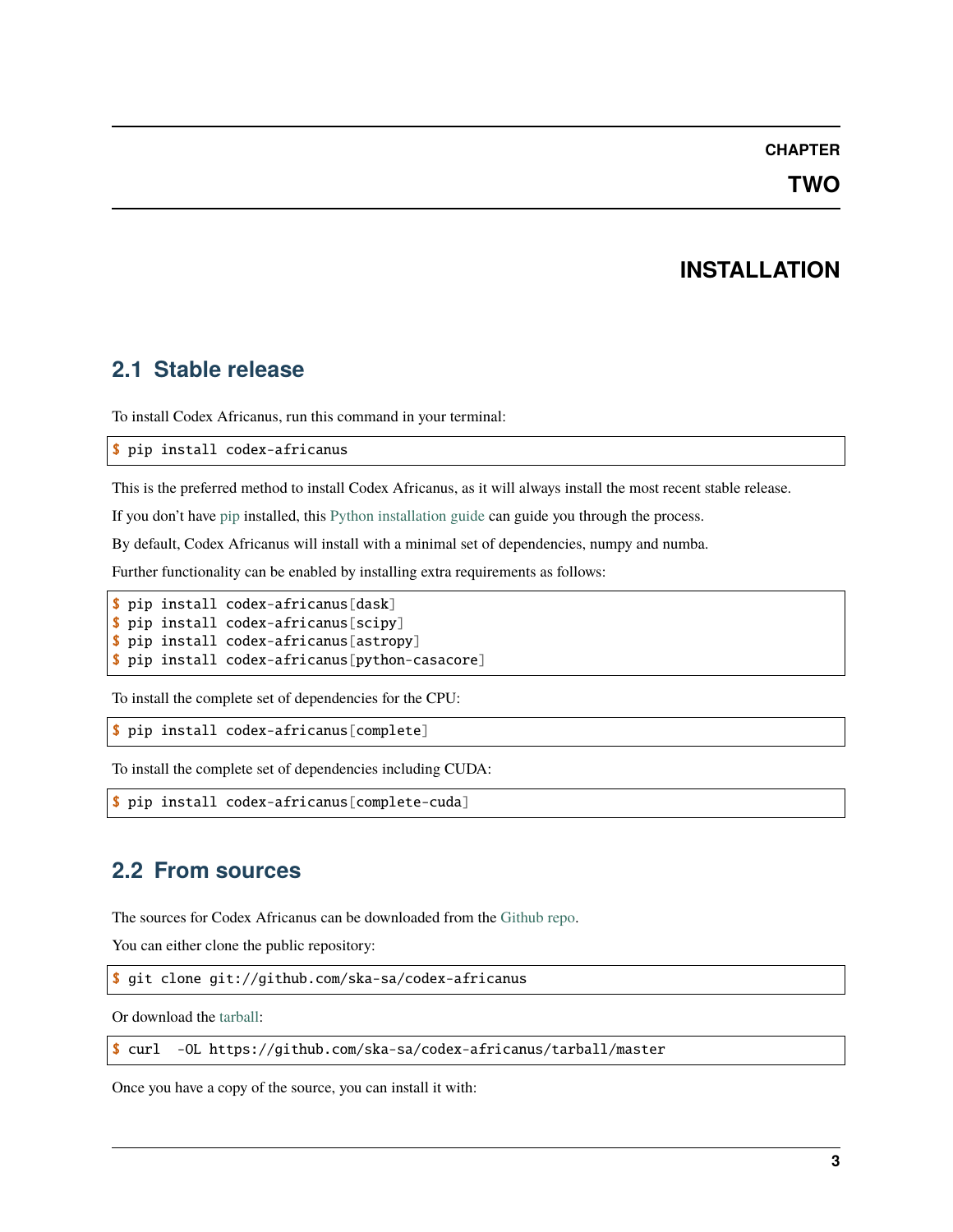\$ python setup.py install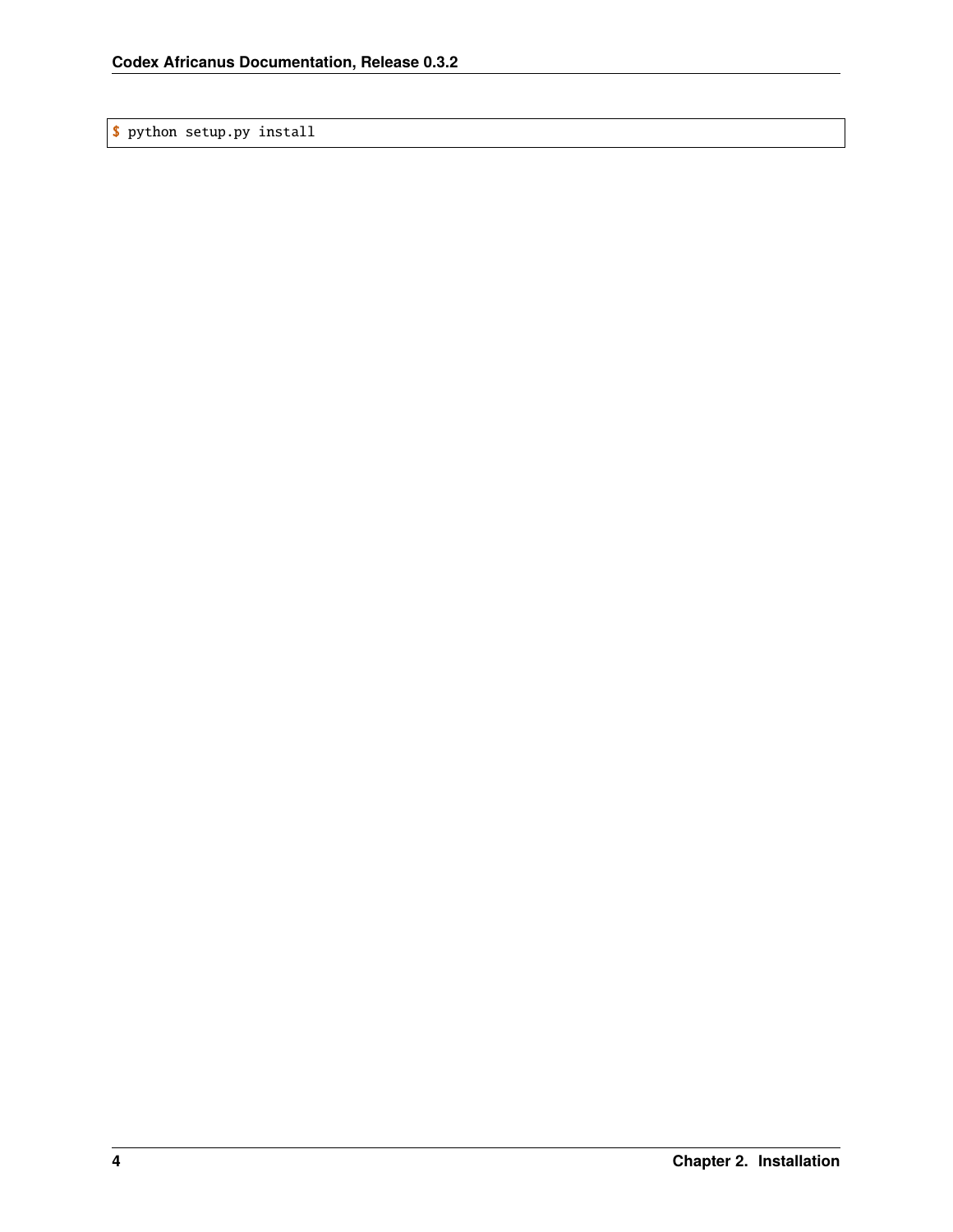**THREE**

**USAGE**

<span id="page-8-0"></span>To use Codex Africanus in a project:

import africanus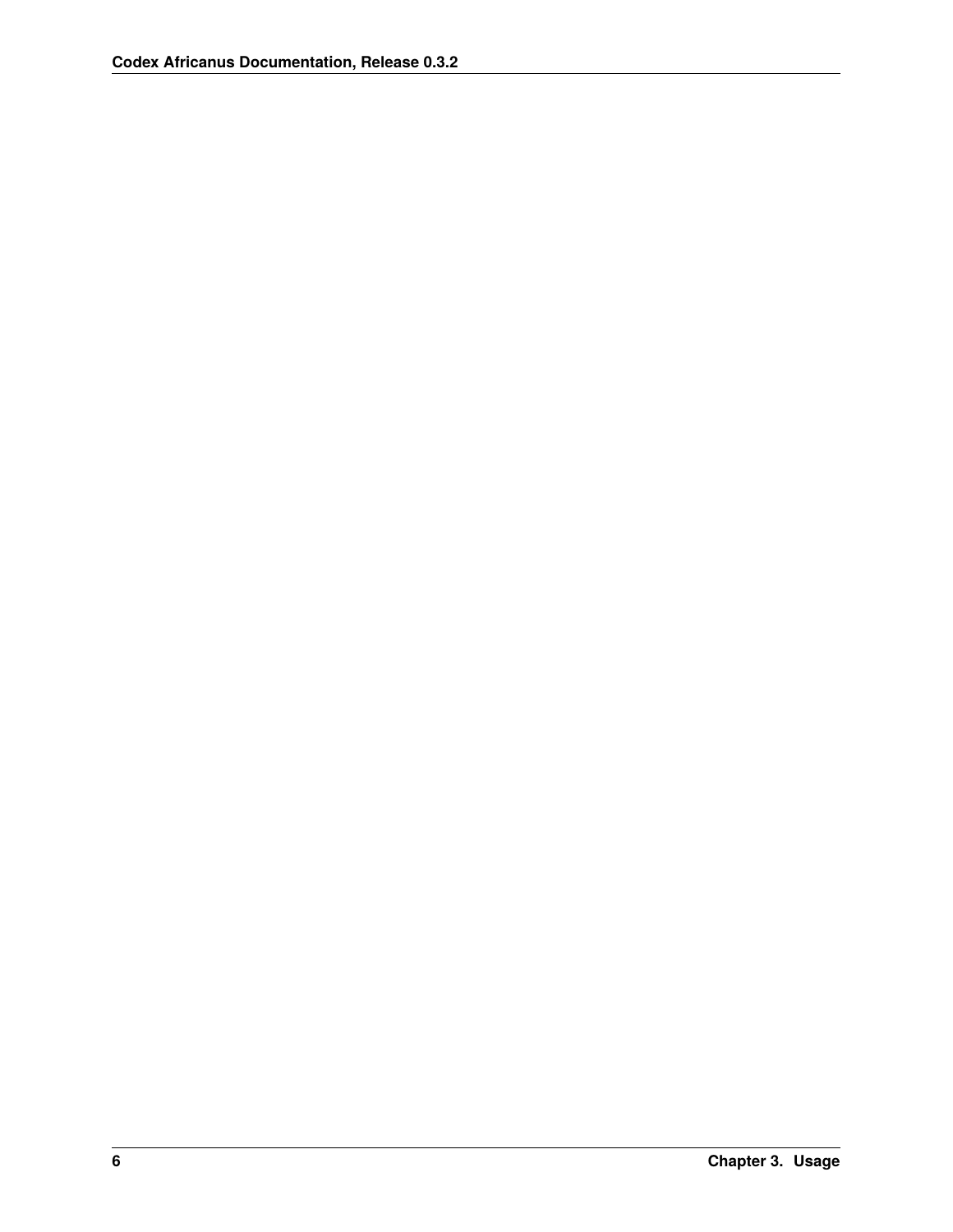**FOUR**

# **COMMAND LINE UTILITIES**

<span id="page-10-0"></span>The following command line utilities are installed. Run each utility's help for further information.

\$ utility --help

# <span id="page-10-1"></span>**4.1 plot-filter**

Plots convolution filters.

# <span id="page-10-2"></span>**4.2 plot-taper**

Plots tapers associated with convolution filters.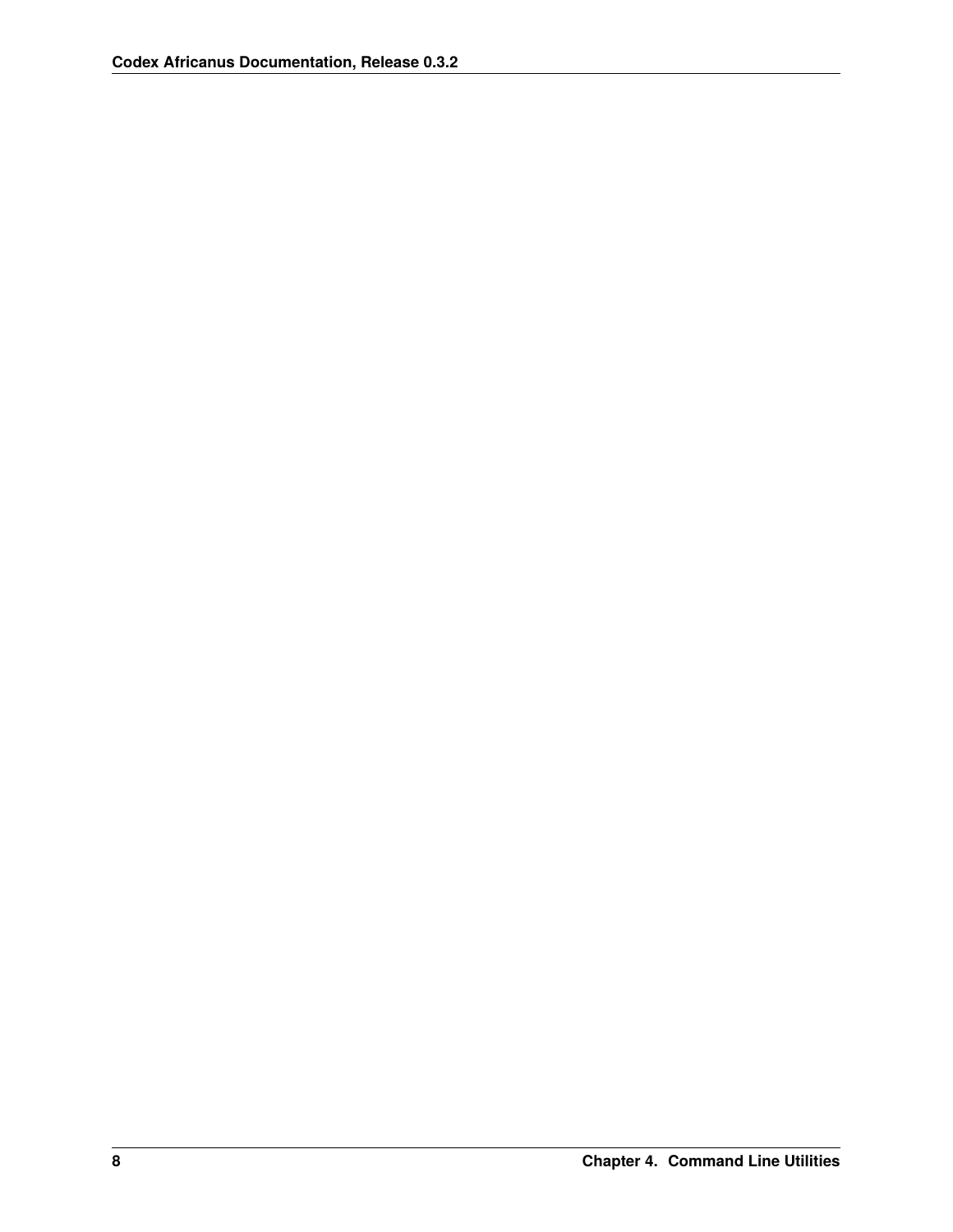# **FIVE**

**API**

# <span id="page-12-1"></span><span id="page-12-0"></span>**5.1 Radio Interferometer Measurement Equation**

Functions used to compute the terms of the Radio Interferometer Measurement Equation (RIME). It describes the response of an interferometer to a sky model.

$$
V_{pq} = G_p \left( \sum_s E_{ps} L_p K_{ps} B_s K_{qs}^H L_q^H E_{qs}^H \right) G_q^H
$$

where for antenna  $p$  and  $q$ , and source  $s$ :

- $G_p$  represents direction-independent effects.
- $E_{ps}$  represents direction-dependent effects.
- $L_p$  represents the feed rotation.
- $K_{ps}$  represents the phase delay term.
- $B_s$  represents the brightness matrix.

The RIME is more formally described in the following four papers:

- [I. A full-sky Jones formalism](https://arxiv.org/abs/1101.1764)
- [II. Calibration and direction-dependent effects](https://arxiv.org/abs/1101.1765)
- [III. Addressing direction-dependent effects in 21cm WSRT observations of 3C147](https://arxiv.org/abs/1101.1768)
- [IV. A generalized tensor formalism](https://arxiv.org/abs/1106.0579)

# **5.1.1 Numpy**

| predict_vis(time_index, antenna1, antenna2)       | Multiply Jones terms together to form model visibilities<br>according to the following formula: |
|---------------------------------------------------|-------------------------------------------------------------------------------------------------|
| $phase\_delay$ (lm, uvw, frequency[, convention]) | Computes the phase delay $(K)$ term:                                                            |
| parallactic_angles(times, antenna_positions, )    | Computes parallactic angles per timestep for the given                                          |
|                                                   | reference antenna position and field centre.                                                    |
| feed_rotation(parallactic_angles[, feed_type])    | Computes the $2x2$ feed rotation (L) matrix from the                                            |
|                                                   | parallactic_angles.                                                                             |
| transform_sources(lm, parallactic_angles, )       | Creates beam sampling coordinates suitable for use in                                           |
|                                                   | beam_cube_dde() by:                                                                             |

continues on next page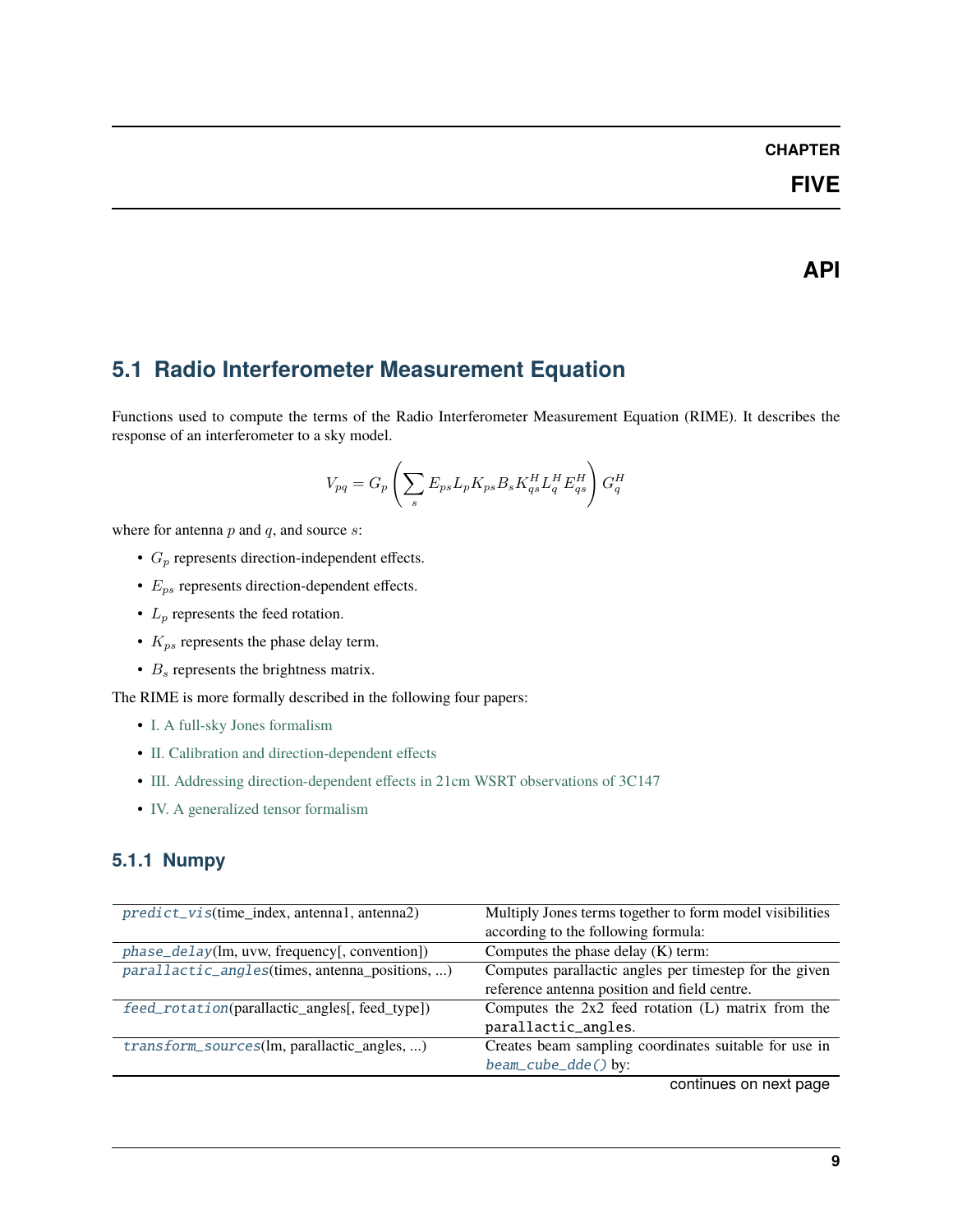| beam_cube_dde(beam, beam_lm_extents, )           | Evaluates Direction Dependent Effects along a source's                                                                                                            |
|--------------------------------------------------|-------------------------------------------------------------------------------------------------------------------------------------------------------------------|
|                                                  | path by interpolating the values of a complex beam cube                                                                                                           |
|                                                  | at the source location.                                                                                                                                           |
| zernike_dde(coords, coeffs, noll index, )        | Computes Direction Dependent Effects by evaluating<br>Zernicke Polynomials defined by coefficients coeffs<br>and noll indexes noll_index at the specified coordi- |
|                                                  | nates coords.                                                                                                                                                     |
| $wsclean\_predict(uvw, lm, source_type, flux, )$ | Predict visibilities from a WSClean sky model.                                                                                                                    |
|                                                  |                                                                                                                                                                   |

Table 1 – continued from previous page

<span id="page-13-0"></span>africanus.rime.predict\_vis(*time\_index*, *antenna1*, *antenna2*, *dde1\_jones=None*, *source\_coh=None*, *dde2\_jones=None*, *die1\_jones=None*, *base\_vis=None*, *die2\_jones=None*)

Multiply Jones terms together to form model visibilities according to the following formula:

$$
V_{pq} = G_p \left( B_{pq} + \sum_s E_{ps} X_{pqs} E_{qs}^H \right) G_q^H
$$

where for antenna  $p$  and  $q$ , and source  $s$ :

- $B_{pq}$  represent base coherencies.
- $E_{ps}$  represents Direction-Dependent Jones terms.
- $X_{pqs}$  represents a coherency matrix (per-source).
- $G_p$  represents Direction-Independent Jones terms.

Generally,  $E_{ps}$ ,  $G_p$ ,  $X_{pqs}$  should be formed by using the *[RIME API](#page-12-1)* functions and combining them together with [einsum\(\)](https://numpy.org/doc/stable/reference/generated/numpy.einsum.html#numpy.einsum).

#### **Please read the Notes**

#### **Parameters**

- **time\_index** [[numpy.ndarray](https://numpy.org/doc/stable/reference/generated/numpy.ndarray.html#numpy.ndarray)] Time index used to look up the antenna Jones index for a particular baseline with shape (row,). Obtainable via np.unique(time, return\_inverse=True)[1].
- **antenna1** [[numpy.ndarray](https://numpy.org/doc/stable/reference/generated/numpy.ndarray.html#numpy.ndarray)] Antenna 1 index used to look up the antenna Jones for a particular baseline. with shape (row,).
- **antenna2** [[numpy.ndarray](https://numpy.org/doc/stable/reference/generated/numpy.ndarray.html#numpy.ndarray)] Antenna 2 index used to look up the antenna Jones for a particular baseline. with shape (row,).
- **dde1\_jones** [[numpy.ndarray](https://numpy.org/doc/stable/reference/generated/numpy.ndarray.html#numpy.ndarray), optional]  $E_{ps}$  Direction-Dependent Jones terms for the first antenna. shape (source, time, ant, chan, corr\_1, corr\_2)
- **source\_coh** [[numpy.ndarray](https://numpy.org/doc/stable/reference/generated/numpy.ndarray.html#numpy.ndarray), optional]  $X_{pqs}$  Direction-Dependent Coherency matrix for the baseline. with shape (source, row, chan, corr\_1, corr\_2)
- **dde2\_jones** [[numpy.ndarray](https://numpy.org/doc/stable/reference/generated/numpy.ndarray.html#numpy.ndarray), optional]  $E_{qs}$  Direction-Dependent Jones terms for the second antenna. This is usually the same array as dde1\_jones as this preserves the symmetry of the RIME. predict\_vis will perform the conjugate transpose internally. shape (source, time,ant,chan,corr\_1,corr\_2)
- **die1\_jones** [[numpy.ndarray](https://numpy.org/doc/stable/reference/generated/numpy.ndarray.html#numpy.ndarray), optional]  $G_{ps}$  Direction-Independent Jones terms for the first antenna of the baseline. with shape (time, ant, chan, corr\_1, corr\_2)
- **base\_vis** [[numpy.ndarray](https://numpy.org/doc/stable/reference/generated/numpy.ndarray.html#numpy.ndarray), optional]  $B_{pq}$  base coherencies, added to source coherency summation *before* multiplication with *die1\_jones* and *die2\_jones*. shape (row,chan,corr\_1, corr\_2).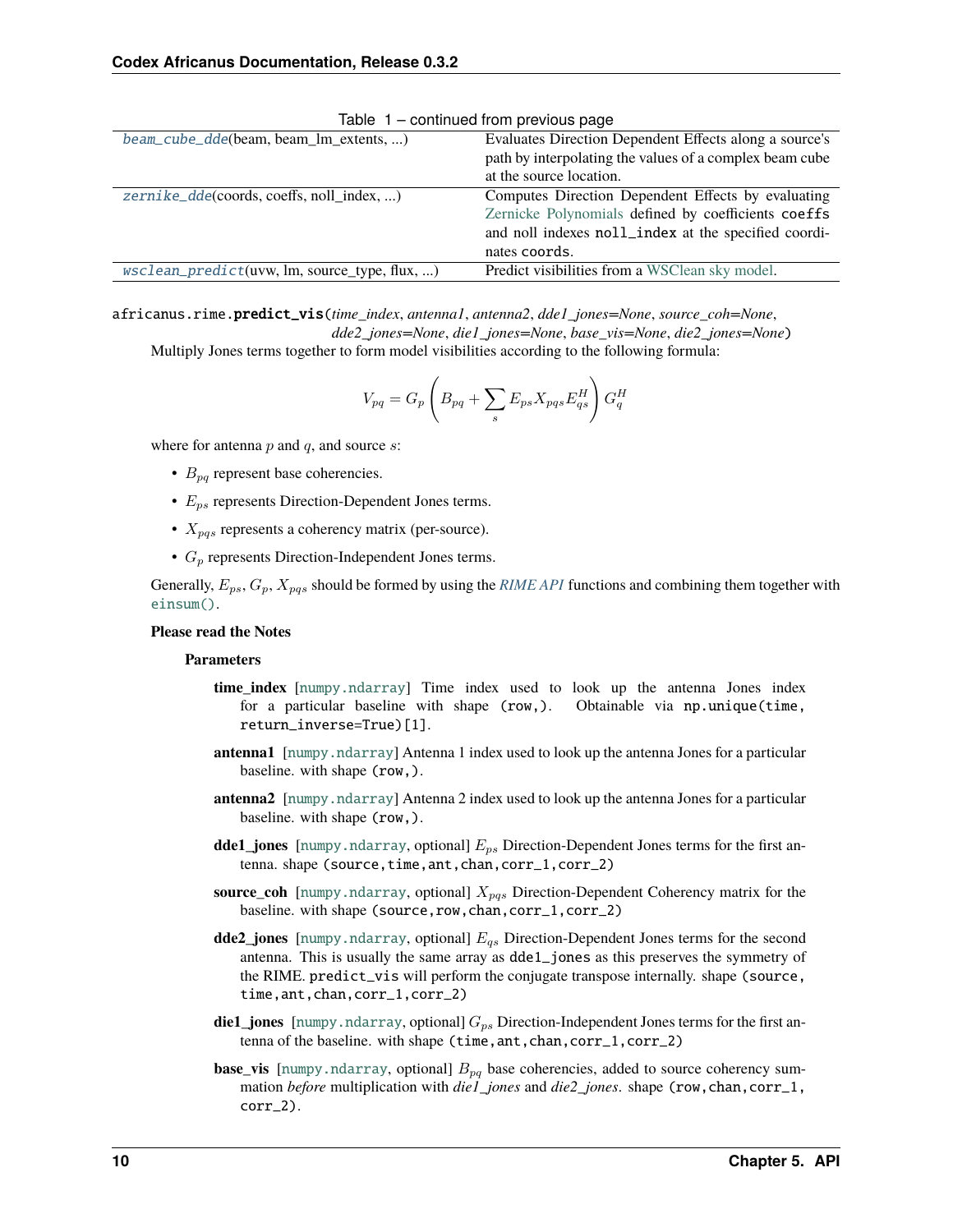**die2\_jones** [[numpy.ndarray](https://numpy.org/doc/stable/reference/generated/numpy.ndarray.html#numpy.ndarray), optional]  $G_{ps}$  Direction-Independent Jones terms for the second antenna of the baseline. This is usually the same array as die1\_jones as this preserves the symmetry of the RIME. predict\_vis will perform the conjugate transpose internally. shape (time, ant, chan, corr\_1, corr\_2)

#### **Returns**

**visibilities** [[numpy.ndarray](https://numpy.org/doc/stable/reference/generated/numpy.ndarray.html#numpy.ndarray)] Model visibilities of shape (row,chan,corr\_1,corr\_2)

#### **Notes**

- Direction-Dependent terms (dde{1,2}\_jones) and Independent (die{1,2}\_jones) are optional, but if one is present, the other must be present.
- The inputs to this function involve row, time and ant (antenna) dimensions.
- Each row is associated with a pair of antenna Jones matrices at a particular timestep via the time\_index, antenna1 and antenna2 inputs.
- The row dimension must be an increasing partial order in time.

#### <span id="page-14-0"></span>africanus.rime.phase\_delay(*lm*, *uvw*, *frequency*, *convention='fourier'*) Computes the phase delay (K) term:

 $e^{-2\pi i (ul+vm+w(n-1))}$ where  $n = \sqrt{1 - l^2 - m^2}$ 

#### **Parameters**

- **lm** [[numpy.ndarray](https://numpy.org/doc/stable/reference/generated/numpy.ndarray.html#numpy.ndarray)] LM coordinates of shape (source, 2) with L and M components in the last dimension.
- **uvw** [[numpy.ndarray](https://numpy.org/doc/stable/reference/generated/numpy.ndarray.html#numpy.ndarray)] UVW coordinates of shape (row, 3) with U, V and W components in the last dimension.

**frequency** [[numpy.ndarray](https://numpy.org/doc/stable/reference/generated/numpy.ndarray.html#numpy.ndarray)] frequencies of shape (chan,)

**convention** [{'fourier', 'casa'}] Uses the  $e^{-2\pi i}$  sign convention if fourier and  $e^{2\pi i}$  if casa.

#### **Returns**

**complex\_phase** [[numpy.ndarray](https://numpy.org/doc/stable/reference/generated/numpy.ndarray.html#numpy.ndarray)] complex of shape (source, row, chan)

#### **Notes**

Corresponds to the complex exponential of the [Van Cittert-Zernike Theorem.](https://en.wikipedia.org/wiki/Van_Cittert%E2%80%93Zernike_theorem_)

[MeqTrees](https://github.com/ska-sa/meqtrees-timba/blob/6a7e873d4d1fe538981dec5851418cbd371b8388/MeqNodes/src/PSVTensor.cc#L314_) uses the CASA sign convention.

<span id="page-14-1"></span>africanus.rime.parallactic\_angles(*times*, *antenna\_positions*, *field\_centre*, *backend='casa'*) Computes parallactic angles per timestep for the given reference antenna position and field centre.

#### **Parameters**

**times** [[numpy.ndarray](https://numpy.org/doc/stable/reference/generated/numpy.ndarray.html#numpy.ndarray)] Array of Mean Julian Date times in *seconds* with shape (time,),

**antenna\_positions** [[numpy.ndarray](https://numpy.org/doc/stable/reference/generated/numpy.ndarray.html#numpy.ndarray)] Antenna positions of shape (ant, 3) in *metres* in the *ITRF* frame.

**field\_centre** [[numpy.ndarray](https://numpy.org/doc/stable/reference/generated/numpy.ndarray.html#numpy.ndarray)] Field centre of shape (2,) in *radians*

**backend** [{'casa', 'test'}, optional] Backend to use for calculating the parallactic angles.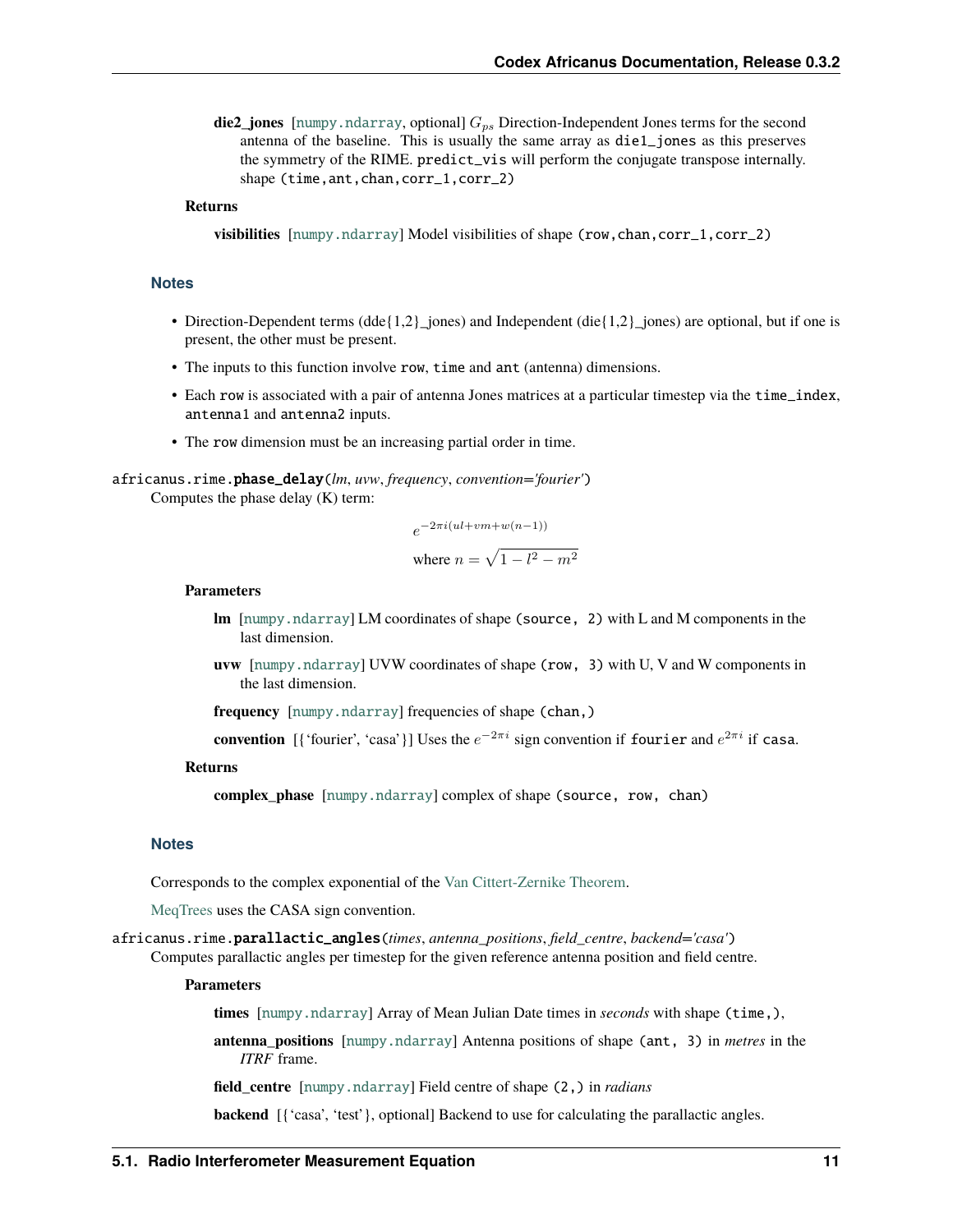- casa defers to an implementation depending on python-casacore. This backend should be used by default.
- test creates parallactic angles by multiplying the times and antenna\_position arrays. It exist solely for testing.

#### **Returns**

**parallactic angles** [[numpy.ndarray](https://numpy.org/doc/stable/reference/generated/numpy.ndarray.html#numpy.ndarray)] Parallactic angles of shape (time, ant)

<span id="page-15-0"></span>africanus.rime.feed\_rotation(*parallactic\_angles*, *feed\_type='linear'*) Computes the 2x2 feed rotation (L) matrix from the parallactic\_angles.

| linear $\vert$ | $\int cos(pa)$                                     | sin(pa) | circular | $\lceil_{\mathcal{Q}} - i \mathcal{P}^{\alpha} \rceil$ |            |
|----------------|----------------------------------------------------|---------|----------|--------------------------------------------------------|------------|
|                | $\begin{vmatrix} -sin(pa) & cos(pa) \end{vmatrix}$ |         |          |                                                        | $\partial$ |

#### **Parameters**

**parallactic\_angles** [[numpy.ndarray](https://numpy.org/doc/stable/reference/generated/numpy.ndarray.html#numpy.ndarray)] floating point parallactic angles. Of shape (pa0, pa1, ..., pan).

**feed\_type** [{'linear', 'circular'}] The type of feed

#### **Returns**

**feed\_matrix** [[numpy.ndarray](https://numpy.org/doc/stable/reference/generated/numpy.ndarray.html#numpy.ndarray)] Feed rotation matrix of shape (pa0, pa1,...,pan,2,2)

<span id="page-15-1"></span>africanus.rime.transform\_sources(*lm*, *parallactic\_angles*, *pointing\_errors*, *antenna\_scaling*, *frequency*, *dtype=None*)

Creates beam sampling coordinates suitable for use in  $beam\_cube\_dde()$  by:

- 1. Rotating lm coordinates by the parallactic\_angles
- 2. Adding pointing\_errors
- 3. Scaling by antenna\_scaling

#### **Parameters**

- **lm** [[numpy.ndarray](https://numpy.org/doc/stable/reference/generated/numpy.ndarray.html#numpy.ndarray)] LM coordinates of shape (src,2) in radians offset from the phase centre.
- **parallactic\_angles** [[numpy.ndarray](https://numpy.org/doc/stable/reference/generated/numpy.ndarray.html#numpy.ndarray)] parallactic angles of shape (time, antenna) in radians.
- **pointing\_errors** [[numpy.ndarray](https://numpy.org/doc/stable/reference/generated/numpy.ndarray.html#numpy.ndarray)] LM pointing errors for each antenna at each timestep in radians. Has shape (time, antenna, 2)
- **antenna\_scaling** [[numpy.ndarray](https://numpy.org/doc/stable/reference/generated/numpy.ndarray.html#numpy.ndarray)] antenna scaling factor for each channel and each antenna. Has shape (antenna, chan)
- **frequency** [[numpy.ndarray](https://numpy.org/doc/stable/reference/generated/numpy.ndarray.html#numpy.ndarray)] frequencies for each channel. Has shape (chan,)
- **dtype** [[numpy.dtype](https://numpy.org/doc/stable/reference/generated/numpy.dtype.html#numpy.dtype), optional] Numpy dtype of result array. Should be float32 or float64. Defaults to float64

#### **Returns**

**coords** [[numpy.ndarray](https://numpy.org/doc/stable/reference/generated/numpy.ndarray.html#numpy.ndarray)] coordinates of shape (3, src, time, antenna, chan) where each coordinate component represents **l**, **m** and **frequency**, respectively.

<span id="page-15-2"></span>africanus.rime.beam\_cube\_dde(*beam*, *beam\_lm\_extents*, *beam\_freq\_map*, *lm*, *parallactic\_angles*, *point\_errors*, *antenna\_scaling*, *frequency*)

Evaluates Direction Dependent Effects along a source's path by interpolating the values of a complex beam cube at the source location.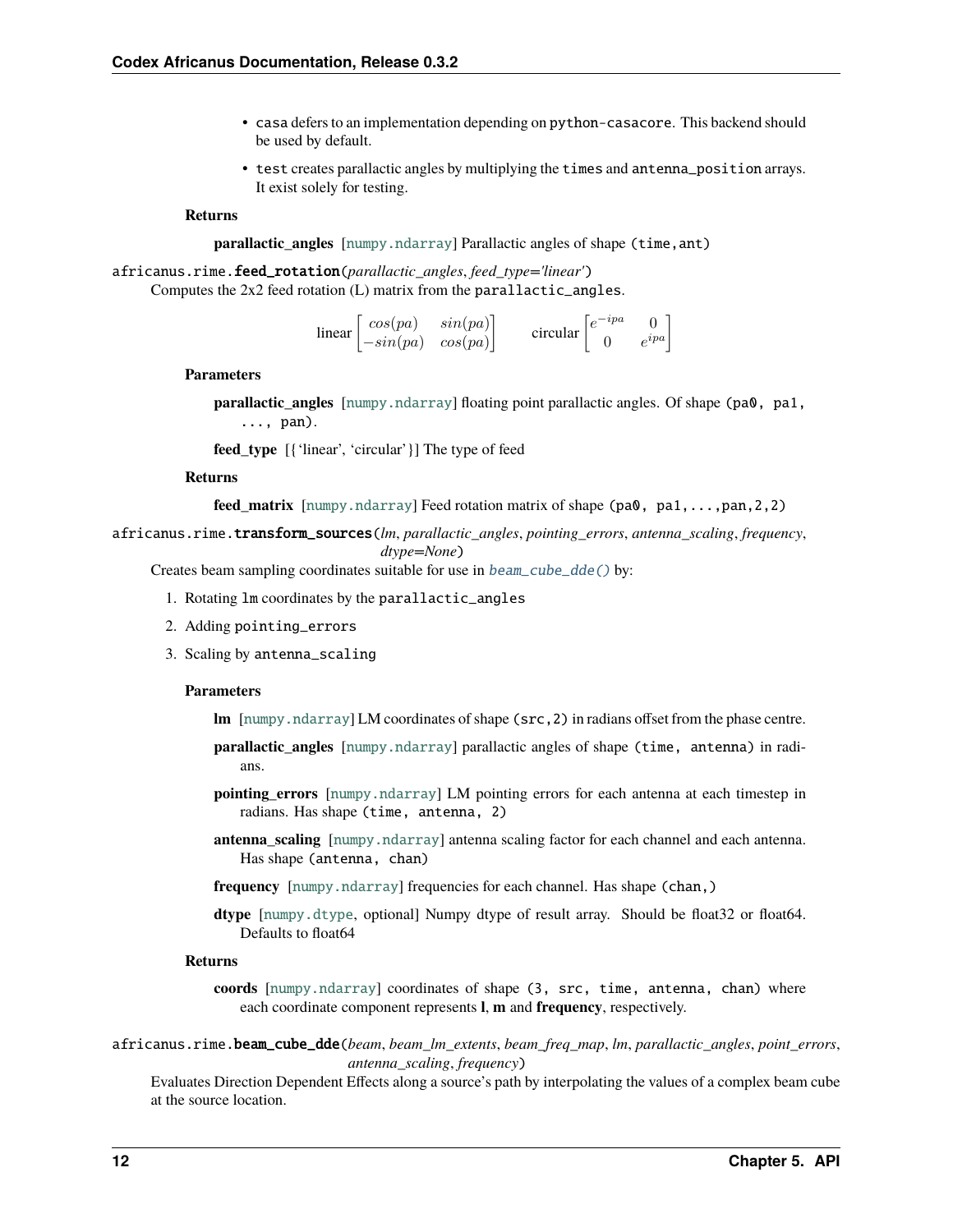#### **Parameters**

- **beam** [[numpy.ndarray](https://numpy.org/doc/stable/reference/generated/numpy.ndarray.html#numpy.ndarray)] Complex beam cube of shape (beam\_lw, beam\_mh, beam\_nud, corr, corr). *beam\_lw*, *beam\_mh* and *beam\_nud* define the size of the cube in the l, m and frequency dimensions, respectively.
- **beam Im extents** [[numpy.ndarray](https://numpy.org/doc/stable/reference/generated/numpy.ndarray.html#numpy.ndarray)] Im extents of the beam cube of shape (2, 2). [[lower\_l, upper\_l], [lower\_m, upper\_m]].
- **beam freq map** [[numpy.ndarray](https://numpy.org/doc/stable/reference/generated/numpy.ndarray.html#numpy.ndarray)] Beam frequency map of shape (beam\_nud,). This array is used to define interpolation along the (chan,) dimension.
- **lm** [[numpy.ndarray](https://numpy.org/doc/stable/reference/generated/numpy.ndarray.html#numpy.ndarray)] Source lm coordinates of shape (source, 2). These coordinates are:
	- 1. Scaled if the associated frequency lies outside the beam cube.
	- 2. Offset by pointing errors: point\_errors
	- 3. Rotated by parallactic angles: parallactic\_angles.
	- 4. Scaled by antenna scaling factors: antenna\_scaling.

**parallactic angles** [[numpy.ndarray](https://numpy.org/doc/stable/reference/generated/numpy.ndarray.html#numpy.ndarray)] Parallactic angles of shape (time, ant).

**point errors** [[numpy.ndarray](https://numpy.org/doc/stable/reference/generated/numpy.ndarray.html#numpy.ndarray)] Pointing errors of shape (time, ant, chan, 2).

**antenna\_scaling** [[numpy.ndarray](https://numpy.org/doc/stable/reference/generated/numpy.ndarray.html#numpy.ndarray)] Antenna scaling factors of shape (ant, chan, 2)

**frequency** [[numpy.ndarray](https://numpy.org/doc/stable/reference/generated/numpy.ndarray.html#numpy.ndarray)] Frequencies of shape (chan,).

#### **Returns**

**ddes** [[numpy.ndarray](https://numpy.org/doc/stable/reference/generated/numpy.ndarray.html#numpy.ndarray)] Direction Dependent Effects of shape (source, time, ant, chan, corr, corr)

#### **Notes**

- 1. Sources are clamped to the provided *beam\_lm\_extents*.
- 2. Frequencies outside the cube (i.e. outside beam\_freq\_map) introduce linear scaling to the lm coordinates of a source.

<span id="page-16-0"></span>africanus.rime.zernike\_dde(*coords*, *coeffs*, *noll\_index*, *parallactic\_angles*, *frequency\_scaling*,

*antenna\_scaling*, *pointing\_errors*)

Computes Direction Dependent Effects by evaluating [Zernicke Polynomials](https://en.wikipedia.org/wiki/Zernike_polynomials) defined by coefficients coeffs and noll indexes noll\_index at the specified coordinates coords.

Decomposition of a voxel beam cube into Zernicke polynomial coefficients can be achieved through the use of the [eidos](https://github.com/kmbasad/eidos/) package.

#### **Parameters**

- **coords** [[numpy.ndarray](https://numpy.org/doc/stable/reference/generated/numpy.ndarray.html#numpy.ndarray)] Float coordinates at which to evaluate the zernike polynomials. Has shape (3, source, time, ant, chan). The three components in the first dimension represent l, m and frequency coordinates, respectively.
- **coeffs** [[numpy.ndarray](https://numpy.org/doc/stable/reference/generated/numpy.ndarray.html#numpy.ndarray)] complex Zernicke polynomial coefficients. Has shape (ant, chan, corr\_1, ..., corr\_n, poly) where poly is the number of polynomial coefficients and corr\_1, ..., corr\_n are a variable number of correlation dimensions.
- **noll\_index** [[numpy.ndarray](https://numpy.org/doc/stable/reference/generated/numpy.ndarray.html#numpy.ndarray)] Noll index associated with each polynomial coefficient. Has shape (ant, chan,  $corr_1, \ldots, corr_n, poly$ ). correlation dimensions.

**parallactic\_angles** [[numpy.ndarray](https://numpy.org/doc/stable/reference/generated/numpy.ndarray.html#numpy.ndarray)] Parallactic angle rotation. Has shape (time, ant).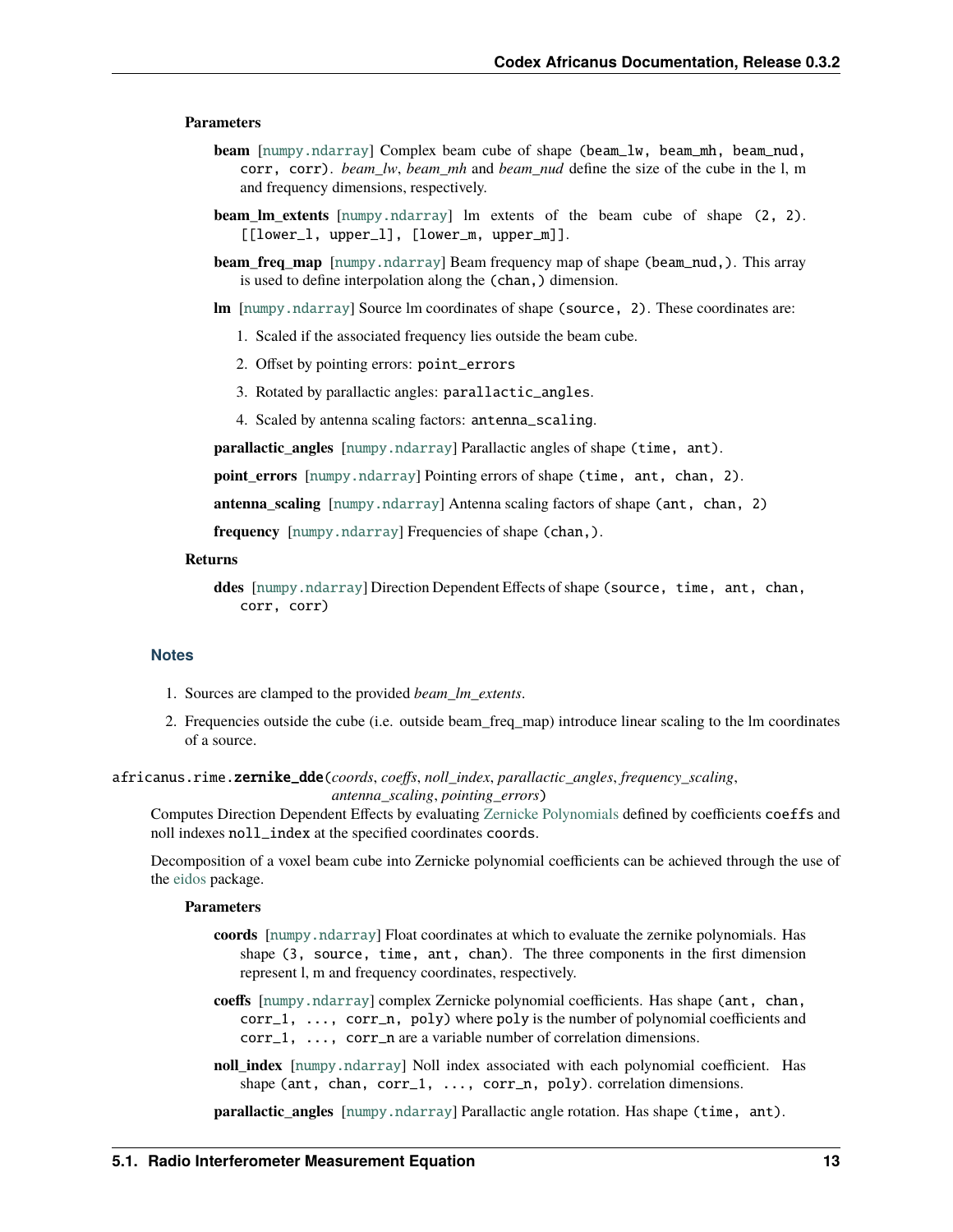**frequency** scaling [[numpy.ndarray](https://numpy.org/doc/stable/reference/generated/numpy.ndarray.html#numpy.ndarray)] The scaling of frequency of the beam. Has shape (chan, ).

**antenna scaling**  $\lceil$ [numpy.ndarray](https://numpy.org/doc/stable/reference/generated/numpy.ndarray.html#numpy.ndarray)] The antenna scaling. Has shape (ant, chan, 2).

**pointing\_errors** [[numpy.ndarray](https://numpy.org/doc/stable/reference/generated/numpy.ndarray.html#numpy.ndarray)] The pointing error. Has shape (time, ant, chan, 2).

### **Returns**

**dde** [[numpy.ndarray](https://numpy.org/doc/stable/reference/generated/numpy.ndarray.html#numpy.ndarray)] complex values with shape (source, time, ant, chan, corr\_1,  $\ldots$ , corr\_n)

<span id="page-17-0"></span>africanus.rime.wsclean\_predict(*uvw*, *lm*, *source\_type*, *flux*, *coeffs*, *log\_poly*, *ref\_freq*, *gauss\_shape*,

*frequency*)

Predict visibilities from a [WSClean sky model.](https://sourceforge.net/p/wsclean/wiki/ComponentList/)

#### **Parameters**

- **uvw** [[numpy.ndarray](https://numpy.org/doc/stable/reference/generated/numpy.ndarray.html#numpy.ndarray)] UVW coordinates of shape (row, 3)
- **lm** [[numpy.ndarray](https://numpy.org/doc/stable/reference/generated/numpy.ndarray.html#numpy.ndarray)] Source LM coordinates of shape (source, 2), in radians. Derived from the Ra and Dec fields.
- **source\_type** [[numpy.ndarray](https://numpy.org/doc/stable/reference/generated/numpy.ndarray.html#numpy.ndarray)] Strings defining the source type of shape (source,). Should be either "POINT" or "GAUSSIAN". Contains the Type field.
- **flux** [[numpy.ndarray](https://numpy.org/doc/stable/reference/generated/numpy.ndarray.html#numpy.ndarray)] Source flux of shape (source,). Contains the I field.
- **coeffs** [[numpy.ndarray](https://numpy.org/doc/stable/reference/generated/numpy.ndarray.html#numpy.ndarray)] Source Polynomial coefficients of shape (source, coeffs). Contains the SpectralIndex field.
- **log\_poly** [[numpy.ndarray](https://numpy.org/doc/stable/reference/generated/numpy.ndarray.html#numpy.ndarray)] Source polynomial type of shape (source,). If True, logarithmic polynomials are used. If False, standard polynomials are used. Contains the LogarithmicSI field.
- **ref\_freq** [[numpy.ndarray](https://numpy.org/doc/stable/reference/generated/numpy.ndarray.html#numpy.ndarray)] Source Reference frequency of shape (source,). Contains the ReferenceFrequency field.
- **gauss\_shape** [[numpy.ndarray](https://numpy.org/doc/stable/reference/generated/numpy.ndarray.html#numpy.ndarray)] Gaussian shape parameters of shape (source, 3) used when the corresponding source\_type is "GAUSSIAN". The 3 components should contain the MajorAxis, MinorAxis and Orientation fields in radians, respectively.

**frequency** [[numpy.ndarray](https://numpy.org/doc/stable/reference/generated/numpy.ndarray.html#numpy.ndarray)] Frequency of shape (chan,).

#### **Returns**

**visibilities** [[numpy.ndarray](https://numpy.org/doc/stable/reference/generated/numpy.ndarray.html#numpy.ndarray)] Complex visibilities of shape (row, chan, 1)

### **5.1.2 Cuda**

<span id="page-17-1"></span>

| $predict\_vis$ (time_index, antenna1, antenna2) | Multiply Jones terms together to form model visibilities |
|-------------------------------------------------|----------------------------------------------------------|
|                                                 | according to the following formula:                      |
| phase_delay(lm, uvw, frequency)                 | Computes the phase delay $(K)$ term:                     |
| feed_rotation(parallactic_angles[, feed_type])  | Computes the $2x2$ feed rotation $(L)$ matrix from the   |
|                                                 | parallactic_angles.                                      |
| beam_cube_dde(beam, beam_lm_ext, )              | Evaluates Direction Dependent Effects along a source's   |
|                                                 |                                                          |
|                                                 | path by interpolating the values of a complex beam cube  |
|                                                 | at the source location.                                  |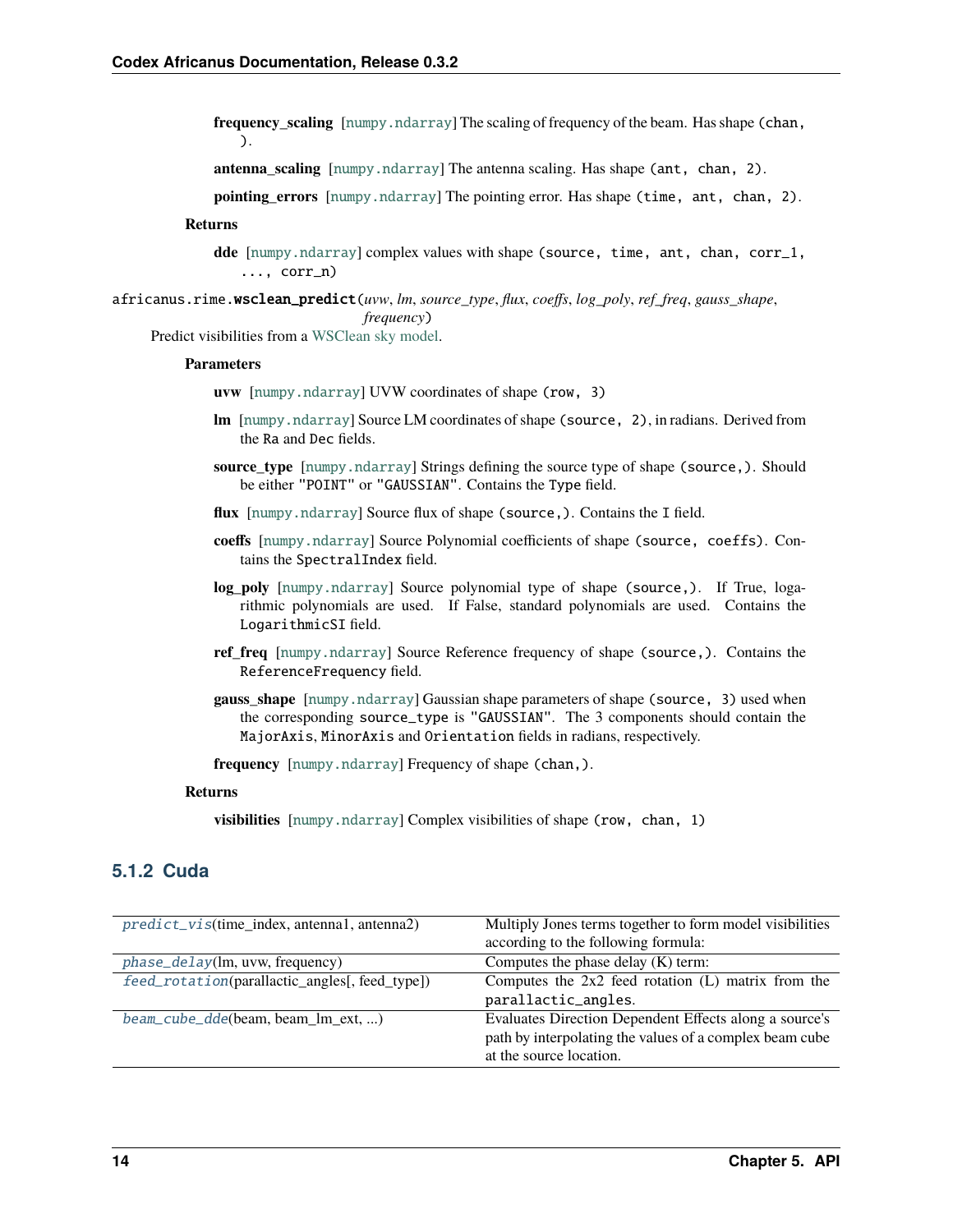africanus.rime.cuda.predict\_vis(*time\_index*, *antenna1*, *antenna2*, *dde1\_jones=None*, *source\_coh=None*, *dde2\_jones=None*, *die1\_jones=None*, *base\_vis=None*, *die2\_jones=None*)

Multiply Jones terms together to form model visibilities according to the following formula:

$$
V_{pq}=G_p\left(B_{pq}+\sum_s E_{ps}X_{pqs}E_{qs}^H\right)G_q^H
$$

where for antenna  $p$  and  $q$ , and source  $s$ :

- $B_{pq}$  represent base coherencies.
- $E_{ps}$  represents Direction-Dependent Jones terms.
- $X_{pqs}$  represents a coherency matrix (per-source).
- $G_p$  represents Direction-Independent Jones terms.

Generally,  $E_{ps}$ ,  $G_p$ ,  $X_{pqs}$  should be formed by using the *[RIME API](#page-12-1)* functions and combining them together with [einsum\(\)](https://numpy.org/doc/stable/reference/generated/numpy.einsum.html#numpy.einsum).

#### **Please read the Notes**

#### **Parameters**

- **time\_index** [[cupy.ndarray](https://docs.cupy.dev/en/latest/reference/generated/cupy.ndarray.html#cupy.ndarray)] Time index used to look up the antenna Jones index for a particular baseline with shape (row,). Obtainable via cp.unique(time, return\_inverse=True)[1].
- **antenna1** [[cupy.ndarray](https://docs.cupy.dev/en/latest/reference/generated/cupy.ndarray.html#cupy.ndarray)] Antenna 1 index used to look up the antenna Jones for a particular baseline. with shape (row,).
- **antenna2** [[cupy.ndarray](https://docs.cupy.dev/en/latest/reference/generated/cupy.ndarray.html#cupy.ndarray)] Antenna 2 index used to look up the antenna Jones for a particular baseline. with shape (row,).
- **dde1\_jones** [[cupy.ndarray](https://docs.cupy.dev/en/latest/reference/generated/cupy.ndarray.html#cupy.ndarray), optional]  $E_{ps}$  Direction-Dependent Jones terms for the first antenna. shape (source,time,ant,chan,corr\_1,corr\_2)
- **source\_coh** [[cupy.ndarray](https://docs.cupy.dev/en/latest/reference/generated/cupy.ndarray.html#cupy.ndarray), optional]  $X_{pqs}$  Direction-Dependent Coherency matrix for the baseline. with shape (source,row,chan,corr\_1,corr\_2)
- **dde2\_jones** [[cupy.ndarray](https://docs.cupy.dev/en/latest/reference/generated/cupy.ndarray.html#cupy.ndarray), optional]  $E_{qs}$  Direction-Dependent Jones terms for the second antenna. This is usually the same array as dde1\_jones as this preserves the symmetry of the RIME. predict\_vis will perform the conjugate transpose internally. shape (source, time,ant,chan,corr\_1,corr\_2)
- **die1\_jones** [[cupy.ndarray](https://docs.cupy.dev/en/latest/reference/generated/cupy.ndarray.html#cupy.ndarray), optional]  $G_{ps}$  Direction-Independent Jones terms for the first antenna of the baseline. with shape (time,ant,chan,corr\_1,corr\_2)
- **base\_vis** [[cupy.ndarray](https://docs.cupy.dev/en/latest/reference/generated/cupy.ndarray.html#cupy.ndarray), optional]  $B_{pq}$  base coherencies, added to source coherency summation *before* multiplication with *die1\_jones* and *die2\_jones*. shape (row,chan,corr\_1, corr\_2).
- **die2\_jones** [[cupy.ndarray](https://docs.cupy.dev/en/latest/reference/generated/cupy.ndarray.html#cupy.ndarray), optional]  $G_{ps}$  Direction-Independent Jones terms for the second antenna of the baseline. This is usually the same array as die1\_jones as this preserves the symmetry of the RIME. predict\_vis will perform the conjugate transpose internally. shape (time, ant, chan, corr\_1, corr\_2)

#### **Returns**

**visibilities** [[cupy.ndarray](https://docs.cupy.dev/en/latest/reference/generated/cupy.ndarray.html#cupy.ndarray)] Model visibilities of shape (row, chan, corr\_1, corr\_2)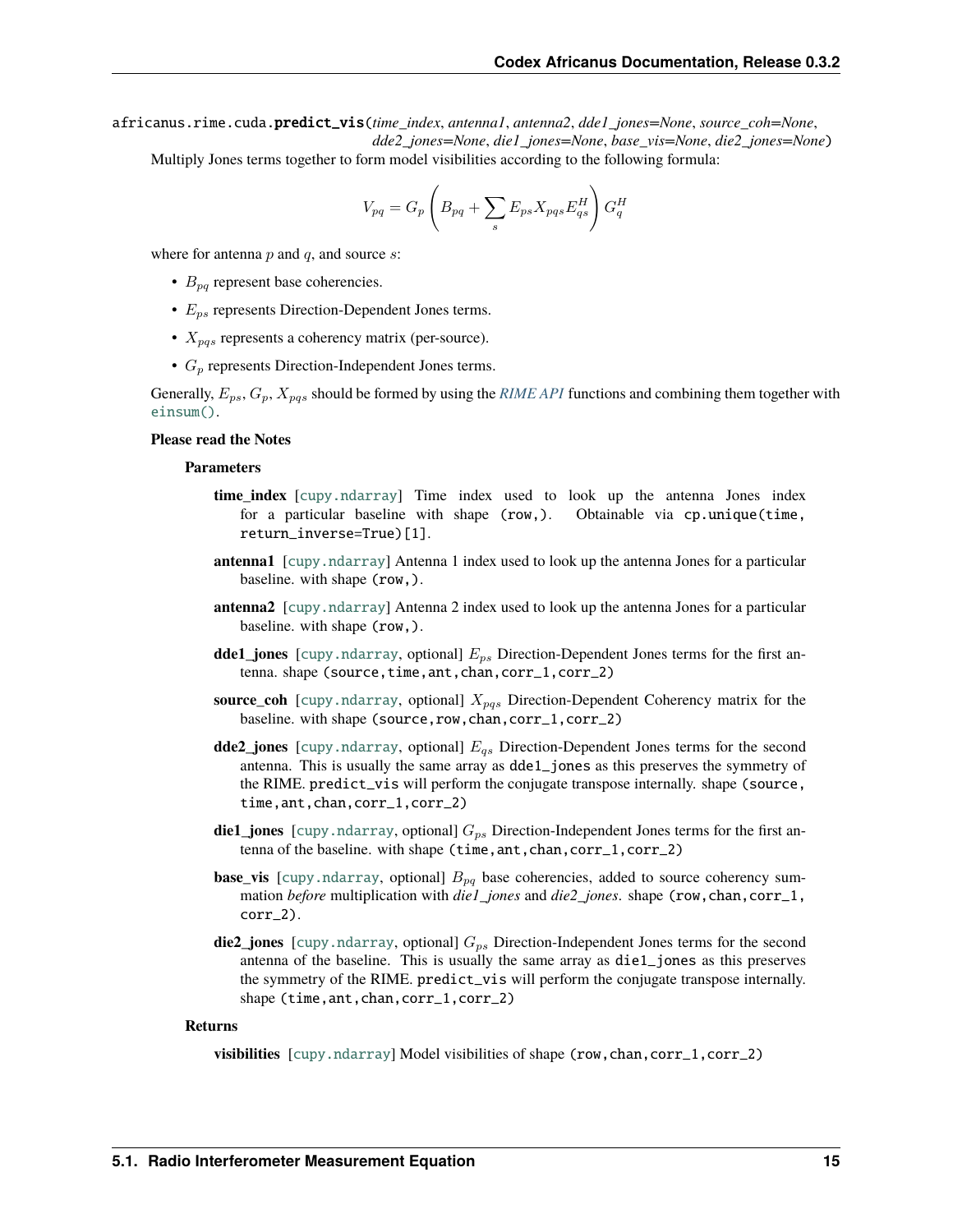#### **Notes**

- Direction-Dependent terms (dde{ $1,2$ }\_jones) and Independent (die{ $1,2$ }\_jones) are optional, but if one is present, the other must be present.
- The inputs to this function involve row, time and ant (antenna) dimensions.
- Each row is associated with a pair of antenna Jones matrices at a particular timestep via the time\_index, antenna1 and antenna2 inputs.
- The row dimension must be an increasing partial order in time.

```
africanus.rime.cuda.phase_delay(lm, uvw, frequency)
```
Computes the phase delay (K) term:

$$
e^{-2\pi i(ul+vm+w(n-1))}
$$
  
where 
$$
n = \sqrt{1 - l^2 - m^2}
$$

#### **Parameters**

- **lm** [[cupy.ndarray](https://docs.cupy.dev/en/latest/reference/generated/cupy.ndarray.html#cupy.ndarray)] LM coordinates of shape (source, 2) with L and M components in the last dimension.
- **uvw** [[cupy.ndarray](https://docs.cupy.dev/en/latest/reference/generated/cupy.ndarray.html#cupy.ndarray)] UVW coordinates of shape (row, 3) with U, V and W components in the last dimension.

**frequency** [[cupy.ndarray](https://docs.cupy.dev/en/latest/reference/generated/cupy.ndarray.html#cupy.ndarray)] frequencies of shape (chan,)

**convention** [{'fourier', 'casa'}] Uses the  $e^{-2\pi i}$  sign convention if fourier and  $e^{2\pi i}$  if casa.

#### **Returns**

**complex\_phase** [[cupy.ndarray](https://docs.cupy.dev/en/latest/reference/generated/cupy.ndarray.html#cupy.ndarray)] complex of shape (source, row, chan)

#### **Notes**

Corresponds to the complex exponential of the [Van Cittert-Zernike Theorem.](https://en.wikipedia.org/wiki/Van_Cittert%E2%80%93Zernike_theorem_)

[MeqTrees](https://github.com/ska-sa/meqtrees-timba/blob/6a7e873d4d1fe538981dec5851418cbd371b8388/MeqNodes/src/PSVTensor.cc#L314_) uses the CASA sign convention.

```
africanus.rime.cuda.feed_rotation(parallactic_angles, feed_type='linear')
     Computes the 2x2 feed rotation (L) matrix from the parallactic_angles.
```

$$
\text{linear}\begin{bmatrix} \cos(pa) & \sin(pa) \\ -\sin(pa) & \cos(pa) \end{bmatrix} \qquad \text{circular}\begin{bmatrix} e^{-ipa} & 0 \\ 0 & e^{ipa} \end{bmatrix}
$$

#### **Parameters**

**parallactic\_angles** [[cupy.ndarray](https://docs.cupy.dev/en/latest/reference/generated/cupy.ndarray.html#cupy.ndarray)] floating point parallactic angles. Of shape (pa0, pa1, ..., pan).

**feed\_type** [{'linear', 'circular'}] The type of feed

#### **Returns**

**feed\_matrix** [[cupy.ndarray](https://docs.cupy.dev/en/latest/reference/generated/cupy.ndarray.html#cupy.ndarray)] Feed rotation matrix of shape (pa0, pa1,...,pan,2,2)

<span id="page-19-2"></span>africanus.rime.cuda.beam\_cube\_dde(*beam*, *beam\_lm\_ext*, *beam\_freq\_map*, *lm*, *parangles*, *pointing\_errors*, *antenna\_scaling*, *frequencies*)

Evaluates Direction Dependent Effects along a source's path by interpolating the values of a complex beam cube at the source location.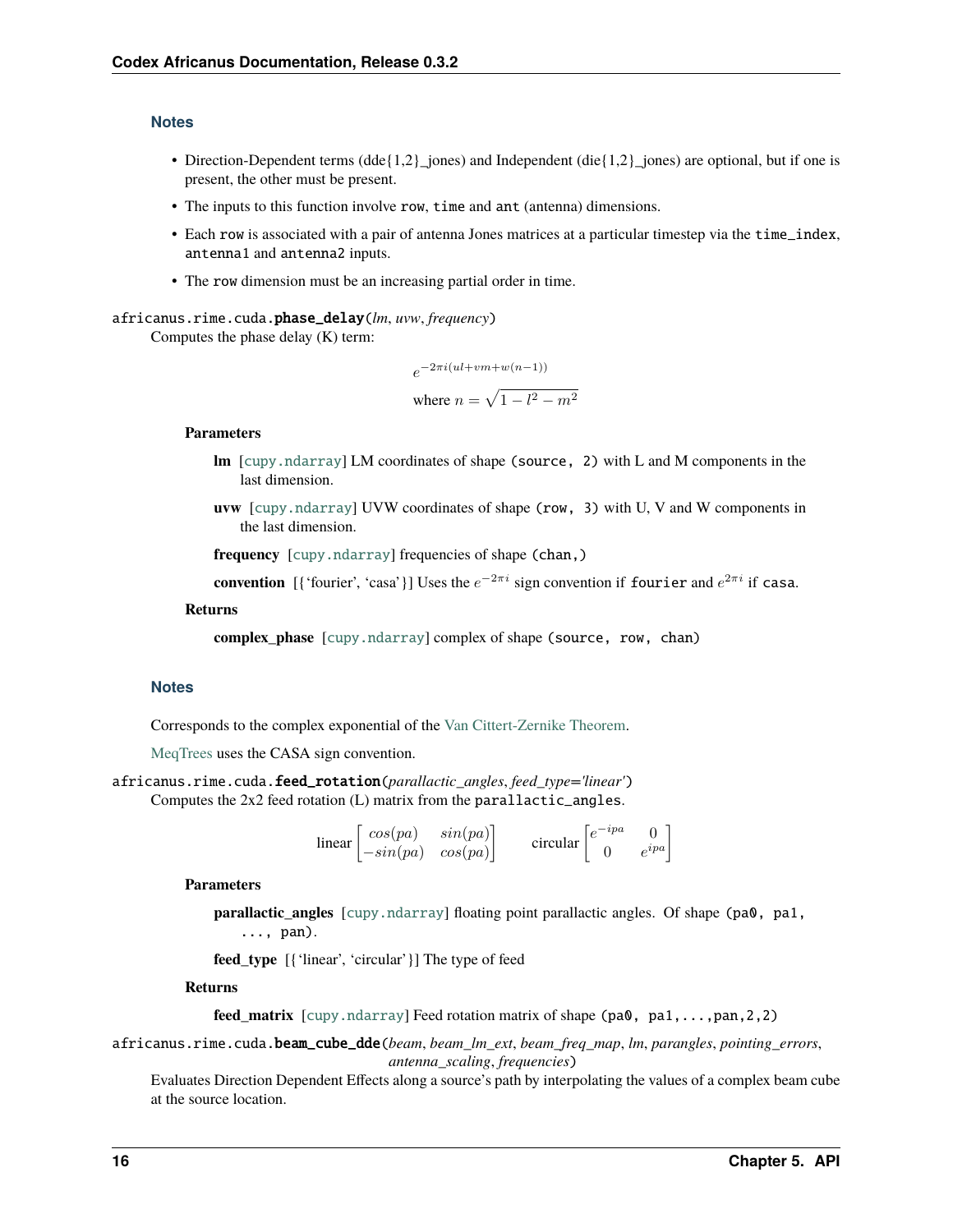#### **Parameters**

- **beam** [[cupy.ndarray](https://docs.cupy.dev/en/latest/reference/generated/cupy.ndarray.html#cupy.ndarray)] Complex beam cube of shape (beam\_lw, beam\_mh, beam\_nud, corr, corr). *beam\_lw*, *beam\_mh* and *beam\_nud* define the size of the cube in the l, m and frequency dimensions, respectively.
- **beam Im extents** [[cupy.ndarray](https://docs.cupy.dev/en/latest/reference/generated/cupy.ndarray.html#cupy.ndarray)] lm extents of the beam cube of shape (2, 2). [[lower\_l, upper\_l], [lower\_m, upper\_m]].
- **beam freq map**  $[\text{cupy}$ .ndarray] Beam frequency map of shape (beam\_nud,). This array is used to define interpolation along the (chan,) dimension.
- **lm** [[cupy.ndarray](https://docs.cupy.dev/en/latest/reference/generated/cupy.ndarray.html#cupy.ndarray)] Source lm coordinates of shape (source, 2). These coordinates are:
	- 1. Scaled if the associated frequency lies outside the beam cube.
	- 2. Offset by pointing errors: point\_errors
	- 3. Rotated by parallactic angles: parallactic\_angles.
	- 4. Scaled by antenna scaling factors: antenna\_scaling.

**parallactic angles** [[cupy.ndarray](https://docs.cupy.dev/en/latest/reference/generated/cupy.ndarray.html#cupy.ndarray)] Parallactic angles of shape (time, ant).

**point\_errors** [[cupy.ndarray](https://docs.cupy.dev/en/latest/reference/generated/cupy.ndarray.html#cupy.ndarray)] Pointing errors of shape (time, ant, chan, 2).

**antenna\_scaling** [[cupy.ndarray](https://docs.cupy.dev/en/latest/reference/generated/cupy.ndarray.html#cupy.ndarray)] Antenna scaling factors of shape (ant, chan, 2)

**frequency** [[cupy.ndarray](https://docs.cupy.dev/en/latest/reference/generated/cupy.ndarray.html#cupy.ndarray)] Frequencies of shape (chan,).

#### **Returns**

**ddes** [[cupy.ndarray](https://docs.cupy.dev/en/latest/reference/generated/cupy.ndarray.html#cupy.ndarray)] Direction Dependent Effects of shape (source, time, ant, chan, corr, corr)

#### **Notes**

- 1. Sources are clamped to the provided *beam\_lm\_extents*.
- 2. Frequencies outside the cube (i.e. outside beam\_freq\_map) introduce linear scaling to the lm coordinates of a source.

### **5.1.3 Dask**

| $predict\_vis$ (time_index, antenna1, antenna2) | Multiply Jones terms together to form model visibilities |
|-------------------------------------------------|----------------------------------------------------------|
|                                                 | according to the following formula:                      |
| phase_delay(lm, uvw, frequency[, convention])   | Computes the phase delay $(K)$ term:                     |
| parallactic_angles(times, antenna_positions, )  | Computes parallactic angles per timestep for the given   |
|                                                 | reference antenna position and field centre.             |
| feed_rotation(parallactic_angles, feed_type)    | Computes the $2x2$ feed rotation (L) matrix from the     |
|                                                 | parallactic_angles.                                      |
| transform_sources(lm, parallactic_angles, )     | Creates beam sampling coordinates suitable for use in    |
|                                                 | $beam\_cube\_dde()$ by:                                  |
| beam_cube_dde(beam, beam_lm_extents, )          | Evaluates Direction Dependent Effects along a source's   |
|                                                 | path by interpolating the values of a complex beam cube  |
|                                                 | at the source location.                                  |
|                                                 |                                                          |

continues on next page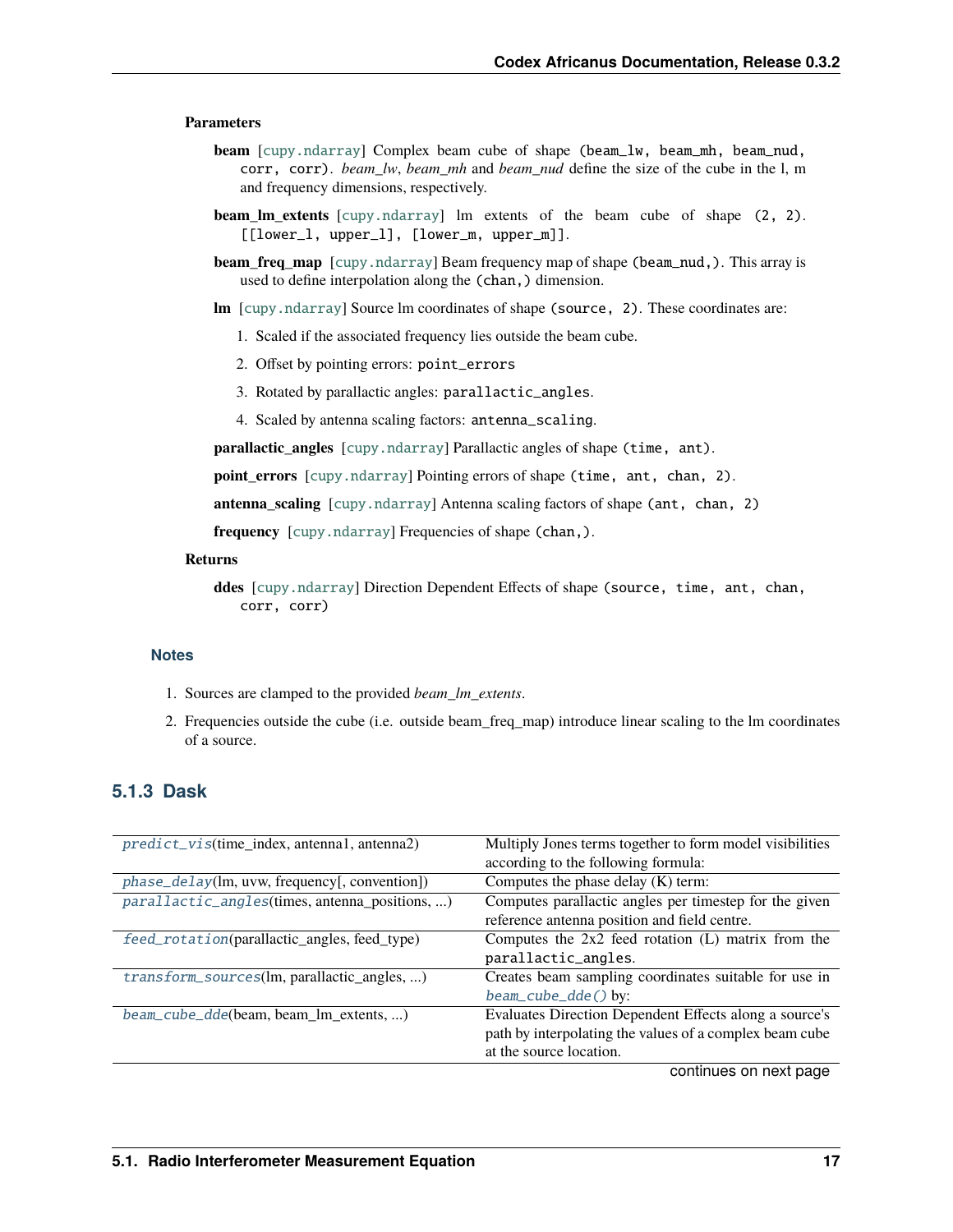| $zernike\_dde$ (coords, coeffs, noll index, ) | Computes Direction Dependent Effects by evaluating   |  |
|-----------------------------------------------|------------------------------------------------------|--|
|                                               | Zernicke Polynomials defined by coefficients coeffs  |  |
|                                               | and noll indexes noll_index at the specified coordi- |  |
|                                               | nates coords.                                        |  |
| wsclean_predict(uvw, lm, source_type, flux, ) |                                                      |  |
|                                               | Predict visibilities from a WSClean sky model.       |  |

Table 3 – continued from previous page

<span id="page-21-0"></span>africanus.rime.dask.predict\_vis(*time\_index*, *antenna1*, *antenna2*, *dde1\_jones=None*, *source\_coh=None*, *dde2\_jones=None*, *die1\_jones=None*, *base\_vis=None*, *die2\_jones=None*,

*streams=None*)

Multiply Jones terms together to form model visibilities according to the following formula:

$$
V_{pq} = G_p \left( B_{pq} + \sum_s E_{ps} X_{pqs} E_{qs}^H \right) G_q^H
$$

where for antenna  $p$  and  $q$ , and source  $s$ :

- $B_{pq}$  represent base coherencies.
- $E_{ps}$  represents Direction-Dependent Jones terms.
- $X_{pqs}$  represents a coherency matrix (per-source).
- $G_n$  represents Direction-Independent Jones terms.

Generally,  $E_{ps}$ ,  $G_p$ ,  $X_{pqs}$  should be formed by using the *[RIME API](#page-12-1)* functions and combining them together with [einsum\(\)](https://numpy.org/doc/stable/reference/generated/numpy.einsum.html#numpy.einsum).

#### **Please read the Notes**

#### **Parameters**

- **time\_index** [[dask.array.Array](https://docs.dask.org/en/latest/generated/dask.array.Array.html#dask.array.Array)] Time index used to look up the antenna Jones index for a particular baseline with shape (row,). Obtainable via time.map\_blocks(lambda a: np. unique(a, return\_inverse=True)[1]).
- **antenna1** [[dask.array.Array](https://docs.dask.org/en/latest/generated/dask.array.Array.html#dask.array.Array)] Antenna 1 index used to look up the antenna Jones for a particular baseline. with shape (row,).
- **antenna2** [[dask.array.Array](https://docs.dask.org/en/latest/generated/dask.array.Array.html#dask.array.Array)] Antenna 2 index used to look up the antenna Jones for a particular baseline. with shape (row,).
- **dde1\_jones** [[dask.array.Array](https://docs.dask.org/en/latest/generated/dask.array.Array.html#dask.array.Array), optional]  $E_{ps}$  Direction-Dependent Jones terms for the first antenna. shape (source, time, ant, chan, corr\_1, corr\_2)
- **source\_coh** [[dask.array.Array](https://docs.dask.org/en/latest/generated/dask.array.Array.html#dask.array.Array), optional]  $X_{pqs}$  Direction-Dependent Coherency matrix for the baseline. with shape (source,row,chan,corr\_1,corr\_2)
- **dde2\_jones** [[dask.array.Array](https://docs.dask.org/en/latest/generated/dask.array.Array.html#dask.array.Array), optional]  $E_{qs}$  Direction-Dependent Jones terms for the second antenna. This is usually the same array as dde1\_jones as this preserves the symmetry of the RIME. predict\_vis will perform the conjugate transpose internally. shape (source, time,ant,chan,corr\_1,corr\_2)
- **die1\_jones** [[dask.array.Array](https://docs.dask.org/en/latest/generated/dask.array.Array.html#dask.array.Array), optional]  $G_{ps}$  Direction-Independent Jones terms for the first antenna of the baseline. with shape (time, ant, chan, corr\_1, corr\_2)
- **base\_vis** [[dask.array.Array](https://docs.dask.org/en/latest/generated/dask.array.Array.html#dask.array.Array), optional]  $B_{pq}$  base coherencies, added to source coherency summation *before* multiplication with *die1\_jones* and *die2\_jones*. shape (row,chan, corr\_1,corr\_2).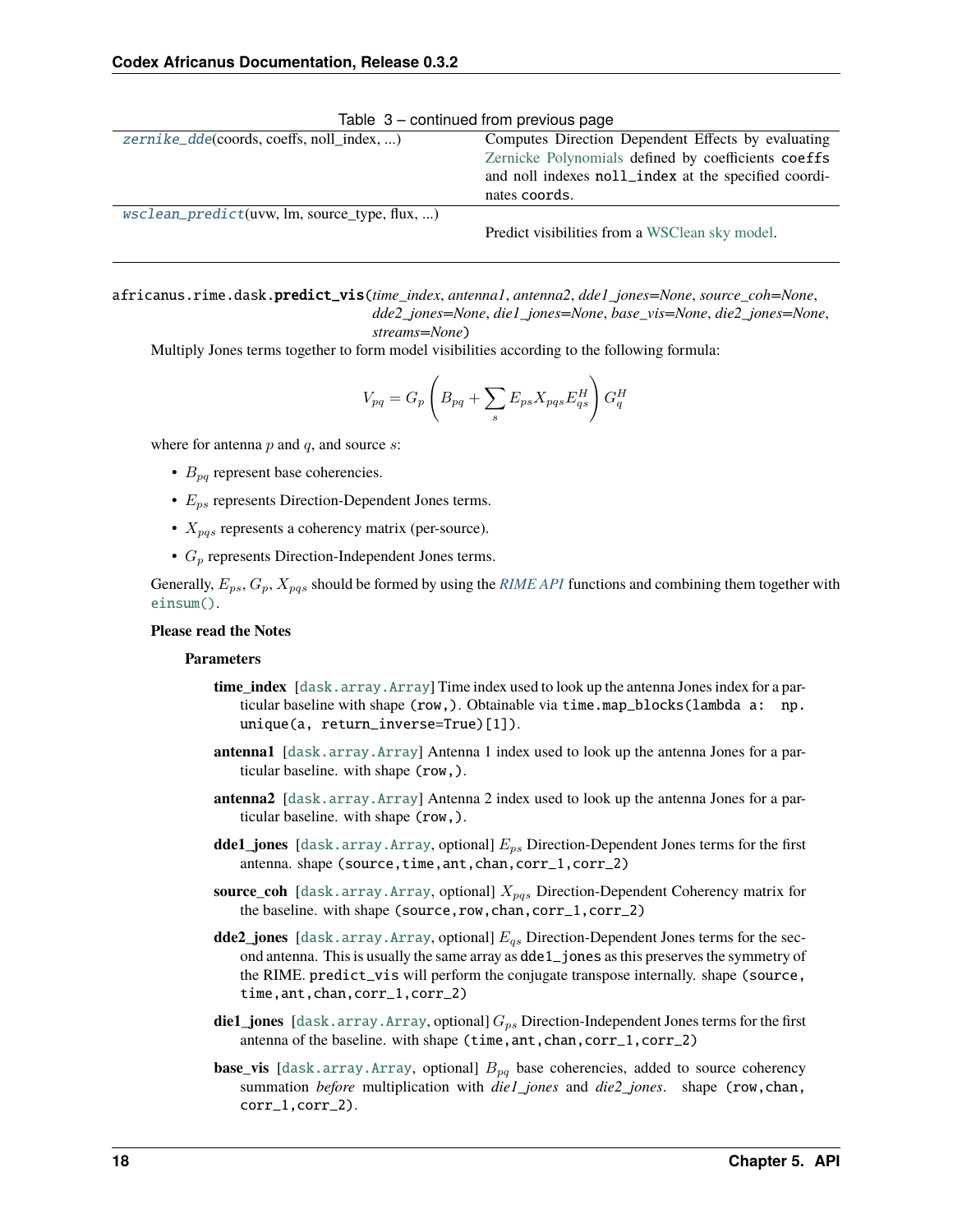- $die2_jones$  [[dask.array.Array](https://docs.dask.org/en/latest/generated/dask.array.Array.html#dask.array.Array), optional]  $G_{ps}$  Direction-Independent Jones terms for the second antenna of the baseline. This is usually the same array as die1\_jones as this preserves the symmetry of the RIME. predict\_vis will perform the conjugate transpose internally. shape (time, ant, chan, corr\_1, corr\_2)
- **streams** [{False, True}] If True the coherencies are serially summed in a linear chain. If False, dask uses a tree style reduction algorithm.

#### **Returns**

**visibilities** [[dask.array.Array](https://docs.dask.org/en/latest/generated/dask.array.Array.html#dask.array.Array)] Model visibilities of shape (row, chan, corr\_1, corr\_2)

#### **Notes**

- Direction-Dependent terms (dde{1,2}\_jones) and Independent (die{1,2}\_jones) are optional, but if one is present, the other must be present.
- The inputs to this function involve row, time and ant (antenna) dimensions.
- Each row is associated with a pair of antenna Jones matrices at a particular timestep via the time\_index, antenna1 and antenna2 inputs.
- The row dimension must be an increasing partial order in time.
- The ant dimension should only contain a single chunk equal to the number of antenna. Since each row can contain any antenna, random access must be preserved along this dimension.
- The chunks in the row and time dimension **must** align. This subtle point **must be understood otherwise invalid results will be produced** by the chunking scheme. In the example below we have four unique time indices  $[0,1,2,3]$ , and four unique antenna  $[0,1,2,3]$  indexing 10 rows.

```
# Row indices into the time/antenna indexed arrays
time_idx = np.asarray([0, 0, 1, 1, 2, 2, 2, 2, 3, 3])
ant1 = np.asarray([0,0,0,0,1,1,1,2,2,3]ant2 = np.asarray([0,1,2,3,1,2,3,2,3,3])
```
A reasonable chunking scheme for the row and time dimension would be  $(4,4,2)$  and  $(2,1,1)$  respectively. Another way of explaining this is that the first four rows contain two unique timesteps, the second four rows contain one unique timestep and the last two rows contain one unique timestep.

Some rules of thumb:

- 1. The number chunks in row and time must match although the individual chunk sizes need not.
- 2. Unique timesteps should not be split across row chunks.
- 3. For a Measurement Set whose rows are ordered on the TIME column, the following is a good way of obtaining the row chunking strategy:

```
import numpy as np
import pyrap.tables as pt
ms = pt.table("data.ms")
times = ms.getcol("TIME")unique_times, chunks = np.unique(times, return_counts=True)
```
4. Use [aggregate\\_chunks\(\)](#page-64-0) to aggregate multiple row and time chunks into chunks large enough such that functions operating on the resulting data can drop the GIL and spend time processing the data. Expanding the previous example: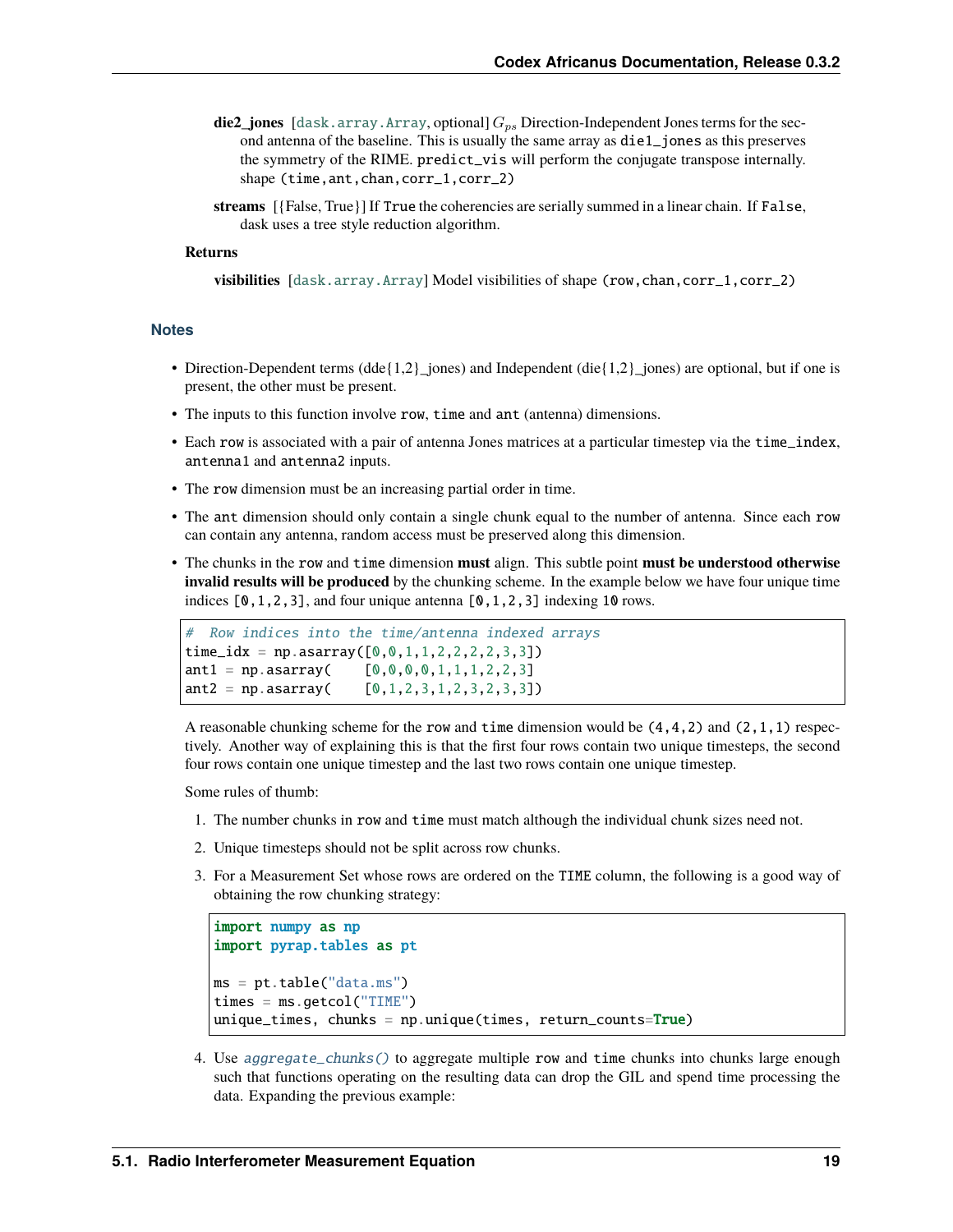```
# Aggregate row
utimes = unique_times.size
# Single chunk for each unique time
time_chunks = (1,)*utimes
# Aggregate row chunks into chunks <= 10000
aggregate_chunks((chunks, time_chunks), (10000, utimes))
```
<span id="page-23-0"></span>africanus.rime.dask.phase\_delay(*lm*, *uvw*, *frequency*, *convention='fourier'*) Computes the phase delay (K) term:

$$
e^{-2\pi i (ul+vm+w(n-1))}
$$
  
where 
$$
n = \sqrt{1 - l^2 - m^2}
$$

#### **Parameters**

- **lm** [[dask.array.Array](https://docs.dask.org/en/latest/generated/dask.array.Array.html#dask.array.Array)] LM coordinates of shape (source, 2) with L and M components in the last dimension.
- **uvw** [[dask.array.Array](https://docs.dask.org/en/latest/generated/dask.array.Array.html#dask.array.Array)] UVW coordinates of shape (row, 3) with U, V and W components in the last dimension.

**frequency** [[dask.array.Array](https://docs.dask.org/en/latest/generated/dask.array.Array.html#dask.array.Array)] frequencies of shape (chan,)

**convention** [{'fourier', 'casa'}] Uses the  $e^{-2\pi i}$  sign convention if fourier and  $e^{2\pi i}$  if casa.

#### **Returns**

**complex phase** [[dask.array.Array](https://docs.dask.org/en/latest/generated/dask.array.Array.html#dask.array.Array)] complex of shape (source, row, chan)

#### **Notes**

Corresponds to the complex exponential of the [Van Cittert-Zernike Theorem.](https://en.wikipedia.org/wiki/Van_Cittert%E2%80%93Zernike_theorem_)

[MeqTrees](https://github.com/ska-sa/meqtrees-timba/blob/6a7e873d4d1fe538981dec5851418cbd371b8388/MeqNodes/src/PSVTensor.cc#L314_) uses the CASA sign convention.

<span id="page-23-1"></span>africanus.rime.dask.parallactic\_angles(*times*, *antenna\_positions*, *field\_centre*, *\*\*kwargs*) Computes parallactic angles per timestep for the given reference antenna position and field centre.

#### **Parameters**

- **times** [[dask.array.Array](https://docs.dask.org/en/latest/generated/dask.array.Array.html#dask.array.Array)] Array of Mean Julian Date times in *seconds* with shape (time,),
- **antenna\_positions** [[dask.array.Array](https://docs.dask.org/en/latest/generated/dask.array.Array.html#dask.array.Array)] Antenna positions of shape (ant, 3) in *metres* in the *ITRF* frame.

**field\_centre** [[dask.array.Array](https://docs.dask.org/en/latest/generated/dask.array.Array.html#dask.array.Array)] Field centre of shape (2,) in *radians*

**backend**  $[\{\text{`cas'}, \text{`test'}\}, \text{optional}]$  Backend to use for calculating the parallactic angles.

- casa defers to an implementation depending on python-casacore. This backend should be used by default.
- test creates parallactic angles by multiplying the times and antenna\_position arrays. It exist solely for testing.

#### <span id="page-23-2"></span>**Returns**

**parallactic\_angles** [[dask.array.Array](https://docs.dask.org/en/latest/generated/dask.array.Array.html#dask.array.Array)] Parallactic angles of shape (time,ant)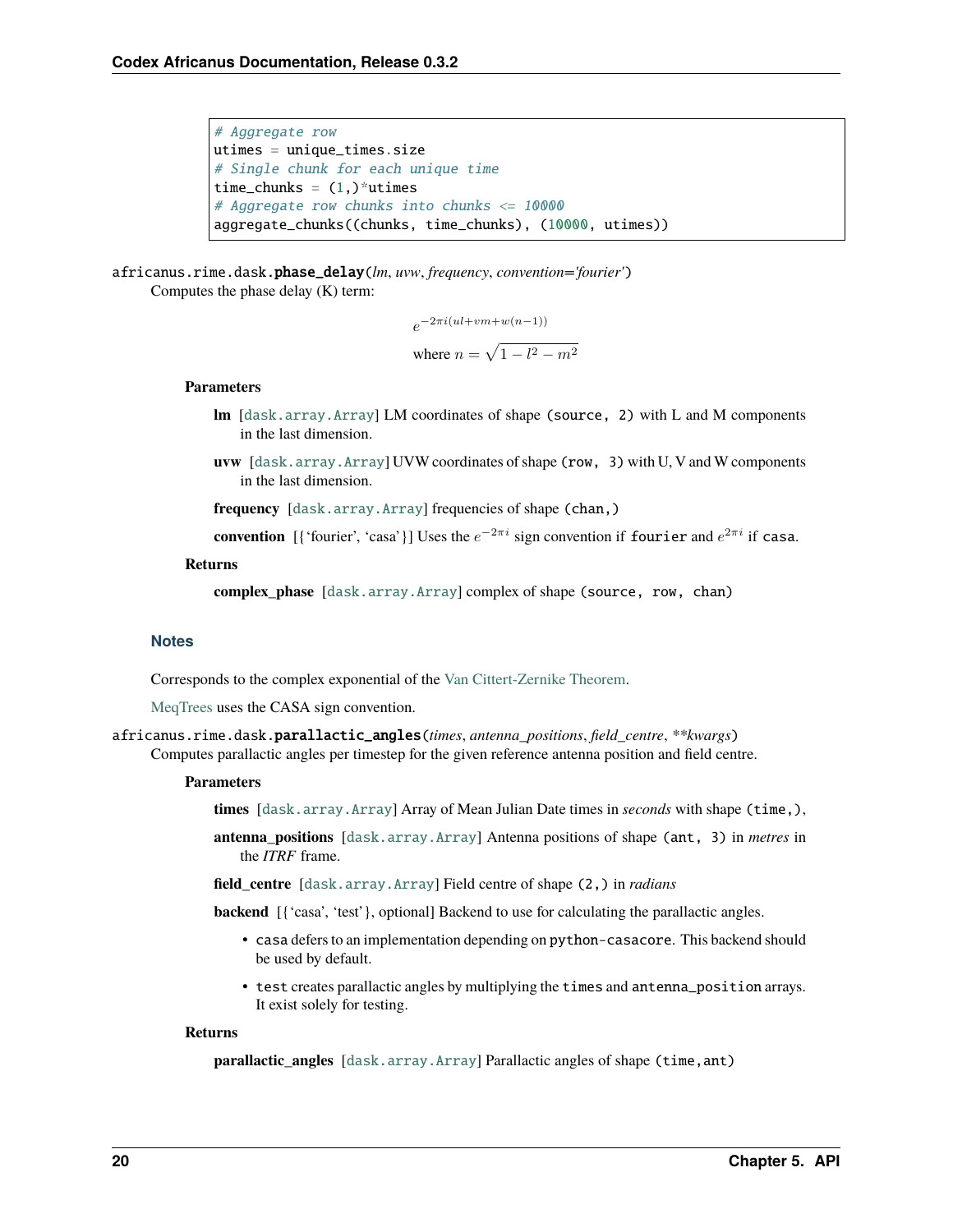africanus.rime.dask.feed\_rotation(*parallactic\_angles*, *feed\_type*) Computes the 2x2 feed rotation (L) matrix from the parallactic\_angles.

> $\lim_{\epsilon \to 0} \left[ \begin{array}{cc} \cos(pa) & \sin(pa) \\ \sin(n\epsilon) & \cos(n\epsilon) \end{array} \right]$  $-sin(pa) \cos(pa)$  $\left[\begin{array}{cc} e^{-ipa} & 0 \\ 0 & e^{ipb} \end{array}\right]$  $\begin{bmatrix} ipa & 0 \\ 0 & e^{ipa} \end{bmatrix}$

#### **Parameters**

**parallactic angles** [[numpy.ndarray](https://numpy.org/doc/stable/reference/generated/numpy.ndarray.html#numpy.ndarray)] floating point parallactic angles. Of shape (pa0, pa1, ..., pan).

**feed\_type** [{'linear', 'circular'}] The type of feed

#### **Returns**

**feed matrix** [[numpy.ndarray](https://numpy.org/doc/stable/reference/generated/numpy.ndarray.html#numpy.ndarray)] Feed rotation matrix of shape (pa0, pa1,...,pan,2,2)

<span id="page-24-0"></span>africanus.rime.dask.transform\_sources(*lm*, *parallactic\_angles*, *pointing\_errors*, *antenna\_scaling*, *frequency*, *dtype=None*)

Creates beam sampling coordinates suitable for use in [beam\\_cube\\_dde\(\)](#page-15-2) by:

- 1. Rotating lm coordinates by the parallactic\_angles
- 2. Adding pointing\_errors
- 3. Scaling by antenna\_scaling

#### **Parameters**

- **lm** [[dask.array.Array](https://docs.dask.org/en/latest/generated/dask.array.Array.html#dask.array.Array)] LM coordinates of shape (src,2) in radians offset from the phase centre.
- **parallactic\_angles** [[dask.array.Array](https://docs.dask.org/en/latest/generated/dask.array.Array.html#dask.array.Array)] parallactic angles of shape (time, antenna) in radians.
- **pointing\_errors** [[dask.array.Array](https://docs.dask.org/en/latest/generated/dask.array.Array.html#dask.array.Array)] LM pointing errors for each antenna at each timestep in radians. Has shape (time, antenna, 2)
- **antenna\_scaling** [[dask.array.Array](https://docs.dask.org/en/latest/generated/dask.array.Array.html#dask.array.Array)] antenna scaling factor for each channel and each antenna. Has shape (antenna, chan)
- **frequency**  $[dask.array]$  frequencies for each channel. Has shape (chan,)
- **dtype** [[numpy.dtype](https://numpy.org/doc/stable/reference/generated/numpy.dtype.html#numpy.dtype), optional] Numpy dtype of result array. Should be float32 or float64. Defaults to float64

#### **Returns**

**coords** [[dask.array.Array](https://docs.dask.org/en/latest/generated/dask.array.Array.html#dask.array.Array)] coordinates of shape (3, src, time, antenna, chan) where each coordinate component represents **l**, **m** and **frequency**, respectively.

#### <span id="page-24-1"></span>africanus.rime.dask.beam\_cube\_dde(*beam*, *beam\_lm\_extents*, *beam\_freq\_map*, *lm*, *parallactic\_angles*, *point\_errors*, *antenna\_scaling*, *frequencies*)

Evaluates Direction Dependent Effects along a source's path by interpolating the values of a complex beam cube at the source location.

#### **Parameters**

**beam** [[dask.array.Array](https://docs.dask.org/en/latest/generated/dask.array.Array.html#dask.array.Array)] Complex beam cube of shape (beam\_lw, beam\_mh, beam\_nud, corr, corr). *beam\_lw*, *beam\_mh* and *beam\_nud* define the size of the cube in the l, m and frequency dimensions, respectively.

**beam\_lm\_extents** [[dask.array.Array](https://docs.dask.org/en/latest/generated/dask.array.Array.html#dask.array.Array)] lm extents of the beam cube of shape (2, 2). [[lower\_l, upper\_l], [lower\_m, upper\_m]].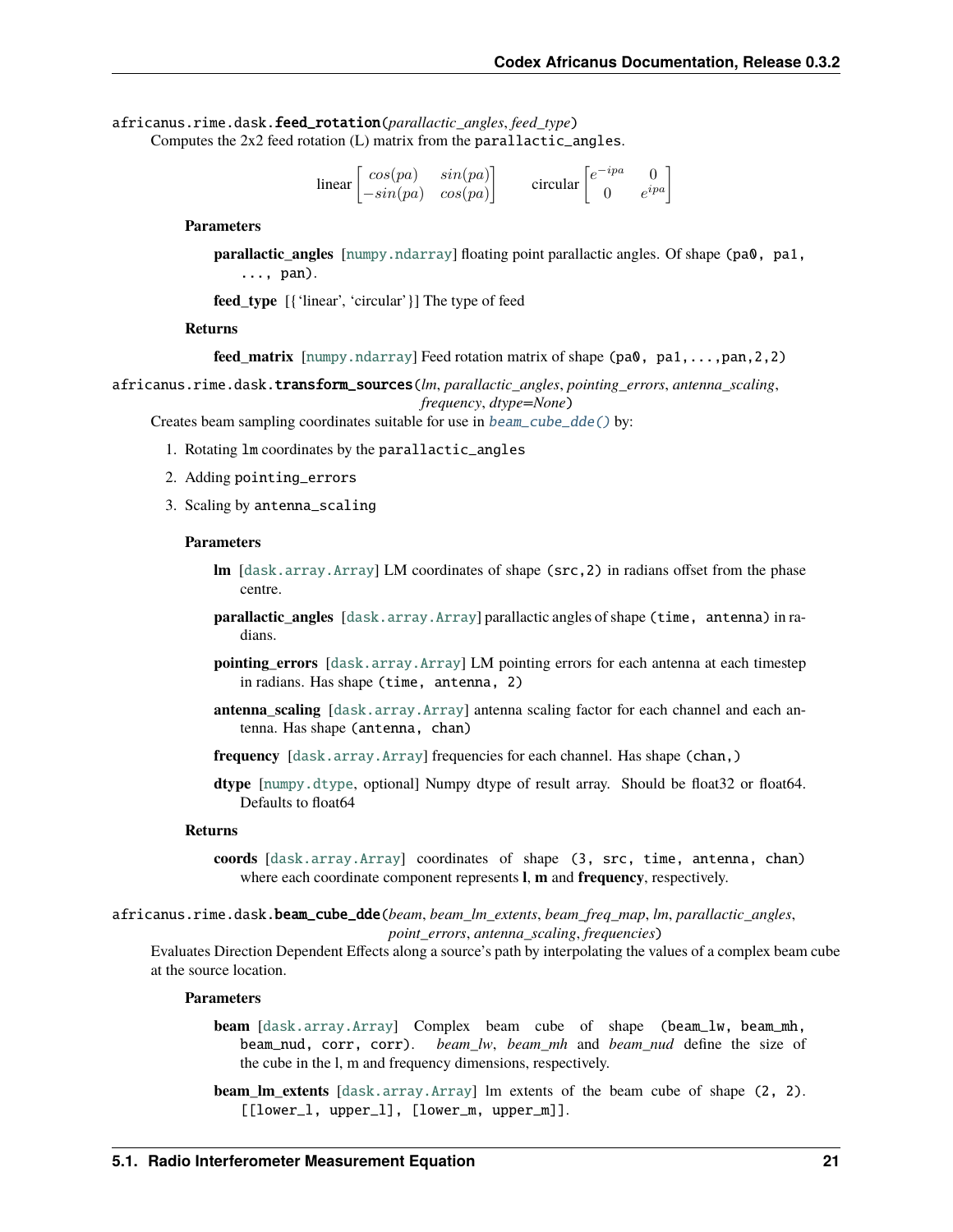- **beam freq map** [[dask.array.Array](https://docs.dask.org/en/latest/generated/dask.array.Array.html#dask.array.Array)] Beam frequency map of shape (beam\_nud,). This array is used to define interpolation along the (chan,) dimension.
- **lm** [[dask.array.Array](https://docs.dask.org/en/latest/generated/dask.array.Array.html#dask.array.Array)] Source lm coordinates of shape (source, 2). These coordinates are:
	- 1. Scaled if the associated frequency lies outside the beam cube.
	- 2. Offset by pointing errors: point\_errors
	- 3. Rotated by parallactic angles: parallactic\_angles.
	- 4. Scaled by antenna scaling factors: antenna\_scaling.

**parallactic\_angles** [[dask.array.Array](https://docs.dask.org/en/latest/generated/dask.array.Array.html#dask.array.Array)] Parallactic angles of shape (time, ant).

**point\_errors** [[dask.array.Array](https://docs.dask.org/en/latest/generated/dask.array.Array.html#dask.array.Array)] Pointing errors of shape (time, ant, chan, 2).

**antenna\_scaling** [[dask.array.Array](https://docs.dask.org/en/latest/generated/dask.array.Array.html#dask.array.Array)] Antenna scaling factors of shape (ant, chan, 2)

**frequency** [[dask.array.Array](https://docs.dask.org/en/latest/generated/dask.array.Array.html#dask.array.Array)] Frequencies of shape (chan,).

#### **Returns**

**ddes** [[dask.array.Array](https://docs.dask.org/en/latest/generated/dask.array.Array.html#dask.array.Array)] Direction Dependent Effects of shape (source, time, ant, chan, corr, corr)

#### **Notes**

- 1. Sources are clamped to the provided *beam\_lm\_extents*.
- 2. Frequencies outside the cube (i.e. outside beam\_freq\_map) introduce linear scaling to the lm coordinates of a source.

<span id="page-25-0"></span>africanus.rime.dask.zernike\_dde(*coords*, *coeffs*, *noll\_index*, *parallactic\_angle*, *frequency\_scaling*, *antenna\_scaling*, *pointing\_errors*)

Computes Direction Dependent Effects by evaluating [Zernicke Polynomials](https://en.wikipedia.org/wiki/Zernike_polynomials) defined by coefficients coeffs and noll indexes noll\_index at the specified coordinates coords.

Decomposition of a voxel beam cube into Zernicke polynomial coefficients can be achieved through the use of the [eidos](https://github.com/kmbasad/eidos/) package.

#### **Parameters**

- **coords** [[dask.array.Array](https://docs.dask.org/en/latest/generated/dask.array.Array.html#dask.array.Array)] Float coordinates at which to evaluate the zernike polynomials. Has shape (3, source, time, ant, chan). The three components in the first dimension represent l, m and frequency coordinates, respectively.
- **coeffs** [[dask.array.Array](https://docs.dask.org/en/latest/generated/dask.array.Array.html#dask.array.Array)] complex Zernicke polynomial coefficients. Has shape (ant, chan,  $corr_1$ , ...,  $corr_n$ , poly) where poly is the number of polynomial coefficients and corr\_1, ..., corr\_n are a variable number of correlation dimensions.
- **noll index** [[dask.array.Array](https://docs.dask.org/en/latest/generated/dask.array.Array.html#dask.array.Array)] Noll index associated with each polynomial coefficient. Has shape (ant, chan,  $corr_1$ , ...,  $corr_n$ , poly). correlation dimensions.
- **parallactic\_angles** [[dask.array.Array](https://docs.dask.org/en/latest/generated/dask.array.Array.html#dask.array.Array)] Parallactic angle rotation. Has shape (time, ant).
- **frequency\_scaling** [[dask.array.Array](https://docs.dask.org/en/latest/generated/dask.array.Array.html#dask.array.Array)] The scaling of frequency of the beam. Has shape (chan,).

**antenna\_scaling** [[dask.array.Array](https://docs.dask.org/en/latest/generated/dask.array.Array.html#dask.array.Array)] The antenna scaling. Has shape (ant, chan, 2).

**pointing\_errors** [[dask.array.Array](https://docs.dask.org/en/latest/generated/dask.array.Array.html#dask.array.Array)] The pointing error. Has shape (time, ant, chan, 2).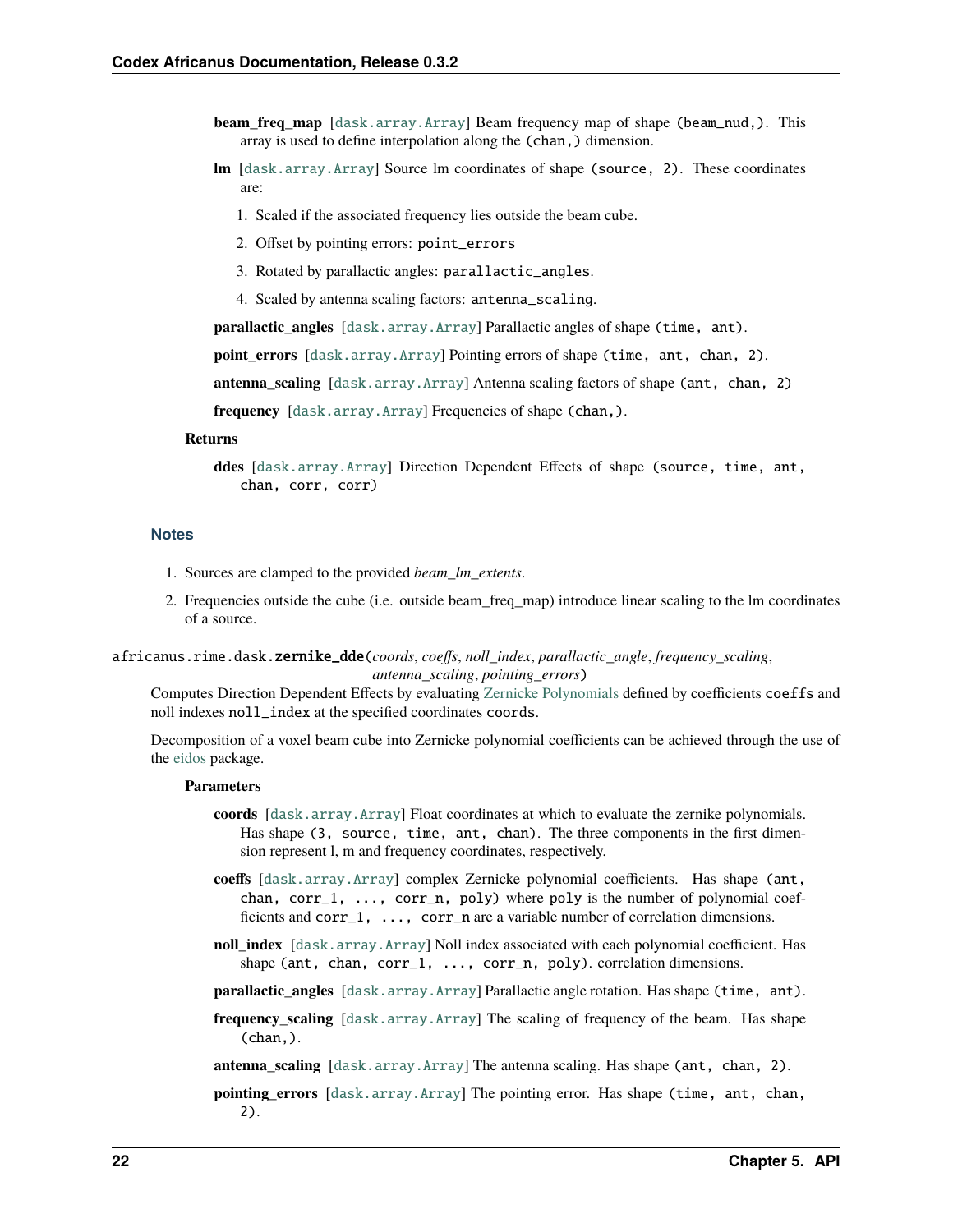#### **Returns**

- **dde** [[dask.array.Array](https://docs.dask.org/en/latest/generated/dask.array.Array.html#dask.array.Array)] complex values with shape (source, time, ant, chan,  $corr_1, \ldots, corr_n)$
- <span id="page-26-1"></span>africanus.rime.dask.wsclean\_predict(*uvw*, *lm*, *source\_type*, *flux*, *coeffs*, *log\_poly*, *ref\_freq*, *gauss\_shape*, *frequency*)

Predict visibilities from a [WSClean sky model.](https://sourceforge.net/p/wsclean/wiki/ComponentList/)

#### **Parameters**

- **uvw** [[dask.array.Array](https://docs.dask.org/en/latest/generated/dask.array.Array.html#dask.array.Array)] UVW coordinates of shape (row, 3)
- **lm** [[dask.array.Array](https://docs.dask.org/en/latest/generated/dask.array.Array.html#dask.array.Array)] Source LM coordinates of shape (source, 2), in radians. Derived from the Ra and Dec fields.
- **source\_type** [[dask.array.Array](https://docs.dask.org/en/latest/generated/dask.array.Array.html#dask.array.Array)] Strings defining the source type of shape (source,). Should be either "POINT" or "GAUSSIAN". Contains the Type field.
- flux [[dask.array.Array](https://docs.dask.org/en/latest/generated/dask.array.Array.html#dask.array.Array)] Source flux of shape (source,). Contains the I field.
- **coeffs** [[dask.array.Array](https://docs.dask.org/en/latest/generated/dask.array.Array.html#dask.array.Array)] Source Polynomial coefficients of shape (source, coeffs). Contains the SpectralIndex field.
- **log\_poly** [[dask.array.Array](https://docs.dask.org/en/latest/generated/dask.array.Array.html#dask.array.Array)] Source polynomial type of shape (source,). If True, logarithmic polynomials are used. If False, standard polynomials are used. Contains the LogarithmicSI field.
- **ref freq** [[dask.array.Array](https://docs.dask.org/en/latest/generated/dask.array.Array.html#dask.array.Array)] Source Reference frequency of shape (source,). Contains the ReferenceFrequency field.
- **gauss\_shape** [[dask.array.Array](https://docs.dask.org/en/latest/generated/dask.array.Array.html#dask.array.Array)] Gaussian shape parameters of shape (source, 3) used when the corresponding source\_type is "GAUSSIAN". The 3 components should contain the MajorAxis, MinorAxis and Orientation fields in radians, respectively.
- **frequency** [[dask.array.Array](https://docs.dask.org/en/latest/generated/dask.array.Array.html#dask.array.Array)] Frequency of shape (chan,).

#### **Returns**

**visibilities** [[dask.array.Array](https://docs.dask.org/en/latest/generated/dask.array.Array.html#dask.array.Array)] Complex visibilities of shape (row, chan, 1)

# <span id="page-26-0"></span>**5.2 Direct Fourier Transform**

Functions used to compute the discretised direct Fourier transform (DFT) for an ideal interferometer. The DFT for an ideal interferometer is defined as

$$
V(u, v, w) = \int B(l, m)e^{-2\pi i(ul + vw + w(n-1))} \frac{dldm}{n}
$$

where  $u, v, w$  are data space coordinates and where visibilities V have been obtained. The  $l, m, n$  are signal space coordinates at which we wish to reconstruct the signal  $B$ . Note that the signal correspondes to the brightness matrix and not the Stokes parameters. We adopt the convention where we absorb the fixed coordinate  $n$  in the denominator into the image. Note that the data space coordinates have an implicit dependence on frequency and time and that the image has an implicit dependence on frequency. The discretised form of the DFT can be written as

$$
V(u,v,w) = \sum_{s} e^{-2\pi i (ul_s + v m_s + w(n_s - 1))} \cdot B_s
$$

where s labels the source (or pixel) location. If only a single correlation is present  $B = I$ , this can be cast into a matrix equation as follows

 $V = RI$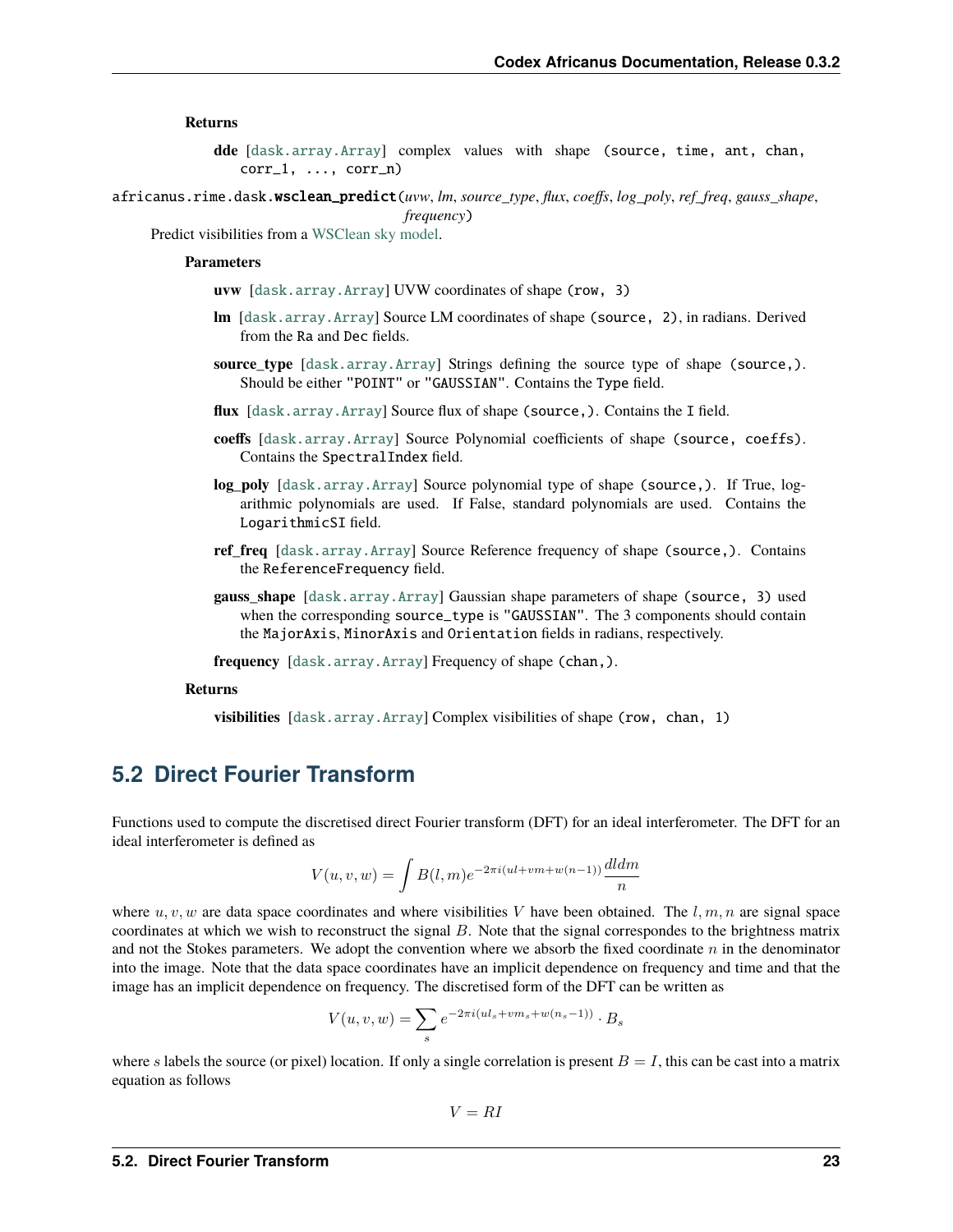where R is the operator that maps an image to visibility space. This mapping is implemented by the  $im\_to\_vis()$ function. If multiple correlations are present then each one is mapped to its corresponding visibility. An imaging algorithm also requires the adjoint denoted  $R^{\dagger}$  which is simply the complex conjugate transpose of R. The dirty image is obtained by applying the adjoint operator to the visibilities

$$
I^D = R^{\dagger} V
$$

This is implemented by the  $vis_to_im()$  function. Note that an imaging algorithm using these operators will actually reconstruct  $\frac{I}{n}$  but that it is trivial to obtain *I* since *n* is known at each location in the image.

### **5.2.1 Numpy**

| $im\_to\_vis$ (image, uvw, lm, frequency[, ])    | Computes the discrete image to visibility mapping of an<br>ideal interferometer: |
|--------------------------------------------------|----------------------------------------------------------------------------------|
| $vis\_to\_im(vis, uvw, lm, frequency, flags[,])$ | Computes visibility to image mapping of an ideal inter-<br>ferometer:            |

<span id="page-27-0"></span>africanus.dft.im\_to\_vis(*image*, *uvw*, *lm*, *frequency*, *convention='fourier'*, *dtype=None*) Computes the discrete image to visibility mapping of an ideal interferometer:

$$
\sum_{s} e^{-2\pi i (ul_s + v m_s + w(n_s - 1))} \cdot I_s
$$

#### **Parameters**

- **image** [[numpy.ndarray](https://numpy.org/doc/stable/reference/generated/numpy.ndarray.html#numpy.ndarray)] image of shape (source, chan, corr) The brighness matrix in each pixel (flatten 2D array per channel and corr). Note not Stokes terms
- **uvw** [[numpy.ndarray](https://numpy.org/doc/stable/reference/generated/numpy.ndarray.html#numpy.ndarray)] uvw coordinates of shape (row, 3) with u, v and w components in the last dimension.
- **lm** [[numpy.ndarray](https://numpy.org/doc/stable/reference/generated/numpy.ndarray.html#numpy.ndarray)] lm coordinates of shape (source, 2) with l and m components in the last dimension.

**frequency** [[numpy.ndarray](https://numpy.org/doc/stable/reference/generated/numpy.ndarray.html#numpy.ndarray)] frequencies of shape (chan,)

- **convention** [{'fourier', 'casa'}] Uses the  $e^{-2\pi i}$  sign convention if fourier and  $e^{2\pi i}$  if casa.
- **dtype** [np.dtype, optional] Datatype of result. Should be either np.complex64 or np.complex128. If None, [numpy.result\\_type\(\)](https://numpy.org/doc/stable/reference/generated/numpy.result_type.html#numpy.result_type) is used to infer the data type from the inputs.

#### **Returns**

**visibilties** [[numpy.ndarray](https://numpy.org/doc/stable/reference/generated/numpy.ndarray.html#numpy.ndarray)] complex of shape (row, chan, corr)

<span id="page-27-1"></span>africanus.dft.vis\_to\_im(*vis*, *uvw*, *lm*, *frequency*, *flags*, *convention='fourier'*, *dtype=None*) Computes visibility to image mapping of an ideal interferometer:

$$
\sum_{k} e^{2\pi i (u_k l + v_k m + w_k (n-1))} \cdot V_k
$$

#### **Parameters**

**vis** [[numpy.ndarray](https://numpy.org/doc/stable/reference/generated/numpy.ndarray.html#numpy.ndarray)] visibilities of shape (row, chan, corr) Visibilities corresponding to brightness terms. Note the dirty images produced do not necessarily correspond to Stokes terms and need to be converted.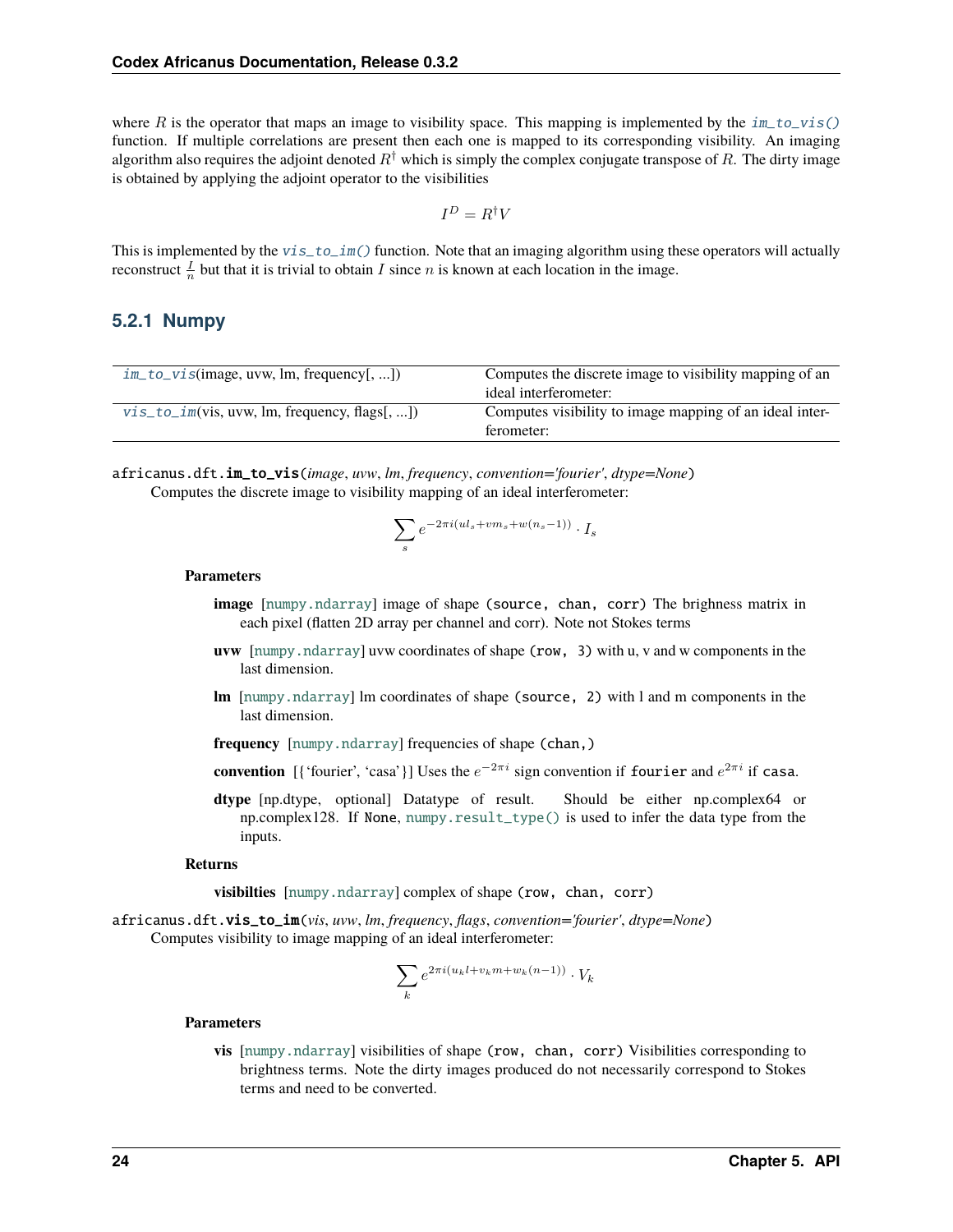- **uvw** [[numpy.ndarray](https://numpy.org/doc/stable/reference/generated/numpy.ndarray.html#numpy.ndarray)] uvw coordinates of shape (row, 3) with u, v and w components in the last dimension.
- **lm** [[numpy.ndarray](https://numpy.org/doc/stable/reference/generated/numpy.ndarray.html#numpy.ndarray)] lm coordinates of shape (source, 2) with l and m components in the last dimension.
- **frequency** [[numpy.ndarray](https://numpy.org/doc/stable/reference/generated/numpy.ndarray.html#numpy.ndarray)] frequencies of shape (chan,)
- flags [[numpy.ndarray](https://numpy.org/doc/stable/reference/generated/numpy.ndarray.html#numpy.ndarray)] Boolean array of shape (row, chan, corr) Note that if one correlation is flagged we discard all of them otherwise we end up irretrievably mixing Stokes terms.
- **convention** [{'fourier', 'casa'}] Uses the  $e^{-2\pi i}$  sign convention if fourier and  $e^{2\pi i}$  if casa.
- **dtype** [np.dtype, optional] Datatype of result. Should be either np.float32 or np.float64. If None, [numpy.result\\_type\(\)](https://numpy.org/doc/stable/reference/generated/numpy.result_type.html#numpy.result_type) is used to infer the data type from the inputs.

#### **Returns**

**image** [[numpy.ndarray](https://numpy.org/doc/stable/reference/generated/numpy.ndarray.html#numpy.ndarray)] float of shape (source, chan, corr)

### **5.2.2 Dask**

| $im\_to\_vis$ (image, uvw, lm, frequency[, ])    | Computes the discrete image to visibility mapping of an<br>ideal interferometer: |
|--------------------------------------------------|----------------------------------------------------------------------------------|
| $vis\_to\_im(vis, uvw, lm, frequency, flags[,])$ | Computes visibility to image mapping of an ideal inter-<br>ferometer:            |

<span id="page-28-0"></span>africanus.dft.dask.im\_to\_vis(*image*, *uvw*, *lm*, *frequency*, *convention='fourier'*, *dtype=numpy.complex128*) Computes the discrete image to visibility mapping of an ideal interferometer:

$$
\sum_s e^{-2\pi i (ul_s + v m_s + w (n_s-1))} \cdot I_s
$$

#### **Parameters**

- **image** [[dask.array.Array](https://docs.dask.org/en/latest/generated/dask.array.Array.html#dask.array.Array)] image of shape (source, chan, corr) The brighness matrix in each pixel (flatten 2D array per channel and corr). Note not Stokes terms
- **uvw** [[dask.array.Array](https://docs.dask.org/en/latest/generated/dask.array.Array.html#dask.array.Array)] uvw coordinates of shape (row, 3) with u, v and w components in the last dimension.
- **lm** [[dask.array.Array](https://docs.dask.org/en/latest/generated/dask.array.Array.html#dask.array.Array)] lm coordinates of shape (source, 2) with l and m components in the last dimension.
- **frequency** [[dask.array.Array](https://docs.dask.org/en/latest/generated/dask.array.Array.html#dask.array.Array)] frequencies of shape (chan,)
- **convention** [{'fourier', 'casa'}] Uses the  $e^{-2\pi i}$  sign convention if fourier and  $e^{2\pi i}$  if casa.
- **dtype** [np.dtype, optional] Datatype of result. Should be either np.complex64 or np.complex128. If None, [numpy.result\\_type\(\)](https://numpy.org/doc/stable/reference/generated/numpy.result_type.html#numpy.result_type) is used to infer the data type from the inputs.

#### **Returns**

**visibilties** [[dask.array.Array](https://docs.dask.org/en/latest/generated/dask.array.Array.html#dask.array.Array)] complex of shape (row, chan, corr)

<span id="page-28-1"></span>africanus.dft.dask.vis\_to\_im(*vis*, *uvw*, *lm*, *frequency*, *flags*, *convention='fourier'*, *dtype=numpy.float64*) Computes visibility to image mapping of an ideal interferometer:

$$
\sum_{k} e^{2\pi i (u_k l + v_k m + w_k (n-1))} \cdot V_k
$$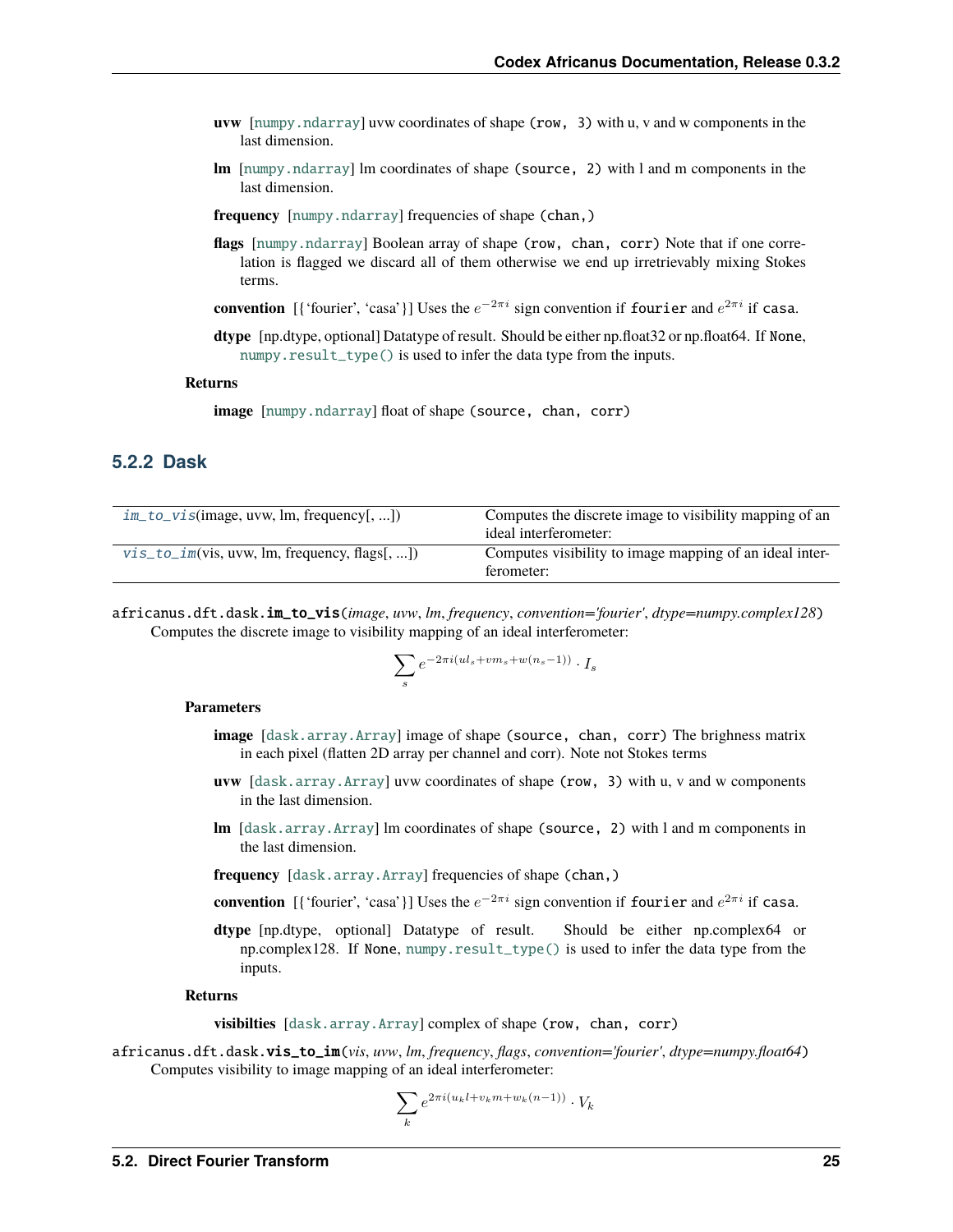#### **Parameters**

- **vis** [[dask.array.Array](https://docs.dask.org/en/latest/generated/dask.array.Array.html#dask.array.Array)] visibilities of shape (row, chan, corr) Visibilities corresponding to brightness terms. Note the dirty images produced do not necessarily correspond to Stokes terms and need to be converted.
- **uvw** [[dask.array.Array](https://docs.dask.org/en/latest/generated/dask.array.Array.html#dask.array.Array)] uvw coordinates of shape (row, 3) with u, v and w components in the last dimension.
- **lm** [[dask.array.Array](https://docs.dask.org/en/latest/generated/dask.array.Array.html#dask.array.Array)] lm coordinates of shape (source, 2) with l and m components in the last dimension.
- **frequency** [[dask.array.Array](https://docs.dask.org/en/latest/generated/dask.array.Array.html#dask.array.Array)] frequencies of shape (chan,)
- flags [[dask.array.Array](https://docs.dask.org/en/latest/generated/dask.array.Array.html#dask.array.Array)] Boolean array of shape (row, chan, corr) Note that if one correlation is flagged we discard all of them otherwise we end up irretrievably mixing Stokes terms.
- **convention** [{'fourier', 'casa'}] Uses the  $e^{-2\pi i}$  sign convention if fourier and  $e^{2\pi i}$  if casa.
- **dtype** [np.dtype, optional] Datatype of result. Should be either np.float32 or np.float64. If None, [numpy.result\\_type\(\)](https://numpy.org/doc/stable/reference/generated/numpy.result_type.html#numpy.result_type) is used to infer the data type from the inputs.

#### **Returns**

**image** [[dask.array.Array](https://docs.dask.org/en/latest/generated/dask.array.Array.html#dask.array.Array)] float of shape (source, chan, corr)

# <span id="page-29-0"></span>**5.3 Gridding and Degridding**

This section contains routines for

- 1. Gridding complex visibilities onto an image.
- 2. Degridding complex visibilities from an image.

### **5.3.1 Nifty**

Dask wrappers around [Nifty's Gridder.](https://gitlab.mpcdf.mpg.de/ift/nifty_gridder)

#### **Dask**

| $grid\_config([nx, ny,eps, cell_size_x, ])$   | Returns a wrapper around a NIFTY GridderConfigura-           |
|-----------------------------------------------|--------------------------------------------------------------|
|                                               | tion object.                                                 |
| grid(vis, uvw, flags, weights, frequencies, ) | Grids the supplied visibilities in parallel.                 |
| $dirty$ (grid, grid_config)                   | Computes the dirty image from gridded visibilities and       |
|                                               | the gridding configuration.                                  |
| $degrid(grid, uvw, flags, weights, [, ])$     | Degrids the visibilities from the supplied grid in parallel. |
| $model$ (image, grid_config)                  | Computes model visibilities from an image and a grid-        |
|                                               | ding configuration.                                          |

<span id="page-29-1"></span>africanus.gridding.nifty.dask.grid\_config(*nx=1024*, *ny=1024*, *eps=2e-13*, *cell\_size\_x=2.0*,

*cell\_size\_y=2.0*)

Returns a wrapper around a NIFTY GridderConfiguration object.

#### **Parameters**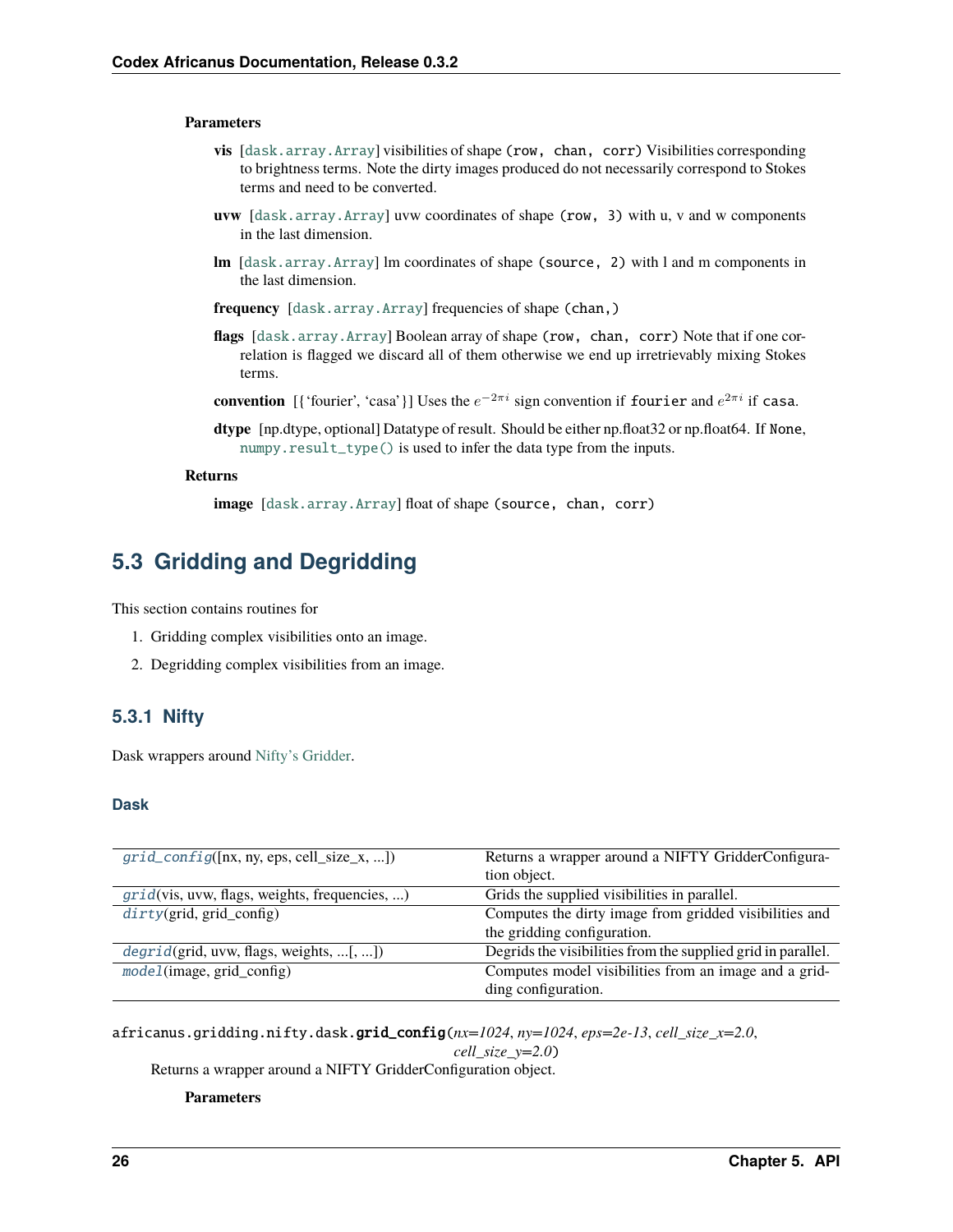**nx** [int, optional] Number of X pixels in the grid. Defaults to 1024.

**ny** [int, optional] Number of Y pixels in the grid. Defaults to 1024.

**cell\_size\_x** [float, optional] Cell size of the X pixel in arcseconds. Defaults to 2.0.

**cell\_size\_y** [float, optional] Cell size of the Y pixel in arcseconds. Defaults to 2.0.

**eps** [float] Gridder accuracy error. Defaults to 2e-13

#### **Returns**

#### **grid\_config** [GridderConfigWrapper] The NIFTY Gridder Configuration

<span id="page-30-0"></span>africanus.gridding.nifty.dask.grid(*vis*, *uvw*, *flags*, *weights*, *frequencies*, *grid\_config*, *wmin=- 1e+30*, *wmax=1e+30*, *streams=None*)

Grids the supplied visibilities in parallel. Note that a grid is create for each visibility chunk.

#### **Parameters**

**vis** [[dask.array.Array](https://docs.dask.org/en/latest/generated/dask.array.Array.html#dask.array.Array)] visibilities of shape (row, chan, corr)

**uvw** [[dask.array.Array](https://docs.dask.org/en/latest/generated/dask.array.Array.html#dask.array.Array)] uvw coordinates of shape (row, 3)

**flags** [[dask.array.Array](https://docs.dask.org/en/latest/generated/dask.array.Array.html#dask.array.Array)] flags of shape (row, chan, corr)

**weights** [[dask.array.Array](https://docs.dask.org/en/latest/generated/dask.array.Array.html#dask.array.Array)] weights of shape (row, chan, corr).

**frequencies** [[dask.array.Array](https://docs.dask.org/en/latest/generated/dask.array.Array.html#dask.array.Array)] frequencies of shape (chan,)

**grid\_config** [GridderConfigWrapper] Gridding Configuration

**wmin** [float] Minimum W coordinate to grid. Defaults to -1e30.

**wmax** [float] Maximum W coordinate to grid. Default to 1e30.

**streams** [int, optional] Number of parallel gridding operations. Default to None, in which case as many grids as visibility chunks will be created.

#### **Returns**

**grid** [[dask.array.Array](https://docs.dask.org/en/latest/generated/dask.array.Array.html#dask.array.Array)] grid of shape (ny, nx, corr)

<span id="page-30-1"></span>africanus.gridding.nifty.dask.dirty(*grid*, *grid\_config*) Computes the dirty image from gridded visibilities and the gridding configuration.

#### **Parameters**

**grid** [[dask.array.Array](https://docs.dask.org/en/latest/generated/dask.array.Array.html#dask.array.Array)] Gridded visibilities of shape (nv, nu, ncorr)

**grid\_config** [GridderConfigWrapper] Gridding configuration

#### **Returns**

**dirty** [[dask.array.Array](https://docs.dask.org/en/latest/generated/dask.array.Array.html#dask.array.Array)] dirty image of shape (ny, nx, corr)

<span id="page-30-2"></span>africanus.gridding.nifty.dask.degrid(*grid*, *uvw*, *flags*, *weights*, *frequencies*, *grid\_config*, *wmin=- 1e+30*,

*wmax=1e+30*) Degrids the visibilities from the supplied grid in parallel.

#### **Parameters**

**grid** [[dask.array.Array](https://docs.dask.org/en/latest/generated/dask.array.Array.html#dask.array.Array)] gridded visibilities of shape (ny, nx, corr)

**uvw** [[dask.array.Array](https://docs.dask.org/en/latest/generated/dask.array.Array.html#dask.array.Array)] uvw coordinates of shape (row, 3)

**flags** [[dask.array.Array](https://docs.dask.org/en/latest/generated/dask.array.Array.html#dask.array.Array)] flags of shape (row, chan, corr)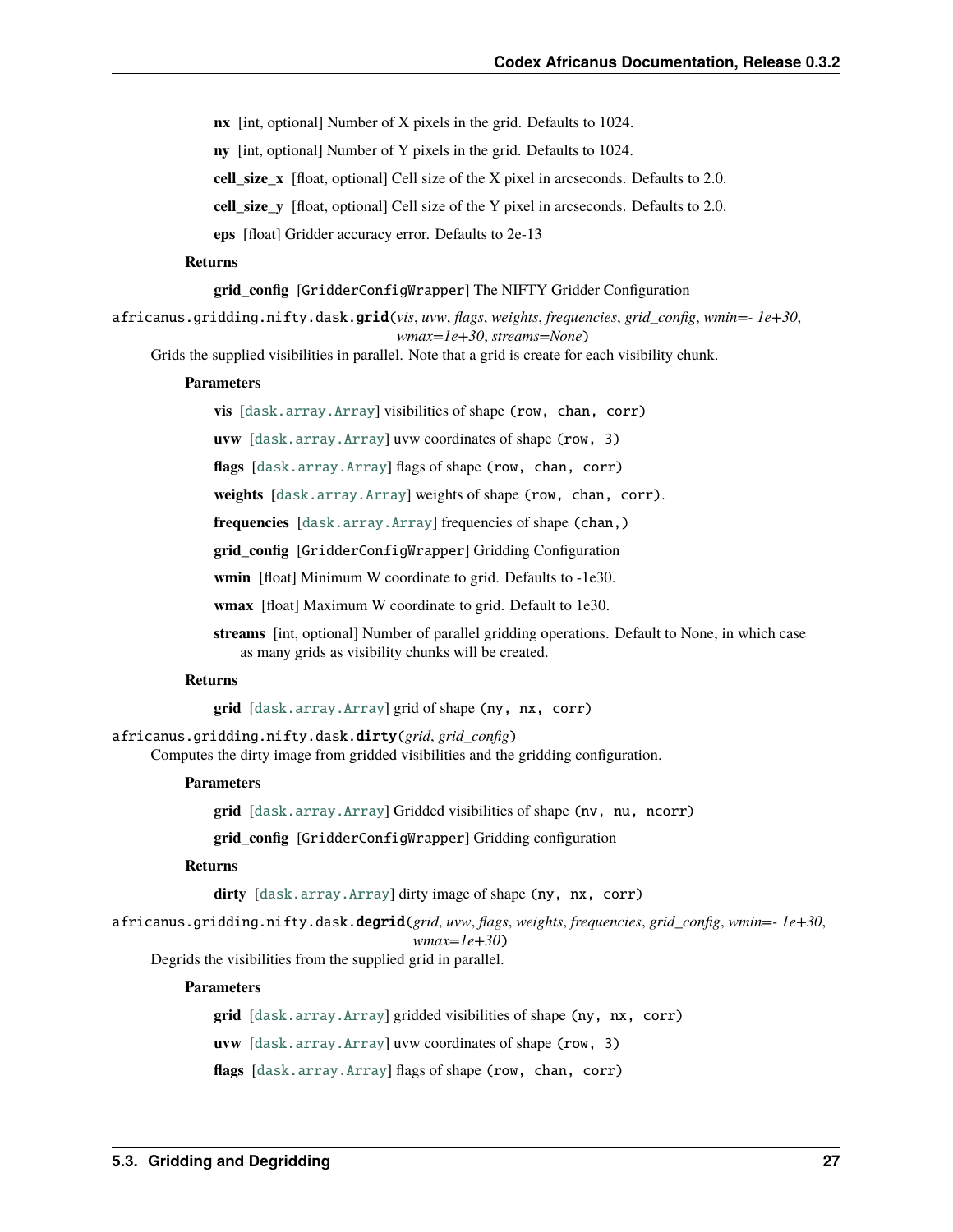**weights** [[dask.array.Array](https://docs.dask.org/en/latest/generated/dask.array.Array.html#dask.array.Array)] weights of shape (row, chan, corr). Currently unsupported and ignored.

**frequencies** [[dask.array.Array](https://docs.dask.org/en/latest/generated/dask.array.Array.html#dask.array.Array)] frequencies of shape (chan,)

**grid\_config** [GridderConfigWrapper] Gridding Configuration

**wmin** [float] Minimum W coordinate to grid. Defaults to -1e30.

**wmax** [float] Maximum W coordinate to grid. Default to 1e30.

#### **Returns**

**grid** [[dask.array.Array](https://docs.dask.org/en/latest/generated/dask.array.Array.html#dask.array.Array)] grid of shape (ny, nx, corr)

<span id="page-31-0"></span>africanus.gridding.nifty.dask.model(*image*, *grid\_config*) Computes model visibilities from an image and a gridding configuration.

#### **Parameters**

**image** [[dask.array.Array](https://docs.dask.org/en/latest/generated/dask.array.Array.html#dask.array.Array)] Image of shape (ny, nx, corr).

**grid** config [GridderConfigWrapper] nifty gridding configuration object

#### **Returns**

**model\_vis** [[dask.array.Array](https://docs.dask.org/en/latest/generated/dask.array.Array.html#dask.array.Array)] Model visibilities of shape (nu, nv, corr).

### **5.3.2 wgridder**

Wrappers around 'ducc.wgridder [<https://gitlab.mpcdf.mpg.de/mtr/ducc>](https://gitlab.mpcdf.mpg.de/mtr/ducc)`\_.

#### **Numpy**

| $dirty(uvw, freq, vis, freq\_bin_idx, [, )$    | Compute visibility to image mapping using ducc gridder |
|------------------------------------------------|--------------------------------------------------------|
|                                                | i.e.                                                   |
| $model(uvw, freq, image, freq\_bin_idx,   , )$ | Compute image to visibility mapping using ducc degrid- |
|                                                | der <i>i.e.</i>                                        |
| $residual(uvw, freq, image, vis, [, ])$        | Compute residual image given a model and visibilities  |
|                                                | using ducc degridder i.e.                              |
| $hessian(uvw, freq, image, freq\_bin_idx, )$   | Compute action of Hessian on an image using ducc       |

<span id="page-31-1"></span>africanus.gridding.wgridder.dirty(*uvw*, *freq*, *vis*, *freq\_bin\_idx*, *freq\_bin\_counts*, *nx*, *ny*, *cell*, *weights=None*, *flag=None*, *celly=None*, *epsilon=1e-05*, *nthreads=1*,

*do\_wstacking=True*, *double\_accum=False*)

Compute visibility to image mapping using ducc gridder i.e.

$$
I^D=R^\dagger \Sigma^{-1} V
$$

where  $R^{\dagger}$  is an implicit gridding operator, V denotes visibilities of shape (row, chan) and  $I^D$  is the dirty image of shape (band, nx, ny).

The number of imaging bands (band) must be less than or equal to the number of channels (chan) at which the data were obtained. The mapping from (chan) to (band) is described by freq\_bin\_idx and freq\_bin\_counts as described below.

Note that, if self adjoint gridding and degridding operators are required then weights should be the square root of what is typically referred to as imaging weights and should also be passed into the degridder. In this case, the data needs to be pre-whitened.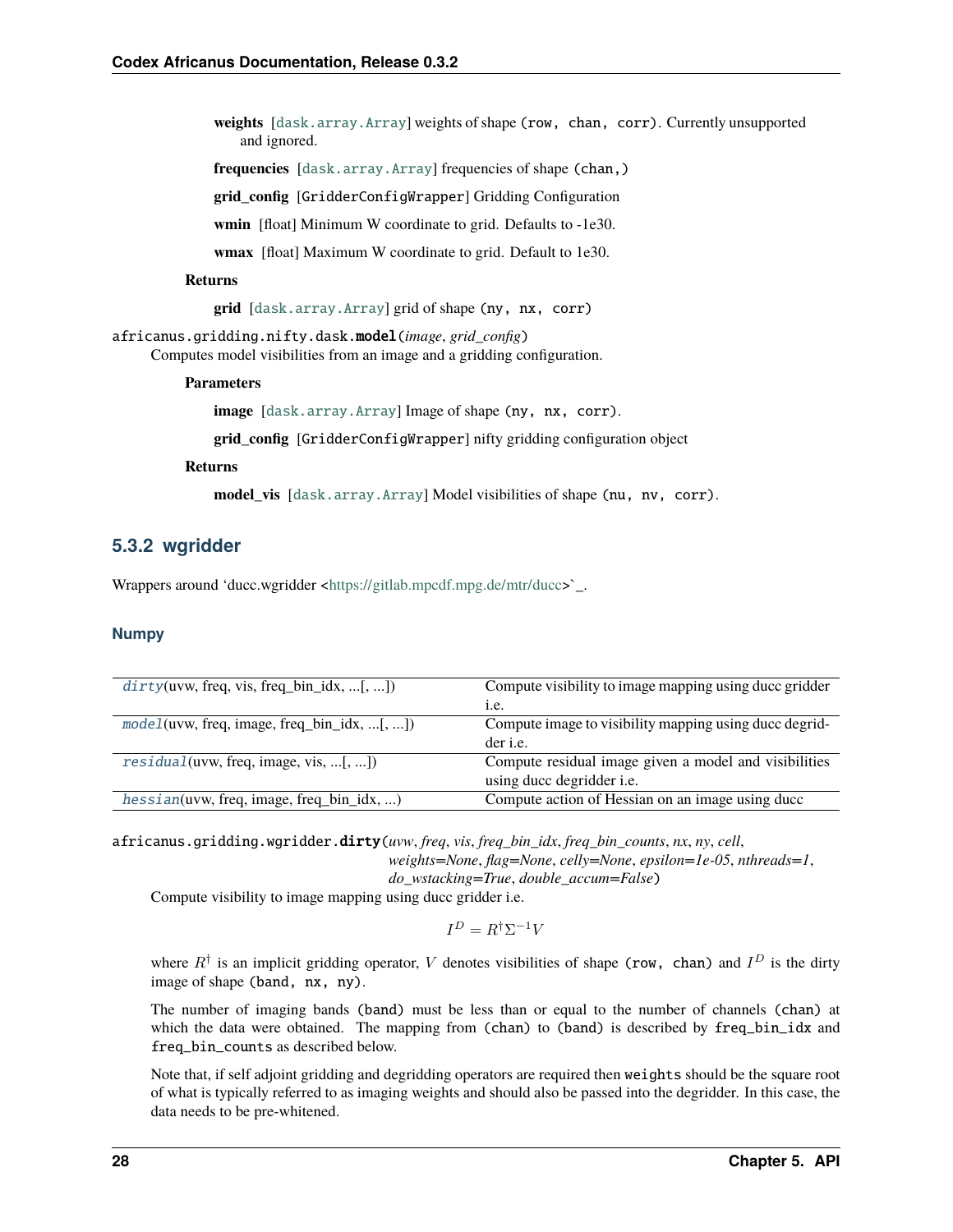#### **Parameters**

- **uvw** [[numpy.ndarray](https://numpy.org/doc/stable/reference/generated/numpy.ndarray.html#numpy.ndarray)] uvw coordinates at which visibilities were obtained with shape (row, 3).
- **freq** [[numpy.ndarray](https://numpy.org/doc/stable/reference/generated/numpy.ndarray.html#numpy.ndarray)] Observational frequencies of shape (chan,).
- **vis** [[numpy.ndarray](https://numpy.org/doc/stable/reference/generated/numpy.ndarray.html#numpy.ndarray)] Visibilities of shape (row,chan).
- **freq\_bin\_idx** [[numpy.ndarray](https://numpy.org/doc/stable/reference/generated/numpy.ndarray.html#numpy.ndarray)] Starting indices of frequency bins for each imaging band of shape (band,).
- **freq\_bin\_counts** [[numpy.ndarray](https://numpy.org/doc/stable/reference/generated/numpy.ndarray.html#numpy.ndarray)] The number of channels in each imaging band of shape (band,).
- **cell** [float] The cell size of a pixel along the  $x$  direction in radians.
- **weights** [[numpy.ndarray](https://numpy.org/doc/stable/reference/generated/numpy.ndarray.html#numpy.ndarray), optional] Imaging weights of shape (row, chan).
- **flag:** [class:*numpy.ndarray*, optional] Flags of shape (row,chan). Will only process visibilities for which flag!=0
- **celly** [float, optional] The cell size of a pixel along the  $y$  direction in radians. By default same as cell size along  $x$  direction.
- **epsilon** [float, optional] The precision of the gridder with respect to the direct Fourier transform. By deafult, this is set to 1e-5 for single precision and 1e-7 for double precision.
- **nthreads** [int, optional] The number of threads to use. Defaults to one. If set to zero will use all available cores.
- **do\_wstacking** [bool, optional] Whether to correct for the w-term or not. Defaults to True
- **double\_accum** [bool, optional] If true ducc will accumulate in double precision regardless of the input type.

#### **Returns**

**model** [[numpy.ndarray](https://numpy.org/doc/stable/reference/generated/numpy.ndarray.html#numpy.ndarray)] Dirty image corresponding to visibilities of shape (nband, nx, ny).

<span id="page-32-0"></span>africanus.gridding.wgridder.model(*uvw*, *freq*, *image*, *freq\_bin\_idx*, *freq\_bin\_counts*, *cell*, *weights=None*, *flag=None*, *celly=None*, *epsilon=1e-05*, *nthreads=1*,

*do\_wstacking=True*)

Compute image to visibility mapping using ducc degridder i.e.

 $V=Rx$ 

where  $R$  is an implicit degridding operator,  $V$  denotes visibilities of shape (row, chan) and  $x$  is the image of shape (band, nx, ny).

The number of imaging bands (band) has to be less than or equal to the number of channels (chan) at which the data were obtained. The mapping from (chan) to (band) is described by freq\_bin\_idx and freq\_bin\_counts as described below.

There is an option to provide weights during degridding to cater for self adjoint gridding and degridding operators. In this case weights should actually be the square root of what is typically referred to as imaging weights. In this case the degridder computes the whitened model visibilities i.e.

$$
V = \Sigma^{-\frac{1}{2}} R x
$$

where  $\Sigma$  refers to the inverse of the weights (i.e. the data covariance matrix when using natural weighting).

**Parameters**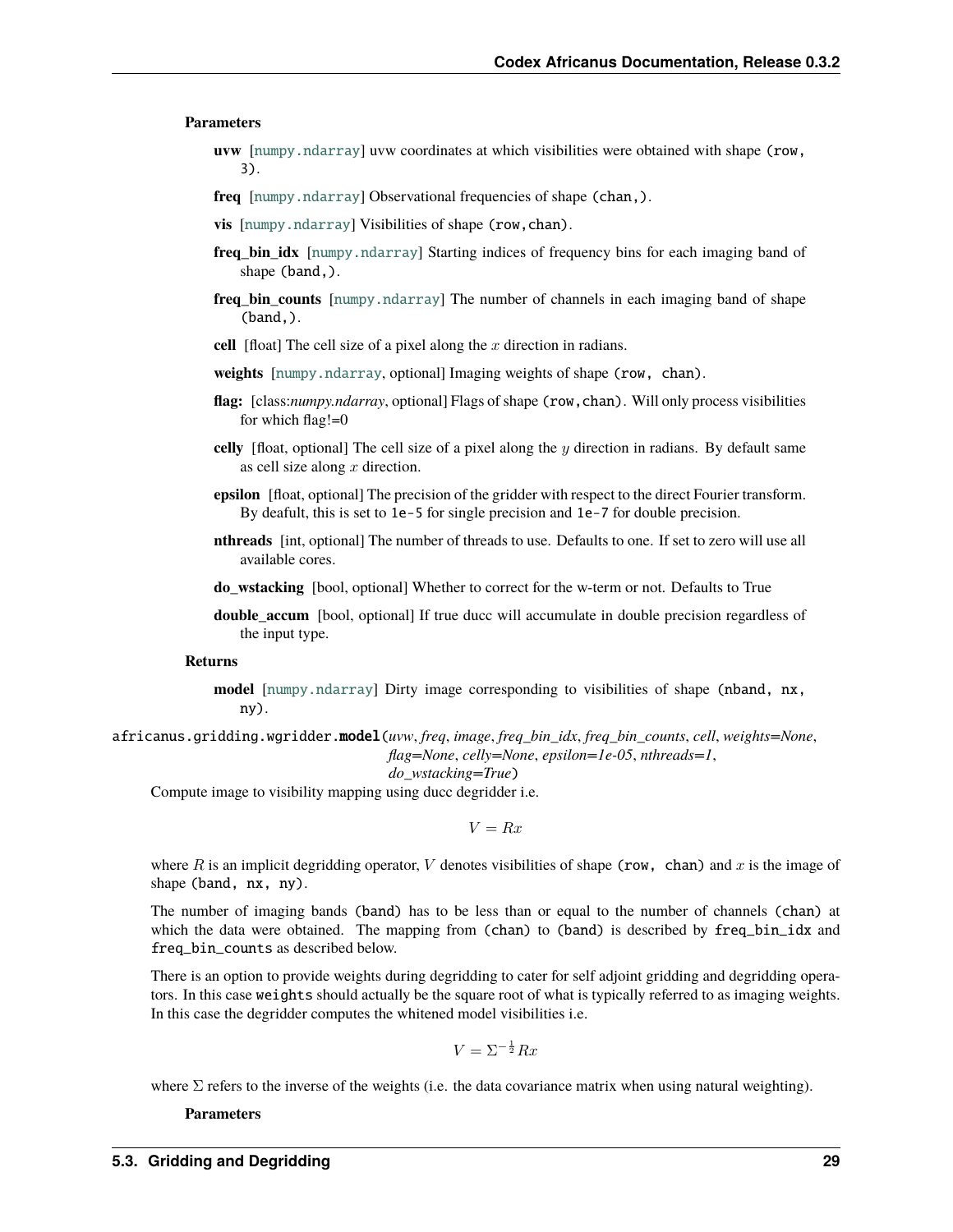- **uvw** [[numpy.ndarray](https://numpy.org/doc/stable/reference/generated/numpy.ndarray.html#numpy.ndarray)] uvw coordinates at which visibilities were obtained with shape (row, 3).
- **freq** [[numpy.ndarray](https://numpy.org/doc/stable/reference/generated/numpy.ndarray.html#numpy.ndarray)] Observational frequencies of shape (chan,).
- **model** [[numpy.ndarray](https://numpy.org/doc/stable/reference/generated/numpy.ndarray.html#numpy.ndarray)] Model image to degrid of shape (nband, nx, ny).
- **freq bin idx** [[numpy.ndarray](https://numpy.org/doc/stable/reference/generated/numpy.ndarray.html#numpy.ndarray)] Starting indices of frequency bins for each imaging band of shape (band,).
- **freq bin counts** [[numpy.ndarray](https://numpy.org/doc/stable/reference/generated/numpy.ndarray.html#numpy.ndarray)] The number of channels in each imaging band of shape (band,).
- **cell** [float] The cell size of a pixel along the  $x$  direction in radians.
- **weights** [[numpy.ndarray](https://numpy.org/doc/stable/reference/generated/numpy.ndarray.html#numpy.ndarray), optional] Imaging weights of shape (row, chan).
- **flag:** [class:*numpy.ndarray*, optional] Flags of shape (row,chan). Will only process visibilities for which flag!=0
- **celly** [float, optional] The cell size of a pixel along the  $y$  direction in radians. By default same as cell size along  $x$  direction.
- **epsilon** [float, optional] The precision of the gridder with respect to the direct Fourier transform. By deafult, this is set to 1e-5 for single precision and 1e-7 for double precision.
- **nthreads** [int, optional] The number of threads to use. Defaults to one. If set to zero will use all available cores.
- **do\_wstacking** [bool, optional] Whether to correct for the w-term or not. Defaults to True

#### **Returns**

**vis** [[numpy.ndarray](https://numpy.org/doc/stable/reference/generated/numpy.ndarray.html#numpy.ndarray)] Visibilities corresponding to model of shape (row,chan).

<span id="page-33-0"></span>africanus.gridding.wgridder.residual(*uvw*, *freq*, *image*, *vis*, *freq\_bin\_idx*, *freq\_bin\_counts*, *cell*, *weights=None*, *flag=None*, *celly=None*, *epsilon=1e-05*, *nthreads=1*,

*do\_wstacking=True*, *double\_accum=False*)

Compute residual image given a model and visibilities using ducc degridder i.e.

$$
I^R = R^{\dagger} \Sigma^{-1} (V - Rx)
$$

where R is an implicit degridding operator, V denotes visibilities of shape (row, chan) and x is the image of shape (band, nx, ny).

The number of imaging bands (band) must be less than or equal to the number of channels (chan) at which the data were obtained. The mapping from (chan) to (band) is described by freq\_bin\_idx and freq\_bin\_counts as described below.

Note that, if the gridding and degridding operators both apply the square root of the imaging weights then the visibilities that are passed in should be pre-whitened. In this case the function computes

$$
I^R = R^{\dagger} \Sigma^{-\frac{1}{2}} (\tilde{V} - \Sigma^{-\frac{1}{2}} R x)
$$

which is identical to the above expression if  $\tilde{V} = \Sigma^{-\frac{1}{2}} V$ .

#### **Parameters**

**uvw** [[numpy.ndarray](https://numpy.org/doc/stable/reference/generated/numpy.ndarray.html#numpy.ndarray)] uvw coordinates at which visibilities were obtained with shape (row, 3).

**freq** [[numpy.ndarray](https://numpy.org/doc/stable/reference/generated/numpy.ndarray.html#numpy.ndarray)] Observational frequencies of shape (chan,).

**model** [[numpy.ndarray](https://numpy.org/doc/stable/reference/generated/numpy.ndarray.html#numpy.ndarray)] Model image to degrid of shape (band, nx, ny).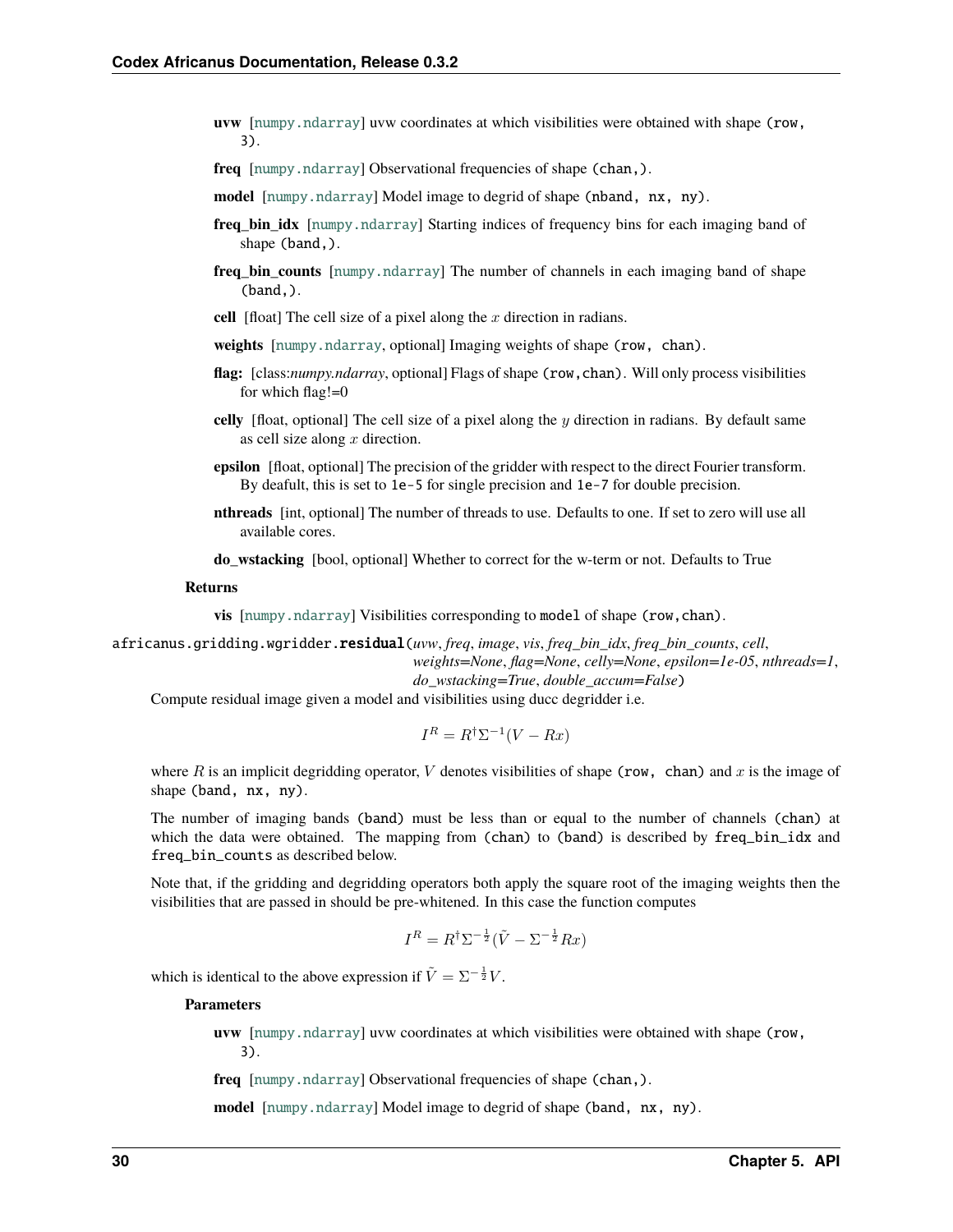- **vis** [[numpy.ndarray](https://numpy.org/doc/stable/reference/generated/numpy.ndarray.html#numpy.ndarray)] Visibilities of shape (row,chan).
- **weights** [[numpy.ndarray](https://numpy.org/doc/stable/reference/generated/numpy.ndarray.html#numpy.ndarray)] Imaging weights of shape (row, chan).
- **freq\_bin\_idx** [[numpy.ndarray](https://numpy.org/doc/stable/reference/generated/numpy.ndarray.html#numpy.ndarray)] Starting indices of frequency bins for each imaging band of shape (band,).
- **freq bin counts** [[numpy.ndarray](https://numpy.org/doc/stable/reference/generated/numpy.ndarray.html#numpy.ndarray)] The number of channels in each imaging band of shape  $(band.)$ .
- **cell** [float] The cell size of a pixel along the  $x$  direction in radians.
- **flag:** [class:*numpy.ndarray*, optional] Flags of shape (row,chan). Will only process visibilities for which flag!=0
- **celly** [float, optional] The cell size of a pixel along the y direction in radians. By default same as cell size along  $x$  direction.
- **nu** [int, optional] The number of pixels in the padded grid along the  $x$  direction. Chosen automatically by default.
- **nv** [int, optional] The number of pixels in the padded grid along the  $\eta$  direction. Chosen automatically by default.
- **epsilon** [float, optional] The precision of the gridder with respect to the direct Fourier transform. By deafult, this is set to 1e-5 for single precision and 1e-7 for double precision.

**nthreads** [int, optional] The number of threads to use. Defaults to one.

**do\_wstacking** [bool, optional] Whether to correct for the w-term or not. Defaults to True

**double accum** [bool, optional] If true ducc will accumulate in double precision regardless of the input type.

#### **Returns**

**residual** [[numpy.ndarray](https://numpy.org/doc/stable/reference/generated/numpy.ndarray.html#numpy.ndarray)] Residual image corresponding to model of shape (band, nx, ny).

<span id="page-34-0"></span>africanus.gridding.wgridder.hessian(*uvw*, *freq*, *image*, *freq\_bin\_idx*, *freq\_bin\_counts*, *cell*, *weights=None*, *flag=None*, *celly=None*, *epsilon=1e-05*, *nthreads=1*,

*do\_wstacking=True*, *double\_accum=False*)

Compute action of Hessian on an image using ducc

 $R^{\dagger} \Sigma^{-1} R x$ 

where  $R$  is an implicit degridding operator and  $x$  is the image of shape (band, nx, ny).

The number of imaging bands (band) must be less than or equal to the number of channels (chan) at which the data were obtained. The mapping from (chan) to (band) is described by freq\_bin\_idx and freq\_bin\_counts as described below.

#### **Parameters**

**uvw** [[numpy.ndarray](https://numpy.org/doc/stable/reference/generated/numpy.ndarray.html#numpy.ndarray)] uvw coordinates at which visibilities were obtained with shape (row, 3).

**freq** [[numpy.ndarray](https://numpy.org/doc/stable/reference/generated/numpy.ndarray.html#numpy.ndarray)] Observational frequencies of shape (chan,).

**model** [[numpy.ndarray](https://numpy.org/doc/stable/reference/generated/numpy.ndarray.html#numpy.ndarray)] Model image to degrid of shape (band, nx, ny).

**weights** [[numpy.ndarray](https://numpy.org/doc/stable/reference/generated/numpy.ndarray.html#numpy.ndarray)] Imaging weights of shape (row, chan).

**freq bin idx** [[numpy.ndarray](https://numpy.org/doc/stable/reference/generated/numpy.ndarray.html#numpy.ndarray)] Starting indices of frequency bins for each imaging band of shape (band,).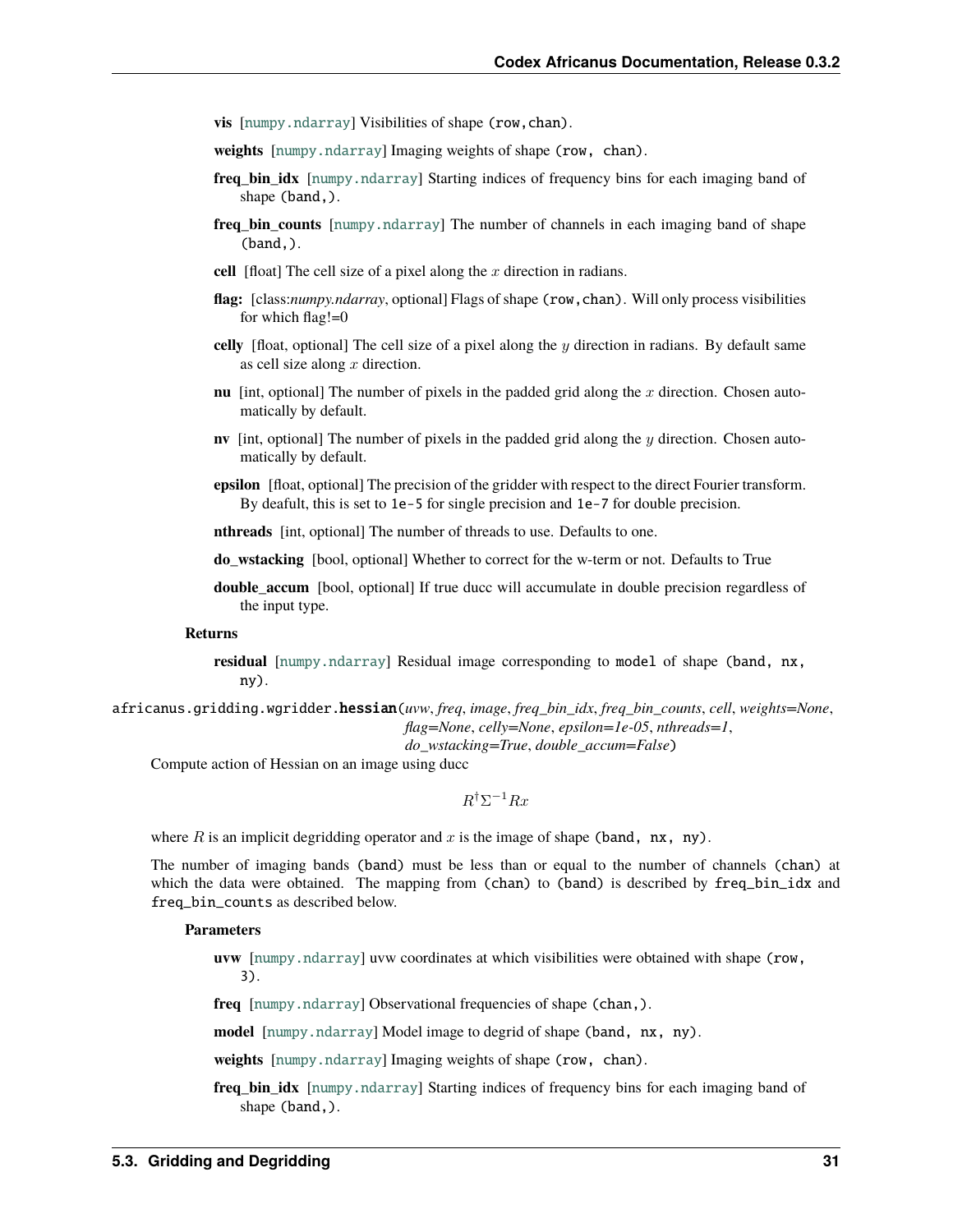- **freq bin counts** [[numpy.ndarray](https://numpy.org/doc/stable/reference/generated/numpy.ndarray.html#numpy.ndarray)] The number of channels in each imaging band of shape (band,).
- cell  $[float]$  The cell size of a pixel along the  $x$  direction in radians.
- **flag:** [class:*numpy.ndarray*, optional] Flags of shape (row,chan). Will only process visibilities for which flag!=0
- **celly** [float, optional] The cell size of a pixel along the  $y$  direction in radians. By default same as cell size along  $x$  direction.
- **nu** [int, optional] The number of pixels in the padded grid along the  $x$  direction. Chosen automatically by default.
- **nv** [int, optional] The number of pixels in the padded grid along the  $y$  direction. Chosen automatically by default.
- **epsilon** [float, optional] The precision of the gridder with respect to the direct Fourier transform. By deafult, this is set to 1e-5 for single precision and 1e-7 for double precision.
- **nthreads** [int, optional] The number of threads to use. Defaults to one.
- **do\_wstacking** [bool, optional] Whether to correct for the w-term or not. Defaults to True
- **double accum** [bool, optional] If true ducc will accumulate in double precision regardless of the input type.

#### **Returns**

**residual** [[numpy.ndarray](https://numpy.org/doc/stable/reference/generated/numpy.ndarray.html#numpy.ndarray)] Residual image corresponding to model of shape (band, nx, ny).

#### **Dask**

| $dirty(uvw, freq, vis, freq\_bin_idx, [, )$    | Compute visibility to image mapping using ducc gridder |
|------------------------------------------------|--------------------------------------------------------|
|                                                | 1.e.                                                   |
| $model(uvw, freq, image, freq\_bin_idx, [, ])$ | Compute image to visibility mapping using ducc degrid- |
|                                                | der <i>i.e.</i>                                        |
| $residual(uvw, freq, image, vis, [, ])$        | Compute residual image given a model and visibilities  |
|                                                | using ducc degridder <i>i.e.</i>                       |
| $hessian(uvw, freq, image, freq\_bin_idx, )$   | Compute action of Hessian on an image using ducc       |

<span id="page-35-0"></span>africanus.gridding.wgridder.dask.dirty(*uvw*, *freq*, *vis*, *freq\_bin\_idx*, *freq\_bin\_counts*, *nx*, *ny*, *cell*, *weights=None*, *flag=None*, *celly=None*, *epsilon=1e-05*,

*nthreads=1*, *do\_wstacking=True*, *double\_accum=False*)

Compute visibility to image mapping using ducc gridder i.e.

 $I^D = R^{\dagger} \Sigma^{-1} V$ 

where  $R^{\dagger}$  is an implicit gridding operator, V denotes visibilities of shape (row, chan) and  $I^D$  is the dirty image of shape (band, nx, ny).

The number of imaging bands (band) must be less than or equal to the number of channels (chan) at which the data were obtained. The mapping from (chan) to (band) is described by freq\_bin\_idx and freq\_bin\_counts as described below.

Note that, if self adjoint gridding and degridding operators are required then weights should be the square root of what is typically referred to as imaging weights and should also be passed into the degridder. In this case, the data needs to be pre-whitened.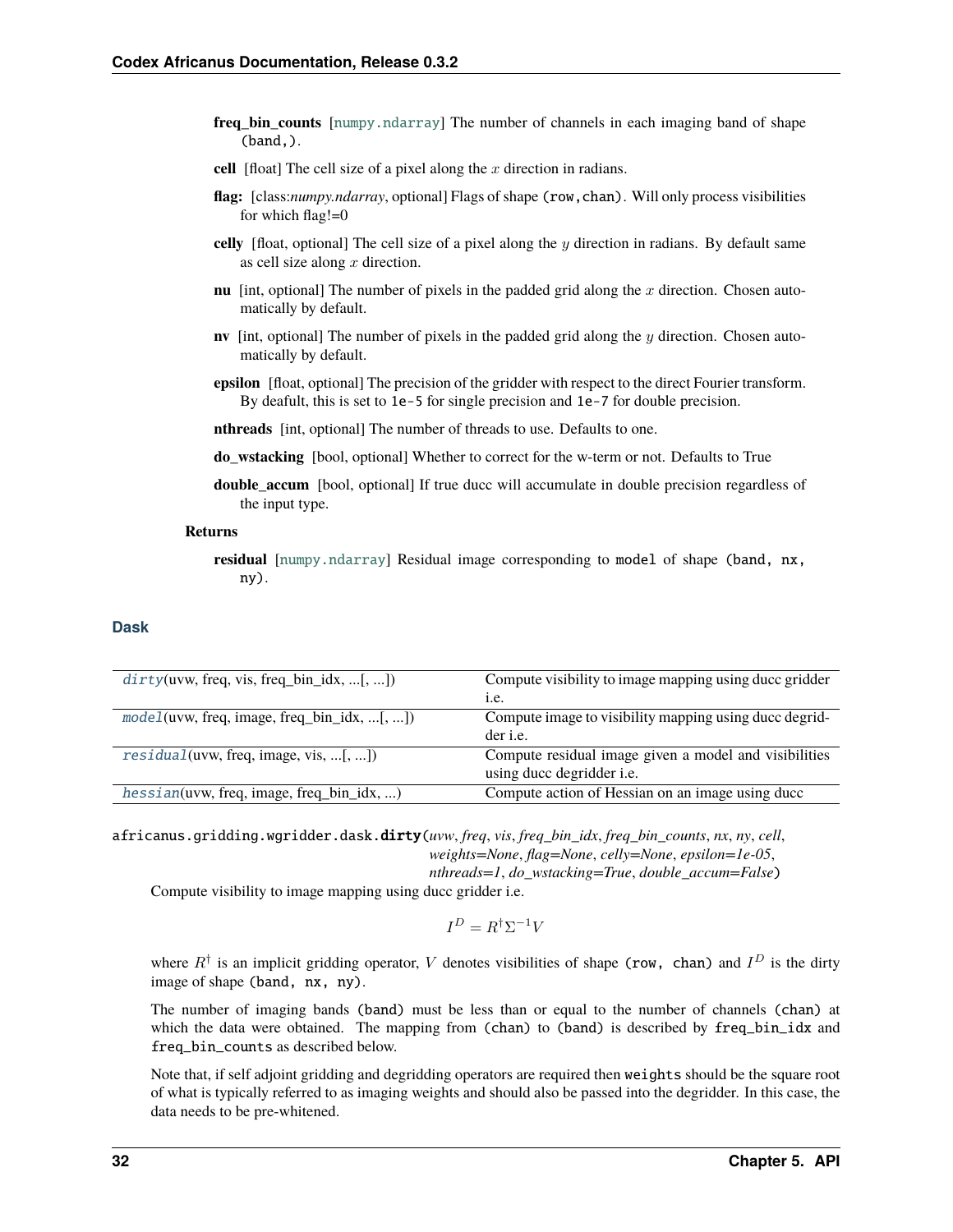#### **Parameters**

- **uvw** [[dask.array.Array](https://docs.dask.org/en/latest/generated/dask.array.Array.html#dask.array.Array)] uvw coordinates at which visibilities were obtained with shape (row, 3).
- **freq** [[dask.array.Array](https://docs.dask.org/en/latest/generated/dask.array.Array.html#dask.array.Array)] Observational frequencies of shape (chan,).
- **vis** [[dask.array.Array](https://docs.dask.org/en/latest/generated/dask.array.Array.html#dask.array.Array)] Visibilities of shape (row,chan).
- **freq\_bin\_idx** [[dask.array.Array](https://docs.dask.org/en/latest/generated/dask.array.Array.html#dask.array.Array)] Starting indices of frequency bins for each imaging band of shape (band,).
- **freq\_bin\_counts** [[dask.array.Array](https://docs.dask.org/en/latest/generated/dask.array.Array.html#dask.array.Array)] The number of channels in each imaging band of shape (band,).
- **cell** [float] The cell size of a pixel along the  $x$  direction in radians.
- **weights** [[dask.array.Array](https://docs.dask.org/en/latest/generated/dask.array.Array.html#dask.array.Array), optional] Imaging weights of shape (row, chan).
- **flag:** [class:*dask.array.Array*, optional] Flags of shape (row,chan). Will only process visibilities for which flag!=0
- **celly** [float, optional] The cell size of a pixel along the  $y$  direction in radians. By default same as cell size along  $x$  direction.
- **epsilon** [float, optional] The precision of the gridder with respect to the direct Fourier transform. By deafult, this is set to 1e-5 for single precision and 1e-7 for double precision.
- **nthreads** [int, optional] The number of threads to use. Defaults to one. If set to zero will use all available cores.
- **do\_wstacking** [bool, optional] Whether to correct for the w-term or not. Defaults to True
- **double\_accum** [bool, optional] If true ducc will accumulate in double precision regardless of the input type.

#### **Returns**

**model** [[dask.array.Array](https://docs.dask.org/en/latest/generated/dask.array.Array.html#dask.array.Array)] Dirty image corresponding to visibilities of shape (nband, nx, ny).

africanus.gridding.wgridder.dask.model(*uvw*, *freq*, *image*, *freq\_bin\_idx*, *freq\_bin\_counts*, *cell*, *weights=None*, *flag=None*, *celly=None*, *epsilon=1e-05*, *nthreads=1*, *do\_wstacking=True*)

Compute image to visibility mapping using ducc degridder i.e.

 $V=Rx$ 

where  $R$  is an implicit degridding operator,  $V$  denotes visibilities of shape (row, chan) and  $x$  is the image of shape (band, nx, ny).

The number of imaging bands (band) has to be less than or equal to the number of channels (chan) at which the data were obtained. The mapping from (chan) to (band) is described by freq\_bin\_idx and freq\_bin\_counts as described below.

There is an option to provide weights during degridding to cater for self adjoint gridding and degridding operators. In this case weights should actually be the square root of what is typically referred to as imaging weights. In this case the degridder computes the whitened model visibilities i.e.

$$
V = \Sigma^{-\frac{1}{2}} R x
$$

where  $\Sigma$  refers to the inverse of the weights (i.e. the data covariance matrix when using natural weighting).

**Parameters**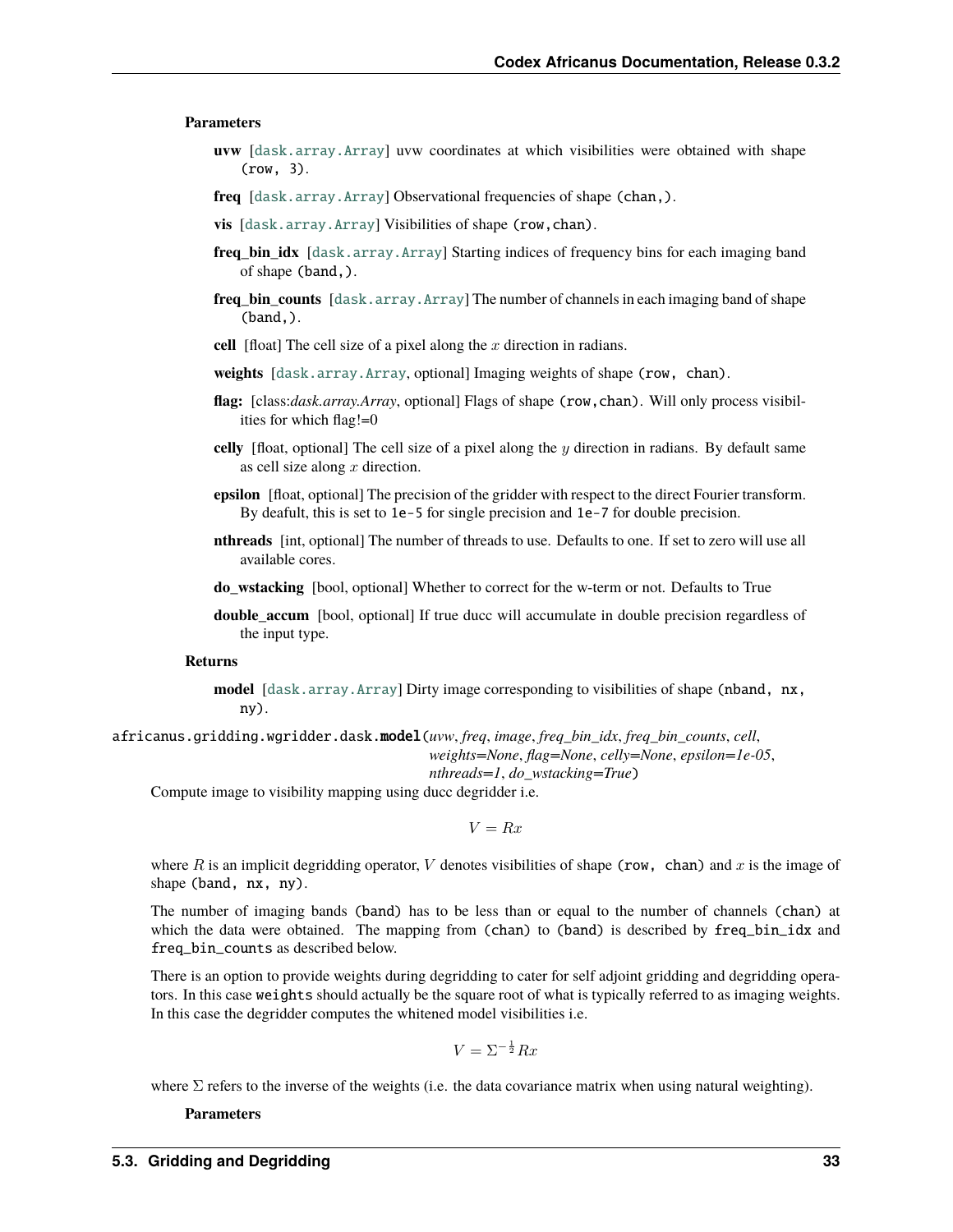- **uvw** [[dask.array.Array](https://docs.dask.org/en/latest/generated/dask.array.Array.html#dask.array.Array)] uvw coordinates at which visibilities were obtained with shape (row, 3).
- **freq** [[dask.array.Array](https://docs.dask.org/en/latest/generated/dask.array.Array.html#dask.array.Array)] Observational frequencies of shape (chan,).
- **model** [[dask.array.Array](https://docs.dask.org/en/latest/generated/dask.array.Array.html#dask.array.Array)] Model image to degrid of shape (nband, nx, ny).
- **freq\_bin\_idx** [[dask.array.Array](https://docs.dask.org/en/latest/generated/dask.array.Array.html#dask.array.Array)] Starting indices of frequency bins for each imaging band of shape (band,).
- **freq bin counts**  $[dask.array.Array]$  $[dask.array.Array]$  $[dask.array.Array]$  The number of channels in each imaging band of shape (band,).
- **cell** [float] The cell size of a pixel along the  $x$  direction in radians.
- **weights** [[dask.array.Array](https://docs.dask.org/en/latest/generated/dask.array.Array.html#dask.array.Array), optional] Imaging weights of shape (row, chan).
- **flag:** [class:*dask.array.Array*, optional] Flags of shape (row,chan). Will only process visibilities for which flag!=0
- **celly** [float, optional] The cell size of a pixel along the  $y$  direction in radians. By default same as cell size along  $x$  direction.
- **epsilon** [float, optional] The precision of the gridder with respect to the direct Fourier transform. By deafult, this is set to 1e-5 for single precision and 1e-7 for double precision.
- **nthreads** [int, optional] The number of threads to use. Defaults to one. If set to zero will use all available cores.
- **do\_wstacking** [bool, optional] Whether to correct for the w-term or not. Defaults to True

#### **Returns**

**vis** [[dask.array.Array](https://docs.dask.org/en/latest/generated/dask.array.Array.html#dask.array.Array)] Visibilities corresponding to model of shape (row,chan).

africanus.gridding.wgridder.dask.residual(*uvw*, *freq*, *image*, *vis*, *freq\_bin\_idx*, *freq\_bin\_counts*, *cell*, *weights=None*, *flag=None*, *celly=None*, *epsilon=1e-05*,

*nthreads=1*, *do\_wstacking=True*, *double\_accum=False*)

Compute residual image given a model and visibilities using ducc degridder i.e.

$$
I^R = R^{\dagger} \Sigma^{-1} (V - Rx)
$$

where R is an implicit degridding operator, V denotes visibilities of shape (row, chan) and x is the image of shape (band, nx, ny).

The number of imaging bands (band) must be less than or equal to the number of channels (chan) at which the data were obtained. The mapping from (chan) to (band) is described by freq\_bin\_idx and freq\_bin\_counts as described below.

Note that, if the gridding and degridding operators both apply the square root of the imaging weights then the visibilities that are passed in should be pre-whitened. In this case the function computes

$$
I^R = R^{\dagger} \Sigma^{-\frac{1}{2}} (\tilde{V} - \Sigma^{-\frac{1}{2}} R x)
$$

which is identical to the above expression if  $\tilde{V} = \Sigma^{-\frac{1}{2}} V$ .

#### **Parameters**

**uvw** [[dask.array.Array](https://docs.dask.org/en/latest/generated/dask.array.Array.html#dask.array.Array)] uvw coordinates at which visibilities were obtained with shape (row, 3).

**freq** [[dask.array.Array](https://docs.dask.org/en/latest/generated/dask.array.Array.html#dask.array.Array)] Observational frequencies of shape (chan,).

**model** [[dask.array.Array](https://docs.dask.org/en/latest/generated/dask.array.Array.html#dask.array.Array)] Model image to degrid of shape (band, nx, ny).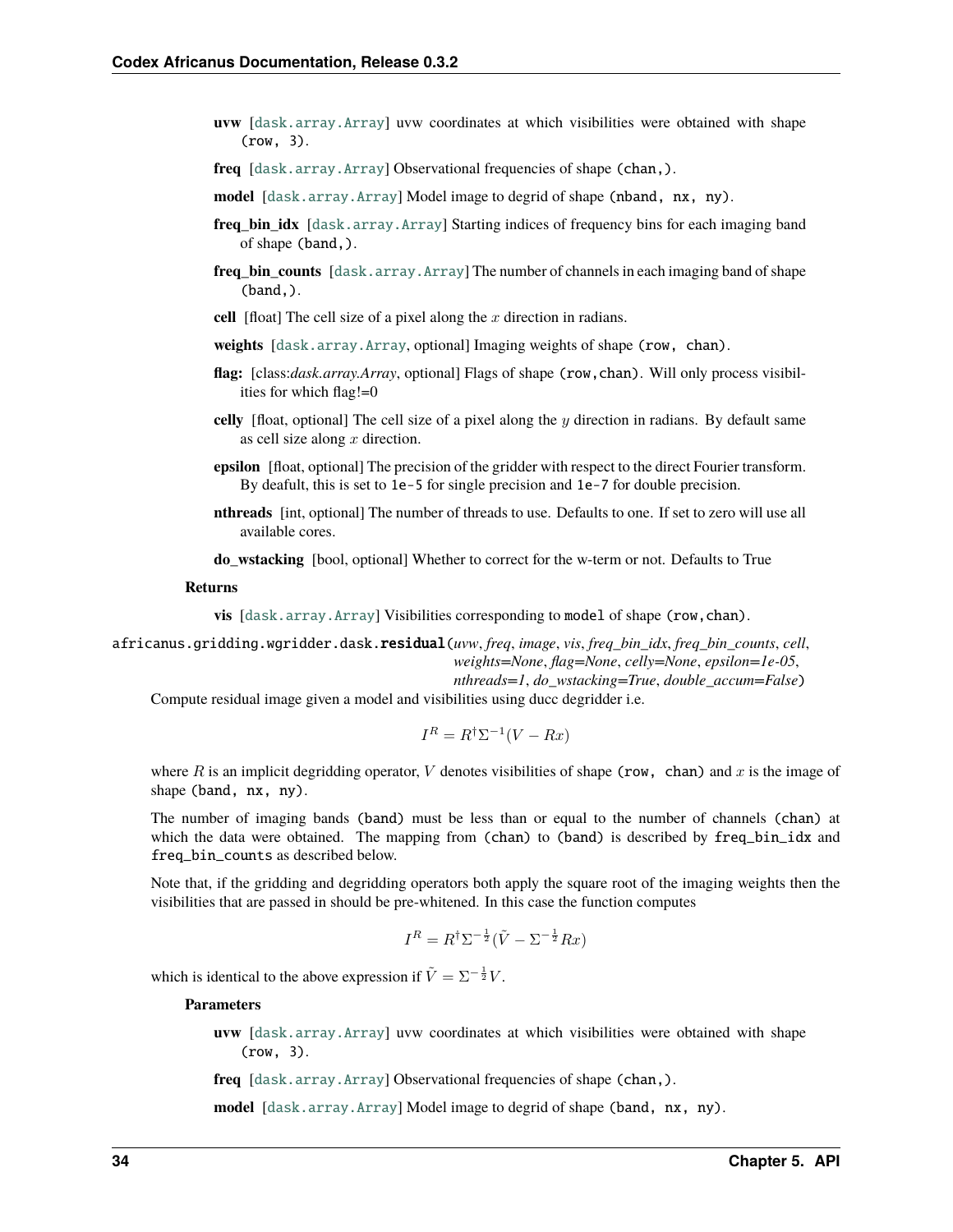- **vis** [[dask.array.Array](https://docs.dask.org/en/latest/generated/dask.array.Array.html#dask.array.Array)] Visibilities of shape (row,chan).
- **weights** [[dask.array.Array](https://docs.dask.org/en/latest/generated/dask.array.Array.html#dask.array.Array)] Imaging weights of shape (row, chan).
- **freq\_bin\_idx** [[dask.array.Array](https://docs.dask.org/en/latest/generated/dask.array.Array.html#dask.array.Array)] Starting indices of frequency bins for each imaging band of shape (band,).
- **freq bin counts**  $[dask.array]$ . Array] The number of channels in each imaging band of shape  $(band.)$ .
- **cell** [float] The cell size of a pixel along the  $x$  direction in radians.
- **flag:** [class:*dask.array.Array*, optional] Flags of shape (row,chan). Will only process visibilities for which flag!=0
- **celly** [float, optional] The cell size of a pixel along the y direction in radians. By default same as cell size along  $x$  direction.
- **nu** [int, optional] The number of pixels in the padded grid along the  $x$  direction. Chosen automatically by default.
- **nv** [int, optional] The number of pixels in the padded grid along the  $\eta$  direction. Chosen automatically by default.
- **epsilon** [float, optional] The precision of the gridder with respect to the direct Fourier transform. By deafult, this is set to 1e-5 for single precision and 1e-7 for double precision.

**nthreads** [int, optional] The number of threads to use. Defaults to one.

- **do\_wstacking** [bool, optional] Whether to correct for the w-term or not. Defaults to True
- **double accum** [bool, optional] If true ducc will accumulate in double precision regardless of the input type.

#### **Returns**

- **residual** [[dask.array.Array](https://docs.dask.org/en/latest/generated/dask.array.Array.html#dask.array.Array)] Residual image corresponding to model of shape (band, nx, ny).
- africanus.gridding.wgridder.dask.hessian(*uvw*, *freq*, *image*, *freq\_bin\_idx*, *freq\_bin\_counts*, *cell*, *weights=None*, *flag=None*, *celly=None*, *epsilon=1e-05*,

*nthreads=1*, *do\_wstacking=True*, *double\_accum=False*)

Compute action of Hessian on an image using ducc

 $R^{\dagger} \Sigma^{-1} R x$ 

where  $R$  is an implicit degridding operator and  $x$  is the image of shape (band, nx, ny).

The number of imaging bands (band) must be less than or equal to the number of channels (chan) at which the data were obtained. The mapping from (chan) to (band) is described by freq\_bin\_idx and freq\_bin\_counts as described below.

#### **Parameters**

**uvw** [[dask.array.Array](https://docs.dask.org/en/latest/generated/dask.array.Array.html#dask.array.Array)] uvw coordinates at which visibilities were obtained with shape (row, 3).

**freq** [[dask.array.Array](https://docs.dask.org/en/latest/generated/dask.array.Array.html#dask.array.Array)] Observational frequencies of shape (chan,).

**model** [[dask.array.Array](https://docs.dask.org/en/latest/generated/dask.array.Array.html#dask.array.Array)] Model image to degrid of shape (band, nx, ny).

**weights** [[dask.array.Array](https://docs.dask.org/en/latest/generated/dask.array.Array.html#dask.array.Array)] Imaging weights of shape (row, chan).

**freq bin idx** [[dask.array.Array](https://docs.dask.org/en/latest/generated/dask.array.Array.html#dask.array.Array)] Starting indices of frequency bins for each imaging band of shape (band,).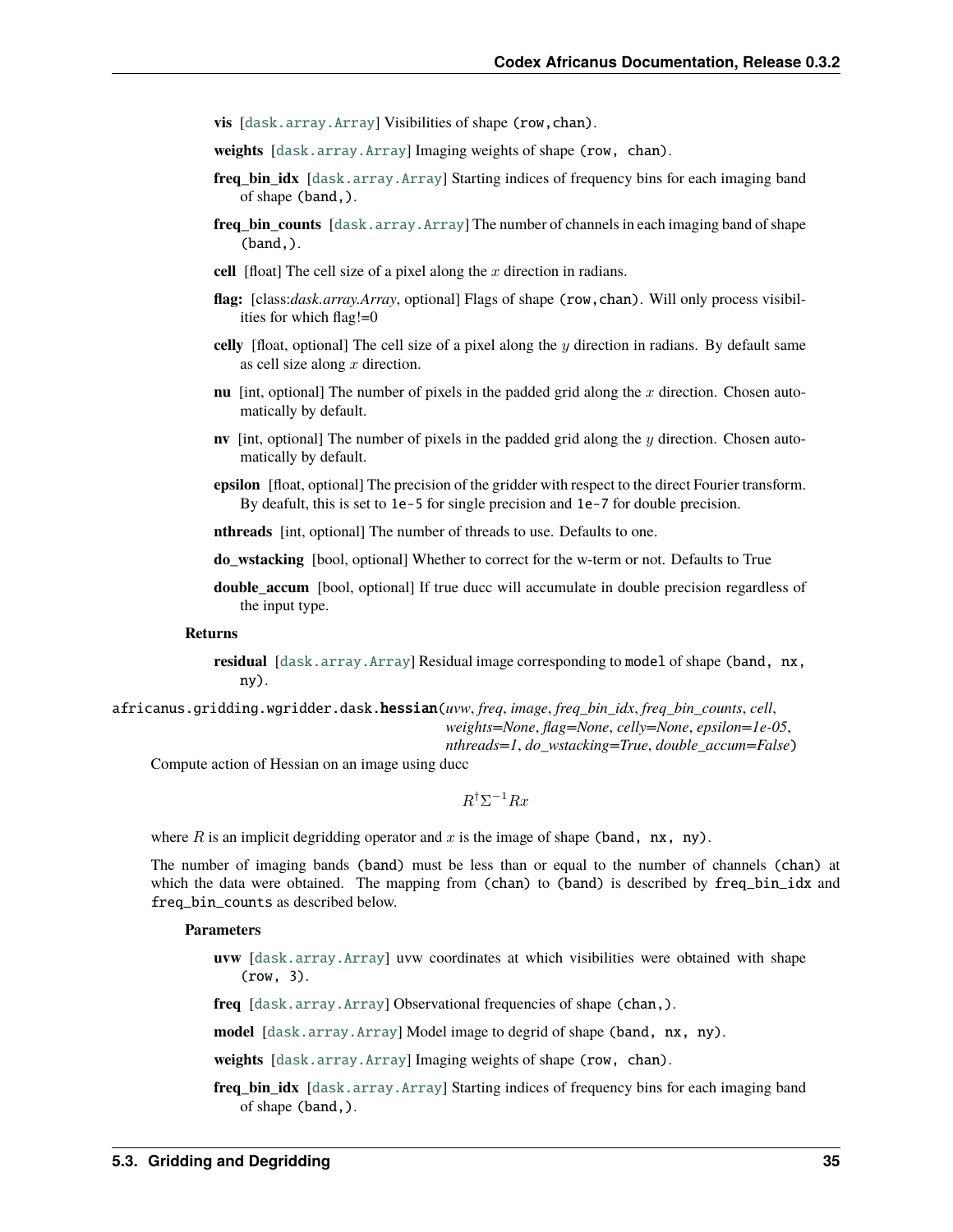- **freq bin counts**  $[dask.array \,Array]$  The number of channels in each imaging band of shape (band,).
- cell [float] The cell size of a pixel along the  $x$  direction in radians.
- **flag:** [class:*dask.array.Array*, optional] Flags of shape (row,chan). Will only process visibilities for which flag!=0
- **celly** [float, optional] The cell size of a pixel along the  $y$  direction in radians. By default same as cell size along  $x$  direction.
- **nu** [int, optional] The number of pixels in the padded grid along the  $x$  direction. Chosen automatically by default.
- **nv** [int, optional] The number of pixels in the padded grid along the y direction. Chosen automatically by default.
- **epsilon** [float, optional] The precision of the gridder with respect to the direct Fourier transform. By deafult, this is set to 1e-5 for single precision and 1e-7 for double precision.
- **nthreads** [int, optional] The number of threads to use. Defaults to one.
- **do\_wstacking** [bool, optional] Whether to correct for the w-term or not. Defaults to True
- **double accum** [bool, optional] If true ducc will accumulate in double precision regardless of the input type.

#### **Returns**

**residual** [[dask.array.Array](https://docs.dask.org/en/latest/generated/dask.array.Array.html#dask.array.Array)] Residual image corresponding to model of shape (band, nx, ny).

### **5.3.3 Utilities**

| $\epsilon$ estimate_cell_size(u, v, wavelength[, ]) | Estimate the cell size in arcseconds given baseline u and |
|-----------------------------------------------------|-----------------------------------------------------------|
|                                                     | v coordinates, as well as the wavelengths, $\lambda$ .    |

<span id="page-39-0"></span>africanus.gridding.util.estimate\_cell\_size(*u*, *v*, *wavelength*, *factor=3.0*, *ny=None*, *nx=None*)

Estimate the cell size in arcseconds given baseline u and v coordinates, as well as the wavelengths,  $\lambda$ .

The cell size is computed as:

$$
\Delta u = 1.0 / (2 \times \text{factor} \times \max(|u|) / \min(\lambda))
$$
  

$$
\Delta v = 1.0 / (2 \times \text{factor} \times \max(|v|) / \min(\lambda))
$$

If ny and nx are provided the following checks are performed and exceptions are raised on failure:

$$
\Delta u * \mathbf{ny} \le \min(\lambda) / \min(|u|)
$$
  

$$
\Delta v * \mathbf{nx} \le \min(\lambda) / \min(|v|)
$$

#### **Parameters**

- **u** [[numpy.ndarray](https://numpy.org/doc/stable/reference/generated/numpy.ndarray.html#numpy.ndarray) or float] Maximum u coordinate in metres.
- **v** [[numpy.ndarray](https://numpy.org/doc/stable/reference/generated/numpy.ndarray.html#numpy.ndarray) or float] Maximum v coordinate in metres.

**wavelength** [[numpy.ndarray](https://numpy.org/doc/stable/reference/generated/numpy.ndarray.html#numpy.ndarray) or float] Wavelengths, in metres.

**factor** [float, optional] Scaling factor

**ny** [int, optional] Grid y dimension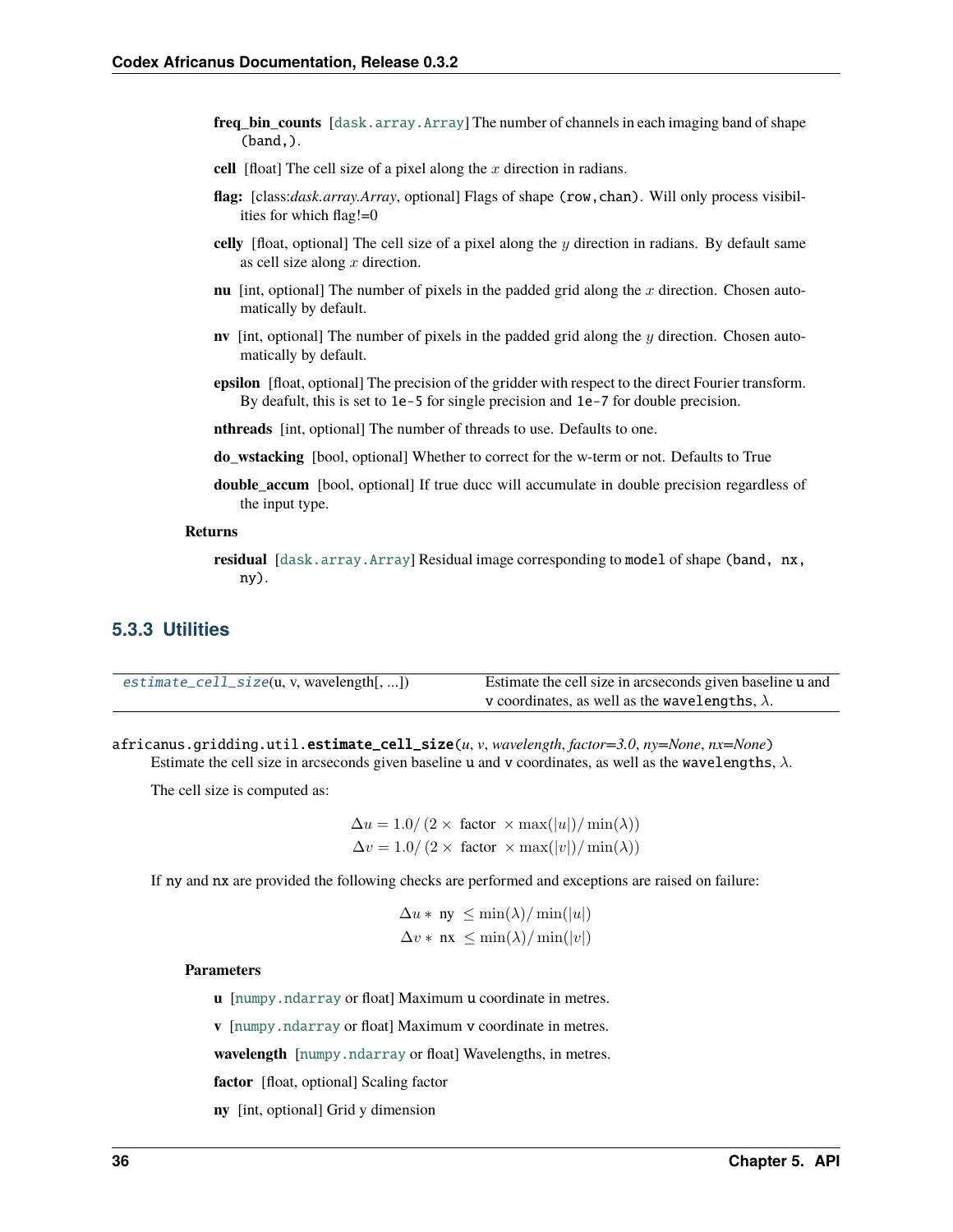**nx** [int, optional] Grid x dimension

#### **Returns**

[numpy.ndarray](https://numpy.org/doc/stable/reference/generated/numpy.ndarray.html#numpy.ndarray) Cell size of u and v in arcseconds with shape (2,)

**Raises**

**ValueError** If the cell size criteria are not matched.

# **5.4 Deconvolution Algorithms**

africanus.deconv.hogbom.hogbom\_clean(*dirty*, *psf*, *gamma=0.1*, *threshold='default'*, *niter='default'*) Performs Hogbom Clean on the dirty image given the psf.

#### **Parameters**

**dirty** [np.ndarray] float64 dirty image of shape (ny, nx)

**psf** [np.ndarray] float64 Point Spread Function of shape (2\*ny, 2\*nx)

**gamma (optional) float** the gain factor (must be less than one)

**threshold (optional)** [float or str] the threshold to clean to

**niter (optional** [integer] the maximum number of iterations allowed

#### **Returns**

**np.ndarray** float64 clean image of shape (ny, nx)

**np.ndarray** float64 residual image of shape (ny, nx)

# **5.5 Coordinate Transforms**

## **5.5.1 Numpy**

| $radec_to_lm(\text{radec}[, phase_centre])$ | Converts Right-Ascension/Declination coordinates in       |
|---------------------------------------------|-----------------------------------------------------------|
|                                             | radians to a Direction Cosine Im coordinates, relative to |
|                                             | the Phase Centre.                                         |
| $rade\_to\_lmn(radec[, phase\_centre])$     | Converts Right-Ascension/Declination coordinates in       |
|                                             | radians to a Direction Cosine lm coordinates, relative to |
|                                             | the Phase Centre.                                         |
| $lm_to\_radeclm[, phase_centre]$            | Convert Direction Cosine Im coordinates to Right As-      |
|                                             | cension/Declination coordinates in radians, relative to   |
|                                             | the Phase Centre.                                         |
| $lmn_to_rate(lmn[, phase_centre])$          | Convert Direction Cosine Im coordinates to Right As-      |
|                                             | cension/Declination coordinates in radians, relative to   |
|                                             | the Phase Centre.                                         |

<span id="page-40-0"></span>africanus.coordinates.radec\_to\_lm(*radec*, *phase\_centre=None*)

Converts Right-Ascension/Declination coordinates in radians to a Direction Cosine lm coordinates, relative to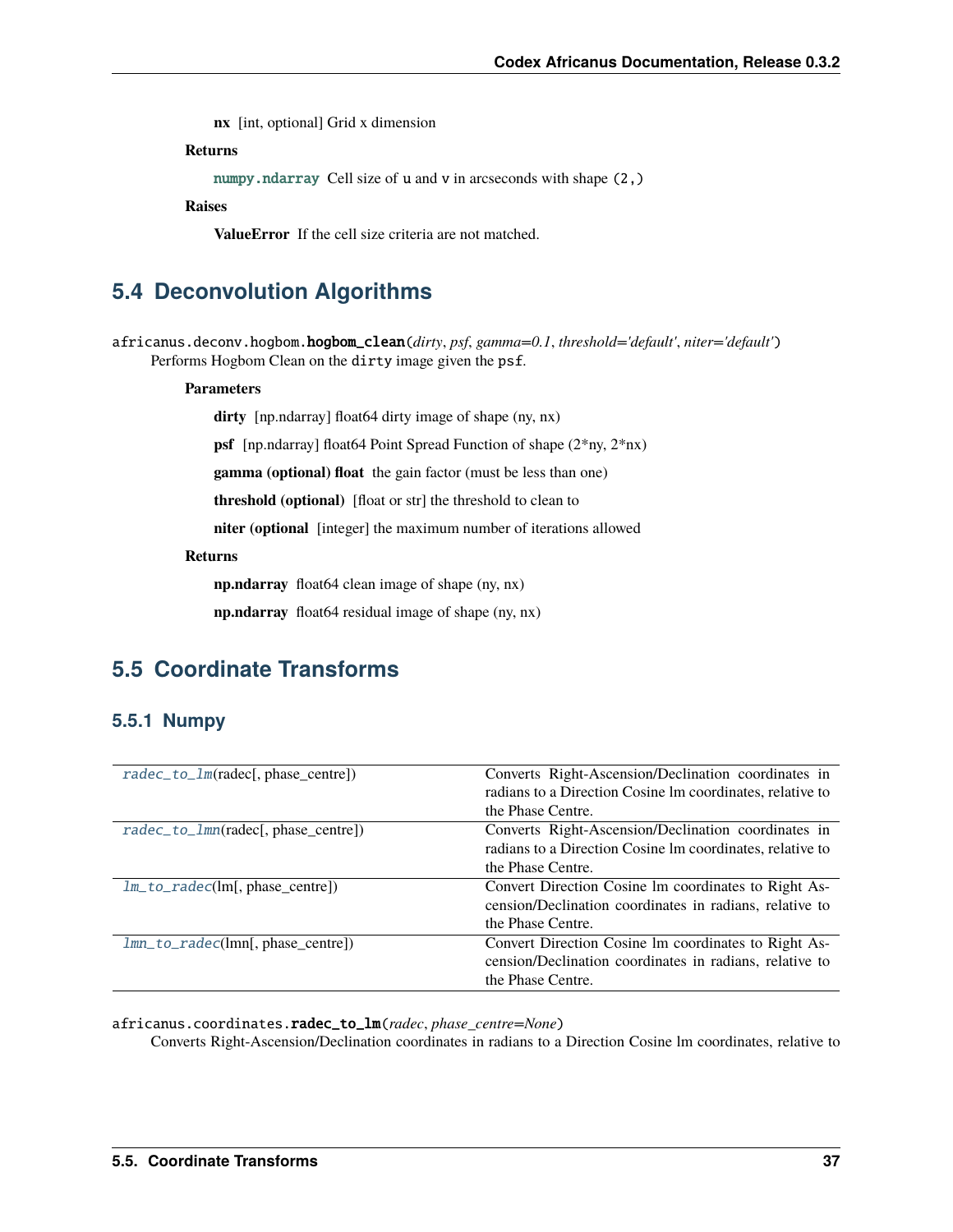the Phase Centre.

$$
l = \cos \delta \sin \Delta \alpha \tag{5.1}
$$

$$
m = \sin \delta \cos \delta0 - \cos \delta \sin \delta0 \cos \Delta\alpha \tag{5.2}
$$

$$
n = \sqrt{1 - l^2 - m^2} - 1 \tag{5.3}
$$

where  $\Delta \alpha = \alpha - \alpha$  is the difference between the Right Ascension of each coordinate and the phase centre and  $\delta$ 0 is the Declination of the phase centre.

#### **Parameters**

**radec** [[numpy.ndarray](https://numpy.org/doc/stable/reference/generated/numpy.ndarray.html#numpy.ndarray)] radec coordinates of shape (coord, 2) where Right-Ascension and Declination are in the last 2 components, respectively.

**phase\_centre** [[numpy.ndarray](https://numpy.org/doc/stable/reference/generated/numpy.ndarray.html#numpy.ndarray), optional] radec coordinates of the Phase Centre. Shape (2,)

#### **Returns**

[numpy.ndarray](https://numpy.org/doc/stable/reference/generated/numpy.ndarray.html#numpy.ndarray) lm Direction Cosines of shape (coord, 2)

#### <span id="page-41-0"></span>africanus.coordinates.radec\_to\_lmn(*radec*, *phase\_centre=None*)

Converts Right-Ascension/Declination coordinates in radians to a Direction Cosine lm coordinates, relative to the Phase Centre.

$$
l = \cos \delta \sin \Delta \alpha \tag{5.4}
$$

$$
m = \sin \delta \cos \delta 0 - \cos \delta \sin \delta 0 \cos \Delta \alpha \tag{5.5}
$$

$$
n = \sqrt{1 - l^2 - m^2} - 1\tag{5.6}
$$

where  $\Delta \alpha = \alpha - \alpha$  is the difference between the Right Ascension of each coordinate and the phase centre and  $\delta$ 0 is the Declination of the phase centre.

#### **Parameters**

**radec** [[numpy.ndarray](https://numpy.org/doc/stable/reference/generated/numpy.ndarray.html#numpy.ndarray)] radec coordinates of shape (coord, 2) where Right-Ascension and Declination are in the last 2 components, respectively.

**phase\_centre** [[numpy.ndarray](https://numpy.org/doc/stable/reference/generated/numpy.ndarray.html#numpy.ndarray), optional] radec coordinates of the Phase Centre. Shape (2,)

#### **Returns**

[numpy.ndarray](https://numpy.org/doc/stable/reference/generated/numpy.ndarray.html#numpy.ndarray) lm Direction Cosines of shape (coord, 3)

#### <span id="page-41-1"></span>africanus.coordinates.lm\_to\_radec(*lm*, *phase\_centre=None*)

Convert Direction Cosine lm coordinates to Right Ascension/Declination coordinates in radians, relative to the Phase Centre.

$$
\delta = \arcsin\left(m\cos\delta 0 + n\sin\delta 0\right) \tag{5.7}
$$

$$
\alpha = \arctan\left(\frac{l}{n\cos\delta 0 - m\sin\delta 0}\right) \tag{5.8}
$$

(5.9)

where  $\alpha$  is the Right Ascension of each coordinate and the phase centre and  $\delta$ 0 is the Declination of the phase centre.

#### **Parameters**

**lm** [[numpy.ndarray](https://numpy.org/doc/stable/reference/generated/numpy.ndarray.html#numpy.ndarray)] lm Direction Cosines of shape (coord, 2)

**phase\_centre** [[numpy.ndarray](https://numpy.org/doc/stable/reference/generated/numpy.ndarray.html#numpy.ndarray), optional] radec coordinates of the Phase Centre. Shape (2,)

#### **Returns**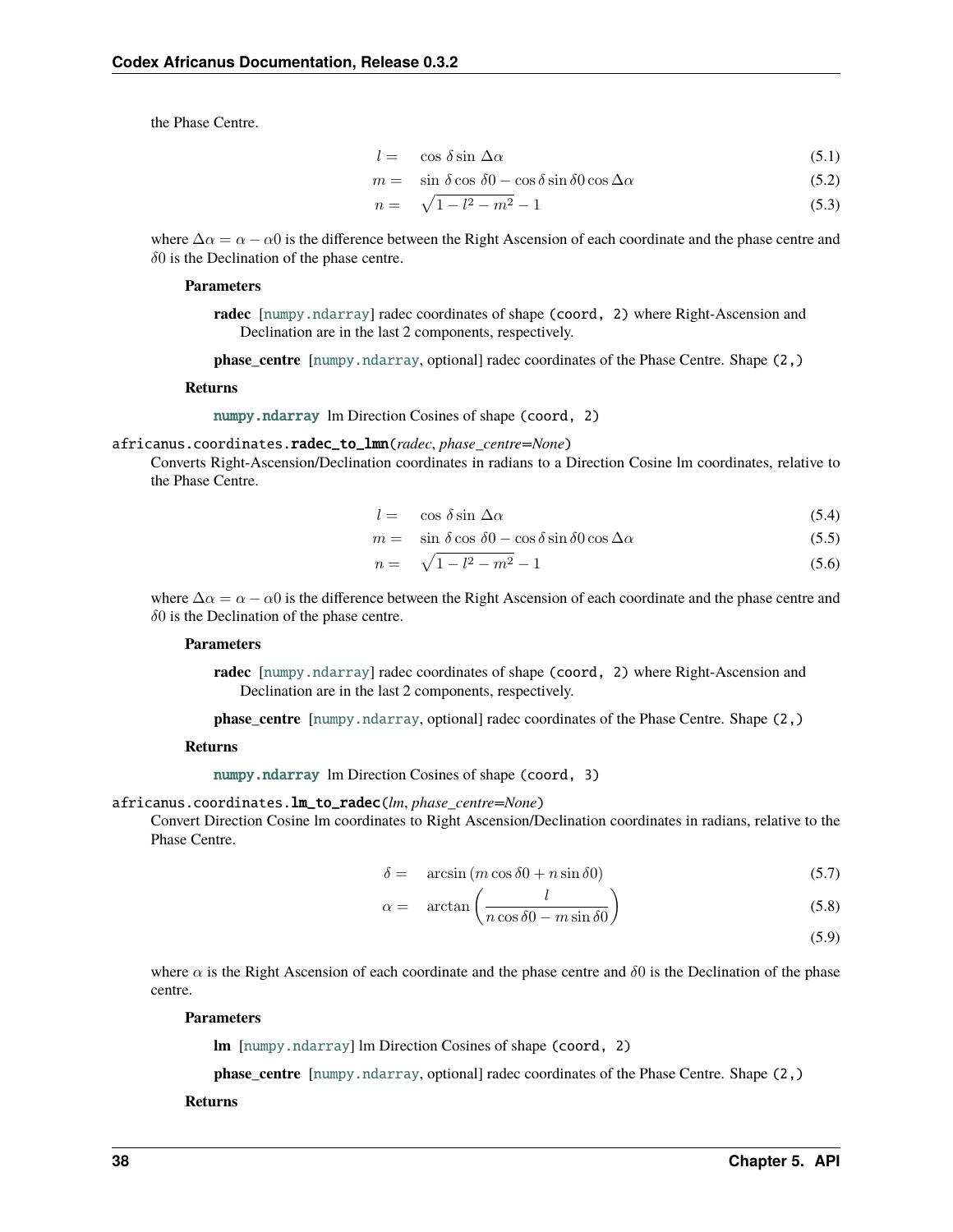[numpy.ndarray](https://numpy.org/doc/stable/reference/generated/numpy.ndarray.html#numpy.ndarray) radec coordinates of shape (coord, 2) where Right-Ascension and Declination are in the last 2 components, respectively.

#### <span id="page-42-0"></span>africanus.coordinates.lmn\_to\_radec(*lmn*, *phase\_centre=None*)

Convert Direction Cosine lm coordinates to Right Ascension/Declination coordinates in radians, relative to the Phase Centre.

$$
\delta = \arcsin\left(m\cos\delta 0 + n\sin\delta 0\right) \tag{5.10}
$$

$$
\alpha = \arctan\left(\frac{l}{n\cos\delta 0 - m\sin\delta 0}\right) \tag{5.11}
$$

(5.12)

where  $\alpha$  is the Right Ascension of each coordinate and the phase centre and  $\delta$ 0 is the Declination of the phase centre.

#### **Parameters**

**lmn** [[numpy.ndarray](https://numpy.org/doc/stable/reference/generated/numpy.ndarray.html#numpy.ndarray)] lm Direction Cosines of shape (coord, 3)

**phase\_centre** [[numpy.ndarray](https://numpy.org/doc/stable/reference/generated/numpy.ndarray.html#numpy.ndarray), optional] radec coordinates of the Phase Centre. Shape (2,)

#### **Returns**

[numpy.ndarray](https://numpy.org/doc/stable/reference/generated/numpy.ndarray.html#numpy.ndarray) radec coordinates of shape (coord, 2) where Right-Ascension and Declination are in the last 2 components, respectively.

## **5.5.2 Dask**

| radec_to_1m(radec[, phase_centre])  | Converts Right-Ascension/Declination coordinates in       |
|-------------------------------------|-----------------------------------------------------------|
|                                     | radians to a Direction Cosine Im coordinates, relative to |
|                                     | the Phase Centre.                                         |
| radec_to_1mn(radec[, phase_centre]) | Converts Right-Ascension/Declination coordinates in       |
|                                     | radians to a Direction Cosine Im coordinates, relative to |
|                                     | the Phase Centre.                                         |
| $lm_to\_radeclm[, phase\_centre]$   | Convert Direction Cosine Im coordinates to Right As-      |
|                                     | cension/Declination coordinates in radians, relative to   |
|                                     | the Phase Centre.                                         |
| $lmn_to_rate(lmn[, phase_centre])$  | Convert Direction Cosine Im coordinates to Right As-      |
|                                     | cension/Declination coordinates in radians, relative to   |
|                                     | the Phase Centre.                                         |

<span id="page-42-1"></span>africanus.coordinates.dask.radec\_to\_lm(*radec*, *phase\_centre=None*)

Converts Right-Ascension/Declination coordinates in radians to a Direction Cosine lm coordinates, relative to the Phase Centre.

$$
l = \cos \delta \sin \Delta \alpha \tag{5.13}
$$

$$
m = \sin \delta \cos \delta 0 - \cos \delta \sin \delta 0 \cos \Delta \alpha \tag{5.14}
$$

$$
n = \sqrt{1 - l^2 - m^2} - 1\tag{5.15}
$$

where  $\Delta \alpha = \alpha - \alpha$  is the difference between the Right Ascension of each coordinate and the phase centre and  $\delta$ 0 is the Declination of the phase centre.

#### **Parameters**

**radec** [[dask.array.Array](https://docs.dask.org/en/latest/generated/dask.array.Array.html#dask.array.Array)] radec coordinates of shape (coord, 2) where Right-Ascension and Declination are in the last 2 components, respectively.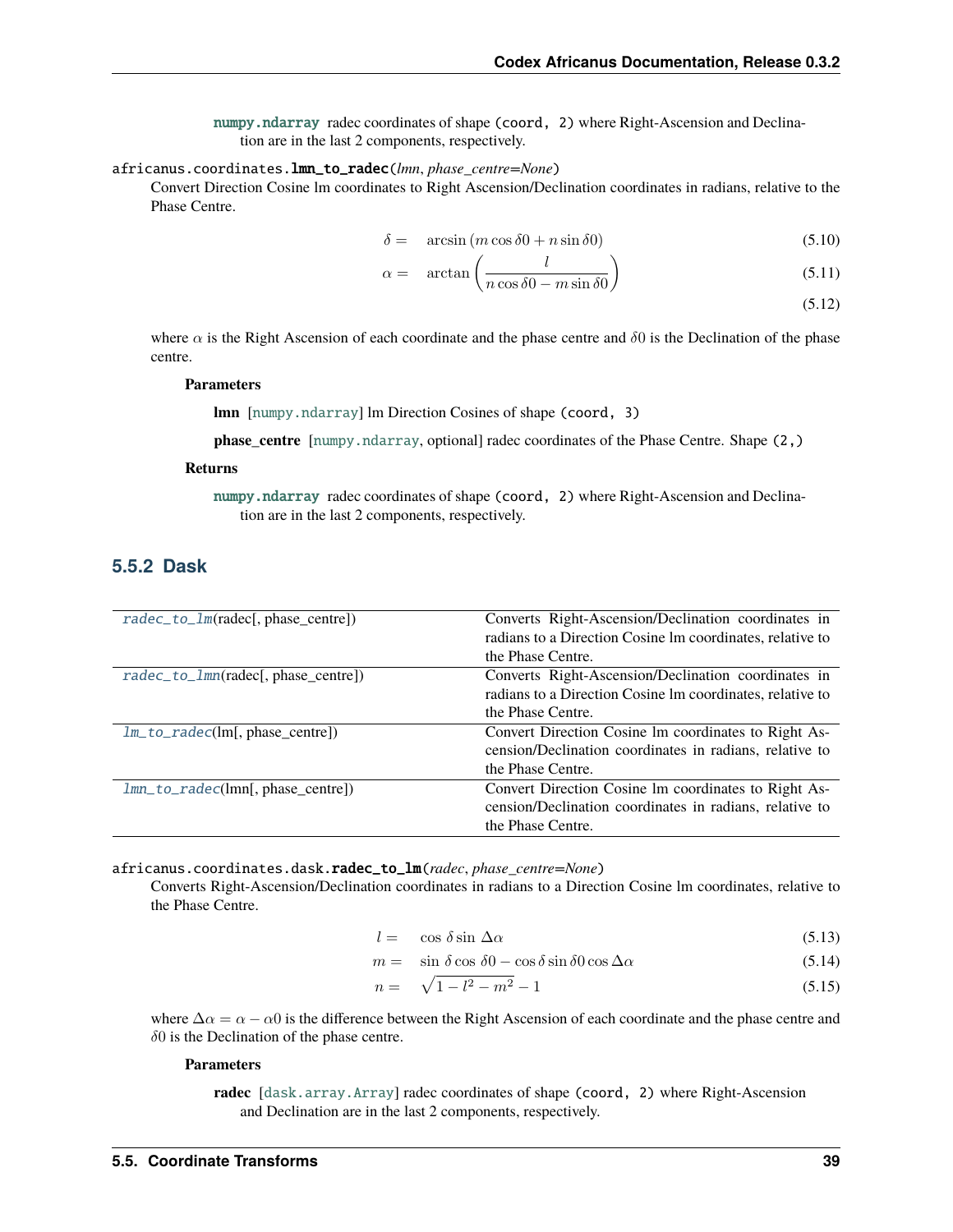**phase centre** [[dask.array.Array](https://docs.dask.org/en/latest/generated/dask.array.Array.html#dask.array.Array), optional] radec coordinates of the Phase Centre. Shape  $(2, )$ 

#### **Returns**

[dask.array.Array](https://docs.dask.org/en/latest/generated/dask.array.Array.html#dask.array.Array) lm Direction Cosines of shape (coord, 2)

#### <span id="page-43-0"></span>africanus.coordinates.dask.radec\_to\_lmn(*radec*, *phase\_centre=None*)

Converts Right-Ascension/Declination coordinates in radians to a Direction Cosine lm coordinates, relative to the Phase Centre.

$$
l = \cos \delta \sin \Delta \alpha \tag{5.16}
$$

$$
m = \sin \delta \cos \delta0 - \cos \delta \sin \delta0 \cos \Delta\alpha \tag{5.17}
$$

$$
n = \sqrt{1 - l^2 - m^2} - 1\tag{5.18}
$$

where  $\Delta \alpha = \alpha - \alpha$  is the difference between the Right Ascension of each coordinate and the phase centre and  $\delta$ 0 is the Declination of the phase centre.

#### **Parameters**

- **radec** [[dask.array.Array](https://docs.dask.org/en/latest/generated/dask.array.Array.html#dask.array.Array)] radec coordinates of shape (coord, 2) where Right-Ascension and Declination are in the last 2 components, respectively.
- **phase\_centre** [[dask.array.Array](https://docs.dask.org/en/latest/generated/dask.array.Array.html#dask.array.Array), optional] radec coordinates of the Phase Centre. Shape (2,)

#### **Returns**

[dask.array.Array](https://docs.dask.org/en/latest/generated/dask.array.Array.html#dask.array.Array) lm Direction Cosines of shape (coord, 3)

#### <span id="page-43-1"></span>africanus.coordinates.dask.lm\_to\_radec(*lm*, *phase\_centre=None*)

Convert Direction Cosine lm coordinates to Right Ascension/Declination coordinates in radians, relative to the Phase Centre.

$$
\delta = \arcsin\left(m\cos\delta 0 + n\sin\delta 0\right) \tag{5.19}
$$

$$
\alpha = \arctan\left(\frac{l}{n\cos\delta 0 - m\sin\delta 0}\right) \tag{5.20}
$$

(5.21)

where  $\alpha$  is the Right Ascension of each coordinate and the phase centre and  $\delta$ 0 is the Declination of the phase centre.

#### **Parameters**

**lm** [[dask.array.Array](https://docs.dask.org/en/latest/generated/dask.array.Array.html#dask.array.Array)] lm Direction Cosines of shape (coord, 2)

**phase\_centre** [[dask.array.Array](https://docs.dask.org/en/latest/generated/dask.array.Array.html#dask.array.Array), optional] radec coordinates of the Phase Centre. Shape (2,)

#### **Returns**

[dask.array.Array](https://docs.dask.org/en/latest/generated/dask.array.Array.html#dask.array.Array) radec coordinates of shape (coord, 2) where Right-Ascension and Declination are in the last 2 components, respectively.

#### <span id="page-43-2"></span>africanus.coordinates.dask.lmn\_to\_radec(*lmn*, *phase\_centre=None*)

Convert Direction Cosine lm coordinates to Right Ascension/Declination coordinates in radians, relative to the Phase Centre.

$$
\delta = \arcsin(m \cos \delta \theta + n \sin \delta \theta) \tag{5.22}
$$

$$
\alpha = \arctan\left(\frac{l}{n\cos\delta 0 - m\sin\delta 0}\right) \tag{5.23}
$$

(5.24)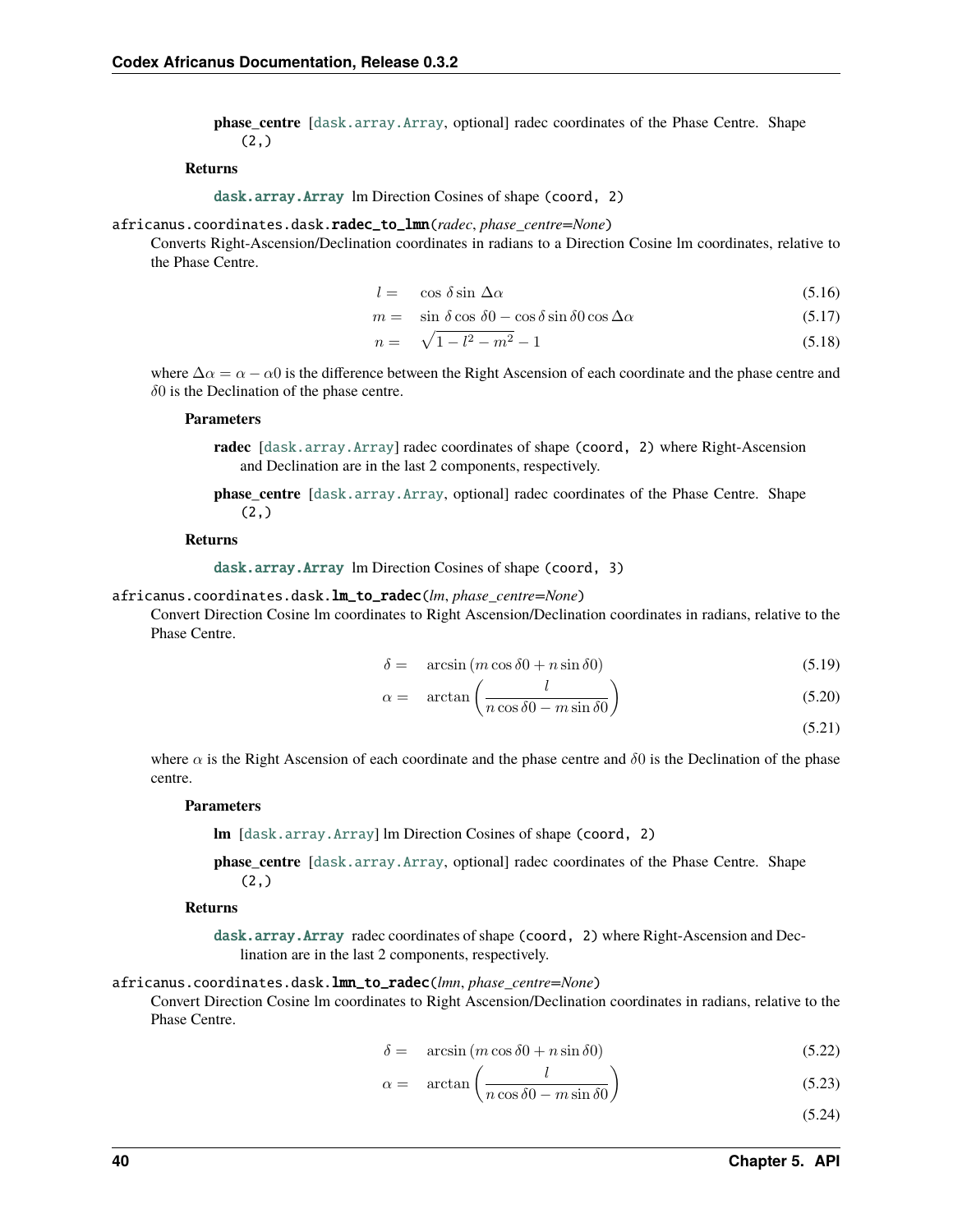where  $\alpha$  is the Right Ascension of each coordinate and the phase centre and  $\delta$ 0 is the Declination of the phase centre.

#### **Parameters**

**lmn** [[dask.array.Array](https://docs.dask.org/en/latest/generated/dask.array.Array.html#dask.array.Array)] lm Direction Cosines of shape (coord, 3)

**phase centre** [[dask.array.Array](https://docs.dask.org/en/latest/generated/dask.array.Array.html#dask.array.Array), optional] radec coordinates of the Phase Centre. Shape  $(2, )$ 

#### **Returns**

[dask.array.Array](https://docs.dask.org/en/latest/generated/dask.array.Array.html#dask.array.Array) radec coordinates of shape (coord, 2) where Right-Ascension and Declination are in the last 2 components, respectively.

## **5.6 Sky Model**

Functionality related to the Sky Model.

## **5.6.1 Coherency Conversion**

Utilities for converting back and forth between stokes parameters and correlations

### **Numpy**

| convert(input, input_schema, output_schema) | This function converts forward and backward from           |
|---------------------------------------------|------------------------------------------------------------|
|                                             | stokes I, Q, U, V to both linear XX, XY, YX, YY and circu- |
|                                             | lar RR, RL, LR, LL correlations.                           |

<span id="page-44-0"></span>africanus.model.coherency.convert(*input*, *input\_schema*, *output\_schema*)

This function converts forward and backward from stokes I,Q,U,V to both linear XX,XY,YX,YY and circular RR, RL, LR, LL correlations.

For example, we can convert from stokes parameters to linear correlations:

```
stokes.shape = (10, 4, 4)corrs = convert(stokes, ["I", "Q", "U", "V"],
                [['XX', 'XY'], ['YX', 'YY'])
assert corrs.shape == (10, 4, 2, 2)
```
Or circular correlations to stokes:

```
vis.shape = (10, 4, 2, 2)stokes = convert(vis, [['RR', 'RL'], ['LR', 'LL']],
                        ['I', 'Q', 'U', 'V'])
assert stokes.shape == (10, 4, 4)
```
input can output can be arbitrarily nested or ordered lists, but the appropriate inputs must be present to produce the requested outputs.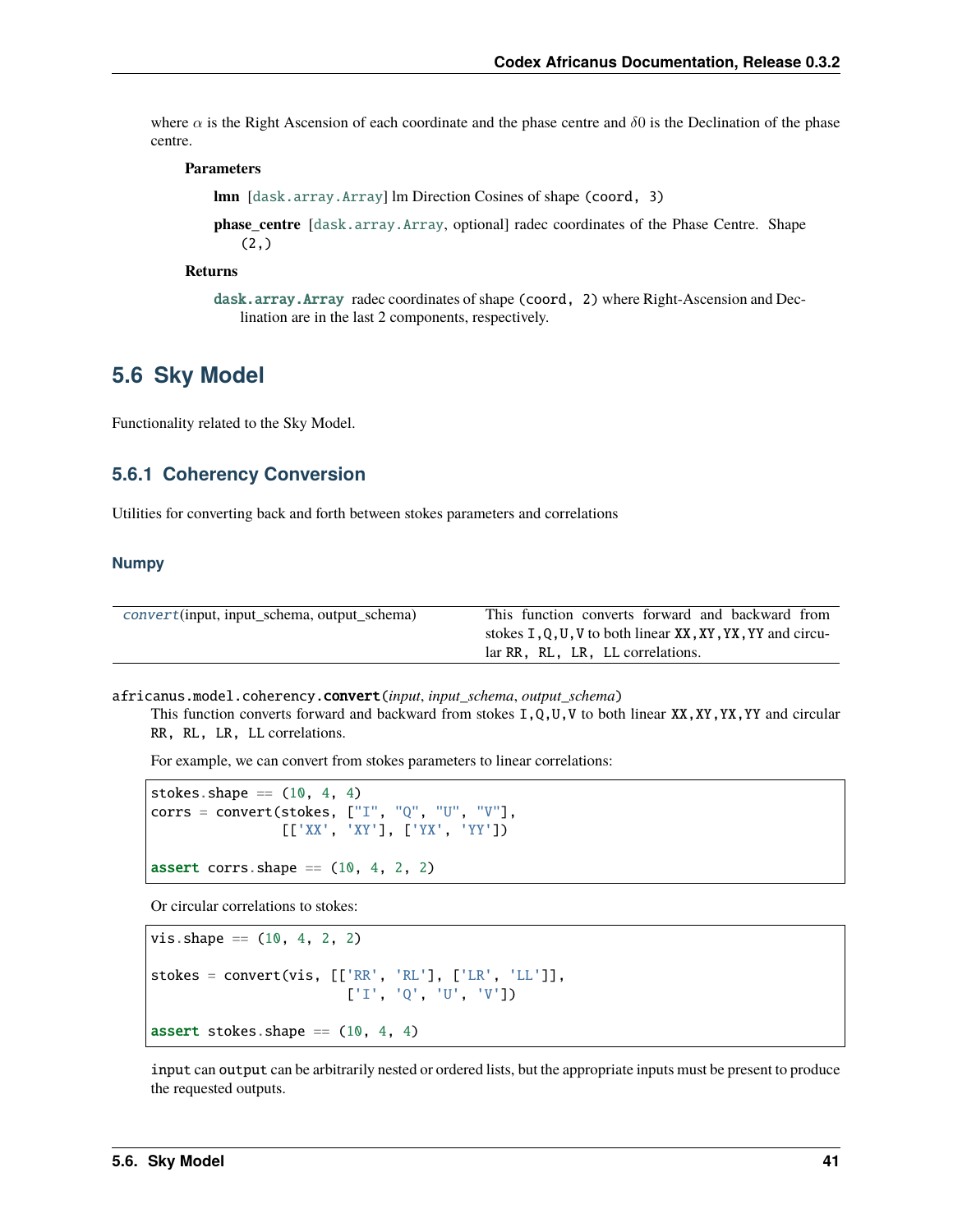The elements of input and output may be strings or integers representing stokes parameters or correlations. See the Notes for a full list.

#### **Parameters**

- **input** [[numpy.ndarray](https://numpy.org/doc/stable/reference/generated/numpy.ndarray.html#numpy.ndarray)] Complex or floating point input data of shape (dim\_1, ..., dim\_n, icorr\_1, ..., icorr\_m)
- **input\_schema** [list of str or int] A schema describing the  $icorr_1$ , ...,  $icorr_m$  dimension of input. Must have the same shape as the last dimensions of input.
- **output\_schema** [list of str or int] A schema describing the ocorr\_1, ..., ocorr\_n dimension of the return value.

#### **Returns**

**result** [[numpy.ndarray](https://numpy.org/doc/stable/reference/generated/numpy.ndarray.html#numpy.ndarray)] Result of shape (dim\_1, ..., dim\_n, ocorr\_1, ..., ocorr\_m) The type may be floating point or promoted to complex depending on the combinations in output.

#### **Notes**

Only stokes parameters, linear and circular correlations are currently handled, but the full list of id's and strings as defined in the [CASA documentation](https://casacore.github.io/casacore/classcasacore_1_1Stokes.html) is:

```
{{ Undefined: 0, I: 1, Q: 2, U: 3, V: 4, RR: 5, RL: 6, LR: 7, LL: 8,
   XX: 9, XY: 10, YX: 11, YY: 12, RX: 13, RY: 14, LX: 15, LY: 16,
   XR: 17, XL: 18, YR: 19, YL: 20, PP: 21, PQ: 22, QP: 23, QQ:
   24, RCircular: 25, LCircular: 26, Linear: 27, Ptotal: 28,
   Plinear: 29, PFtotal: 30, PFlinear: 31, Pangle: 32 }}
```
#### **Cuda**

| convert(inputs, input_schema, output_schema) | This function converts forward and backward from           |
|----------------------------------------------|------------------------------------------------------------|
|                                              | stokes I, Q, U, V to both linear XX, XY, YX, YY and circu- |
|                                              | lar RR, RL, LR, LL correlations.                           |

<span id="page-45-0"></span>africanus.model.coherency.cuda.convert(*inputs*, *input\_schema*, *output\_schema*)

This function converts forward and backward from stokes  $I, Q, U, V$  to both linear  $XX, XY, YY$  and circular RR, RL, LR, LL correlations.

For example, we can convert from stokes parameters to linear correlations:

```
stokes.shape = (10, 4, 4)corrs = convert(stokes, ["I", "Q", "U", "V"],
               [['XX', 'XY'], ['YX', 'YY'])
assert corrs.shape = (10, 4, 2, 2)
```
Or circular correlations to stokes:

```
vis.shape = (10, 4, 2, 2)stokes = convert(vis, [['RR', 'RL'], ['LR', 'LL'],
```
(continues on next page)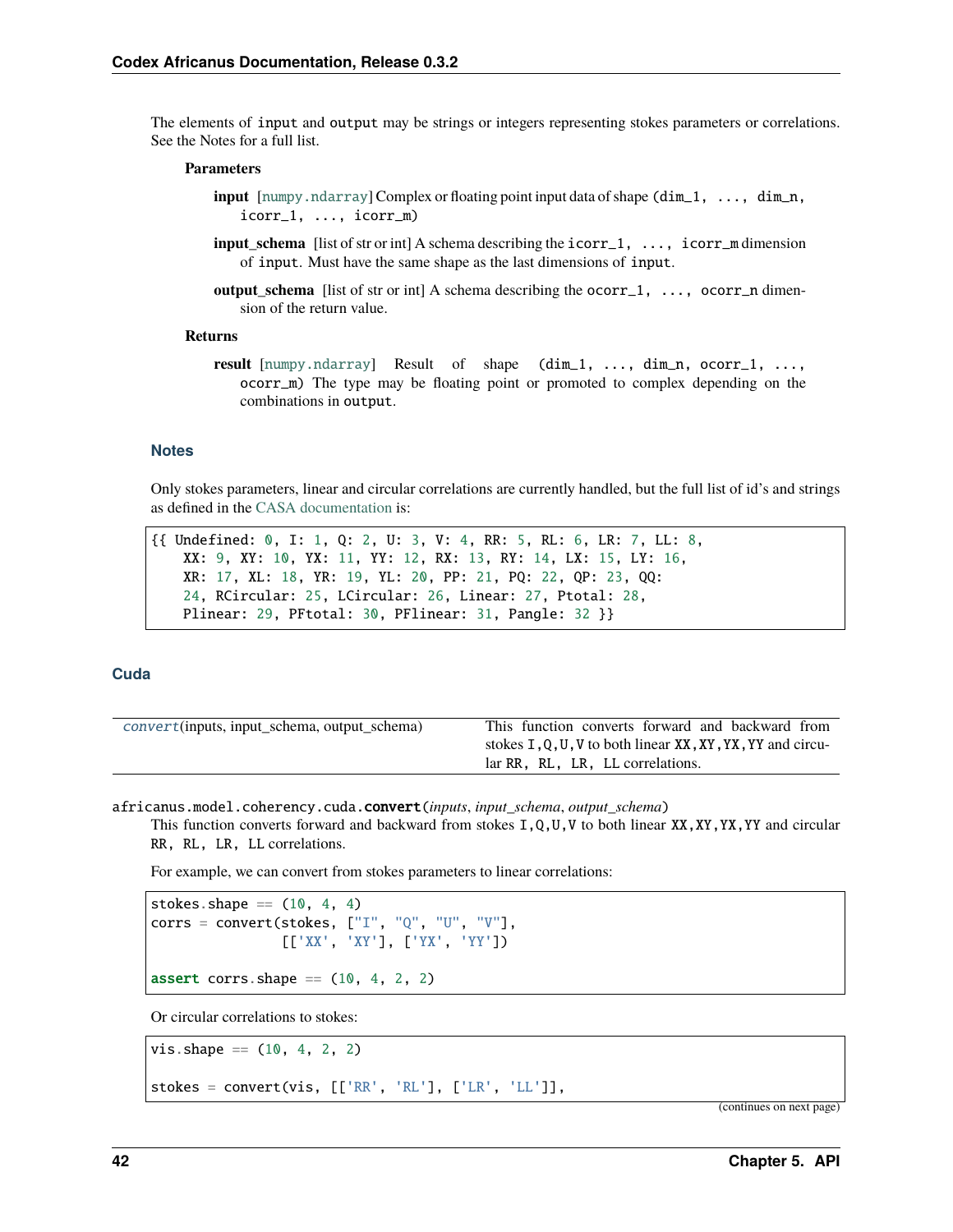(continued from previous page)

['I', 'Q', 'U', 'V'])

```
assert stokes.shape == (10, 4, 4)
```
input can output can be arbitrarily nested or ordered lists, but the appropriate inputs must be present to produce the requested outputs.

The elements of input and output may be strings or integers representing stokes parameters or correlations. See the Notes for a full list.

#### **Parameters**

- **input** [[cupy.ndarray](https://docs.cupy.dev/en/latest/reference/generated/cupy.ndarray.html#cupy.ndarray)] Complex or floating point input data of shape (dim\_1, ..., dim\_n, icorr\_1, ..., icorr\_m)
- **input\_schema** [list of str or int] A schema describing the icorr\_1, ..., icorr\_m dimension of input. Must have the same shape as the last dimensions of input.
- **output\_schema** [list of str or int] A schema describing the **ocorr**\_1, ..., **ocorr**\_n dimension of the return value.

#### **Returns**

**result** [[cupy.ndarray](https://docs.cupy.dev/en/latest/reference/generated/cupy.ndarray.html#cupy.ndarray)] Result of shape (dim\_1, ..., dim\_n, ocorr\_1, ..., ocorr\_m) The type may be floating point or promoted to complex depending on the combinations in output.

#### **Notes**

Only stokes parameters, linear and circular correlations are currently handled, but the full list of id's and strings as defined in the [CASA documentation](https://casacore.github.io/casacore/classcasacore_1_1Stokes.html) is:

```
{{ Undefined: 0, I: 1, Q: 2, U: 3, V: 4, RR: 5, RL: 6, LR: 7, LL: 8,
   XX: 9, XY: 10, YX: 11, YY: 12, RX: 13, RY: 14, LX: 15, LY: 16,
   XR: 17, XL: 18, YR: 19, YL: 20, PP: 21, PQ: 22, QP: 23, QQ:
   24, RCircular: 25, LCircular: 26, Linear: 27, Ptotal: 28,
   Plinear: 29, PFtotal: 30, PFlinear: 31, Pangle: 32 }}
```
### **Dask**

| convert(input, input_schema, output_schema) | This function converts forward and backward from           |  |  |
|---------------------------------------------|------------------------------------------------------------|--|--|
|                                             | stokes I, Q, U, V to both linear XX, XY, YX, YY and circu- |  |  |
|                                             | lar RR, RL, LR, LL correlations.                           |  |  |

<span id="page-46-0"></span>africanus.model.coherency.dask.convert(*input*, *input\_schema*, *output\_schema*)

This function converts forward and backward from stokes I,Q,U,V to both linear XX,XY,YX,YY and circular RR, RL, LR, LL correlations.

For example, we can convert from stokes parameters to linear correlations:

stokes.shape  $==$  (10, 4, 4)  $corrs = convert(stokes, ["I", "Q", "U", "V$ [['XX', 'XY'], ['YX', 'YY'])

(continues on next page)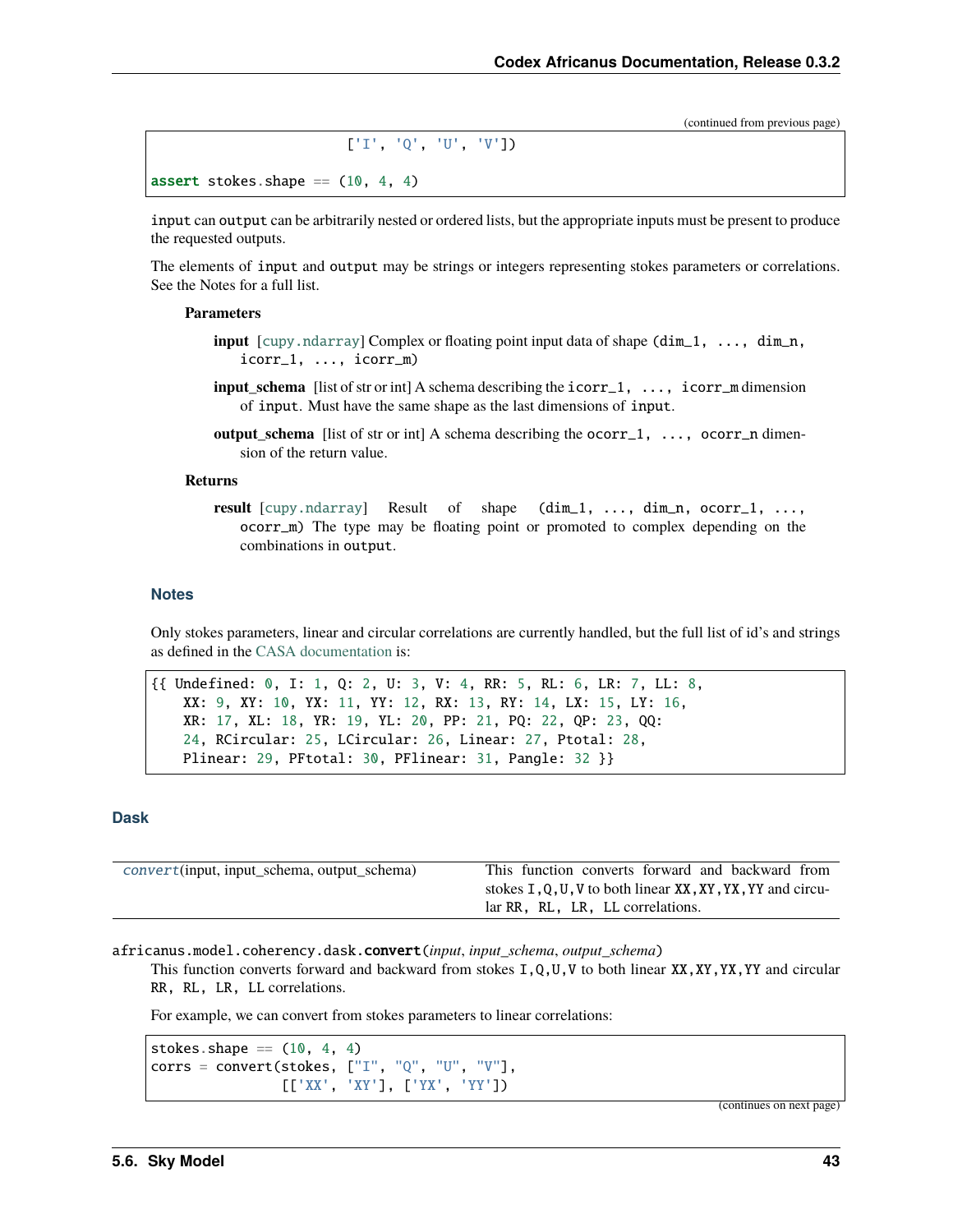(continued from previous page)

assert corrs.shape  $==$  (10, 4, 2, 2)

Or circular correlations to stokes:

```
vis.shape = (10, 4, 2, 2)stokes = convert(vis, [['RR', 'RL'], ['LR', 'LL']],
                       ['I', 'Q', 'U', 'V'])
assert stokes.shape = (10, 4, 4)
```
input can output can be arbitrarily nested or ordered lists, but the appropriate inputs must be present to produce the requested outputs.

The elements of input and output may be strings or integers representing stokes parameters or correlations. See the Notes for a full list.

#### **Parameters**

- **input** [[dask.array.Array](https://docs.dask.org/en/latest/generated/dask.array.Array.html#dask.array.Array)] Complex or floating point input data of shape (dim\_1, ..., dim\_n, icorr\_1, ..., icorr\_m)
- **input** schema [list of str or int] A schema describing the  $icorr_1, \ldots, icorr_m$  dimension of input. Must have the same shape as the last dimensions of input.
- **output\_schema** [list of str or int] A schema describing the **ocorr**\_1, ..., **ocorr**\_n dimension of the return value.

#### **Returns**

**result** [[dask.array.Array](https://docs.dask.org/en/latest/generated/dask.array.Array.html#dask.array.Array)] Result of shape (dim\_1, ..., dim\_n, ocorr\_1, ..., ocorr\_m) The type may be floating point or promoted to complex depending on the combinations in output.

#### **Notes**

Only stokes parameters, linear and circular correlations are currently handled, but the full list of id's and strings as defined in the [CASA documentation](https://casacore.github.io/casacore/classcasacore_1_1Stokes.html) is:

```
{{ Undefined: 0, I: 1, Q: 2, U: 3, V: 4, RR: 5, RL: 6, LR: 7, LL: 8,
   XX: 9, XY: 10, YX: 11, YY: 12, RX: 13, RY: 14, LX: 15, LY: 16,
   XR: 17, XL: 18, YR: 19, YL: 20, PP: 21, PQ: 22, QP: 23, QQ:
   24, RCircular: 25, LCircular: 26, Linear: 27, Ptotal: 28,
   Plinear: 29, PFtotal: 30, PFlinear: 31, Pangle: 32 }}
```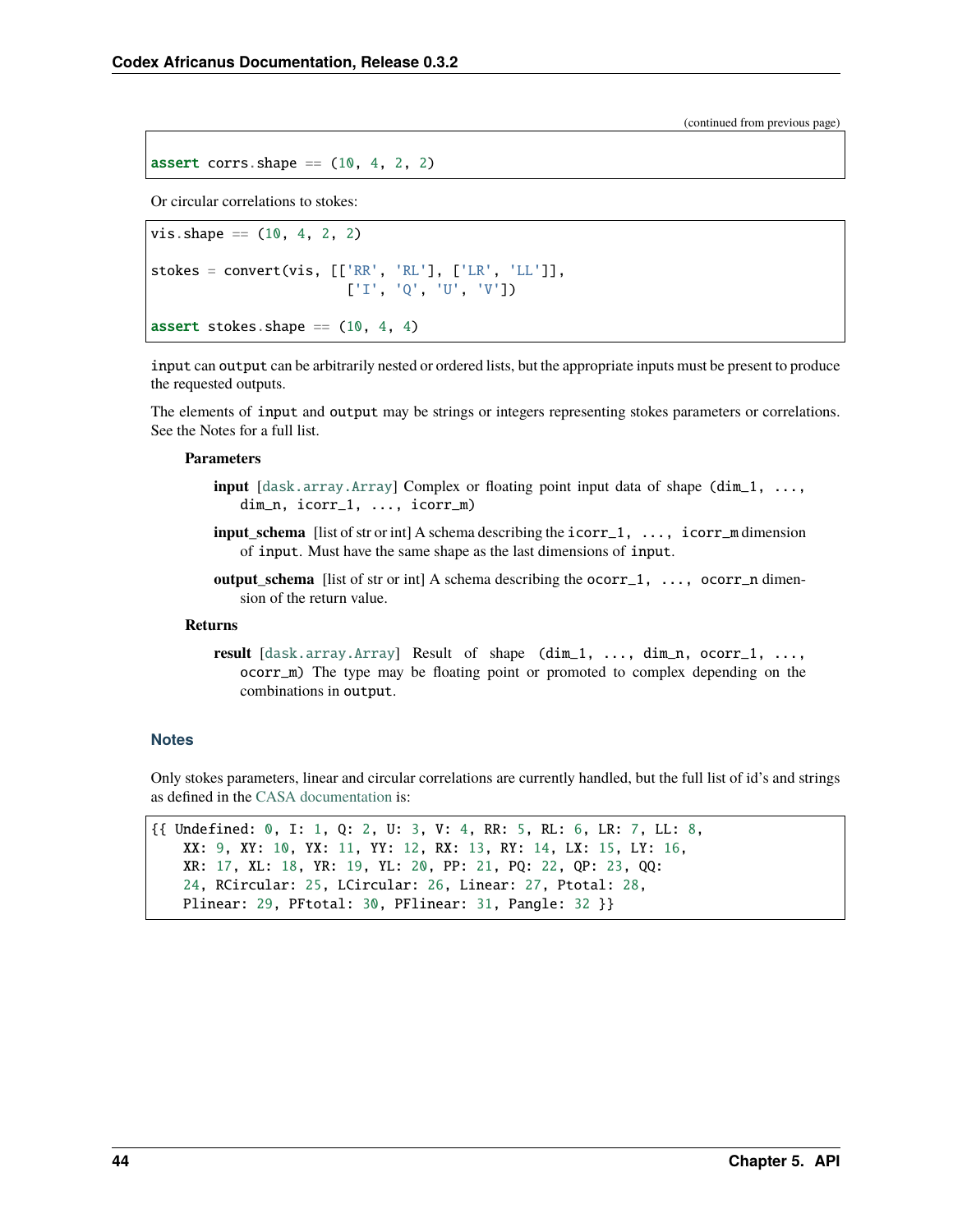## **5.6.2 Spectral Model**

Functionality for computing a Spectral Model.

#### **Numpy**

[spectral\\_model](#page-48-0)(stokes, spi, ref\_freq, frequency) Compute a spectral model, per polarisation.

<span id="page-48-0"></span>africanus.model.spectral.spectral\_model(*stokes*, *spi*, *ref\_freq*, *frequency*, *base=0*)

Compute a spectral model, per polarisation.

$$
I(\lambda) = I_0 \prod_{i=1} (\lambda/\lambda_0)^{\alpha_i} \tag{5.25}
$$

$$
\ln(I(\lambda)) = \sum_{i=0} \alpha_i \ln(\lambda/\lambda_0)^i \text{ where } \alpha_0 = \ln I_0 \tag{5.26}
$$

$$
\log_{10}(I(\lambda)) = \sum_{i=0} \alpha_i \log_{10}(\lambda/\lambda_0)^i \text{ where } \alpha_0 = \log_{10} I_0 \tag{5.27}
$$

(5.28)

#### **Parameters**

- **stokes** [[numpy.ndarray](https://numpy.org/doc/stable/reference/generated/numpy.ndarray.html#numpy.ndarray)] Stokes parameters of shape (source,) or (source, pol). If a pol dimension is present, then it must also be present on spi.
- **spi** [[numpy.ndarray](https://numpy.org/doc/stable/reference/generated/numpy.ndarray.html#numpy.ndarray)] Spectral index of shape (source, spi-comps) or (source, spi-comps, pol).
- **ref\_freq** [[numpy.ndarray](https://numpy.org/doc/stable/reference/generated/numpy.ndarray.html#numpy.ndarray)] Reference frequencies of shape (source,)

**frequencies** [[numpy.ndarray](https://numpy.org/doc/stable/reference/generated/numpy.ndarray.html#numpy.ndarray)] Frequencies of shape (chan,)

**base** [{"std", "log", "log10"} or  $\{0, 1, 2\}$  or list.] string or corresponding enumeration specifying the polynomial base. Defaults to 0.

If a list is provided, a polynomial base can be specified for each stokes parameter or polarisation in the pol dimension.

string specification of the base is only supported in python 3. while the corresponding integer enumerations are supported on all python versions.

#### **Returns**

**spectral\_model** [[numpy.ndarray](https://numpy.org/doc/stable/reference/generated/numpy.ndarray.html#numpy.ndarray)] Spectral Model of shape (source, chan) or (source, chan, pol).

#### **Dask**

<span id="page-48-1"></span>[spectral\\_model](#page-48-1)(stokes, spi, ref\_freq, ...[, ...]) Compute a spectral model, per polarisation.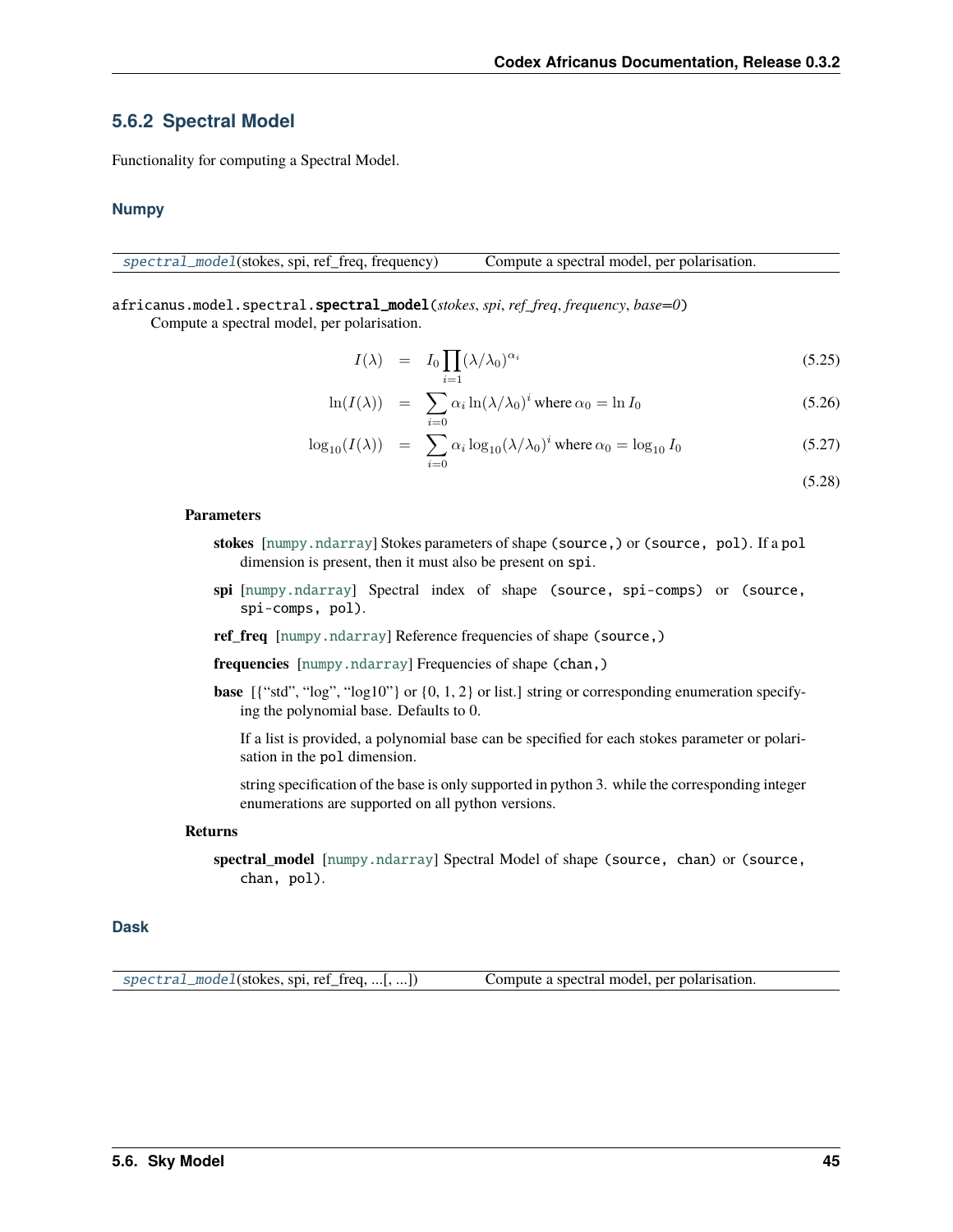africanus.model.spectral.dask.spectral\_model(*stokes*, *spi*, *ref\_freq*, *frequencies*, *base=0*)

Compute a spectral model, per polarisation.

$$
I(\lambda) = I_0 \prod_{i=1} (\lambda/\lambda_0)^{\alpha_i} \tag{5.29}
$$

$$
\ln(I(\lambda)) = \sum_{i=0} \alpha_i \ln(\lambda/\lambda_0)^i \text{ where } \alpha_0 = \ln I_0 \tag{5.30}
$$

$$
\log_{10}(I(\lambda)) = \sum_{i=0} \alpha_i \log_{10}(\lambda/\lambda_0)^i \text{ where } \alpha_0 = \log_{10} I_0 \tag{5.31}
$$

(5.32)

#### **Parameters**

- **stokes** [[dask.array.Array](https://docs.dask.org/en/latest/generated/dask.array.Array.html#dask.array.Array)] Stokes parameters of shape (source,) or (source, pol). If a pol dimension is present, then it must also be present on spi.
- **spi** [[dask.array.Array](https://docs.dask.org/en/latest/generated/dask.array.Array.html#dask.array.Array)] Spectral index of shape (source, spi-comps) or (source, spi-comps, pol).
- **ref\_freq** [[dask.array.Array](https://docs.dask.org/en/latest/generated/dask.array.Array.html#dask.array.Array)] Reference frequencies of shape (source,)
- **frequencies** [[dask.array.Array](https://docs.dask.org/en/latest/generated/dask.array.Array.html#dask.array.Array)] Frequencies of shape (chan,)
- **base** [{"std", "log", "log10"} or {0, 1, 2} or list.] string or corresponding enumeration specifying the polynomial base. Defaults to 0.

If a list is provided, a polynomial base can be specified for each stokes parameter or polarisation in the pol dimension.

string specification of the base is only supported in python 3. while the corresponding integer enumerations are supported on all python versions.

#### **Returns**

**spectral\_model** [[dask.array.Array](https://docs.dask.org/en/latest/generated/dask.array.Array.html#dask.array.Array)] Spectral Model of shape (source, chan) or (source, chan, pol).

### **5.6.3 Spectral Index**

Functionality related to the spectral index.

For example, we may want to compute the spectral indices of components in a sky model defined by

$$
I(\nu) = I(\nu_0) \left(\frac{\nu}{\nu_0}\right)^{\alpha}
$$

where  $\nu$  are frequencies ay which we want to construct the intensity of a Stokes I image and the  $\nu_0$  is the corresponding reference frequency. The spectral index  $\alpha$  determines how quickly the intensity grows or decays as a function of frequency. Given a list of model image components (preferably with the residuals added back in) we can recover the corresponding spectral indices and reference intensities using the  $fit\_spin\_components$  () function. This will also return a lower bound on the associated uncertainties on these components.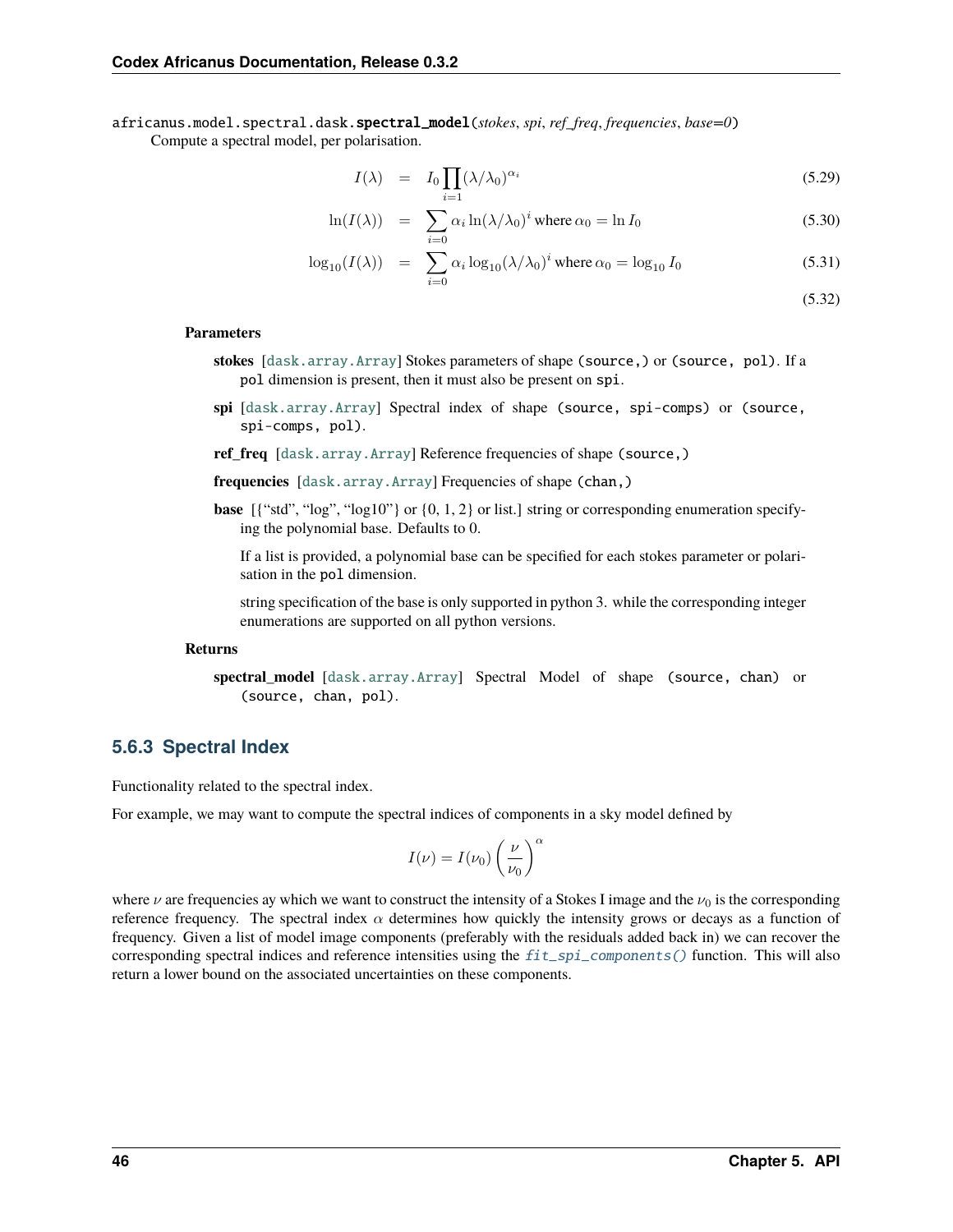#### **Numpy**

| $fit\_spin\_components(data, weights, freqs, freq0)$ | Computes the spectral indices and the intensity at the |
|------------------------------------------------------|--------------------------------------------------------|
|                                                      | reference frequency of a spectral index model:         |

<span id="page-50-0"></span>africanus.model.spi.fit\_spi\_components(*data*, *weights*, *freqs*, *freq0*, *alphai=None*, *I0i=None*, *beam=None*, *tol=0.0001*, *maxiter=100*)

Computes the spectral indices and the intensity at the reference frequency of a spectral index model:

$$
I(\nu) = A(\nu)I(\nu_0) \left(\frac{\nu}{\nu_0}\right)^{\alpha}
$$

where  $I(\nu)$  is the apparent source spectrum,  $A(\nu)$  is the beam model for each component as a function of frequency.

#### **Parameters**

**data** [[numpy.ndarray](https://numpy.org/doc/stable/reference/generated/numpy.ndarray.html#numpy.ndarray)] array of shape (comps, chan) The noisy data as a function of frequency.

**weights** [[numpy.ndarray](https://numpy.org/doc/stable/reference/generated/numpy.ndarray.html#numpy.ndarray)] array of shape (chan,) Inverse of variance on each frequency axis.

**freqs** [[numpy.ndarray](https://numpy.org/doc/stable/reference/generated/numpy.ndarray.html#numpy.ndarray)] frequencies of shape (chan,)

- **freq0** [float] Reference frequency
- **alphai** [[numpy.ndarray](https://numpy.org/doc/stable/reference/generated/numpy.ndarray.html#numpy.ndarray), optional] array of shape (comps,) Initial guess for the alphas. Defaults to -0.7.
- **I0i** [[numpy.ndarray](https://numpy.org/doc/stable/reference/generated/numpy.ndarray.html#numpy.ndarray), optional] array of shape (comps,) Initial guess for the intensities at the reference frequency. Defaults to 1.0.
- **beam\_comps** [[numpy.ndarray](https://numpy.org/doc/stable/reference/generated/numpy.ndarray.html#numpy.ndarray), optional] array of shape (comps, chan) Power beam for each component as a function of frequency.
- **tol** [float, optional] Solver absolute tolerance (optional). Defaults to 1e-6.
- **maxiter** [int, optional] Solver maximum iterations (optional). Defaults to 100.
- **dtype** [np.dtype, optional] Datatype of result. Should be either np.float32 or np.float64. Defaults to np.float64.

#### **Returns**

**out** [[numpy.ndarray](https://numpy.org/doc/stable/reference/generated/numpy.ndarray.html#numpy.ndarray)] array of shape (4, comps) The fitted components arranged as [alphas, alphavars, I0s, I0vars]

#### **Dask**

| fit_spi_components(data, weights, freqs, freq0) | Computes the spectral indices and the intensity at the |  |  |
|-------------------------------------------------|--------------------------------------------------------|--|--|
|                                                 | reference frequency of a spectral index model:         |  |  |

<span id="page-50-1"></span>africanus.model.spi.dask.fit\_spi\_components(*data*, *weights*, *freqs*, *freq0*, *alphai=None*, *I0i=None*, *beam=None*, *tol=1e-05*, *maxiter=100*)

Computes the spectral indices and the intensity at the reference frequency of a spectral index model:

$$
I(\nu) = A(\nu)I(\nu_0) \left(\frac{\nu}{\nu_0}\right)^{\alpha}
$$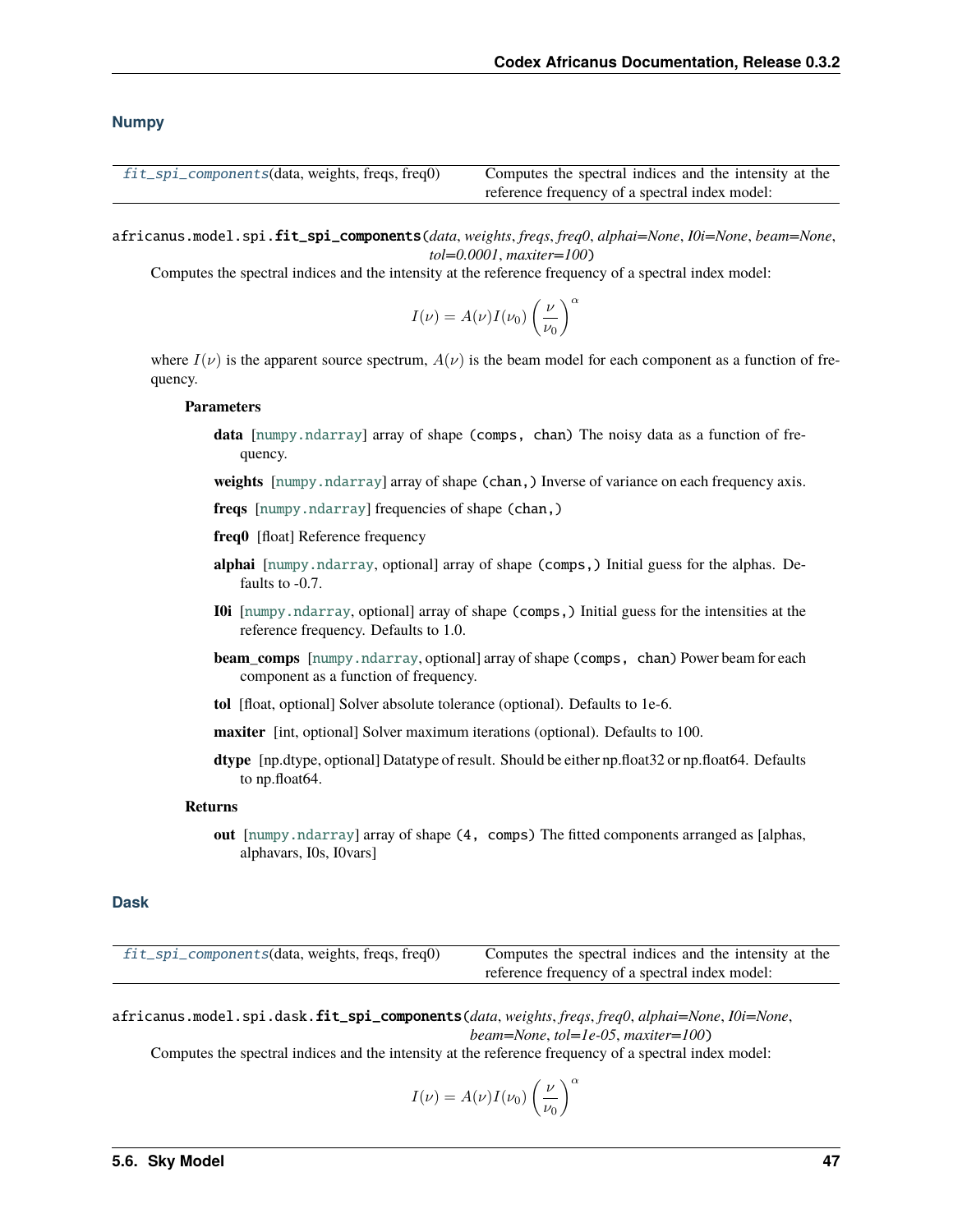where  $I(\nu)$  is the apparent source spectrum,  $A(\nu)$  is the beam model for each component as a function of frequency.

#### **Parameters**

- **data** [[dask.array.Array](https://docs.dask.org/en/latest/generated/dask.array.Array.html#dask.array.Array)] array of shape (comps, chan) The noisy data as a function of frequency.
- **weights** [[dask.array.Array](https://docs.dask.org/en/latest/generated/dask.array.Array.html#dask.array.Array)] array of shape (chan,) Inverse of variance on each frequency axis.
- **freqs** [[dask.array.Array](https://docs.dask.org/en/latest/generated/dask.array.Array.html#dask.array.Array)] frequencies of shape (chan,)
- **freq0** [float] Reference frequency
- **alphai** [[dask.array.Array](https://docs.dask.org/en/latest/generated/dask.array.Array.html#dask.array.Array), optional] array of shape (comps,) Initial guess for the alphas. Defaults to -0.7.
- **I0i** [[dask.array.Array](https://docs.dask.org/en/latest/generated/dask.array.Array.html#dask.array.Array), optional] array of shape (comps,) Initial guess for the intensities at the reference frequency. Defaults to 1.0.
- **beam** comps [[dask.array.Array](https://docs.dask.org/en/latest/generated/dask.array.Array.html#dask.array.Array), optional] array of shape (comps, chan) Power beam for each component as a function of frequency.
- **tol** [float, optional] Solver absolute tolerance (optional). Defaults to 1e-6.
- **maxiter** [int, optional] Solver maximum iterations (optional). Defaults to 100.
- **dtype** [np.dtype, optional] Datatype of result. Should be either np.float32 or np.float64. Defaults to np.float64.

#### **Returns**

**out** [[dask.array.Array](https://docs.dask.org/en/latest/generated/dask.array.Array.html#dask.array.Array)] array of shape (4, comps) The fitted components arranged as [alphas, alphavars, I0s, I0vars]

## **5.6.4 Source Morphology**

Shape functions for different Source Morphologies

#### **Numpy**

[gaussian](#page-51-0)(uvw, frequency, shape\_params) Computes the Gaussian Shape Function.

<span id="page-51-0"></span>africanus.model.shape.gaussian(*uvw*, *frequency*, *shape\_params*) Computes the Gaussian Shape Function.

$$
\begin{aligned} \lambda' &= 2\lambda\pi \\ r &= \frac{e_{min}}{e_{maj}} \\ u_1 &= (u \, e_{maj} \cos(\alpha) - v \, e_{maj} \sin(\alpha))r\lambda' \\ v_1 &= (u \, e_{maj} \sin(\alpha) - v \, e_{maj} \cos(\alpha))\lambda' \\ \text{shape} &= e^{(-u_1^2 - v_1^2)} \end{aligned}
$$

where:

- $u$  and  $v$  are the UV coordinates and  $\lambda$  the frequency.
- $e_{maj}$  and  $e_{min}$  are the major and minor axes and  $\alpha$  the position angle.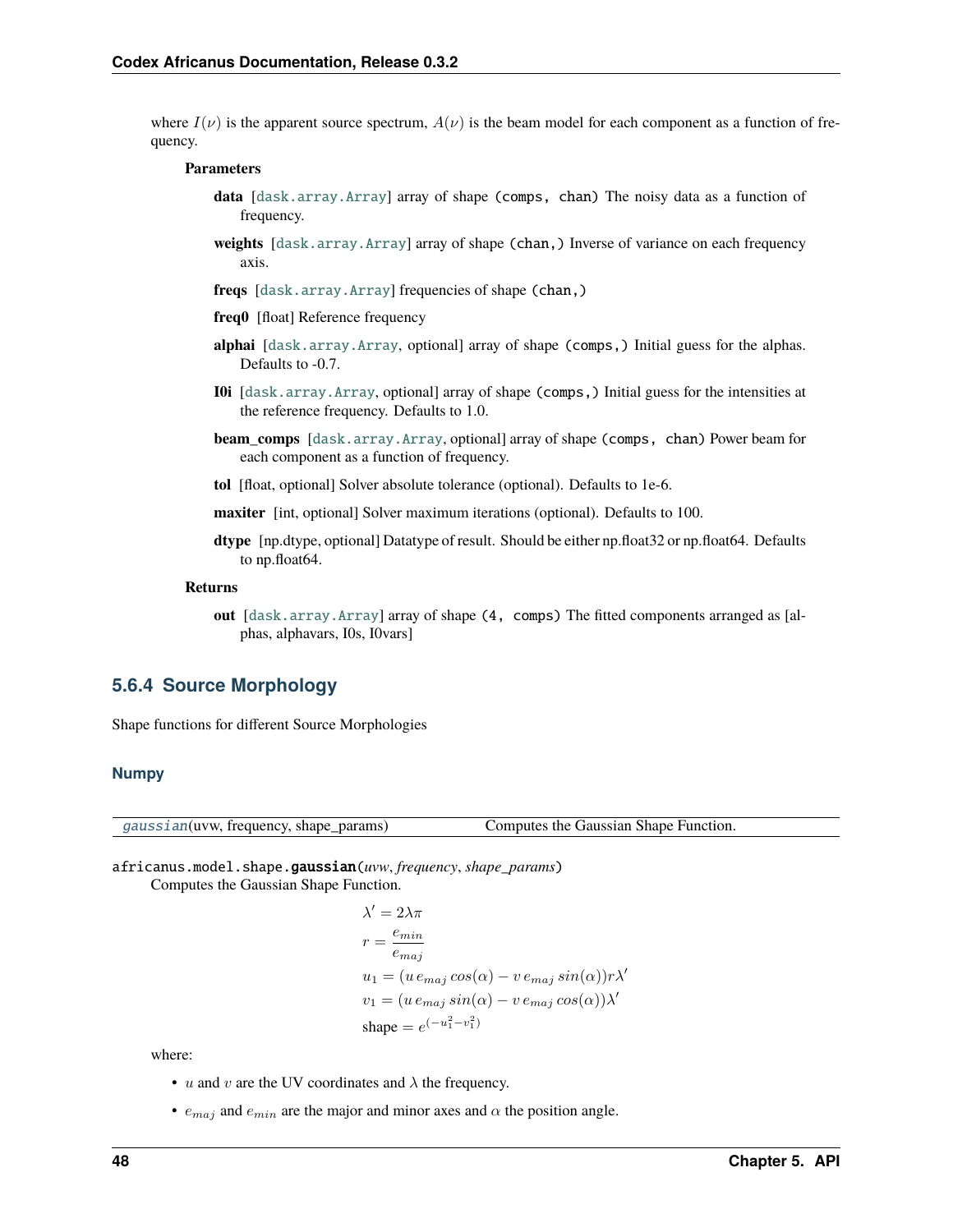#### **Parameters**

**uvw** [[numpy.ndarray](https://numpy.org/doc/stable/reference/generated/numpy.ndarray.html#numpy.ndarray)] UVW coordinates of shape (row, 3)

**frequency** [[numpy.ndarray](https://numpy.org/doc/stable/reference/generated/numpy.ndarray.html#numpy.ndarray)] frequencies of shape (chan,)

**shape\_param** [[numpy.ndarray](https://numpy.org/doc/stable/reference/generated/numpy.ndarray.html#numpy.ndarray)] Gaussian Shape Parameters of shape (source, 3) where the second dimension contains the *(emajor, eminor, angle)* parameters describing the shape of the Gaussian

#### **Returns**

**gauss\_shape** [[numpy.ndarray](https://numpy.org/doc/stable/reference/generated/numpy.ndarray.html#numpy.ndarray)] Shape parameters of shape (source, row, chan)

#### **Dask**

| gaussian(uvw, frequency, shape_params) | Computes the Gaussian Shape Function. |
|----------------------------------------|---------------------------------------|
|----------------------------------------|---------------------------------------|

## <span id="page-52-0"></span>africanus.model.shape.dask.gaussian(*uvw*, *frequency*, *shape\_params*)

Computes the Gaussian Shape Function.

$$
\begin{aligned} \lambda' &= 2\lambda\pi \\ r &= \frac{e_{min}}{e_{maj}} \\ u_1 &= (u \, e_{maj} \cos(\alpha) - v \, e_{maj} \sin(\alpha))r\lambda' \\ v_1 &= (u \, e_{maj} \sin(\alpha) - v \, e_{maj} \cos(\alpha))\lambda' \\ \text{shape} &= e^{(-u_1^2 - v_1^2)} \end{aligned}
$$

where:

- $u$  and  $v$  are the UV coordinates and  $\lambda$  the frequency.
- $e_{\text{maj}}$  and  $e_{\text{min}}$  are the major and minor axes and  $\alpha$  the position angle.

#### **Parameters**

**uvw** [[dask.array.Array](https://docs.dask.org/en/latest/generated/dask.array.Array.html#dask.array.Array)] UVW coordinates of shape (row, 3)

**frequency** [[dask.array.Array](https://docs.dask.org/en/latest/generated/dask.array.Array.html#dask.array.Array)] frequencies of shape (chan,)

**shape\_param** [[dask.array.Array](https://docs.dask.org/en/latest/generated/dask.array.Array.html#dask.array.Array)] Gaussian Shape Parameters of shape (source, 3) where the second dimension contains the *(emajor, eminor, angle)* parameters describing the shape of the Gaussian

#### **Returns**

**gauss\_shape** [[dask.array.Array](https://docs.dask.org/en/latest/generated/dask.array.Array.html#dask.array.Array)] Shape parameters of shape (source, row, chan)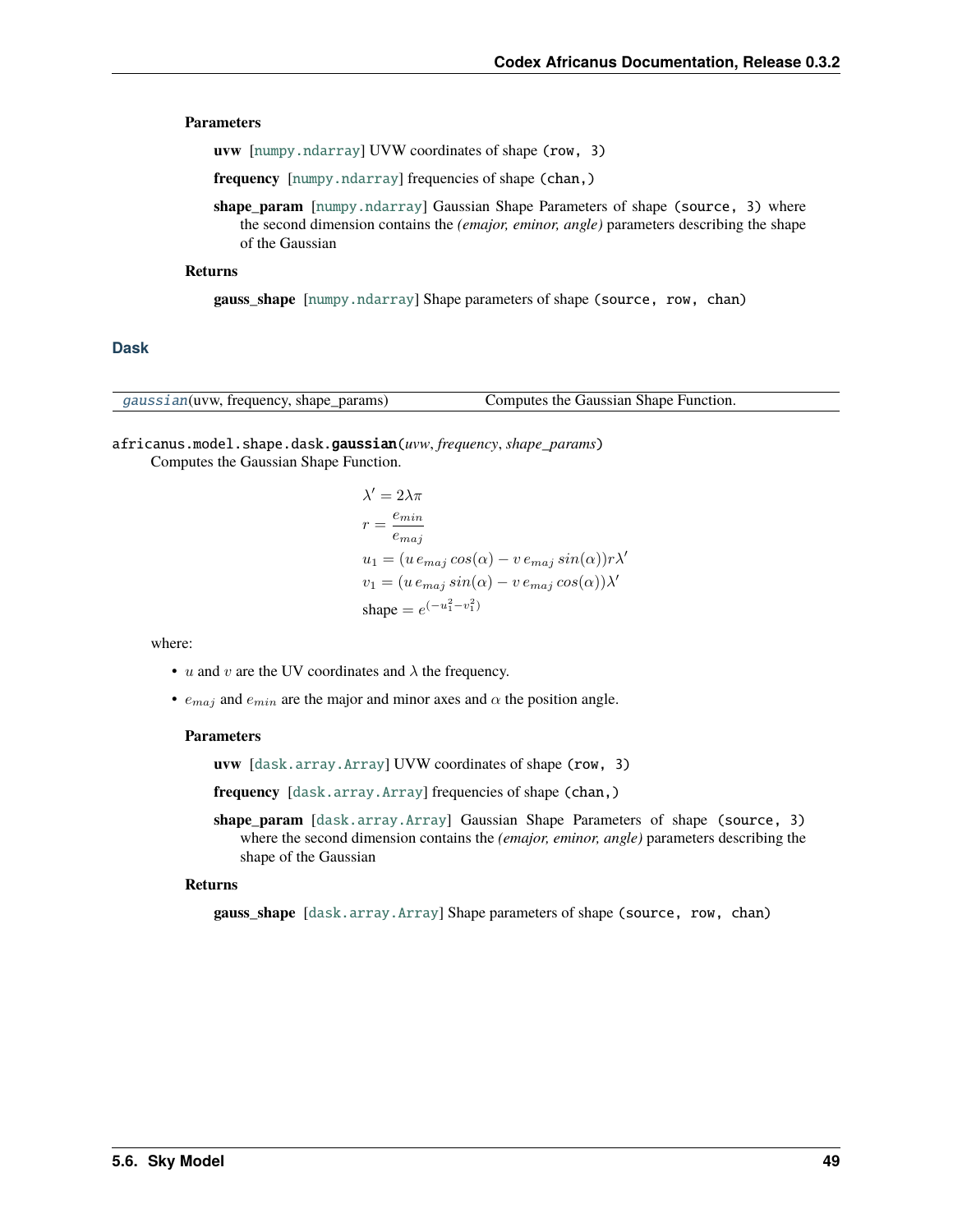## **5.6.5 WSClean Spectral Model**

Utilities for creating a spectral model from a wsclean component file.

#### **Numpy**

| <i>load</i> (filename)                            | Loads wsclean component model.                        |
|---------------------------------------------------|-------------------------------------------------------|
| spectra(I, coeffs, log_poly, ref_freq, frequency) | Produces a spectral model from a polynomial expansion |
|                                                   | of a wsclean file model.                              |

#### <span id="page-53-0"></span>africanus.model.wsclean.load(*filename*)

Loads wsclean component model.

```
sources = load("components.txt")
sources = dict(sources) # Convert to dictionary
I = sources['I'']ref_freq = sources["ReferenceFrequency"]
```
See the [WSClean Component List](https://sourceforge.net/p/wsclean/wiki/ComponentList/) for further details.

#### **Parameters**

**filename** [str or iterable] Filename of wsclean model file or iterable producing the lines of the file.

#### **Returns**

**list of (name, list of values) tuples** list of column (name, value) tuples

#### **See also:**

#### [africanus.model.wsclean.spectra](#page-53-1)

<span id="page-53-1"></span>africanus.model.wsclean.spectra(*I*, *coeffs*, *log\_poly*, *ref\_freq*, *frequency*)

Produces a spectral model from a polynomial expansion of a wsclean file model. Depending on how *log\_poly* is set ordinary or logarithmic polynomials are used to produce the expansion:

$$
flux(\lambda) = I_0 + \sum_{c=0} \text{coeffs}(c)(\lambda/\lambda_{ref} - 1)^{c+1}
$$

$$
flux(\lambda) = \exp\left(\log I_0 + \sum_{c=0} \text{coeffs}(c)\log(\lambda/\lambda_{ref})^{c+1}\right)
$$

See the [WSClean Component List](https://sourceforge.net/p/wsclean/wiki/ComponentList/) for further details.

#### **Parameters**

**I** [[numpy.ndarray](https://numpy.org/doc/stable/reference/generated/numpy.ndarray.html#numpy.ndarray)] flux density in Janskys at the reference frequency of shape (source,)

**coeffs** [[numpy.ndarray](https://numpy.org/doc/stable/reference/generated/numpy.ndarray.html#numpy.ndarray)] Polynomial coefficients for each source of shape (source, comp)

**log\_poly** [[numpy.ndarray](https://numpy.org/doc/stable/reference/generated/numpy.ndarray.html#numpy.ndarray) or bool] boolean array of shape (source, ) indicating whether logarithmic (True) or ordinary (False) polynomials should be used.

**ref freq** [[numpy.ndarray](https://numpy.org/doc/stable/reference/generated/numpy.ndarray.html#numpy.ndarray)] Source reference frequencies of shape (source,)

**frequency** [[numpy.ndarray](https://numpy.org/doc/stable/reference/generated/numpy.ndarray.html#numpy.ndarray)] frequencies of shape (chan,)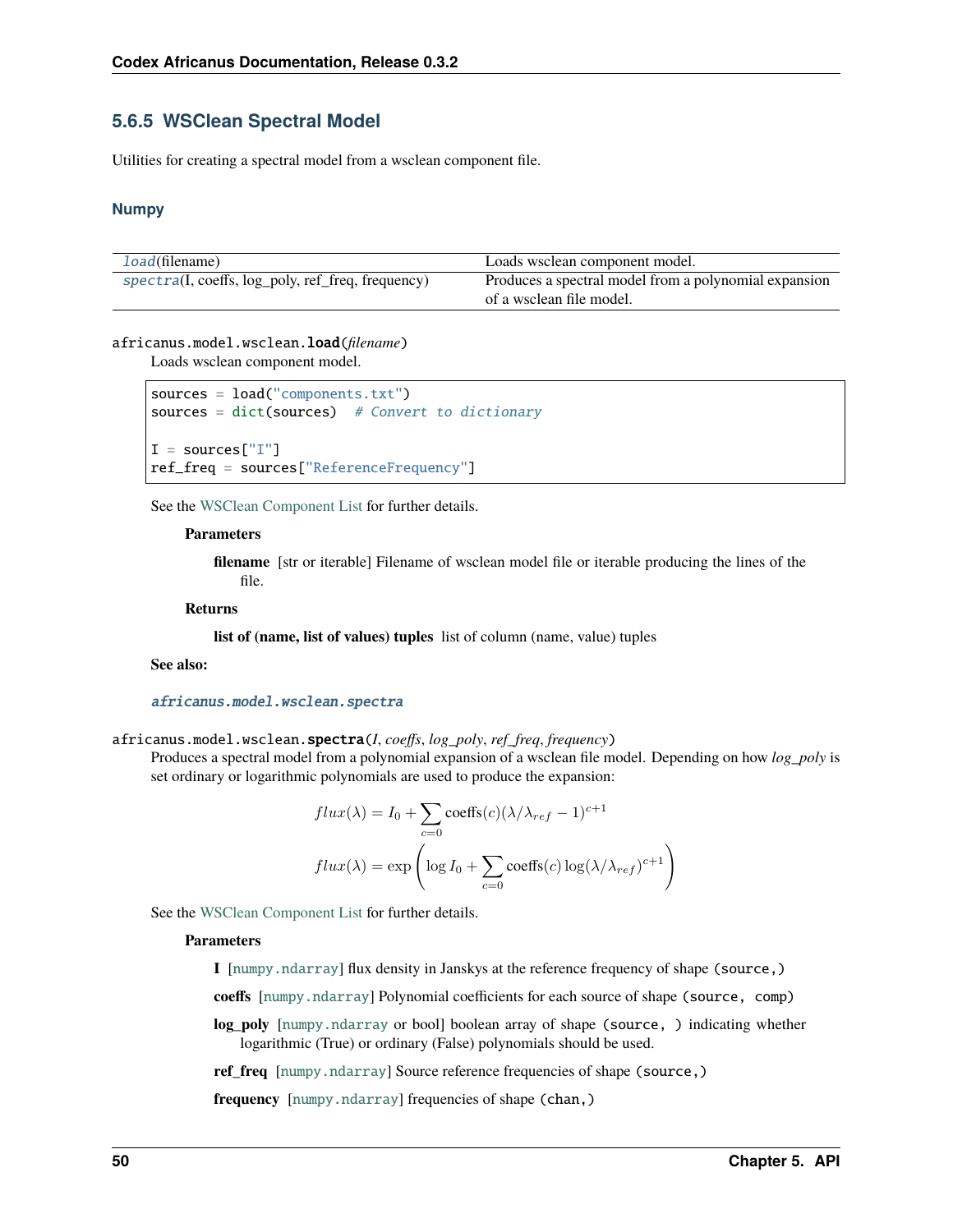**Returns**

**spectral\_model** [[numpy.ndarray](https://numpy.org/doc/stable/reference/generated/numpy.ndarray.html#numpy.ndarray)] Spectral Model of shape (source, chan)

**See also:**

[africanus.model.wsclean.load](#page-53-0)

#### **Dask**

| spectra(stokes, spi, log_si, ref_freq, frequency) | Produces a spectral model from a polynomial expansion<br>of a wsclean file model. |
|---------------------------------------------------|-----------------------------------------------------------------------------------|
|                                                   |                                                                                   |

<span id="page-54-0"></span>africanus.model.wsclean.dask.spectra(*stokes*, *spi*, *log\_si*, *ref\_freq*, *frequency*)

Produces a spectral model from a polynomial expansion of a wsclean file model. Depending on how *log\_poly* is set ordinary or logarithmic polynomials are used to produce the expansion:

$$
flux(\lambda) = I_0 + \sum_{c=0} \text{coeffs}(c)(\lambda/\lambda_{ref} - 1)^{c+1}
$$

$$
flux(\lambda) = \exp\left(\log I_0 + \sum_{c=0} \text{coeffs}(c)\log(\lambda/\lambda_{ref})^{c+1}\right)
$$

See the [WSClean Component List](https://sourceforge.net/p/wsclean/wiki/ComponentList/) for further details.

#### **Parameters**

**I** [[dask.array.Array](https://docs.dask.org/en/latest/generated/dask.array.Array.html#dask.array.Array)] flux density in Janskys at the reference frequency of shape (source,)

- **coeffs** [[dask.array.Array](https://docs.dask.org/en/latest/generated/dask.array.Array.html#dask.array.Array)] Polynomial coefficients for each source of shape (source, comp)
- **log\_poly** [[dask.array.Array](https://docs.dask.org/en/latest/generated/dask.array.Array.html#dask.array.Array) or bool] boolean array of shape (source, ) indicating whether logarithmic (True) or ordinary (False) polynomials should be used.

**ref\_freq** [[dask.array.Array](https://docs.dask.org/en/latest/generated/dask.array.Array.html#dask.array.Array)] Source reference frequencies of shape (source,)

**frequency** [[dask.array.Array](https://docs.dask.org/en/latest/generated/dask.array.Array.html#dask.array.Array)] frequencies of shape (chan,)

#### **Returns**

**spectral\_model** [[dask.array.Array](https://docs.dask.org/en/latest/generated/dask.array.Array.html#dask.array.Array)] Spectral Model of shape (source, chan)

#### **See also:**

[africanus.model.wsclean.load](#page-53-0)

# **5.7 Averaging**

Routines for averaging visibility data.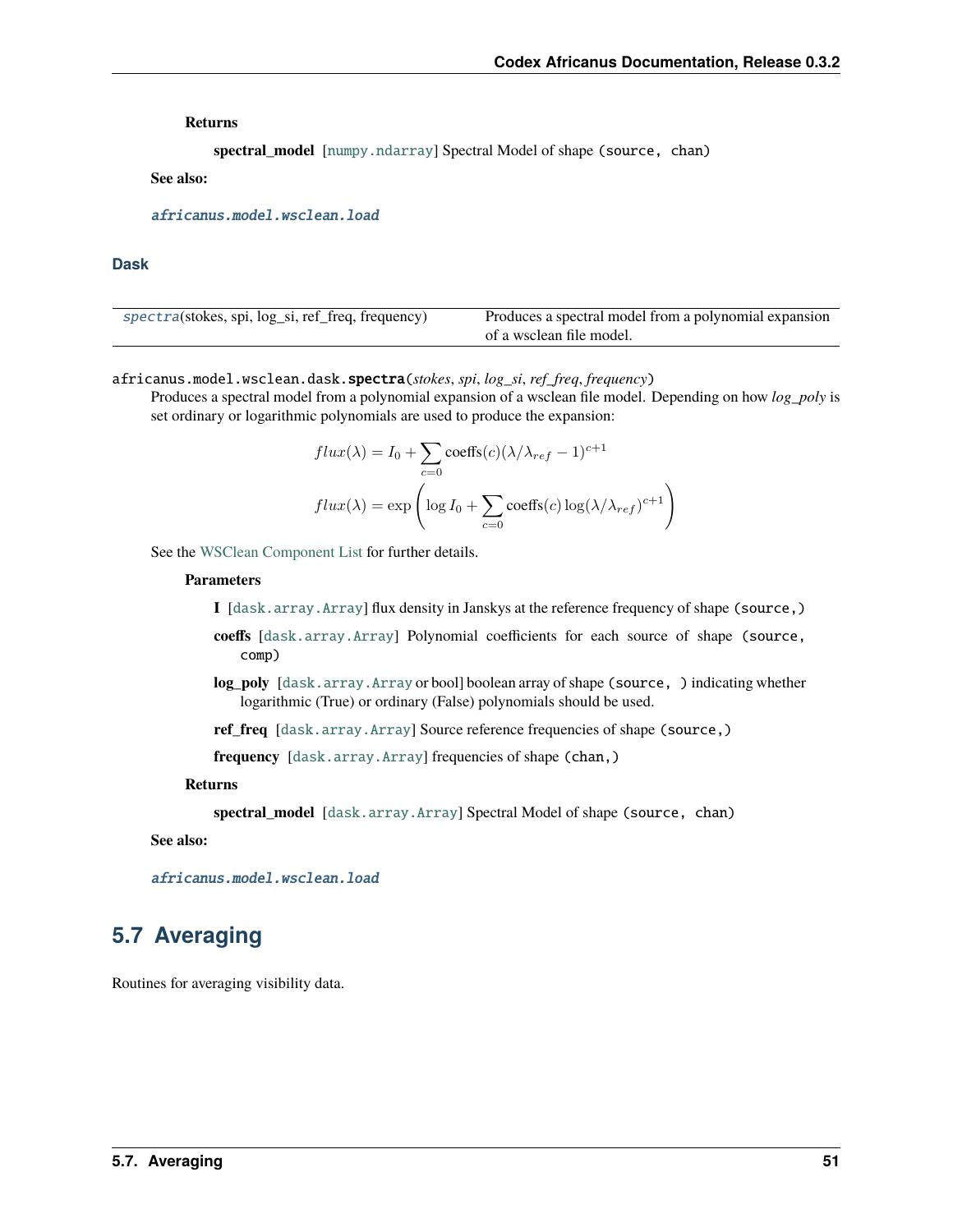## **5.7.1 Time and Channel Averaging**

The routines in this section average row-based samples by:

- 1. Averaging samples of consecutive **time** values into bins defined by an period of time\_bin\_secs seconds.
- 2. Averaging channel data into equally sized bins of chan\_bin\_size.

In order to achieve this, a **baseline x time** ordering is established over the input data where **baseline** corresponds to the unique **(ANTENNA1, ANTENNA2)** pairs and **time** corresponds to the unique, monotonically increasing **TIME** values associated with the rows of a Measurement Set.

| <b>Baseline</b> | T0  | Τ1  | T <sub>2</sub> | TЗ  | T4  |
|-----------------|-----|-----|----------------|-----|-----|
| (0, 0)          | 0.1 | 0.2 | 0.3            | 0.4 | 0.5 |
| (0, 1)          | 0.1 | 0.2 | 0.3            | 0.4 | 0.5 |
| (0, 2)          | 0.1 | 0.2 | X              | 0.4 | 0.5 |
| (1, 1)          | 0.1 | 0.2 | 0.3            | 0.4 | 0.5 |
| (1, 2)          | 0.1 | 0.2 | 0.3            | 0.4 | 0.5 |
| (2, 2)          | 0.1 | 0.2 | 0.3            | 0.4 | 0.5 |

It is possible for times or baselines to be missing. In the above example, T2 is missing for baseline (0, 2).

**Warning:** The above requires unique lexicographical combinations of (TIME, ANTENNA1, ANTENNA2). This can usually be achieved by suitably partitioning input data on indexing rows, DATA\_DESC\_ID and SCAN\_NUMBER in particular.

For each baseline, adjacent time's are assigned to a bin if  $h_c - h_e/2 - (l_c - l_e/2) <$  time\_bin\_secs, where  $h_c$  and  $l_c$  are the upper and lower time and  $h_e$  and  $l_e$  are the upper and lower intervals, taken from the **INTERVAL** column. Note that no distinction is made between flagged and unflagged data when establishing the endpoints in the bin.

The reason for this is that the [Measurement Set v2.0 Specification](https://casa.nrao.edu/Memos/229.html) specifies that **TIME** and **INTERVAL** columns are defined as containing the *nominal* time and period at which the visibility was sampled. This means that their values includie valid, flagged and missing data. Thus, averaging a regular high-resolution **baseline x htime** grid should produce a regular low-resolution **baseline x ltime** grid (**htime > ltime**) in the presence of bad data

By contrast, other columns such as **TIME\_CENTROID** and **EXPOSURE** contain the *effective* time and period as they exclude missing and bad data. Their increased accuracy, and therefore variability means that they are unsuitable for establishing a grid over the data.

To summarise, the averaged times in each bin establish a map:

- from possibly unordered input rows.
- to a reduced set of output rows ordered by averaged (TIME, ANTENNA1, ANTENNA2).

## **Flagged Data Handling**

Both **FLAG\_ROW** and **FLAG** columns may be supplied to the averager, but they should be consistent with each other. The averager will throw an exception if this is not the case, rather than making an assumption as to which is correct.

When provided with flags, the averager will output averages for bins that are completely flagged.

Part of the reason for this is that the specifies that the **TIME** and **INTERVAL** columns represent the *nominal* time and interval values. This means that they should represent valid as well as flagged or missing data in their computation.

By contrast, most other columns such as **TIME\_CENTROID** and **EXPOSURE**, contain the *effective* values and should only include valid, unflagged data.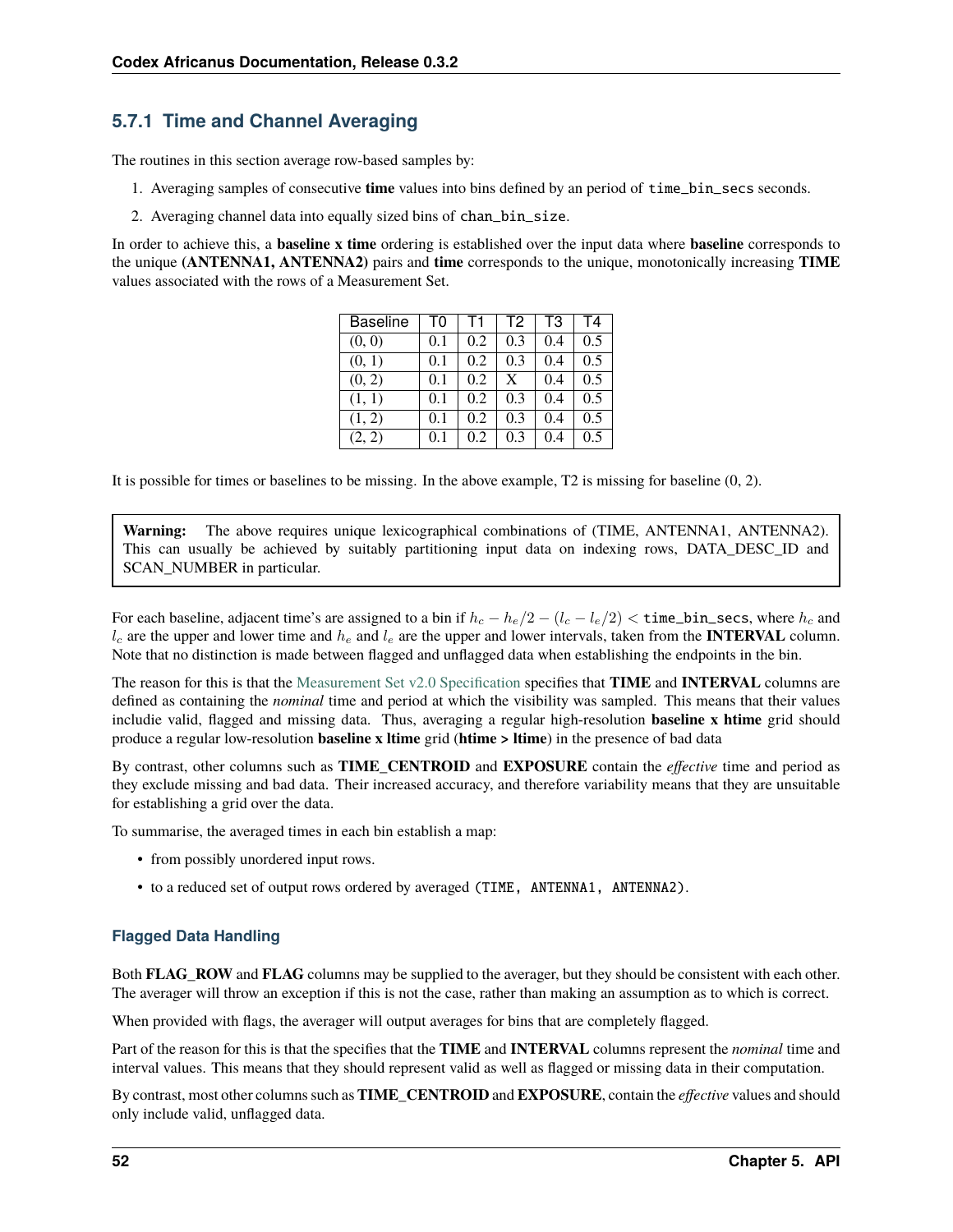To support this:

- 1. **TIME** and **INTERVAL** are averaged using both flagged and unflagged samples.
- 2. Other columns, such as **TIME\_CENTROID** are handled as follows:
	- 1. If the bin contains some unflagged data, only this data is used to calculate average.
	- 2. If the bin is completely flagged, the average of all samples (which are all flagged) will be used.
- 3. In both cases, a completely flagged bin will have it's flag set.
- 4. To support the two cases, twice the memory of the output array is required to track both averages, but only one array of merged values is returned.

## **Guarantees**

- 1. Averaged output data will be lexicographically ordered by (TIME, ANTENNA1, ANTENNA2)
- 2. **TIME** and **INTERVAL** columns always contain the *nominal* average and sum and therefore contain both and missing or unflagged data.
- 3. Other columns will contain the *effective* average and will contain only valid data *except* when all data in the bin is flagged.
- 4. Completely flagged bins will be set as flagged in both the *nominal* and *effective* case.
- 5. Certain columns are averaged, while others are summed, or simply assigned to the last value in the bin in the case of antenna indices.
- 6. **Visibility data** is averaged by multiplying and dividing by **WEIGHT\_SPECTRUM** or **WEIGHT** or natural weighting, in order of priority.

$$
\frac{\sum v_i w_i}{\sum w_i}
$$

7. **SIGMA\_SPECTRUM** is averaged by multiplying and dividing by **WEIGHT\_SPECTRUM** or **WEIGHT** or natural weighting, in order of priority and availability.

**SIGMA** is only averaged with **WEIGHT** or natural weighting.

$$
\sqrt{\frac{\sum w_i^2 \sigma_i^2}{(\sum w_i)^2}}
$$

The following table summarizes the handling of each column in the main Measurement Set table: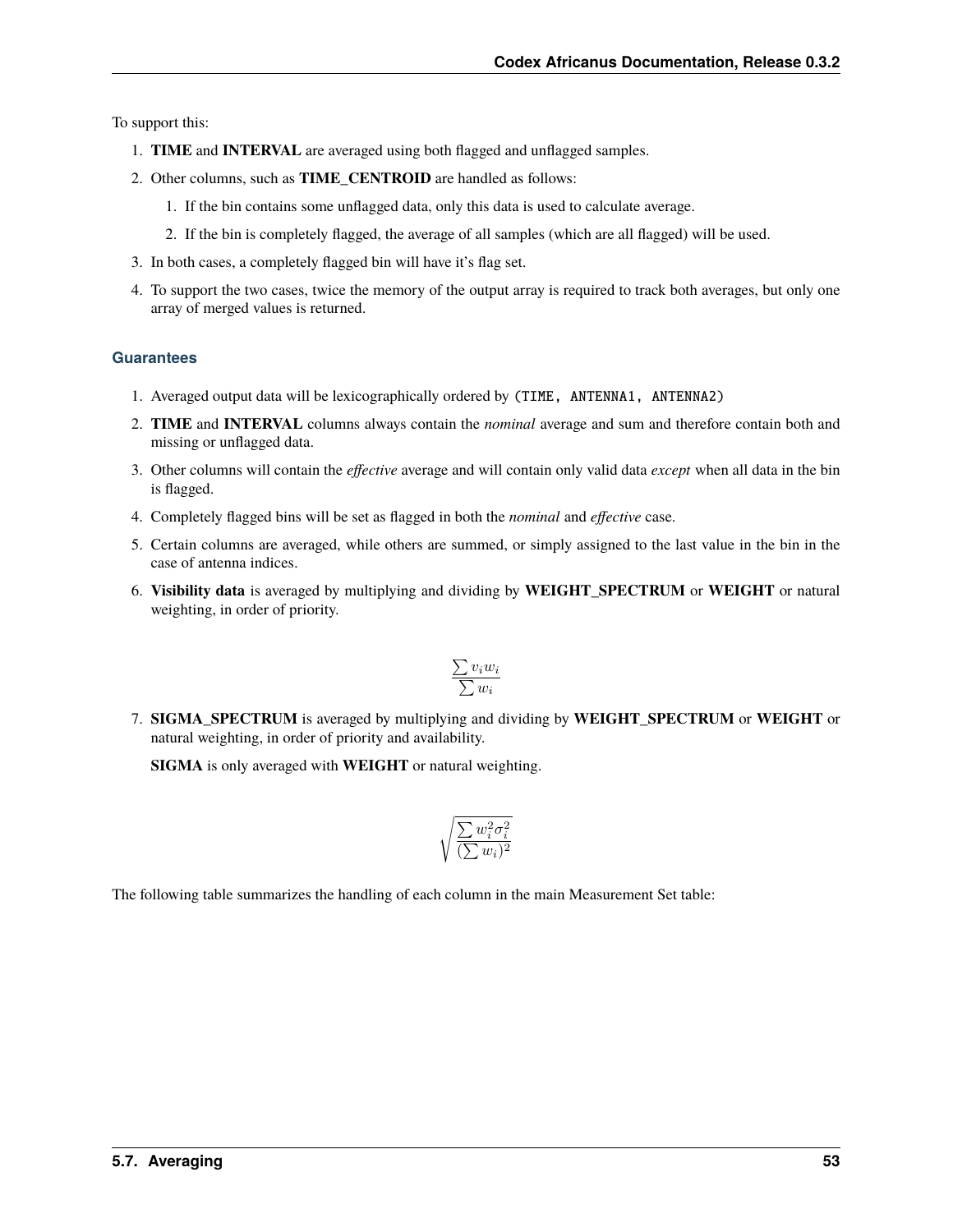| Column               | Unflagged/Flagged sample handling | <b>Aggregation Method</b> | Required       |
|----------------------|-----------------------------------|---------------------------|----------------|
| <b>TIME</b>          | Nominal                           | Mean                      | Yes            |
| <b>INTERVAL</b>      | Nominal                           | Sum                       | <b>Yes</b>     |
| <b>ANTENNA1</b>      | Nominal                           | Assigned to Last Input    | <b>Yes</b>     |
| ANTENNA <sub>2</sub> | Nominal                           | Assigned to Last Input    | Yes            |
| TIME CENTROID        | Effective                         | Mean                      | N <sub>o</sub> |
| <b>EXPOSURE</b>      | Effective                         | Sum                       | N <sub>o</sub> |
| <b>FLAG ROW</b>      | Effective                         | Set if All Inputs Flagged | N <sub>0</sub> |
| <b>UVW</b>           | Effective                         | Mean                      | N <sub>o</sub> |
| <b>WEIGHT</b>        | Effective                         | Sum                       | N <sub>o</sub> |
| <b>SIGMA</b>         | Effective                         | Weighted Mean             | N <sub>o</sub> |
| DATA (vis)           | Effective                         | Weighted Mean             | N <sub>o</sub> |
| <b>FLAG</b>          | Effective                         | Set if All Inputs Flagged | N <sub>o</sub> |
| WEIGHT SPECTRUM      | Effective                         | Sum                       | N <sub>0</sub> |
| SIGMA SPECTRUM       | Effective                         | Weighted Mean             | N <sub>0</sub> |

The following SPECTRAL\_WINDOW sub-table columns are averaged as follows:

| Column              | <b>Aggregation Method</b> |
|---------------------|---------------------------|
| <b>CHAN FREQ</b>    | Mean                      |
| <b>CHAN WIDTH</b>   | Sum                       |
| <b>EFFECTIVE BW</b> | Sum                       |
| <b>RESOLUTION</b>   | Sum                       |

## **Dask Implementation**

The dask implementation chunks data up by row and channel and averages each chunk independently of values in other chunks. This should be kept in mind if one wishes to maintain a particular ordering in the output dask arrays.

Typically, Measurement Set data is monotonically ordered in time. To maintain this guarantee in output dask arrays, the chunks will need to be separated by distinct time values. Practically speaking this means that the first and second chunk should not both contain value time 0.1, for example.

## **Numpy**

| $time\_and\_channel$ (time, interval, antenna1, ) | Averages in time and channel.                       |
|---------------------------------------------------|-----------------------------------------------------|
| $bda$ (time, interval, antenna1, antenna2[, ])    | Averages in time and channel, dependent on baseline |
|                                                   | length.                                             |

<span id="page-57-0"></span>africanus.averaging.time\_and\_channel(*time*, *interval*, *antenna1*, *antenna2*, *time\_centroid=None*,

*exposure=None*, *flag\_row=None*, *uvw=None*, *weight=None*, *sigma=None*, *chan\_freq=None*, *chan\_width=None*, *effective\_bw=None*, *resolution=None*, *visibilities=None*, *flag=None*, *weight\_spectrum=None*, *sigma\_spectrum=None*, *time\_bin\_secs=1.0*, *chan\_bin\_size=1*)

Averages in time and channel.

#### **Parameters**

**time** [[numpy.ndarray](https://numpy.org/doc/stable/reference/generated/numpy.ndarray.html#numpy.ndarray)] Time values of shape (row,).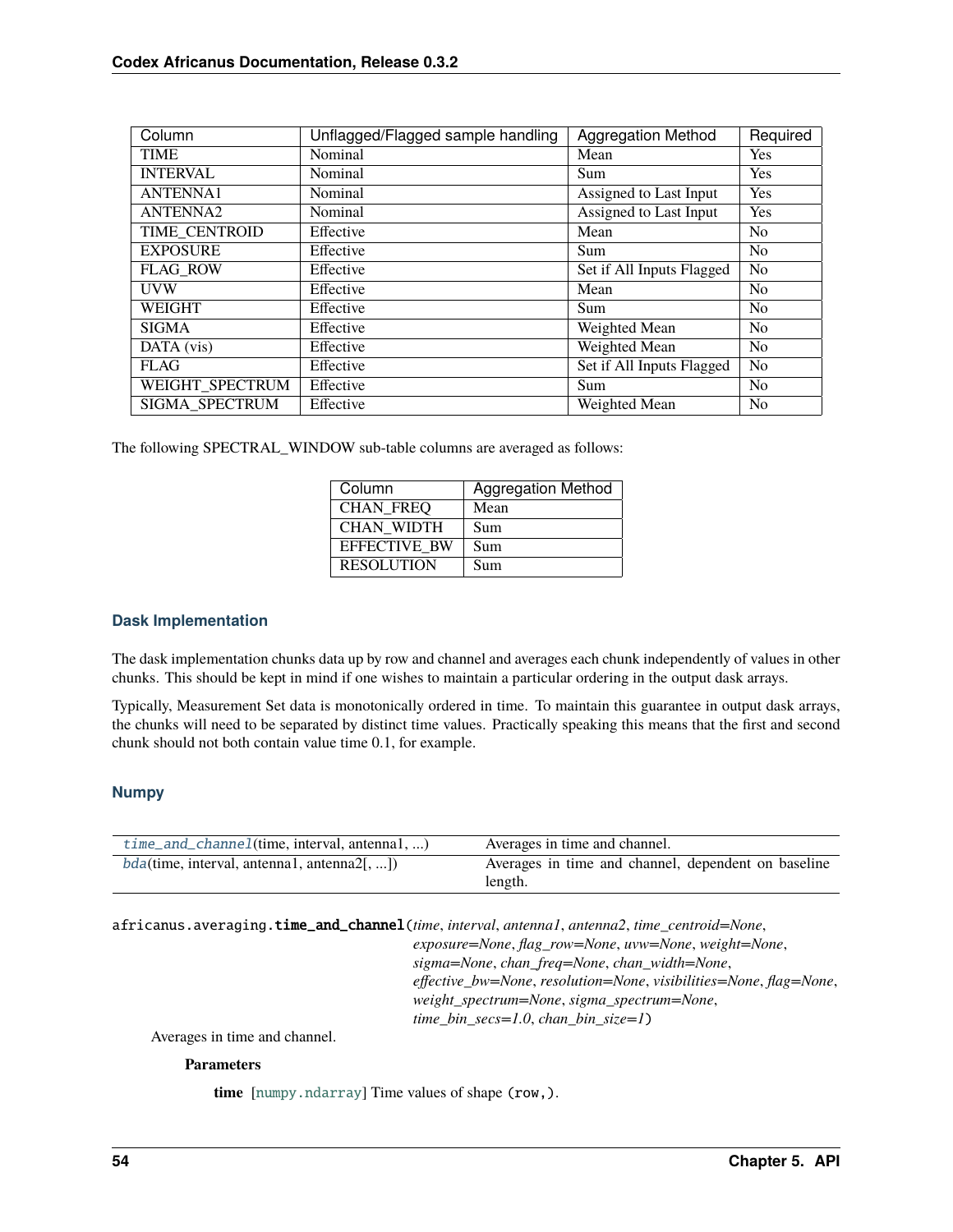**interval** [[numpy.ndarray](https://numpy.org/doc/stable/reference/generated/numpy.ndarray.html#numpy.ndarray)] Interval values of shape (row,).

**antenna1** [[numpy.ndarray](https://numpy.org/doc/stable/reference/generated/numpy.ndarray.html#numpy.ndarray)] First antenna indices of shape (row,)

**antenna2** [[numpy.ndarray](https://numpy.org/doc/stable/reference/generated/numpy.ndarray.html#numpy.ndarray)] Second antenna indices of shape (row,)

**time\_centroid** [[numpy.ndarray](https://numpy.org/doc/stable/reference/generated/numpy.ndarray.html#numpy.ndarray), optional] Time centroid values of shape (row,)

**exposure** [[numpy.ndarray](https://numpy.org/doc/stable/reference/generated/numpy.ndarray.html#numpy.ndarray), optional] Exposure values of shape (row,)

**flag\_row** [[numpy.ndarray](https://numpy.org/doc/stable/reference/generated/numpy.ndarray.html#numpy.ndarray), optional] Flagged rows of shape (row,).

**uvw** [[numpy.ndarray](https://numpy.org/doc/stable/reference/generated/numpy.ndarray.html#numpy.ndarray), optional] UVW coordinates of shape (row, 3).

**weight** [[numpy.ndarray](https://numpy.org/doc/stable/reference/generated/numpy.ndarray.html#numpy.ndarray), optional] Weight values of shape (row, corr).

**sigma** [[numpy.ndarray](https://numpy.org/doc/stable/reference/generated/numpy.ndarray.html#numpy.ndarray), optional] Sigma values of shape (row, corr).

**chan\_freq** [[numpy.ndarray](https://numpy.org/doc/stable/reference/generated/numpy.ndarray.html#numpy.ndarray), optional] Channel frequencies of shape (chan,).

**chan\_width** [[numpy.ndarray](https://numpy.org/doc/stable/reference/generated/numpy.ndarray.html#numpy.ndarray), optional] Channel widths of shape (chan,).

**effective\_bw** [[numpy.ndarray](https://numpy.org/doc/stable/reference/generated/numpy.ndarray.html#numpy.ndarray), optional] Effective channel bandwidth of shape (chan,).

**resolution** [[numpy.ndarray](https://numpy.org/doc/stable/reference/generated/numpy.ndarray.html#numpy.ndarray), optional] Effective channel resolution of shape (chan,).

**visibilities** [[numpy.ndarray](https://numpy.org/doc/stable/reference/generated/numpy.ndarray.html#numpy.ndarray) or tuple of [numpy.ndarray](https://numpy.org/doc/stable/reference/generated/numpy.ndarray.html#numpy.ndarray), optional] Visibility data of shape (row, chan, corr). Tuples of visibilities arrays may be supplied, in which case tuples will be output.

**flag** [[numpy.ndarray](https://numpy.org/doc/stable/reference/generated/numpy.ndarray.html#numpy.ndarray), optional] Flag data of shape (row, chan, corr).

- **weight spectrum** [[numpy.ndarray](https://numpy.org/doc/stable/reference/generated/numpy.ndarray.html#numpy.ndarray), optional] Weight spectrum of shape (row, chan, corr).
- **sigma\_spectrum** [[numpy.ndarray](https://numpy.org/doc/stable/reference/generated/numpy.ndarray.html#numpy.ndarray), optional] Sigma spectrum of shape (row, chan, corr).
- **time\_bin\_secs** [float, optional] Maximum summed interval in seconds to include within a bin. Defaults to 1.0.

**chan** bin size [int, optional] Number of bins to average together. Defaults to 1.

#### **Returns**

**namedtuple** A namedtuple whose entries correspond to the input arrays. Output arrays will be None if the inputs were None.

#### **Notes**

The implementation currently requires unique lexicographical combinations of (TIME, ANTENNA1, AN-TENNA2). This can usually be achieved by suitably partitioning input data on indexing rows, DATA\_DESC\_ID and SCAN\_NUMBER in particular.

<span id="page-58-0"></span>africanus.averaging.bda(*time*, *interval*, *antenna1*, *antenna2*, *time\_centroid=None*, *exposure=None*, *flag\_row=None*, *uvw=None*, *weight=None*, *sigma=None*, *chan\_freq=None*, *chan\_width=None*, *effective\_bw=None*, *resolution=None*, *visibilities=None*, *flag=None*, *weight\_spectrum=None*, *sigma\_spectrum=None*, *max\_uvw\_dist=None*, *max\_fov=3.0*, *decorrelation=0.98*, *time\_bin\_secs=None*, *min\_nchan=1*)

Averages in time and channel, dependent on baseline length.

#### **Parameters**

**time** [[numpy.ndarray](https://numpy.org/doc/stable/reference/generated/numpy.ndarray.html#numpy.ndarray)] Time values of shape (row,).

**interval** [[numpy.ndarray](https://numpy.org/doc/stable/reference/generated/numpy.ndarray.html#numpy.ndarray)] Interval values of shape (row,).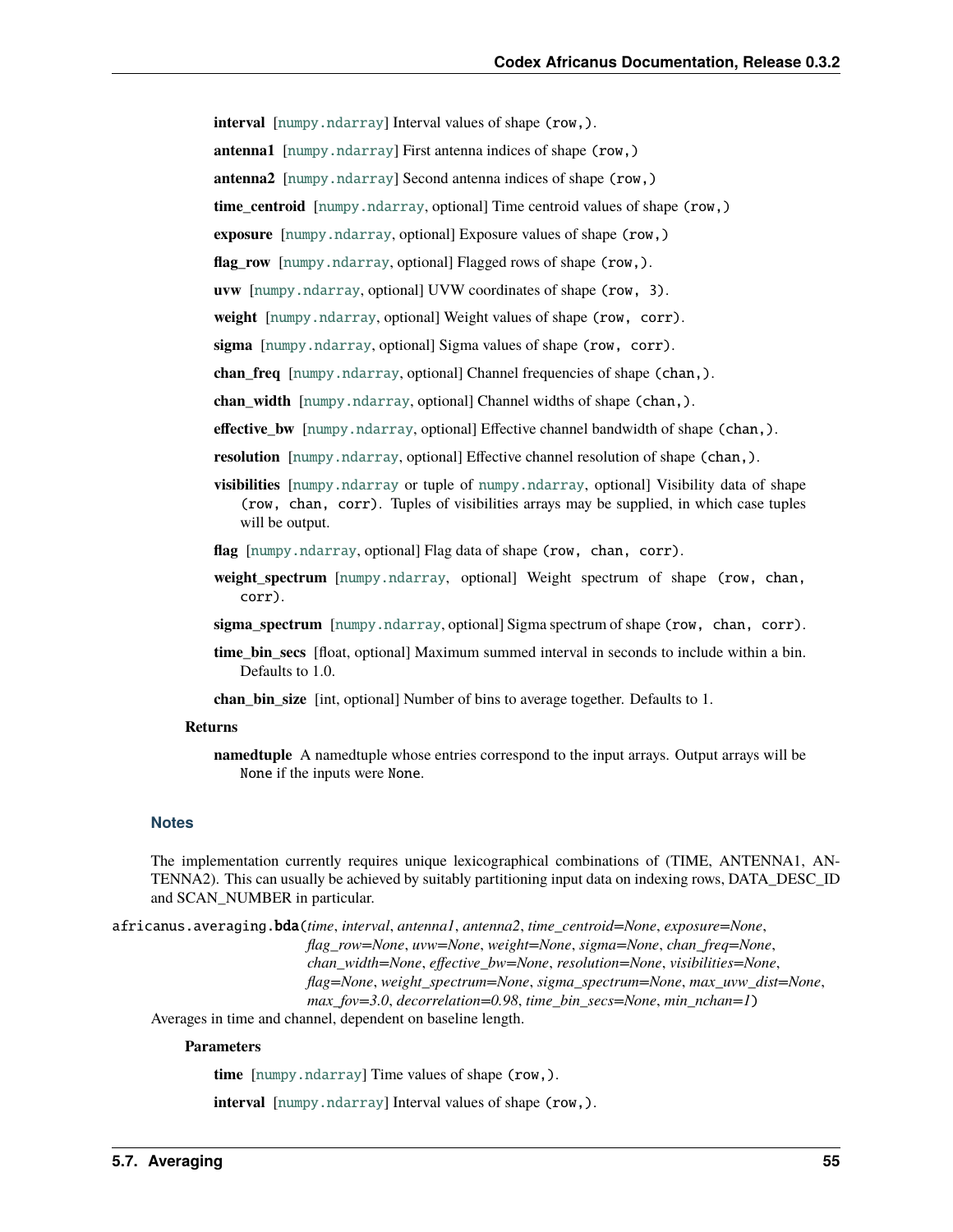**antenna1** [[numpy.ndarray](https://numpy.org/doc/stable/reference/generated/numpy.ndarray.html#numpy.ndarray)] First antenna indices of shape (row,)

**antenna2** [[numpy.ndarray](https://numpy.org/doc/stable/reference/generated/numpy.ndarray.html#numpy.ndarray)] Second antenna indices of shape (row,)

**time\_centroid** [[numpy.ndarray](https://numpy.org/doc/stable/reference/generated/numpy.ndarray.html#numpy.ndarray), optional] Time centroid values of shape (row,)

**exposure** [[numpy.ndarray](https://numpy.org/doc/stable/reference/generated/numpy.ndarray.html#numpy.ndarray), optional] Exposure values of shape (row,)

**flag\_row** [[numpy.ndarray](https://numpy.org/doc/stable/reference/generated/numpy.ndarray.html#numpy.ndarray), optional] Flagged rows of shape (row,).

**uvw** [[numpy.ndarray](https://numpy.org/doc/stable/reference/generated/numpy.ndarray.html#numpy.ndarray), optional] UVW coordinates of shape (row, 3).

**weight** [[numpy.ndarray](https://numpy.org/doc/stable/reference/generated/numpy.ndarray.html#numpy.ndarray), optional] Weight values of shape (row, corr).

**sigma** [[numpy.ndarray](https://numpy.org/doc/stable/reference/generated/numpy.ndarray.html#numpy.ndarray), optional] Sigma values of shape (row, corr).

**chan\_freq** [[numpy.ndarray](https://numpy.org/doc/stable/reference/generated/numpy.ndarray.html#numpy.ndarray), optional] Channel frequencies of shape (chan,).

**chan** width [[numpy.ndarray](https://numpy.org/doc/stable/reference/generated/numpy.ndarray.html#numpy.ndarray), optional] Channel widths of shape (chan,).

**effective\_bw** [[numpy.ndarray](https://numpy.org/doc/stable/reference/generated/numpy.ndarray.html#numpy.ndarray), optional] Effective channel bandwidth of shape (chan,).

- **resolution** [[numpy.ndarray](https://numpy.org/doc/stable/reference/generated/numpy.ndarray.html#numpy.ndarray), optional] Effective channel resolution of shape (chan,).
- **visibilities** [[numpy.ndarray](https://numpy.org/doc/stable/reference/generated/numpy.ndarray.html#numpy.ndarray) or tuple of [numpy.ndarray](https://numpy.org/doc/stable/reference/generated/numpy.ndarray.html#numpy.ndarray), optional] Visibility data of shape (row, chan, corr). Tuples of visibilities arrays may be supplied, in which case tuples will be output.
- **flag** [[numpy.ndarray](https://numpy.org/doc/stable/reference/generated/numpy.ndarray.html#numpy.ndarray), optional] Flag data of shape (row, chan, corr).
- **weight spectrum** [[numpy.ndarray](https://numpy.org/doc/stable/reference/generated/numpy.ndarray.html#numpy.ndarray), optional] Weight spectrum of shape (row, chan, corr).
- **sigma\_spectrum** [[numpy.ndarray](https://numpy.org/doc/stable/reference/generated/numpy.ndarray.html#numpy.ndarray), optional] Sigma spectrum of shape (row, chan, corr).
- **max\_uvw\_dist** [float, optional] Maximum UVW distance. Will be inferred from the UVW coordinates if not supplied.
- **max\_fov** [float] Maximum Field of View Radius. Defaults to 3 degrees.
- **decorrelation** [float] Acceptable amount of decorrelation. This is a floating point value between 0.0 and 1.0.
- time bin secs [float, optional] Maximum number of seconds worth of data that can be aggregated into a bin. Defaults to None in which case the value is only bounded by the decorrelation factor and the field of view.
- **min\_nchan** [int, optional] Minimum number of channels in an averaged sample. Useful in cases where imagers expect at least *min\_nchan* channels. Defaults to 1.

#### **Returns**

**namedtuple** A namedtuple whose entries correspond to the input arrays. Output arrays will be None if the inputs were None. See the Notes for an explanation of the output formats.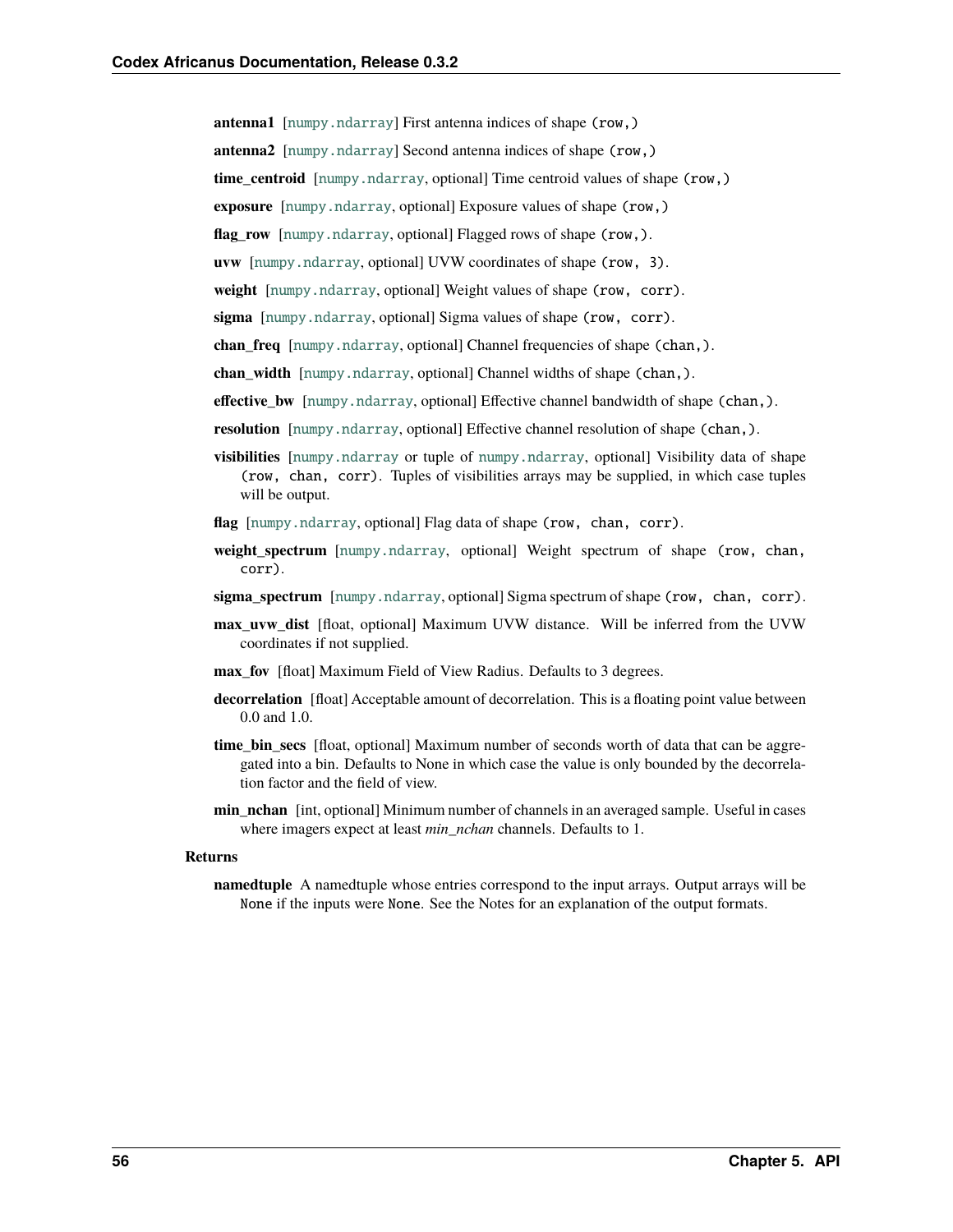#### **Notes**

In all cases arrays starting with (row, chan) and (row,) dimensions are respectively averaged and expanded into a (rowchan,) dimension, as the number of channels varies per output row.

The output namedtuple contains an *offsets* array of shape (out\_rows + 1,) encoding the starting offsets of each output row, as well as a single entry at the end such that np.diff(offsets) produces the number of channels for each output row.

 $avg = bda(...)$ time =  $avg.time[avg.offsets[-1]]$ out\_chans = np.diff(avg.offsets)

The implementation currently requires unique lexicographical combinations of (TIME, ANTENNA1, AN-TENNA2). This can usually be achieved by suitably partitioning input data on indexing rows, DATA\_DESC\_ID and SCAN\_NUMBER in particular.

#### **Dask**

| $time\_and\_channel$ (time, interval, antennal, ) | Averages in time and channel.                       |
|---------------------------------------------------|-----------------------------------------------------|
| $bda$ (time, interval, antenna1, antenna2[, ])    | Averages in time and channel, dependent on baseline |
|                                                   | length.                                             |

<span id="page-60-0"></span>africanus.averaging.dask.time\_and\_channel(*time*, *interval*, *antenna1*, *antenna2*, *time\_centroid=None*, *exposure=None*, *flag\_row=None*, *uvw=None*, *weight=None*, *sigma=None*, *chan\_freq=None*, *chan\_width=None*, *effective\_bw=None*, *resolution=None*, *visibilities=None*, *flag=None*, *weight\_spectrum=None*, *sigma\_spectrum=None*,

*time\_bin\_secs=1.0*, *chan\_bin\_size=1*)

Averages in time and channel.

#### **Parameters**

**time** [[dask.array.Array](https://docs.dask.org/en/latest/generated/dask.array.Array.html#dask.array.Array)] Time values of shape (row,). **interval** [[dask.array.Array](https://docs.dask.org/en/latest/generated/dask.array.Array.html#dask.array.Array)] Interval values of shape (row,). **antenna1** [[dask.array.Array](https://docs.dask.org/en/latest/generated/dask.array.Array.html#dask.array.Array)] First antenna indices of shape (row,) **antenna2** [[dask.array.Array](https://docs.dask.org/en/latest/generated/dask.array.Array.html#dask.array.Array)] Second antenna indices of shape (row,) **time\_centroid** [[dask.array.Array](https://docs.dask.org/en/latest/generated/dask.array.Array.html#dask.array.Array), optional] Time centroid values of shape (row,) **exposure** [[dask.array.Array](https://docs.dask.org/en/latest/generated/dask.array.Array.html#dask.array.Array), optional] Exposure values of shape (row,) flag\_row [[dask.array.Array](https://docs.dask.org/en/latest/generated/dask.array.Array.html#dask.array.Array), optional] Flagged rows of shape (row,). **uvw** [[dask.array.Array](https://docs.dask.org/en/latest/generated/dask.array.Array.html#dask.array.Array), optional] UVW coordinates of shape (row, 3). **weight** [[dask.array.Array](https://docs.dask.org/en/latest/generated/dask.array.Array.html#dask.array.Array), optional] Weight values of shape (row, corr). **sigma** [[dask.array.Array](https://docs.dask.org/en/latest/generated/dask.array.Array.html#dask.array.Array), optional] Sigma values of shape (row, corr). **chan\_freq** [[dask.array.Array](https://docs.dask.org/en/latest/generated/dask.array.Array.html#dask.array.Array), optional] Channel frequencies of shape (chan,). **chan\_width** [[dask.array.Array](https://docs.dask.org/en/latest/generated/dask.array.Array.html#dask.array.Array), optional] Channel widths of shape (chan,). **effective\_bw** [[dask.array.Array](https://docs.dask.org/en/latest/generated/dask.array.Array.html#dask.array.Array), optional] Effective channel bandwidth of shape (chan,). **resolution** [[dask.array.Array](https://docs.dask.org/en/latest/generated/dask.array.Array.html#dask.array.Array), optional] Effective channel resolution of shape (chan,).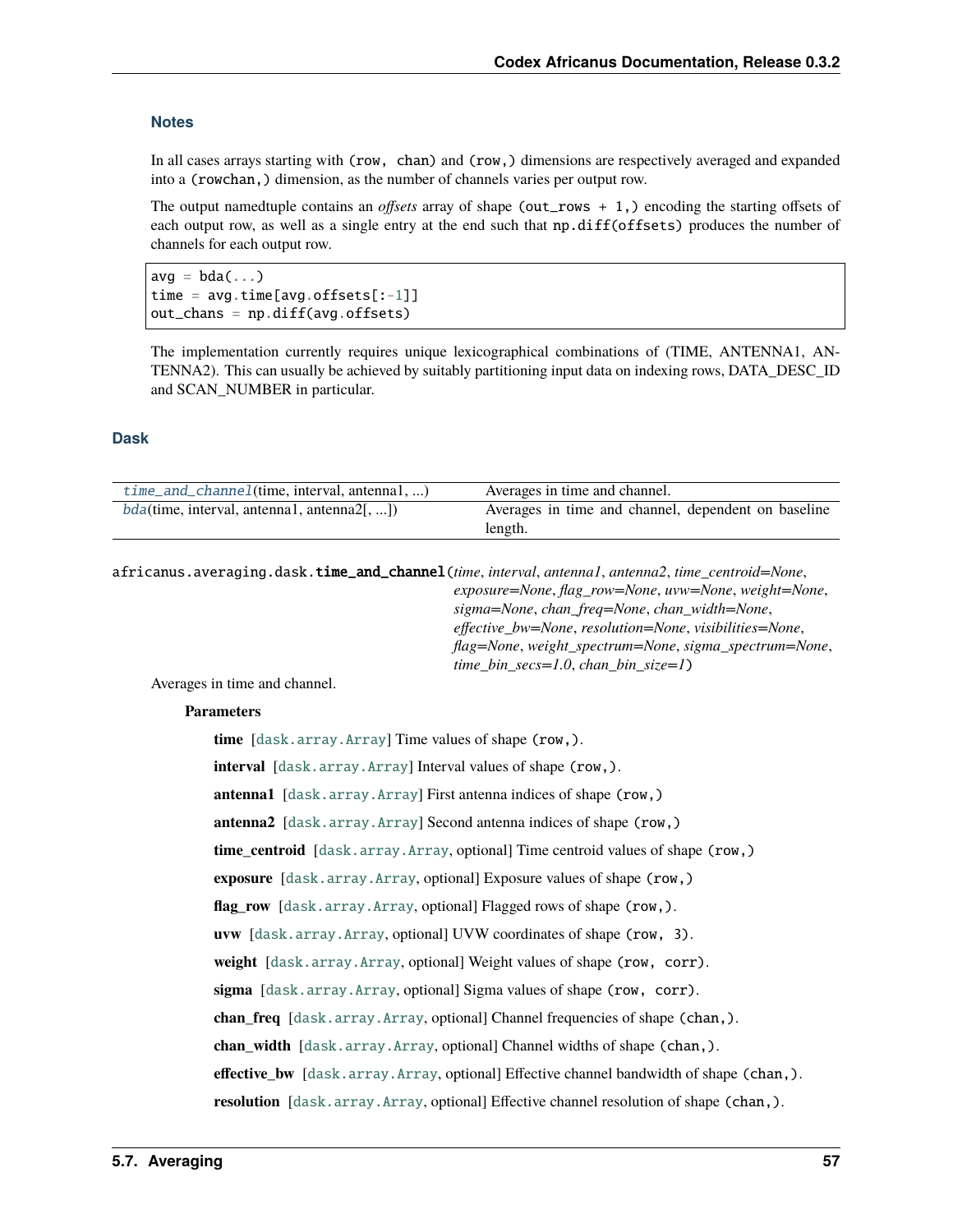- **visibilities** [[dask.array.Array](https://docs.dask.org/en/latest/generated/dask.array.Array.html#dask.array.Array) or tuple of [dask.array.Array](https://docs.dask.org/en/latest/generated/dask.array.Array.html#dask.array.Array), optional] Visibility data of shape (row, chan, corr). Tuples of visibilities arrays may be supplied, in which case tuples will be output.
- **flag** [[dask.array.Array](https://docs.dask.org/en/latest/generated/dask.array.Array.html#dask.array.Array), optional] Flag data of shape (row, chan, corr).
- **weight spectrum** [[dask.array.Array](https://docs.dask.org/en/latest/generated/dask.array.Array.html#dask.array.Array), optional] Weight spectrum of shape (row, chan, corr).
- **sigma spectrum** [[dask.array.Array](https://docs.dask.org/en/latest/generated/dask.array.Array.html#dask.array.Array), optional] Sigma spectrum of shape (row, chan, corr).
- **time\_bin\_secs** [float, optional] Maximum summed interval in seconds to include within a bin. Defaults to 1.0.

**chan\_bin\_size** [int, optional] Number of bins to average together. Defaults to 1.

#### **Returns**

**namedtuple** A namedtuple whose entries correspond to the input arrays. Output arrays will be None if the inputs were None.

#### **Notes**

The implementation currently requires unique lexicographical combinations of (TIME, ANTENNA1, AN-TENNA2). This can usually be achieved by suitably partitioning input data on indexing rows, DATA\_DESC\_ID and SCAN\_NUMBER in particular.

<span id="page-61-0"></span>africanus.averaging.dask.bda(*time*, *interval*, *antenna1*, *antenna2*, *time\_centroid=None*, *exposure=None*,

*flag\_row=None*, *uvw=None*, *weight=None*, *sigma=None*, *chan\_freq=None*, *chan\_width=None*, *effective\_bw=None*, *resolution=None*, *visibilities=None*, *flag=None*, *weight\_spectrum=None*, *sigma\_spectrum=None*, *max\_uvw\_dist=None*, *max\_fov=3.0*, *decorrelation=0.98*, *time\_bin\_secs=None*, *min\_nchan=1*, *format='flat'*)

Averages in time and channel, dependent on baseline length.

#### **Parameters**

**time** [[dask.array.Array](https://docs.dask.org/en/latest/generated/dask.array.Array.html#dask.array.Array)] Time values of shape (row,).

**interval** [[dask.array.Array](https://docs.dask.org/en/latest/generated/dask.array.Array.html#dask.array.Array)] Interval values of shape (row,).

**antenna1** [[dask.array.Array](https://docs.dask.org/en/latest/generated/dask.array.Array.html#dask.array.Array)] First antenna indices of shape (row,)

**antenna2** [[dask.array.Array](https://docs.dask.org/en/latest/generated/dask.array.Array.html#dask.array.Array)] Second antenna indices of shape (row,)

**time\_centroid** [[dask.array.Array](https://docs.dask.org/en/latest/generated/dask.array.Array.html#dask.array.Array), optional] Time centroid values of shape (row,)

**exposure** [[dask.array.Array](https://docs.dask.org/en/latest/generated/dask.array.Array.html#dask.array.Array), optional] Exposure values of shape (row,)

flag\_row [[dask.array.Array](https://docs.dask.org/en/latest/generated/dask.array.Array.html#dask.array.Array), optional] Flagged rows of shape (row,).

**uvw** [[dask.array.Array](https://docs.dask.org/en/latest/generated/dask.array.Array.html#dask.array.Array), optional] UVW coordinates of shape (row, 3).

weight [[dask.array.Array](https://docs.dask.org/en/latest/generated/dask.array.Array.html#dask.array.Array), optional] Weight values of shape (row, corr).

**sigma** [[dask.array.Array](https://docs.dask.org/en/latest/generated/dask.array.Array.html#dask.array.Array), optional] Sigma values of shape (row, corr).

**chan\_freq** [[dask.array.Array](https://docs.dask.org/en/latest/generated/dask.array.Array.html#dask.array.Array), optional] Channel frequencies of shape (chan,).

**chan\_width** [[dask.array.Array](https://docs.dask.org/en/latest/generated/dask.array.Array.html#dask.array.Array), optional] Channel widths of shape (chan,).

**effective\_bw** [[dask.array.Array](https://docs.dask.org/en/latest/generated/dask.array.Array.html#dask.array.Array), optional] Effective channel bandwidth of shape (chan,).

**resolution**  $[dask.array.Array, optional] Effective channel resolution of shape (chan.)$  $[dask.array.Array, optional] Effective channel resolution of shape (chan.)$  $[dask.array.Array, optional] Effective channel resolution of shape (chan.)$ .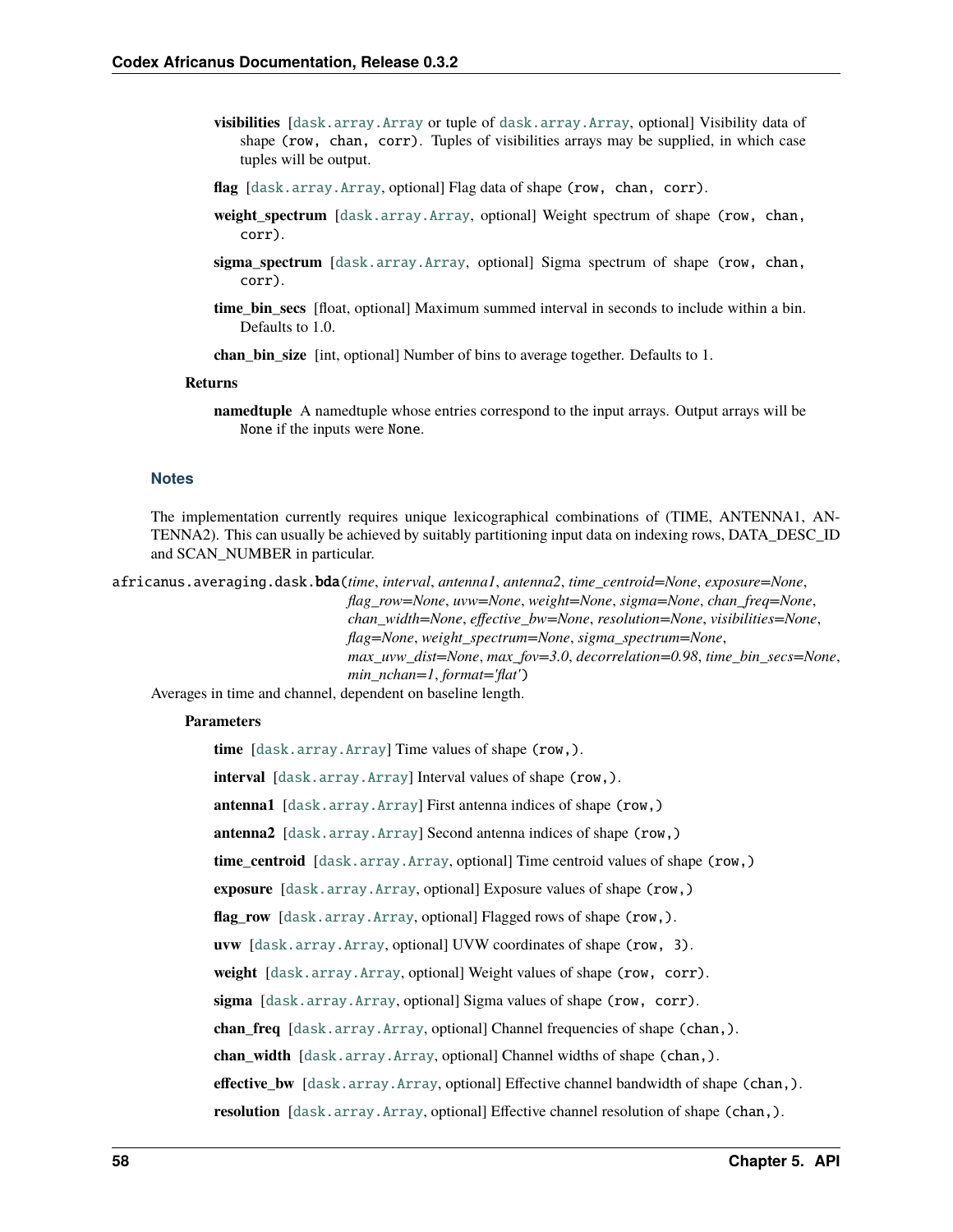- **visibilities** [[dask.array.Array](https://docs.dask.org/en/latest/generated/dask.array.Array.html#dask.array.Array) or tuple of [dask.array.Array](https://docs.dask.org/en/latest/generated/dask.array.Array.html#dask.array.Array), optional] Visibility data of shape (row, chan, corr). Tuples of visibilities arrays may be supplied, in which case tuples will be output.
- **flag** [[dask.array.Array](https://docs.dask.org/en/latest/generated/dask.array.Array.html#dask.array.Array), optional] Flag data of shape (row, chan, corr).
- **weight spectrum** [[dask.array.Array](https://docs.dask.org/en/latest/generated/dask.array.Array.html#dask.array.Array), optional] Weight spectrum of shape (row, chan, corr).
- **sigma spectrum** [[dask.array.Array](https://docs.dask.org/en/latest/generated/dask.array.Array.html#dask.array.Array), optional] Sigma spectrum of shape (row, chan, corr).
- **max\_uvw\_dist** [float, optional] Maximum UVW distance. Will be inferred from the UVW coordinates if not supplied.
- **max\_fov** [float] Maximum Field of View Radius. Defaults to 3 degrees.
- **decorrelation** [float] Acceptable amount of decorrelation. This is a floating point value between 0.0 and 1.0.
- **time\_bin\_secs** [float, optional] Maximum number of seconds worth of data that can be aggregated into a bin. Defaults to None in which case the value is only bounded by the decorrelation factor and the field of view.
- **min\_nchan** [int, optional] Minimum number of channels in an averaged sample. Useful in cases where imagers expect at least *min\_nchan* channels. Defaults to 1.

#### **Returns**

**namedtuple** A namedtuple whose entries correspond to the input arrays. Output arrays will be None if the inputs were None. See the Notes for an explanation of the output formats.

#### **Notes**

In all cases arrays starting with (row, chan) and (row,) dimensions are respectively averaged and expanded into a (rowchan,) dimension, as the number of channels varies per output row.

The output namedtuple contains an *offsets* array of shape (out\_rows + 1,) encoding the starting offsets of each output row, as well as a single entry at the end such that np.diff(offsets) produces the number of channels for each output row.

```
avg = bda(...)time = avg.time[avg.offsets[-1]]out_chans = np.diff(avg.offsets)
```
The implementation currently requires unique lexicographical combinations of (TIME, ANTENNA1, AN-TENNA2). This can usually be achieved by suitably partitioning input data on indexing rows, DATA\_DESC\_ID and SCAN\_NUMBER in particular.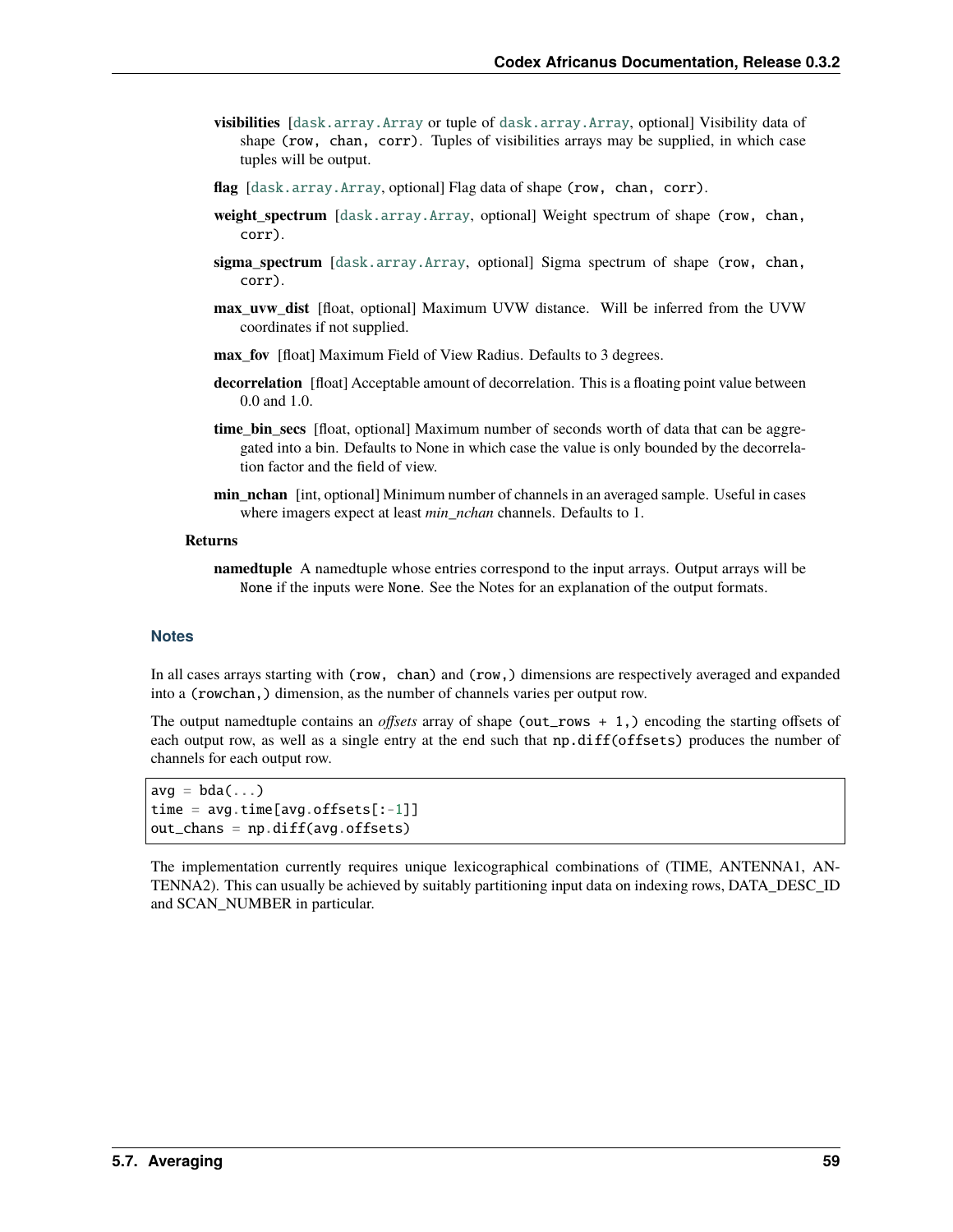# **5.8 Utilities**

## **5.8.1 Command Line**

| parse_python_assigns(assign_str) | Parses a string, containing assign statements into a dic- |
|----------------------------------|-----------------------------------------------------------|
|                                  | tionary.                                                  |

## <span id="page-63-0"></span>africanus.util.cmdline.parse\_python\_assigns(*assign\_str*)

Parses a string, containing assign statements into a dictionary.

```
data = parse\_python\_assigns("beta=5.6; l=[2,3], s='hello, world'")assert data == {
    'beta': 5.6,
    'l': [2, 3],
    's': 'hello, world'
}
```
#### **Parameters**

**assign\_str: str** Assignment string. Should only contain assignment statements assigning python literals or builtin function calls, to variable names. Multiple assignment statements should be separated by semi-colons.

#### **Returns**

**dict** Dictionary { name: value } containing assignment results.

## **5.8.2 Requirements Handling**

| requires_optional(*requirements) | Decorator | returning                                         | either | the | original |
|----------------------------------|-----------|---------------------------------------------------|--------|-----|----------|
|                                  | function. | or a dummy function raising a                     |        |     |          |
|                                  |           | MissingPackageException when called, depending    |        |     |          |
|                                  |           | on whether the supplied requirements are present. |        |     |          |
|                                  |           |                                                   |        |     |          |

<span id="page-63-1"></span>africanus.util.requirements.requires\_optional(*\*requirements*)

Decorator returning either the original function, or a dummy function raising a MissingPackageException when called, depending on whether the supplied requirements are present.

If packages are missing and called within a test, the dummy function will call pytest.skip().

Used in the following way:

```
try:
    from scipy import interpolate
except ImportError as e:
    # https://stackoverflow.com/a/29268974/1611416, pep 3110 and 344
    scipy_import_error = e
else:
    scipy\_import\_error = None@requires_optional('scipy', scipy_import_error)
```
(continues on next page)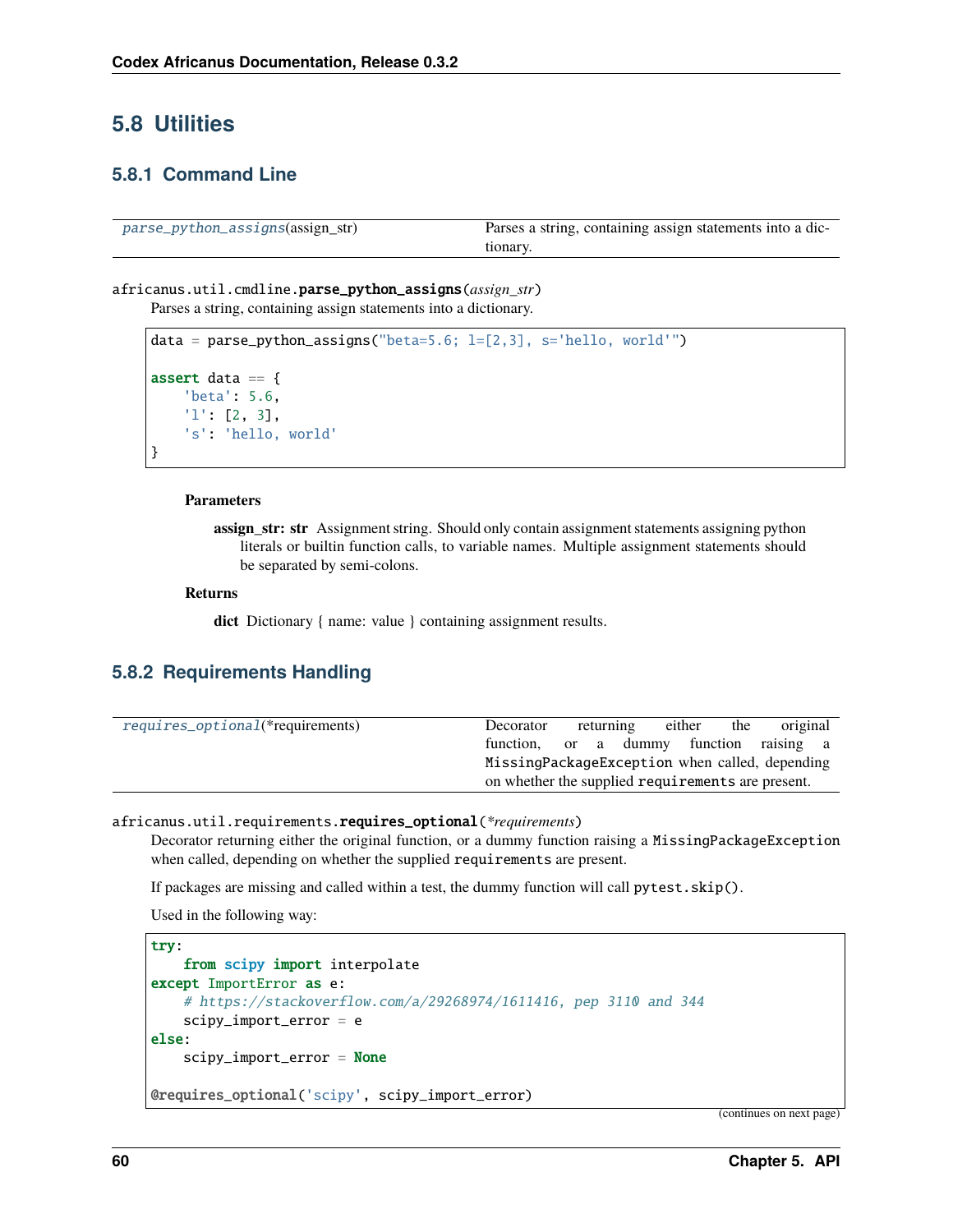(continued from previous page)

```
def function(*args, **kwargs):
    return interpolate(...)
```
#### **Parameters**

**requirements** [iterable of string, None or ImportError] Sequence of package names required by the decorated function. ImportError exceptions (or None, indicating their absence) may also be supplied and will be immediately re-raised within the decorator. This is useful for tracking down problems in user import logic.

#### **Returns**

**callable** Either the original function if all requirements are available or a dummy function that throws a MissingPackageException or skips a pytest.

### **5.8.3 Shapes**

| aggregate_chunks(chunks, max chunks) | Aggregate dask chunks together into chunks no larger<br>than max_chunks.                           |
|--------------------------------------|----------------------------------------------------------------------------------------------------|
| corr_shape(ncorr, corr_shape)        | Returns the shape of the correlations, given noor r and<br>the type of correlation shape requested |

### <span id="page-64-0"></span>africanus.util.shapes.aggregate\_chunks(*chunks*, *max\_chunks*)

Aggregate dask chunks together into chunks no larger than max\_chunks.

chunks, max<sub>c</sub> =  $((3,4,6,3,6,7),(1,1,1,1,1,1))$ ,  $(10,3)$ expected =  $((7, 9, 6, 7), (2, 2, 1, 1))$ assert aggregate\_chunks(chunks,  $max_c$ ) == expected

#### **Parameters**

**chunks** [sequence of tuples or tuple]

**max\_chunks** [sequence of ints or int]

#### **Returns**

**sequence of tuples or tuple**

<span id="page-64-1"></span>africanus.util.shapes.corr\_shape(*ncorr*, *corr\_shape*)

Returns the shape of the correlations, given ncorr and the type of correlation shape requested

#### **Parameters**

**ncorr** [integer] Number of correlations

**corr\_shape** [{'flat', 'matrix'}] Shape of output correlations

#### **Returns**

**tuple** Shape tuple describing the correlation dimensions

- If flat returns (ncorr,)
- If matrix returns
	- **–** (1,) if ncorr == 1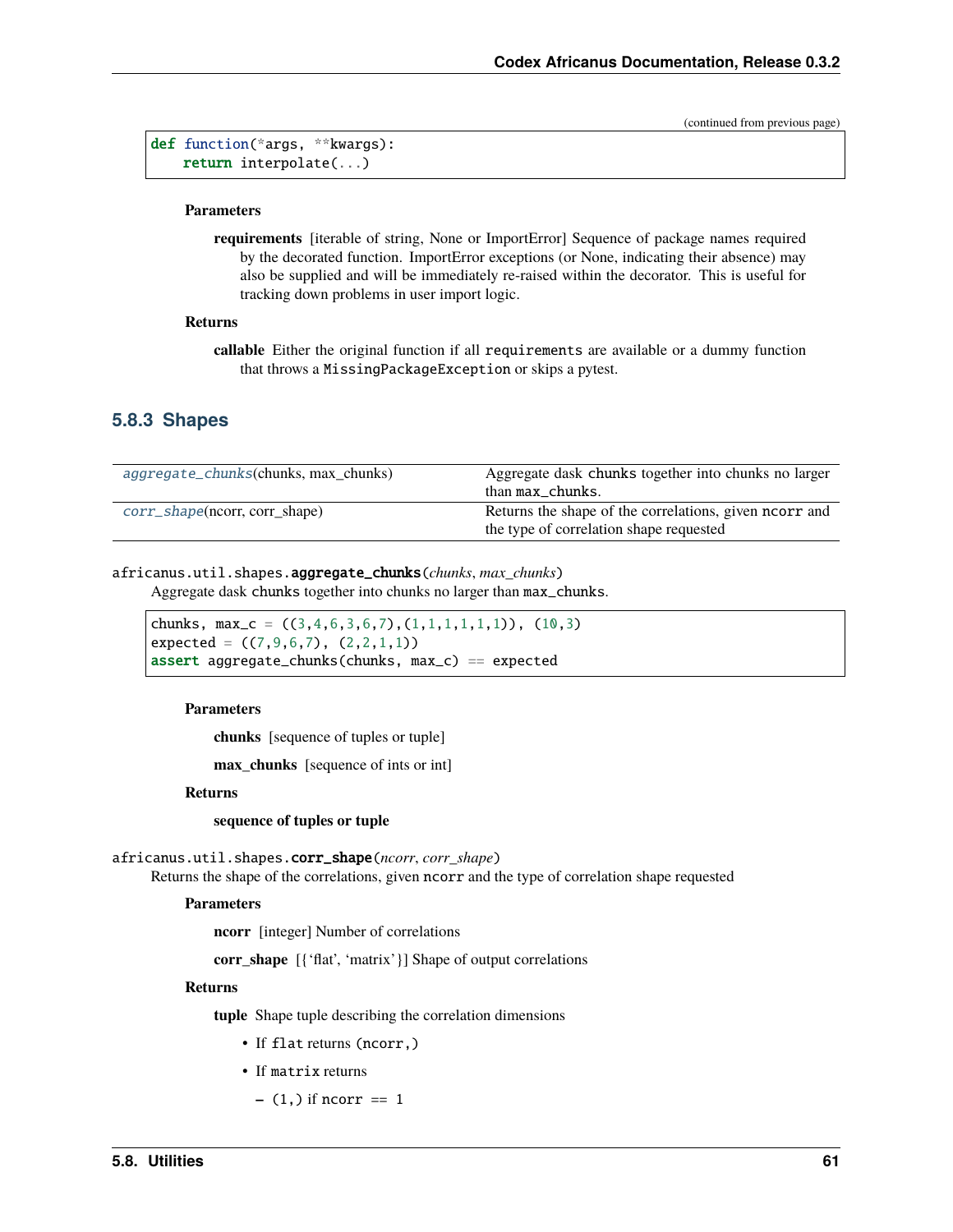- 
$$
(2,)
$$
 if  $ncorr == 2$   
-  $(2,2)$  if  $ncorr == 4$ 

## **5.8.4 Beams**

| beam_filenames(filename_schema, corr_types) | Returns a dictionary of beam filename pairs, keyed on<br>correlation, from the cartesian product of correlations |
|---------------------------------------------|------------------------------------------------------------------------------------------------------------------|
|                                             | and real, imaginary pairs                                                                                        |
| $beam\_grids(header[, 1_axis, m_axis])$     | Extracts the FITS indices and grids for the beam dimen-                                                          |
|                                             | sions in the supplied FITS header.                                                                               |

<span id="page-65-0"></span>africanus.util.beams.beam\_filenames(*filename\_schema*, *corr\_types*)

Returns a dictionary of beam filename pairs, keyed on correlation,from the cartesian product of correlations and real, imaginary pairs

Given beam\_\$(corr)\_\$(reim).fits returns:

```
{
  'xx' : ['beam_xx_re.fits', 'beam_xx_im.fits'],
  'xy' : ['beam_xy_re.fits', 'beam_xy_im.fits'],
  ...
  'yy' : ['beam_yy_re.fits', 'beam_yy_im.fits'],
}
```
Given beam\_\$(CORR)\_\$(REIM).fits returns:

```
{
  'xx' : ['beam_XX_RE.fits', 'beam_XX_IM.fits'],
  'xy' : ['beam_XY_RE.fits', 'beam_XY_IM.fits'],
  ...
  'yy' : ['beam_YY_RE.fits', 'beam_YY_IM.fits']),
}
```
#### **Parameters**

**filename\_schema** [str] String containing the filename schema.

**corr\_types** [list of integers] list of integers defining the correlation type.

#### **Returns**

**dict** Dictionary of schema {correlation : (refile, imfile)} mapping correlations to real and imaginary filename pairs

#### <span id="page-65-1"></span>africanus.util.beams.beam\_grids(*header*, *l\_axis=None*, *m\_axis=None*)

Extracts the FITS indices and grids for the beam dimensions in the supplied FITS header. Specifically the axes specified by

- 1. L or X CTYPE
- 2. M or Y CTYPE
- 3. FREQ CTYPE

If the first two axes have a negative sign, such as -L, the grid will be inverted.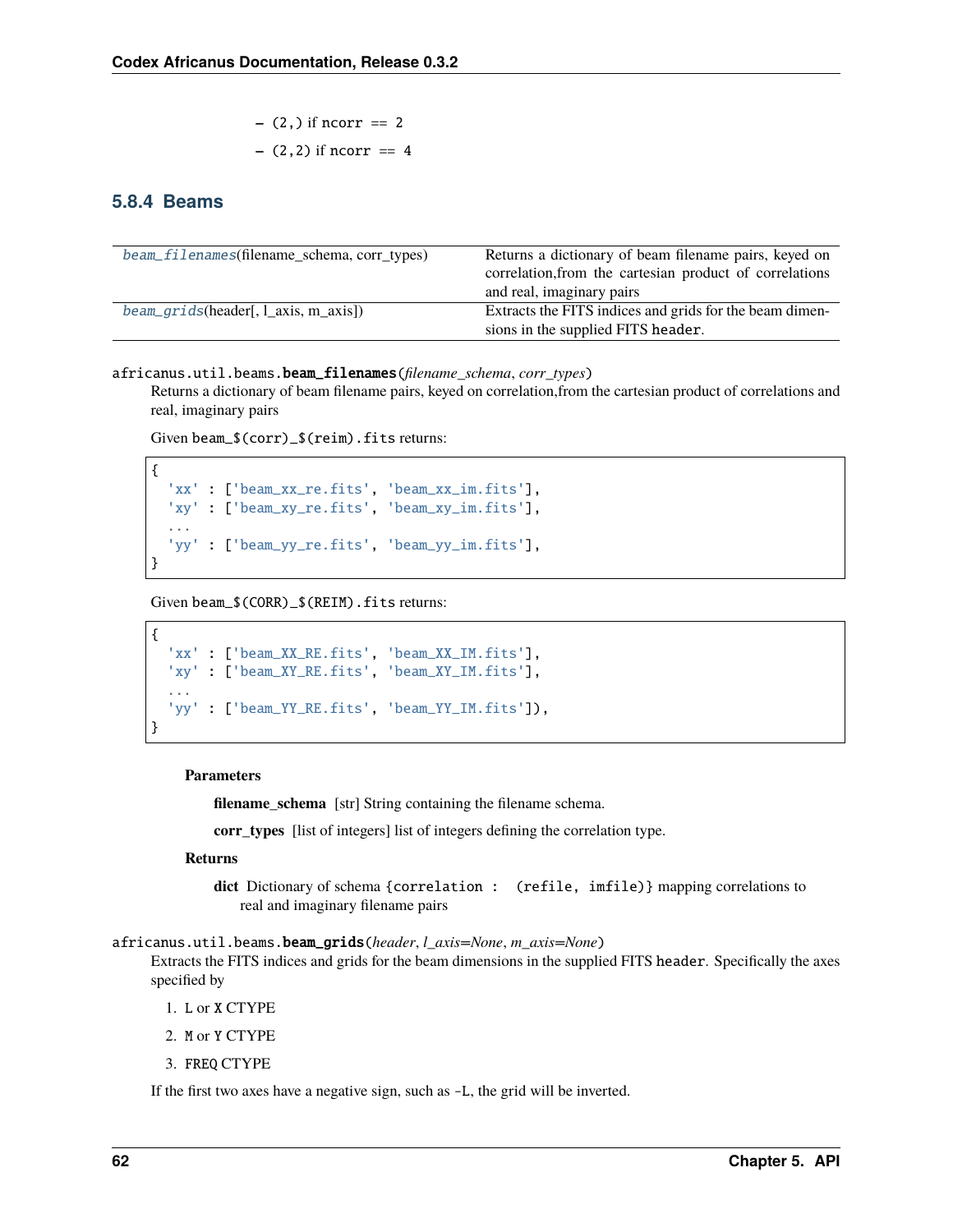Any grids corresponding to axes with a CUNIT type of DEG will be converted to radians.

#### **Parameters**

**header** [Header or dict] FITS header object.

- **l\_axis** [str] FITS axis interpreted as the L axis. *L* and *X* are sensible values here. *-L* will invert the coordinate system on that axis.
- **m\_axis** [str] FITS axis interpreted as the M axis. *M* and *Y* are sensible values here. *-M* will invert the coordinate system on that axis.

#### **Returns**

**tuple** Returns ((l\_axis, l\_grid), (m\_axis, m\_grid), (freq\_axis, freq\_grid)) where the axis is the FORTRAN indexed FITS axis (1-indexed) and grid contains the values at each pixel along the axis.

### **5.8.5 Code**

| format_code(code)      | Formats some code with line numbers                   |
|------------------------|-------------------------------------------------------|
| memoize_on_key(key_fn) | Memoize based on a key function supplied by the user. |

#### <span id="page-66-0"></span>africanus.util.code.format\_code(*code*)

Formats some code with line numbers

#### **Parameters**

**code** [str] Code

### **Returns**

**str** Code prefixed with line numbers

#### <span id="page-66-1"></span>class africanus.util.code.memoize\_on\_key(*key\_fn*)

Memoize based on a key function supplied by the user. The key function should return a custom key for memoizing the decorated function, based on the arguments passed to it.

In the following example, the arguments required to generate the *\_generate\_phase\_delay\_kernel* function are the types of the *lm*, *uvw* and *frequency* arrays, as well as the number of correlations, *ncorr*.

The supplied key\_fn produces a unique key based on these types and the number of correlations, which is used to cache the generated function.

```
def key_fn(lm, uvw, frequency, ncorrs=4):
   Produce a unique key for the arguments of
    _generate_phase_delay_kernel
'''return (lm.dtype, uvw.dtype, frequency.dtype, ncorrs)
_code_template = jinja2.Template('''
#define ncorrs {{ncorrs}}
__global__ void phase_delay(
    const {{lm_type}} * lm,
    const {{uvw_type}} * uvw,
    const {{freq_type}} * frequency,
```
(continues on next page)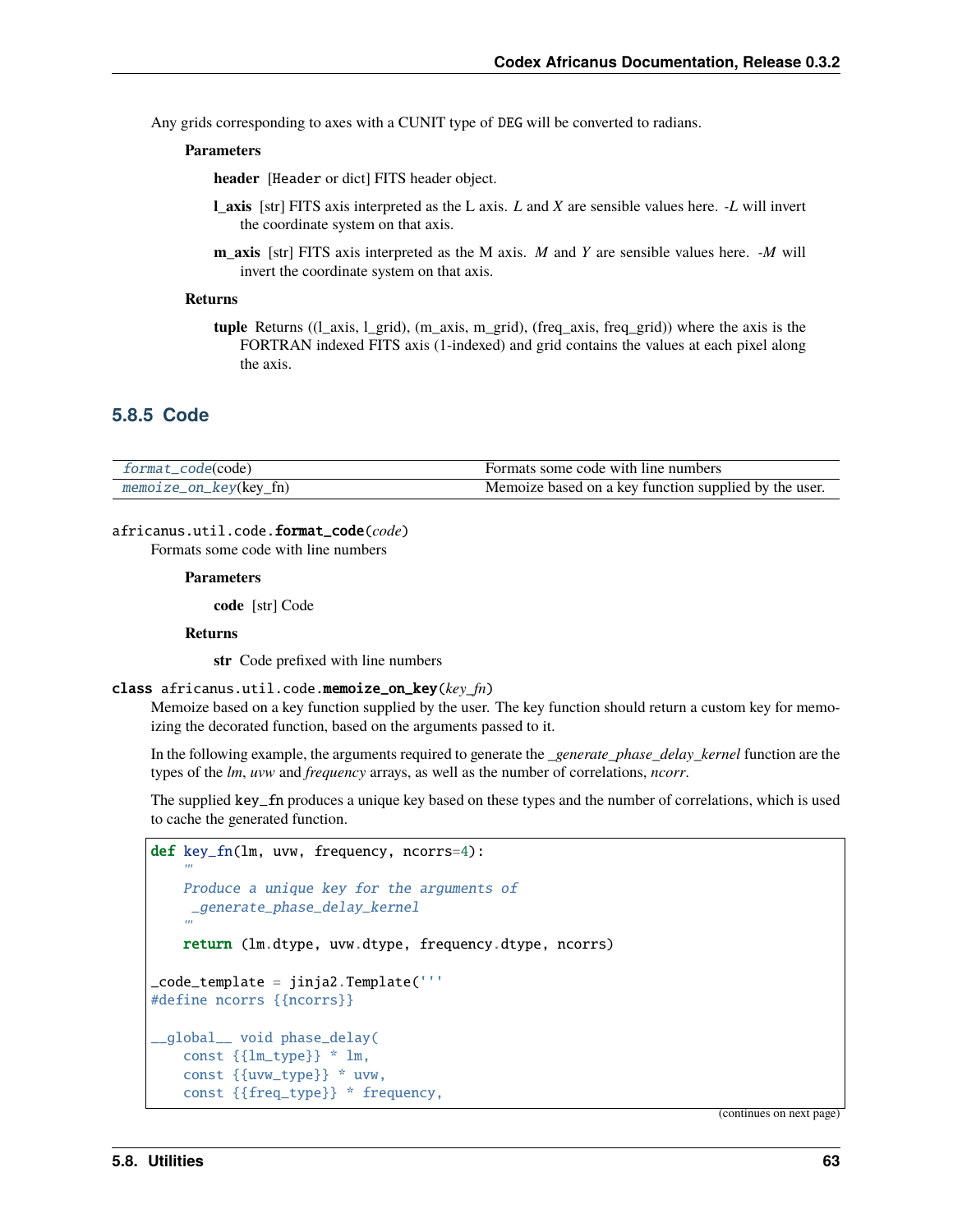(continued from previous page)

```
{{out_type}} * out)
{
    ...
}
''')
_type_map = {
    np.float32: 'float',
    np.float64: 'double'
}
@memoize_on_key(key_fn)
def _generate_phase_delay_kernel(lm, uvw, frequency, ncorrs=4):
    ''' Generate the phase delay kernel '''
    out_dtype = np.result_type(lm.dtype, uvw.dtype, frequency.dtype)
    code = _code_template.render(lm_type=_type_map[lm.dtype],
                                  uvw_type=_type_map[uvw.dtype],
                                  freq_type=_type_map[frequency.dtype],
                                  ncorrs=ncorrs)
    return cp.RawKernel(code, "phase_delay")
```
**Methods**

| $\sim$<br>——~<br>------ | ╭<br>. |  |
|-------------------------|--------|--|
|                         |        |  |

## **5.8.6 dask**

| Estimating Progress Bar( $[\text{minimum}, \text{width}, dt, out]$ ) Progress Bar that displays elapsed time as well as an es- |                             |  |
|--------------------------------------------------------------------------------------------------------------------------------|-----------------------------|--|
|                                                                                                                                | timate of total time taken. |  |

<span id="page-67-0"></span>class africanus.util.dask\_util.EstimatingProgressBar(*minimum=0*, *width=42*, *dt=1.0*,

*out=sys.stdout*)

Progress Bar that displays elapsed time as well as an estimate of total time taken.

When starting a dask computation, the bar examines the graph and determines the number of chunks contained by a dask collection.

During computation the number of completed chunks and their the total time taken to complete them are tracked. The average derived from these numbers are used to estimate total compute time, relative to the current elapsed time.

The bar is not particularly accurate and will underestimate near the beginning of computation and seems to slightly overestimate during the buk of computation. However, it may be more accurate than the default dask task bar which tracks number of tasks completed by total tasks.

#### **Parameters**

**minimum** [int, optional] Minimum time threshold in seconds before displaying a progress bar. Default is 0 (always display)

**width** [int, optional] Width of the bar, default is 42 characters.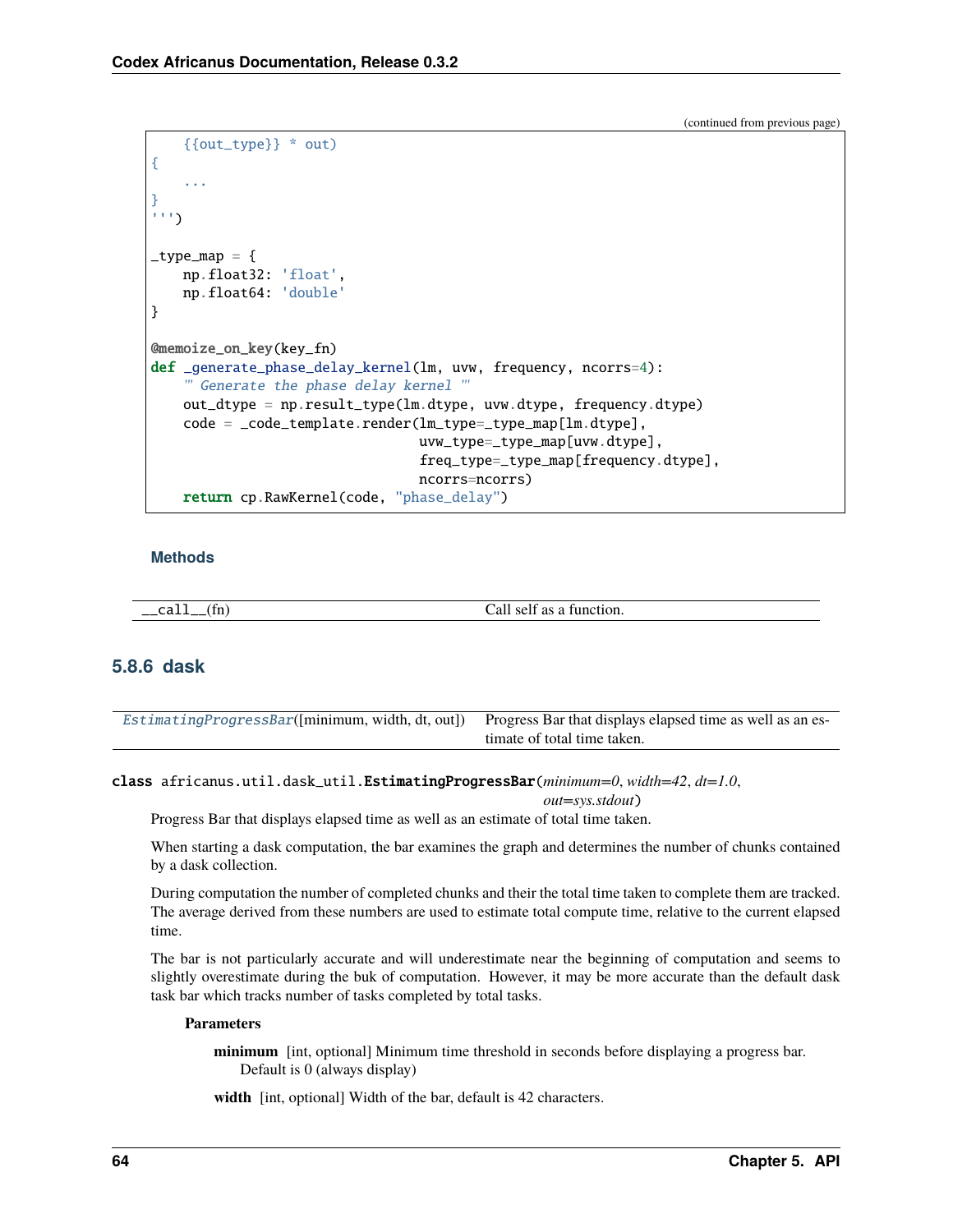**dt** [float, optional] Update resolution in seconds, default is 1.0 seconds.

## **5.8.7 CUDA**

| <i>grids</i> (dims, blocks) | Determine the grid size, given space dimensions sizes |
|-----------------------------|-------------------------------------------------------|
|                             | and blocks                                            |

<span id="page-68-0"></span>africanus.util.cuda.grids(*dims*, *blocks*)

Determine the grid size, given space dimensions sizes and blocks

**Parameters**

**dims** [tuple of ints] *(x, y, z)* tuple

**Returns**

**tuple**  $(x, y, z)$  grid size tuple

## **5.8.8 Patterns**

| Multiton(*args, **kwargs)           | <b>General Multiton metaclass</b>          |
|-------------------------------------|--------------------------------------------|
| LazyProxy(fn, *args, **kwargs)      | Lazy instantiation of a proxied object.    |
| LazyProxyMultiton(*args, ** kwargs) | Combination of a LazyProxy with a Multiton |

## <span id="page-68-1"></span>class africanus.util.patterns.Multiton(*\*args*, *\*\*kwargs*)

General Multiton metaclass

Implementation of the [Multiton](https://en.wikipedia.org/wiki/Multiton_pattern) pattern, which always returns a unique object for a unique set of arguments provided to a class constructor. For example, in the following, only a single instance of *A* with argument *1* is ever created.

```
class A(metaclass=Multiton):
    def __init__(self, *args, **kw):
        self.args = argsself.kw = kwassert A(1) is A(1)assert A(1, "bob") is not A(1)
```
This is useful for ensuring that only a single instance of a heavy-weight resource such as files, sockets, thread/process pools or database connections is created in a single process, for a unique set of arguments.

#### **Notes**

Instantiation of object instances is thread-safe.

<span id="page-68-2"></span>class africanus.util.patterns.LazyProxy(*fn*, *\*args*, *\*\*kwargs*)

Lazy instantiation of a proxied object.

A LazyProxy proxies an object which is lazily instantiated on first use. It is primarily useful for embedding references to heavy-weight resources in a dask graph, so they can be pickled and sent to other workers without immediately instantiating those resources.

To this end, the proxy takes as arguments: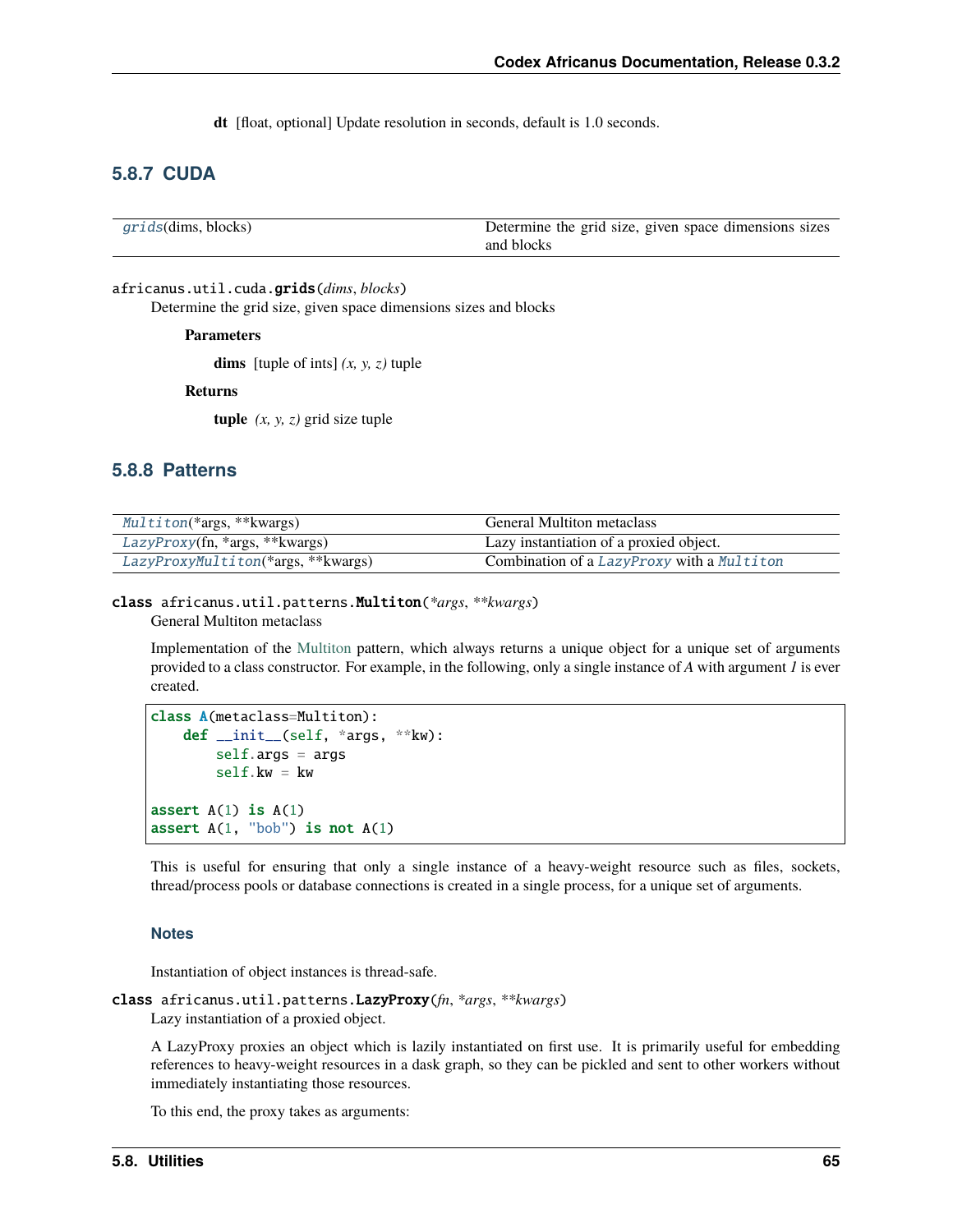- 1. a class or factory function that instantiates the desired resource.
- 2. *\*args* and *\*\*kwargs* that should be supplied to the instantiator.

Listing 1: The function and arguments for creating a file are wrapped in a LazyProxy. It is only instantiated when *f.write* is called.

```
f = LazyProxy(open, "test.txt", mode="r")f.write("Hello World!")
f.close()
```
In addition to the class/factory function, it is possible to specifiy a [Finaliser](https://en.wikipedia.org/wiki/Finalizer) supplied to weakref. finalize that is called to cleanup the resource when the LazyProxy is garbage collected. In this case, the first argument should be a tuple of two elements: the factory and the finaliser.

```
# LazyProxy defined with factory function and finaliser function
def finalise_file(file):
    file.close()
f2 = LazyProxy((open, finalise_file), "test.txt", mode="r")class WrappedFile:
   def __init__(self, *args, **kwargs):
        self.handle = open(*args, **kwargs)def close(self):
        self.handle.close()
# LazyProxy defined with class
f1 = LazyProxy((WrapperFile, WrappedFile, close), "test.txt", mode="r")
```
LazyProxy objects are designed to be embedded in [dask.array.blockwise\(\)](https://docs.dask.org/en/latest/generated/dask.array.blockwise.html#dask.array.blockwise) calls. For example:

```
# Specify the start and length of each range
file_ranges = np.array([[0, 5], [5, 10], [15, 5] [20, 10]])
# Chunk each range individually
da_file_ranges = dask.array(file_ranges, chunks=(1, 2))
# Reference a binary file
file_proxy = LazyProxy(open, "data.dat", "rb")
def _read(file_proxy, file_range):
    # Seek to range start and read the length of data
    start, length = file_range
    file_proxy.seek(start)
    return np.asarray(file_proxy.read(length), np.uint8)
data = da.blockwise(\text{read}, "x",# Embed the file_proxy in the graph
                    file_proxy, None,
                    # Pass each file range to the _read
                    da_file_ranges, "xy",
                    # output chunks should have the length
                    # of each range
                    adjust_chunks={"x": tuple(file_ranges[:, 1])},
```
(continues on next page)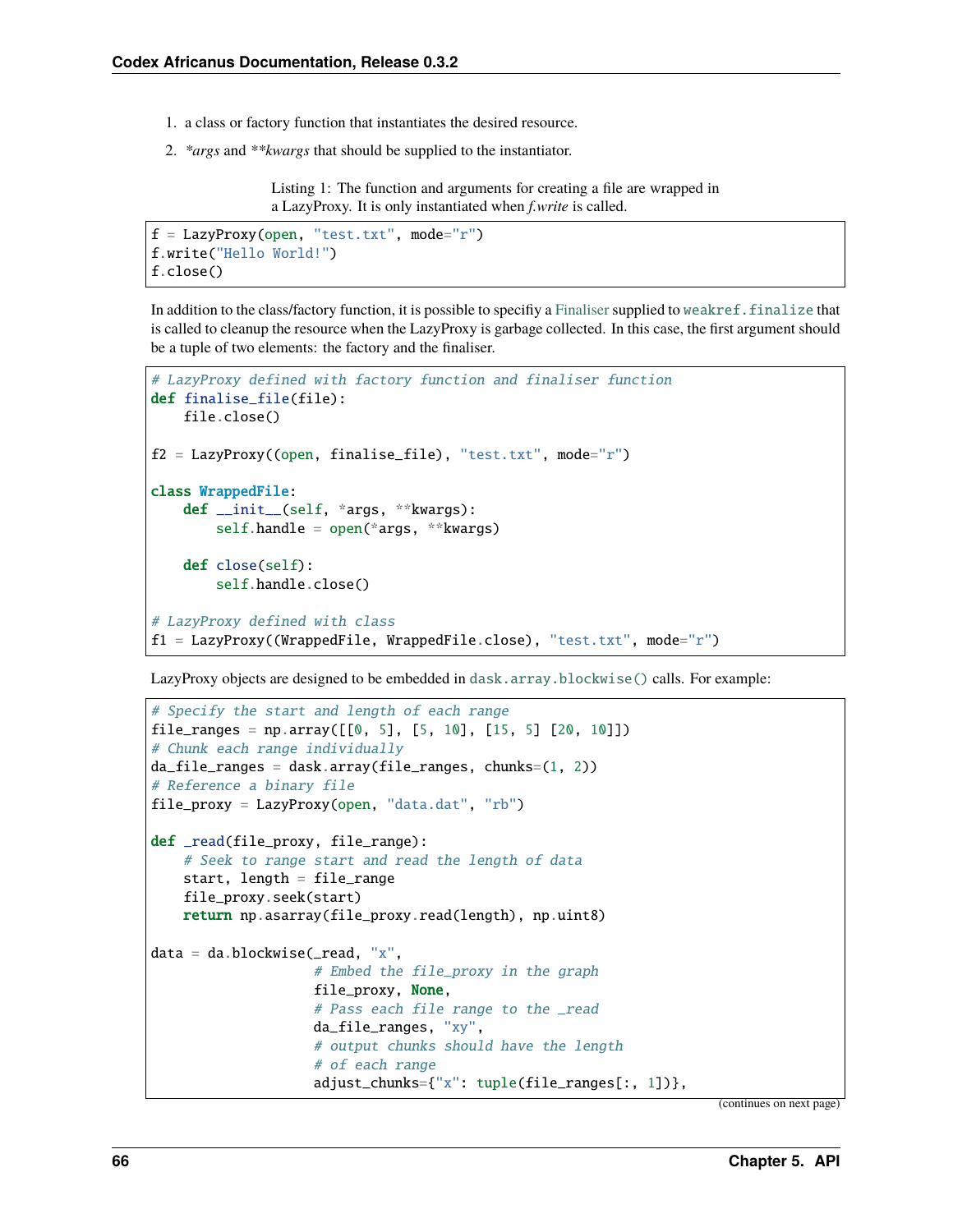(continued from previous page)

```
concatenate=True)
```
print(data.compute(processes=True))

#### **Parameters**

- **fn** [class or callable or tuple] A callable object that used to create the proxied object. In tuple form, this should consist of two callables. The first should create the proxied object and the second should be a finaliser that performs cleanup on the proxied object when the LazyProxy is garbage collected: it is passed directly to [weakref.finalize](https://docs.python.org/3/library/weakref.html#weakref.finalize).
- **\*args** [tuple] Positional arguments passed to the callable object specified in *fn* that will create the proxied object. The contents of *\*args* should be pickleable.
- **\*\*kwargs** [dict] Keyword arguments passed to the callable object specified in *fn* that will create the proxied object. The contents of *\*\*kwargs* should be pickleable.

#### **Notes**

- Instantiation of the proxied object is thread-safe.
- LazyProxy's are configured to never instantiate within [dask.array.blockwise\(\)](https://docs.dask.org/en/latest/generated/dask.array.blockwise.html#dask.array.blockwise) and dask. blockwise.blockwise() calls.

<span id="page-70-0"></span>class africanus.util.patterns.LazyProxyMultiton(*\*args*, *\*\*kwargs*)

Combination of a [LazyProxy](#page-68-2) with a [Multiton](#page-68-1)

Ensures that only a single [LazyProxy](#page-68-2) is ever created for the given constructor arguments.

```
class A:
   def __init__(self, value):
        self.value = value
assert LazyProxyMultiton("foo") is LazyProxyMultiton("foo")
```
See [LazyProxy](#page-68-2) and [Multiton](#page-68-1) for further details

# **5.9 Calibration**

This module provides basic radio interferometry calibration utilities. Calibration is the process of estimating the  $2 \times 2$ Jones matrices which describe transformations of the signal as it propagates from source to observer. Currently, all utilities assume a discretised form of the radio interferometer measurement equation (RIME) as described in *[Radio](#page-12-0) [Interferometer Measurement Equation](#page-12-0)*.

Calibration is usually divided into three phases viz.

- First generation calibration (1GC): using an external calibrator to infer the gains during the target observation. Sometimes also refered to as calibrator transfer
- Second generation calibration (2GC): using a partially incomplete sky model to perform direction independent calibration. Also known as direction independent self-calibration.
- Third generation calibration (3GC): using a partially incomplete sky model to perform direction dependent calibration. Also known as direction dependent self-calibration.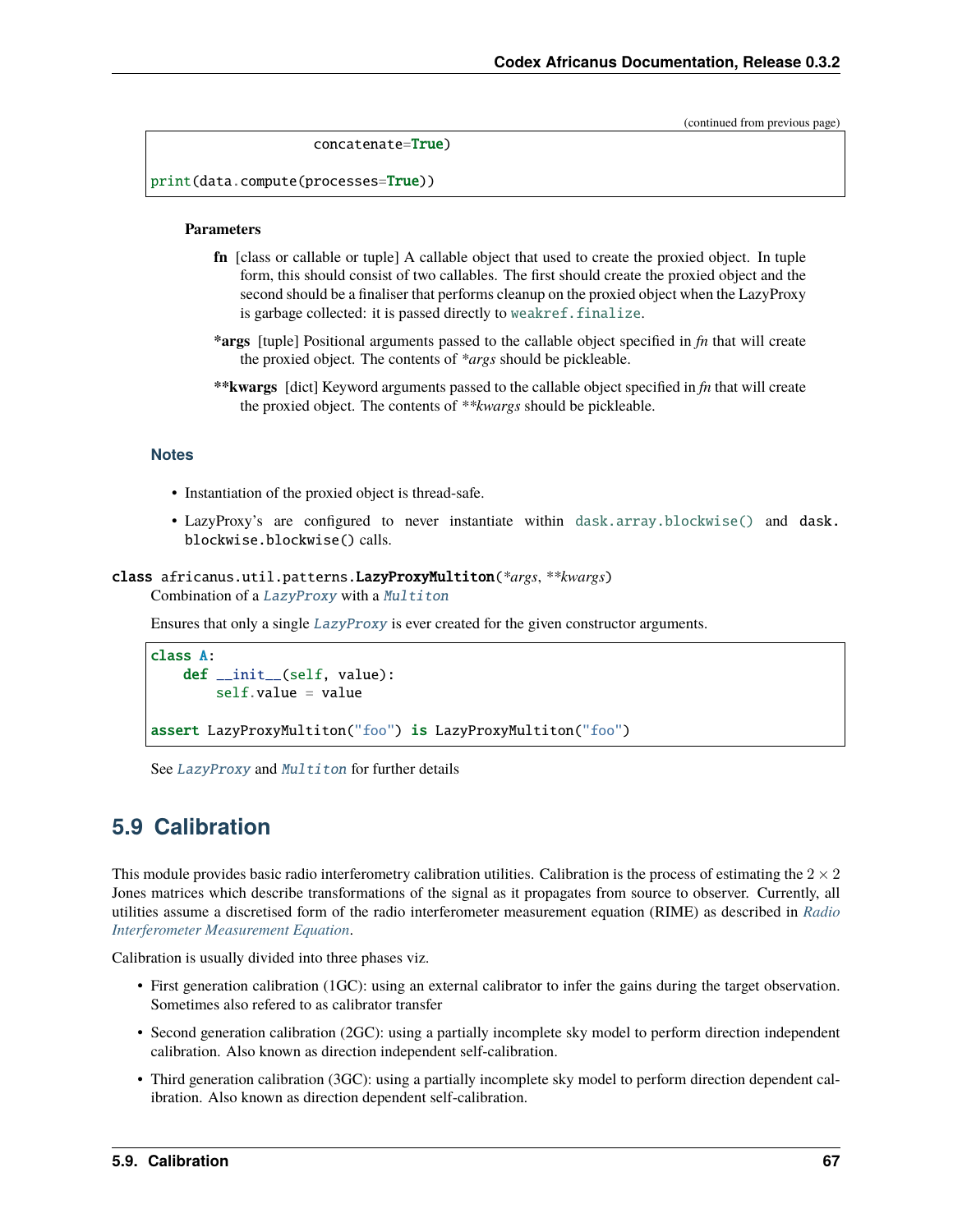On top of these three phases, there are usually three possible calibration scenarios. The first is when both the Jones terms and the visibilities are assumed to be diagonal. In this case the two correlations can be calibrated separately and it is refered to as diag-diag calibration. The second case is when the Jones matrices are assumed to be diagonal but the visibility data are full  $2 \times 2$  matrices. This is refered to as diag calibration. The final scenario is when both the full  $2 \times 2$  Jones matrices and the full  $2 \times 2$  visibilities are used for calibration. This is simply refered to as calibration. The specific scenario is determined from the shapes of the input gains and the input data.

This module also provides a number of utilities which are useful for calibration.

## **5.9.1 Utils**

#### **Numpy**

| $corrupt\_vis$ (time_bin_indices, )               | Corrupts model visibilities with arbitrary Jones terms.   |
|---------------------------------------------------|-----------------------------------------------------------|
| $residual\_vis$ (time_bin_indices, )              | Computes residual visibilities given model visibilities   |
|                                                   | and gains solutions.                                      |
| $correct\_vis$ (time_bin_indices, )               | Apply inverse of direction independent gains to visibili- |
|                                                   | ties to generate corrected visibilities.                  |
| $compute\_and\_corrupt\_vis$ (time_bin_indices, ) | Corrupts time variable component model with arbitrary     |
|                                                   | Jones terms.                                              |

<span id="page-71-0"></span>africanus.calibration.utils.corrupt\_vis(*time\_bin\_indices*, *time\_bin\_counts*, *antenna1*, *antenna2*, *jones*, *model*)

Corrupts model visibilities with arbitrary Jones terms.

#### **Parameters**

**time\_bin\_indices** [[numpy.ndarray](https://numpy.org/doc/stable/reference/generated/numpy.ndarray.html#numpy.ndarray)] The start indices of the time bins of shape (utime)

- **time\_bin\_counts** [[numpy.ndarray](https://numpy.org/doc/stable/reference/generated/numpy.ndarray.html#numpy.ndarray)] The counts of unique time in each time bin of shape (utime)
- **antenna1** [[numpy.ndarray](https://numpy.org/doc/stable/reference/generated/numpy.ndarray.html#numpy.ndarray)] First antenna indices of shape (row,).
- **antenna2** [[numpy.ndarray](https://numpy.org/doc/stable/reference/generated/numpy.ndarray.html#numpy.ndarray)] Second antenna indices of shape (row,)
- **jones** [[numpy.ndarray](https://numpy.org/doc/stable/reference/generated/numpy.ndarray.html#numpy.ndarray)] Gains of shape (time, ant, chan, dir, corr) or (time, ant, chan, dir, corr, corr).
- **model** [[numpy.ndarray](https://numpy.org/doc/stable/reference/generated/numpy.ndarray.html#numpy.ndarray)] Model data values of shape (row, chan, dir, corr) or (row, chan, dir, corr, corr).

#### **Returns**

- **vis** [[numpy.ndarray](https://numpy.org/doc/stable/reference/generated/numpy.ndarray.html#numpy.ndarray)] visibilities of shape (time, ant, chan, dir, corr) or (time, ant, chan, dir, corr, corr).
- <span id="page-71-1"></span>africanus.calibration.utils.residual\_vis(*time\_bin\_indices*, *time\_bin\_counts*, *antenna1*, *antenna2*, *jones*, *vis*, *flag*, *model*)

Computes residual visibilities given model visibilities and gains solutions.

#### **Parameters**

**time\_bin\_indices** [[numpy.ndarray](https://numpy.org/doc/stable/reference/generated/numpy.ndarray.html#numpy.ndarray)] The start indices of the time bins of shape (utime)

**time\_bin\_counts** [[numpy.ndarray](https://numpy.org/doc/stable/reference/generated/numpy.ndarray.html#numpy.ndarray)] The counts of unique time in each time bin of shape (utime)

**antenna1** [[numpy.ndarray](https://numpy.org/doc/stable/reference/generated/numpy.ndarray.html#numpy.ndarray)] First antenna indices of shape (row,).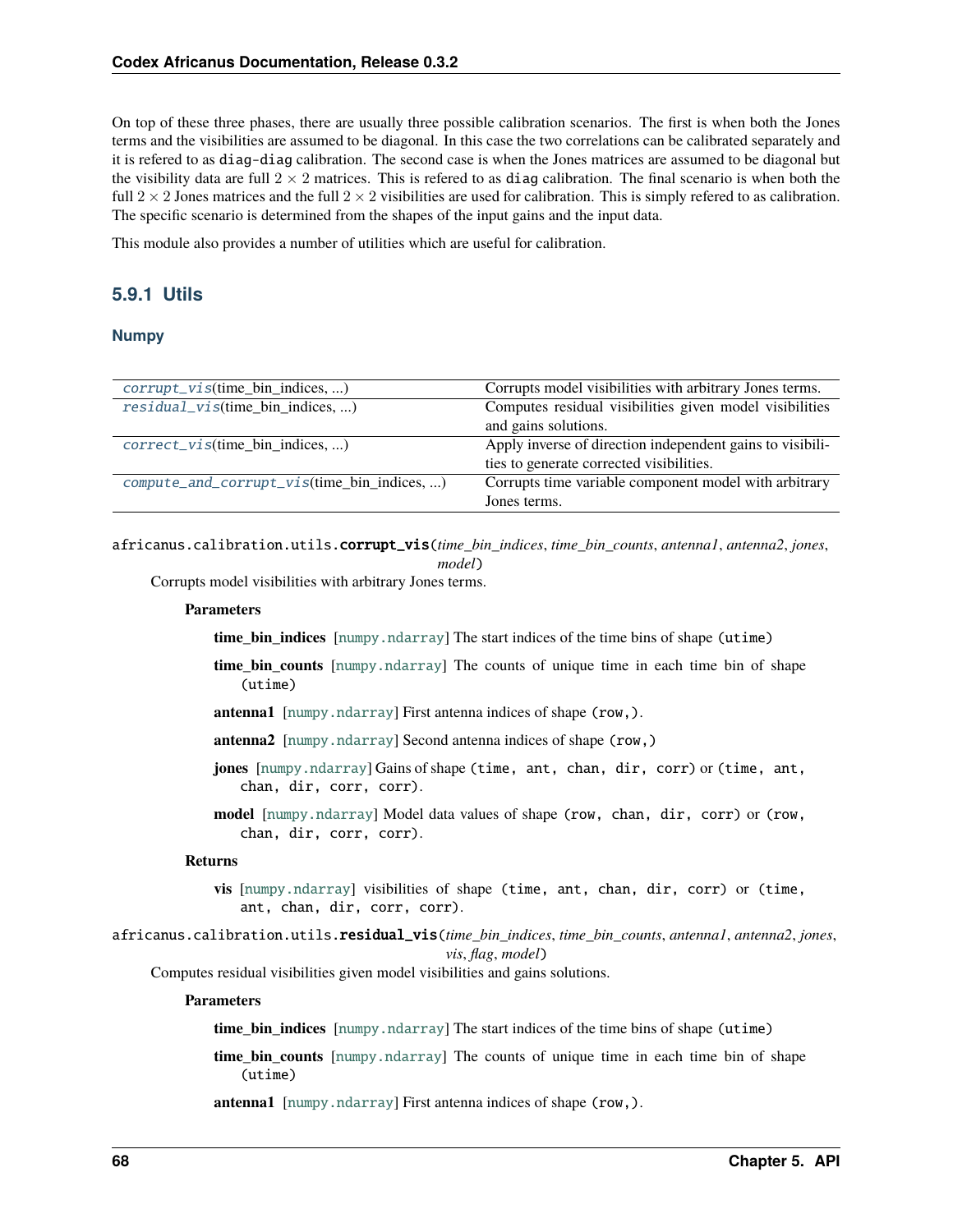**antenna2** [[numpy.ndarray](https://numpy.org/doc/stable/reference/generated/numpy.ndarray.html#numpy.ndarray)] Second antenna indices of shape (row,)

- **jones** [[numpy.ndarray](https://numpy.org/doc/stable/reference/generated/numpy.ndarray.html#numpy.ndarray)] Gain solutions of shape (time, ant, chan, dir, corr) or (time, ant, chan, dir, corr, corr).
- **vis** [[numpy.ndarray](https://numpy.org/doc/stable/reference/generated/numpy.ndarray.html#numpy.ndarray)] Data values of shape (row, chan, corr). or (row, chan, corr, corr).
- **flag** [[numpy.ndarray](https://numpy.org/doc/stable/reference/generated/numpy.ndarray.html#numpy.ndarray)] Flag data of shape (row, chan, corr) or (row, chan, corr, corr)
- **model** [[numpy.ndarray](https://numpy.org/doc/stable/reference/generated/numpy.ndarray.html#numpy.ndarray)] Model data values of shape (row, chan, dir, corr) or (row, chan, dir, corr, corr).

#### **Returns**

- **residual** [[numpy.ndarray](https://numpy.org/doc/stable/reference/generated/numpy.ndarray.html#numpy.ndarray)] Residual visibilities of shape (time, ant, chan, dir, corr) or (time, ant, chan, dir, corr, corr).
- africanus.calibration.utils.correct\_vis(*time\_bin\_indices*, *time\_bin\_counts*, *antenna1*, *antenna2*, *jones*, *vis*, *flag*)

Apply inverse of direction independent gains to visibilities to generate corrected visibilities. For a measurement model of the form

$$
V_{pq} = G_p X_{pq} G_q^H + n_{pq}
$$

the corrected visibilities are defined as

$$
C_{pq} = G_p^{-1} V_{pq} G_q^{-H}
$$

The corrected visibilities therefore have a non-trivial noise contribution. Note it is only possible to form corrected data from direction independent gains solutions so the dir axis on the jones terms should always be one.

### **Parameters**

**time\_bin\_indices** [[numpy.ndarray](https://numpy.org/doc/stable/reference/generated/numpy.ndarray.html#numpy.ndarray)] The start indices of the time bins of shape (utime).

- **time\_bin\_counts** [[numpy.ndarray](https://numpy.org/doc/stable/reference/generated/numpy.ndarray.html#numpy.ndarray)] The counts of unique time in each time bin of shape (utime).
- **antenna1** [[numpy.ndarray](https://numpy.org/doc/stable/reference/generated/numpy.ndarray.html#numpy.ndarray)] Antenna 1 index used to look up the antenna Jones for a particular baseline with shape (row,).
- **antenna2** [[numpy.ndarray](https://numpy.org/doc/stable/reference/generated/numpy.ndarray.html#numpy.ndarray)] Antenna 2 index used to look up the antenna Jones for a particular baseline with shape (row,).
- **jones** [[numpy.ndarray](https://numpy.org/doc/stable/reference/generated/numpy.ndarray.html#numpy.ndarray)] Gain solutions of shape (time, ant, chan, dir, corr) or (time, ant, chan, dir, corr, corr).
- **vis** [[numpy.ndarray](https://numpy.org/doc/stable/reference/generated/numpy.ndarray.html#numpy.ndarray)] Data values of shape (row, chan, corr) or (row, chan, corr, corr).
- **flag** [[numpy.ndarray](https://numpy.org/doc/stable/reference/generated/numpy.ndarray.html#numpy.ndarray)] Flag data of shape (row, chan, corr) or (row, chan, corr, corr).

**Returns**

**——-**

**corrected vis** [[numpy.ndarray](https://numpy.org/doc/stable/reference/generated/numpy.ndarray.html#numpy.ndarray)] True visibilities of shape (row,chan,corr\_1,corr\_2)

## africanus.calibration.utils.compute\_and\_corrupt\_vis(*time\_bin\_indices*, *time\_bin\_counts*, *antenna1*, *antenna2*, *jones*, *model*, *uvw*, *freq*, *lm*)

Corrupts time variable component model with arbitrary Jones terms. Currrently only time variable point source models are supported.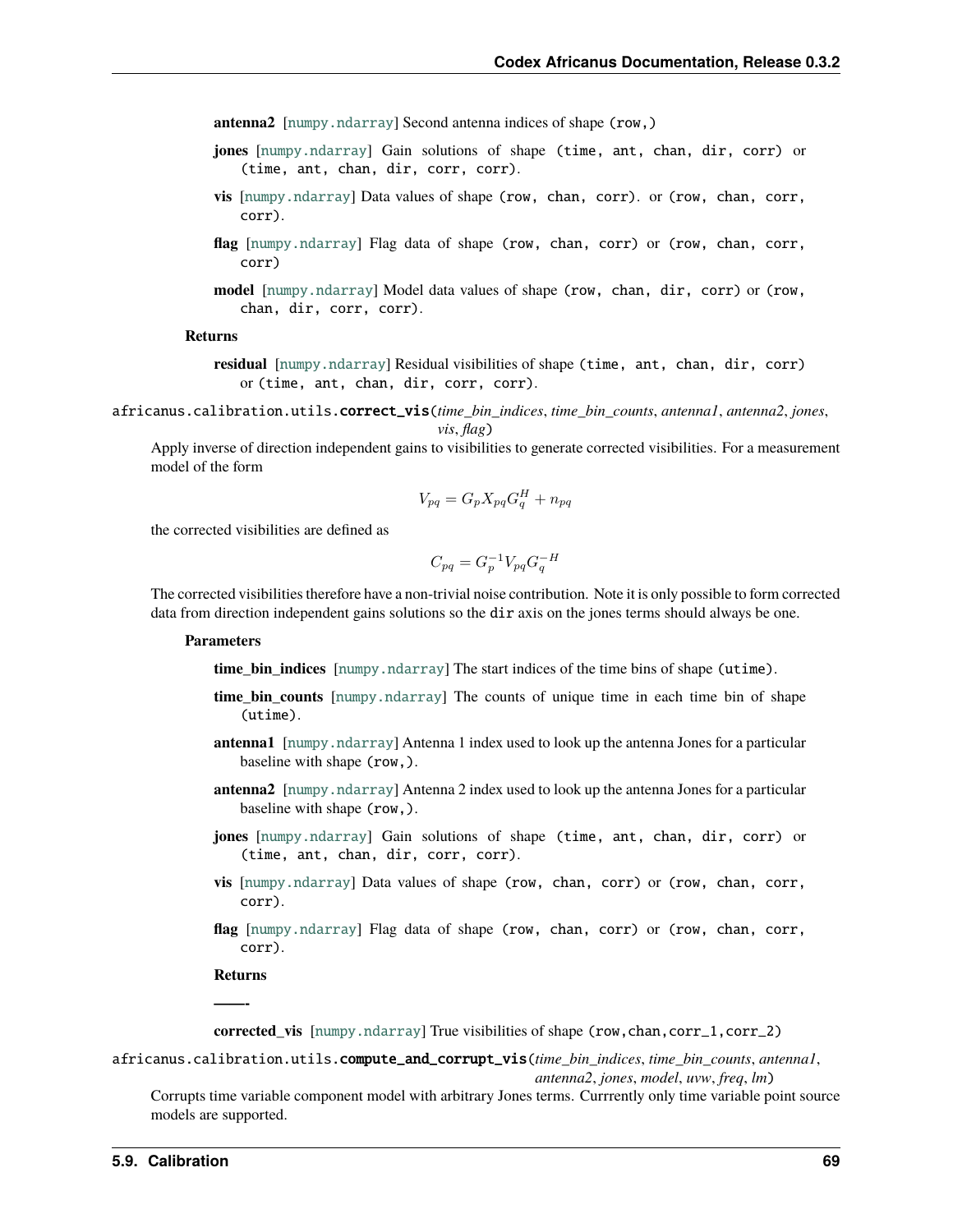### **Parameters**

- **time\_bin\_indices** [[numpy.ndarray](https://numpy.org/doc/stable/reference/generated/numpy.ndarray.html#numpy.ndarray)] The start indices of the time bins of shape (utime)
- **time\_bin\_counts** [[numpy.ndarray](https://numpy.org/doc/stable/reference/generated/numpy.ndarray.html#numpy.ndarray)] The counts of unique time in each time bin of shape (utime)
- **antenna1** [[numpy.ndarray](https://numpy.org/doc/stable/reference/generated/numpy.ndarray.html#numpy.ndarray)] First antenna indices of shape (row,).
- **antenna2** [[numpy.ndarray](https://numpy.org/doc/stable/reference/generated/numpy.ndarray.html#numpy.ndarray)] Second antenna indices of shape (row,)
- **jones** [[numpy.ndarray](https://numpy.org/doc/stable/reference/generated/numpy.ndarray.html#numpy.ndarray)] Gains of shape (utime, ant, chan, dir, corr) or (utime, ant, chan, dir, corr, corr).
- **model** [[numpy.ndarray](https://numpy.org/doc/stable/reference/generated/numpy.ndarray.html#numpy.ndarray)] Model image as a function of time with shape (utime, chan, dir, corr) or (utime, chan, dir, corr, corr).
- **uvw** [[numpy.ndarray](https://numpy.org/doc/stable/reference/generated/numpy.ndarray.html#numpy.ndarray)] uvw coordinates of shape (row, 3)
- **lm** [[numpy.ndarray](https://numpy.org/doc/stable/reference/generated/numpy.ndarray.html#numpy.ndarray)] Source lm coordinates as a function of time (utime, dir, 2)

### **Returns**

**vis** [[numpy.ndarray](https://numpy.org/doc/stable/reference/generated/numpy.ndarray.html#numpy.ndarray)] visibilities of shape (row, chan, corr) or (row, chan, corr, corr).

### **Dask**

| $corrupt\_vis$ (time_bin_indices, )         | Corrupts model visibilities with arbitrary Jones terms.   |
|---------------------------------------------|-----------------------------------------------------------|
| $residual\_vis$ (time_bin_indices, )        | Computes residual visibilities given model visibilities   |
|                                             | and gains solutions.                                      |
| $correct\_vis$ (time_bin_indices, )         | Apply inverse of direction independent gains to visibili- |
|                                             | ties to generate corrected visibilities.                  |
| compute_and_corrupt_vis(time_bin_indices, ) | Corrupts time variable component model with arbitrary     |
|                                             | Jones terms.                                              |

<span id="page-73-0"></span>africanus.calibration.utils.dask.corrupt\_vis(*time\_bin\_indices*, *time\_bin\_counts*, *antenna1*, *antenna2*, *jones*, *model*)

Corrupts model visibilities with arbitrary Jones terms.

#### **Parameters**

- **time\_bin\_indices** [[dask.array.Array](https://docs.dask.org/en/latest/generated/dask.array.Array.html#dask.array.Array)] The start indices of the time bins of shape (utime)
- **time\_bin\_counts** [[dask.array.Array](https://docs.dask.org/en/latest/generated/dask.array.Array.html#dask.array.Array)] The counts of unique time in each time bin of shape (utime)
- **antenna1** [[dask.array.Array](https://docs.dask.org/en/latest/generated/dask.array.Array.html#dask.array.Array)] First antenna indices of shape (row,).
- **antenna2** [[dask.array.Array](https://docs.dask.org/en/latest/generated/dask.array.Array.html#dask.array.Array)] Second antenna indices of shape (row,)
- **jones** [[dask.array.Array](https://docs.dask.org/en/latest/generated/dask.array.Array.html#dask.array.Array)] Gains of shape (time, ant, chan, dir, corr) or (time, ant, chan, dir, corr, corr).
- **model** [[dask.array.Array](https://docs.dask.org/en/latest/generated/dask.array.Array.html#dask.array.Array)] Model data values of shape (row, chan, dir, corr) or (row, chan, dir, corr, corr).

### <span id="page-73-1"></span>**Returns**

**vis** [[dask.array.Array](https://docs.dask.org/en/latest/generated/dask.array.Array.html#dask.array.Array)] visibilities of shape (time, ant, chan, dir, corr) or (time, ant, chan, dir, corr, corr).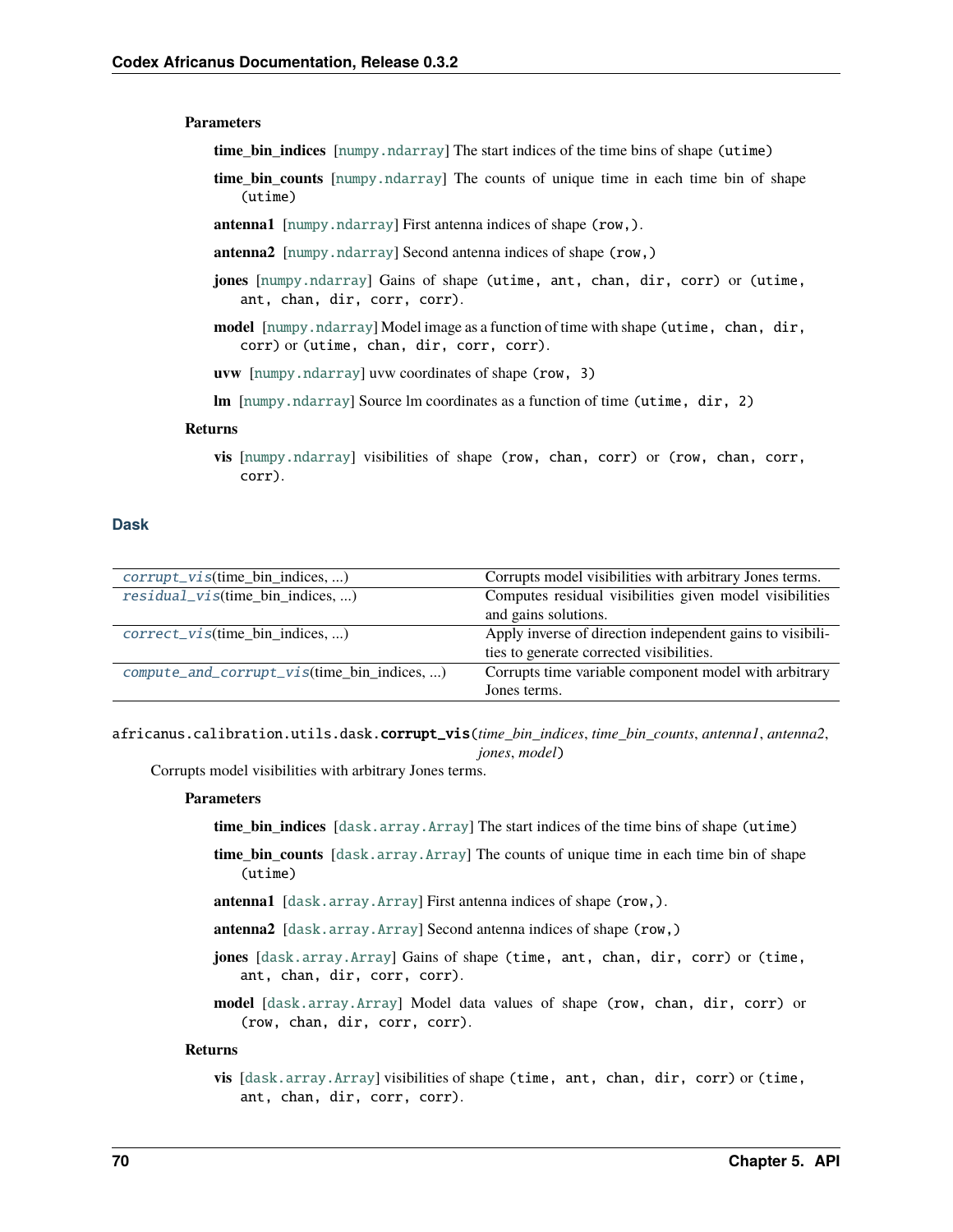africanus.calibration.utils.dask.residual\_vis(*time\_bin\_indices*, *time\_bin\_counts*, *antenna1*, *antenna2*, *jones*, *vis*, *flag*, *model*)

Computes residual visibilities given model visibilities and gains solutions.

- **Parameters**
	- **time bin indices** [[dask.array.Array](https://docs.dask.org/en/latest/generated/dask.array.Array.html#dask.array.Array)] The start indices of the time bins of shape (utime)
	- **time\_bin\_counts** [[dask.array.Array](https://docs.dask.org/en/latest/generated/dask.array.Array.html#dask.array.Array)] The counts of unique time in each time bin of shape (utime)
	- **antenna1** [[dask.array.Array](https://docs.dask.org/en/latest/generated/dask.array.Array.html#dask.array.Array)] First antenna indices of shape (row,).
	- **antenna2** [[dask.array.Array](https://docs.dask.org/en/latest/generated/dask.array.Array.html#dask.array.Array)] Second antenna indices of shape (row,)
	- **jones** [[dask.array.Array](https://docs.dask.org/en/latest/generated/dask.array.Array.html#dask.array.Array)] Gain solutions of shape (time, ant, chan, dir, corr) or (time, ant, chan, dir, corr, corr).
	- **vis** [[dask.array.Array](https://docs.dask.org/en/latest/generated/dask.array.Array.html#dask.array.Array)] Data values of shape (row, chan, corr). or (row, chan, corr, corr).
	- **flag** [[dask.array.Array](https://docs.dask.org/en/latest/generated/dask.array.Array.html#dask.array.Array)] Flag data of shape (row, chan, corr) or (row, chan, corr, corr)
	- **model** [[dask.array.Array](https://docs.dask.org/en/latest/generated/dask.array.Array.html#dask.array.Array)] Model data values of shape (row, chan, dir, corr) or (row, chan, dir, corr, corr).

#### **Returns**

**residual** [[dask.array.Array](https://docs.dask.org/en/latest/generated/dask.array.Array.html#dask.array.Array)] Residual visibilities of shape (time, ant, chan, dir, corr) or (time, ant, chan, dir, corr, corr).

<span id="page-74-0"></span>africanus.calibration.utils.dask.correct\_vis(*time\_bin\_indices*, *time\_bin\_counts*, *antenna1*, *antenna2*,

*jones*, *vis*, *flag*)

Apply inverse of direction independent gains to visibilities to generate corrected visibilities. For a measurement model of the form

$$
V_{pq} = G_p X_{pq} G_q^H + n_{pq}
$$

the corrected visibilities are defined as

$$
C_{pq} = G_p^{-1} V_{pq} G_q^{-H}
$$

The corrected visibilities therefore have a non-trivial noise contribution. Note it is only possible to form corrected data from direction independent gains solutions so the dir axis on the jones terms should always be one.

#### **Parameters**

- **time\_bin\_indices** [[dask.array.Array](https://docs.dask.org/en/latest/generated/dask.array.Array.html#dask.array.Array)] The start indices of the time bins of shape (utime).
- **time bin counts** [[dask.array.Array](https://docs.dask.org/en/latest/generated/dask.array.Array.html#dask.array.Array)] The counts of unique time in each time bin of shape (utime).
- **antenna1** [[dask.array.Array](https://docs.dask.org/en/latest/generated/dask.array.Array.html#dask.array.Array)] Antenna 1 index used to look up the antenna Jones for a particular baseline with shape (row,).
- **antenna2** [[dask.array.Array](https://docs.dask.org/en/latest/generated/dask.array.Array.html#dask.array.Array)] Antenna 2 index used to look up the antenna Jones for a particular baseline with shape (row,).
- **jones** [[dask.array.Array](https://docs.dask.org/en/latest/generated/dask.array.Array.html#dask.array.Array)] Gain solutions of shape (time, ant, chan, dir, corr) or (time, ant, chan, dir, corr, corr).
- **vis** [[dask.array.Array](https://docs.dask.org/en/latest/generated/dask.array.Array.html#dask.array.Array)] Data values of shape (row, chan, corr) or (row, chan, corr, corr).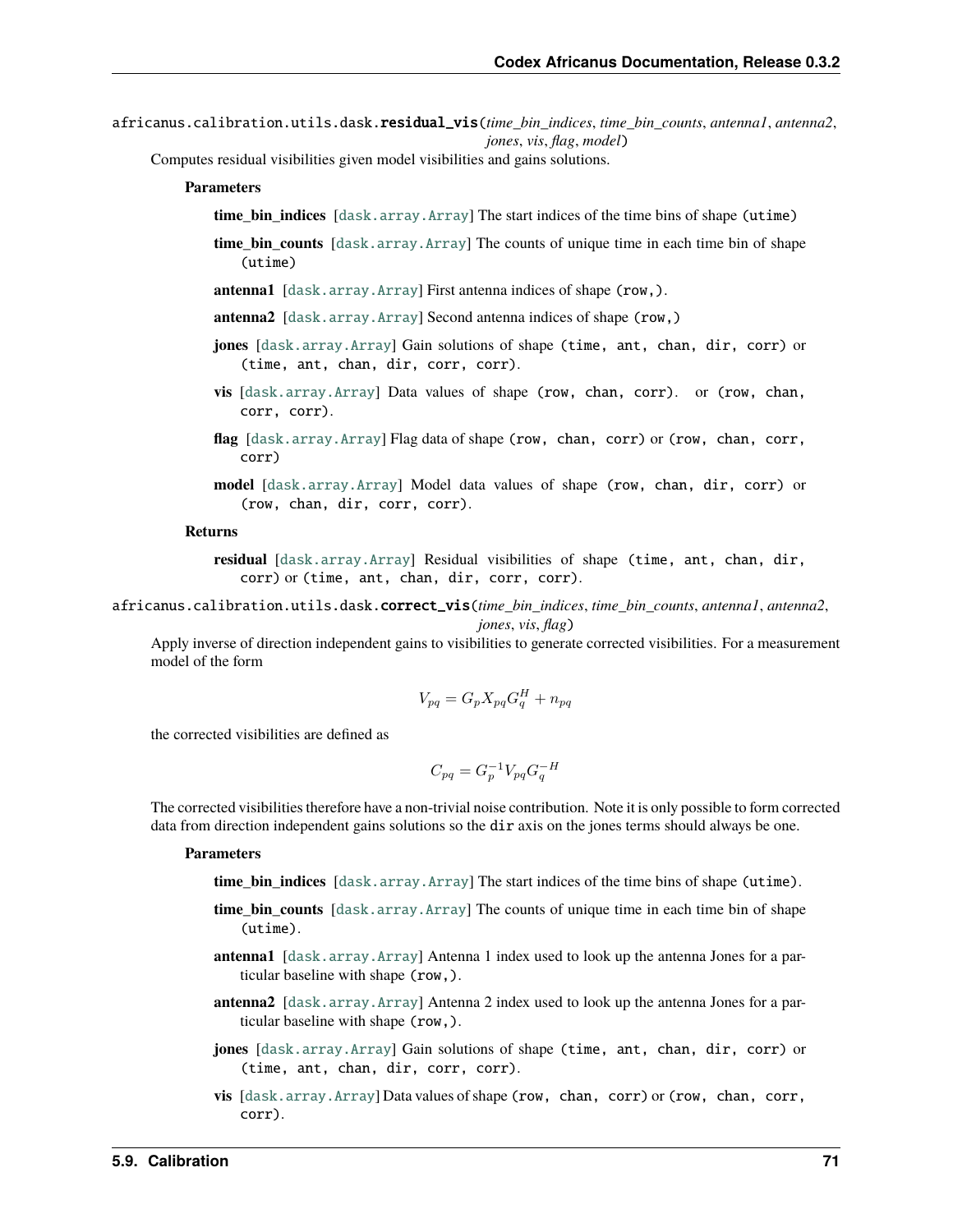**flag** [[dask.array.Array](https://docs.dask.org/en/latest/generated/dask.array.Array.html#dask.array.Array)] Flag data of shape (row, chan, corr) or (row, chan, corr, corr).

**Returns**

**——-**

**corrected vis** [[dask.array.Array](https://docs.dask.org/en/latest/generated/dask.array.Array.html#dask.array.Array)] True visibilities of shape (row, chan, corr\_1, corr\_2)

<span id="page-75-0"></span>africanus.calibration.utils.dask.compute\_and\_corrupt\_vis(*time\_bin\_indices*, *time\_bin\_counts*, *antenna1*, *antenna2*, *jones*, *model*, *uvw*, *freq*, *lm*)

Corrupts time variable component model with arbitrary Jones terms. Currrently only time variable point source models are supported.

#### **Parameters**

time bin indices [[dask.array.Array](https://docs.dask.org/en/latest/generated/dask.array.Array.html#dask.array.Array)] The start indices of the time bins of shape (utime)

- **time\_bin\_counts** [[dask.array.Array](https://docs.dask.org/en/latest/generated/dask.array.Array.html#dask.array.Array)] The counts of unique time in each time bin of shape (utime)
- **antenna1** [[dask.array.Array](https://docs.dask.org/en/latest/generated/dask.array.Array.html#dask.array.Array)] First antenna indices of shape (row,).
- **antenna2** [[dask.array.Array](https://docs.dask.org/en/latest/generated/dask.array.Array.html#dask.array.Array)] Second antenna indices of shape (row,)
- **jones** [[dask.array.Array](https://docs.dask.org/en/latest/generated/dask.array.Array.html#dask.array.Array)] Gains of shape (utime, ant, chan, dir, corr) or (utime, ant, chan, dir, corr, corr).
- **model** [[dask.array.Array](https://docs.dask.org/en/latest/generated/dask.array.Array.html#dask.array.Array)] Model image as a function of time with shape (utime, chan, dir, corr) or (utime, chan, dir, corr, corr).

**uvw** [[dask.array.Array](https://docs.dask.org/en/latest/generated/dask.array.Array.html#dask.array.Array)] uvw coordinates of shape (row, 3)

**lm** [[dask.array.Array](https://docs.dask.org/en/latest/generated/dask.array.Array.html#dask.array.Array)] Source lm coordinates as a function of time (utime, dir, 2)

#### **Returns**

**vis** [[dask.array.Array](https://docs.dask.org/en/latest/generated/dask.array.Array.html#dask.array.Array)] visibilities of shape (row, chan, corr) or (row, chan, corr, corr).

## **5.9.2 Phase only**

## **Numpy**

| $compute\_jhr$ (time_bin_indices, )           | Computes the residual projected in to gain space.     |
|-----------------------------------------------|-------------------------------------------------------|
| $compute\_jhj(time\_bin\_indices, )$          | Computes the diagonal of the Hessian required to per- |
|                                               | form phase-only maximum likelihood calibration.       |
| $compute\_jhj\_and\_jhr$ (time_bin_indices, ) | Computes the diagonal of the Hessian and the residual |
|                                               | locally projected in to gain space.                   |
| $gauss\_newton$ (time_bin_indices, [, tol, ]) | Performs phase-only maximum likelihood calibration    |
|                                               | using a Gauss-Newton optimisation algorithm.          |

<span id="page-75-1"></span>africanus.calibration.phase\_only.compute\_jhr(*time\_bin\_indices*, *time\_bin\_counts*, *antenna1*, *antenna2*, *jones*, *residual*, *model*, *flag*)

Computes the residual projected in to gain space.

### **Parameters**

**time\_bin\_indices** [[numpy.ndarray](https://numpy.org/doc/stable/reference/generated/numpy.ndarray.html#numpy.ndarray)] The start indices of the time bins of shape (utime)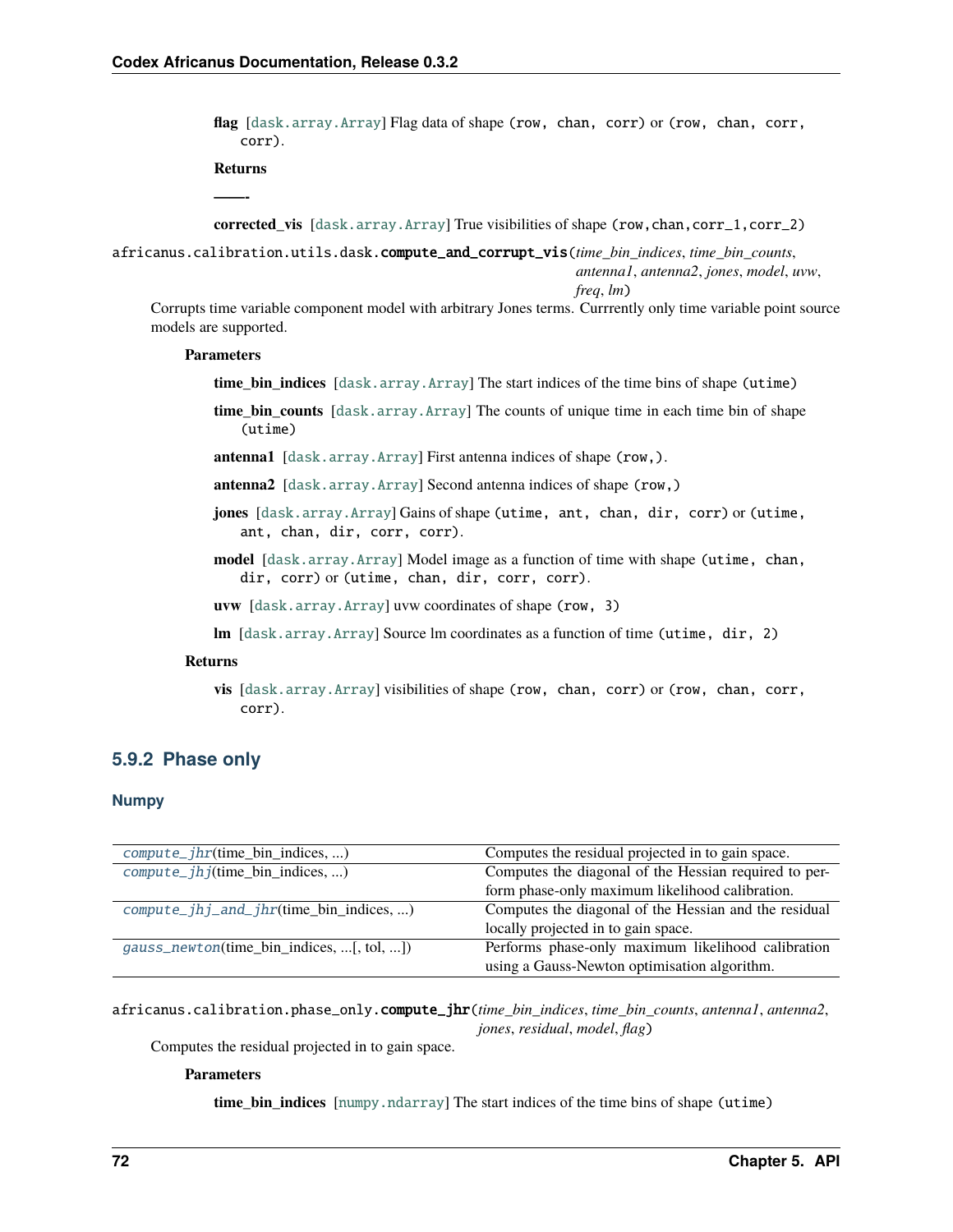- **time bin counts** [[numpy.ndarray](https://numpy.org/doc/stable/reference/generated/numpy.ndarray.html#numpy.ndarray)] The counts of unique time in each time bin of shape (utime)
- **antenna1** [[numpy.ndarray](https://numpy.org/doc/stable/reference/generated/numpy.ndarray.html#numpy.ndarray)] First antenna indices of shape (row,).
- **antenna2** [[numpy.ndarray](https://numpy.org/doc/stable/reference/generated/numpy.ndarray.html#numpy.ndarray)] Second antenna indices of shape (row,)
- **jones** [[numpy.ndarray](https://numpy.org/doc/stable/reference/generated/numpy.ndarray.html#numpy.ndarray)] Gain solutions of shape (time, ant, chan, dir, corr) or (time, ant, chan, dir, corr, corr).
- **residual** [[numpy.ndarray](https://numpy.org/doc/stable/reference/generated/numpy.ndarray.html#numpy.ndarray)] Residual values of shape (row, chan, corr). or (row, chan, corr, corr).
- **model** [[numpy.ndarray](https://numpy.org/doc/stable/reference/generated/numpy.ndarray.html#numpy.ndarray)] Model data values of shape (row, chan, dir, corr) or (row, chan, dir, corr, corr).
- **flag** [[numpy.ndarray](https://numpy.org/doc/stable/reference/generated/numpy.ndarray.html#numpy.ndarray)] Flag data of shape (row, chan, corr) or (row, chan, corr, corr)

### **Returns**

- **jhr** [[numpy.ndarray](https://numpy.org/doc/stable/reference/generated/numpy.ndarray.html#numpy.ndarray)] The residual projected into gain space shape (time, ant, chan, dir, corr) or (time, ant, chan, dir, corr, corr).
- <span id="page-76-0"></span>africanus.calibration.phase\_only.compute\_jhj(*time\_bin\_indices*, *time\_bin\_counts*, *antenna1*, *antenna2*, *jones*, *model*, *flag*)

Computes the diagonal of the Hessian required to perform phase-only maximum likelihood calibration. Currently assumes scalar or diagonal inputs.

#### **Parameters**

- **time\_bin\_indices** [[numpy.ndarray](https://numpy.org/doc/stable/reference/generated/numpy.ndarray.html#numpy.ndarray)] The start indices of the time bins of shape (utime)
- **time\_bin\_counts** [[numpy.ndarray](https://numpy.org/doc/stable/reference/generated/numpy.ndarray.html#numpy.ndarray)] The counts of unique time in each time bin of shape (utime)
- **antenna1** [[numpy.ndarray](https://numpy.org/doc/stable/reference/generated/numpy.ndarray.html#numpy.ndarray)] First antenna indices of shape (row,).
- **antenna2** [[numpy.ndarray](https://numpy.org/doc/stable/reference/generated/numpy.ndarray.html#numpy.ndarray)] Second antenna indices of shape (row,)
- **jones** [[numpy.ndarray](https://numpy.org/doc/stable/reference/generated/numpy.ndarray.html#numpy.ndarray)] Gain solutions of shape (time, ant, chan, dir, corr) or (time, ant, chan, dir, corr, corr).
- **model** [[numpy.ndarray](https://numpy.org/doc/stable/reference/generated/numpy.ndarray.html#numpy.ndarray)] Model data values of shape (row, chan, dir, corr) or (row, chan, dir, corr, corr).
- **flag** [[numpy.ndarray](https://numpy.org/doc/stable/reference/generated/numpy.ndarray.html#numpy.ndarray)] Flag data of shape (row, chan, corr) or (row, chan, corr, corr)

#### **Returns**

- **jhj** [[numpy.ndarray](https://numpy.org/doc/stable/reference/generated/numpy.ndarray.html#numpy.ndarray)] The diagonal of the Hessian of shape (time, ant, chan, dir, corr) or (time, ant, chan, dir, corr, corr).
- <span id="page-76-1"></span>africanus.calibration.phase\_only.compute\_jhj\_and\_jhr(*time\_bin\_indices*, *time\_bin\_counts*, *antenna1*, *antenna2*, *jones*, *residual*, *model*, *flag*)

Computes the diagonal of the Hessian and the residual locally projected in to gain space.

#### **Parameters**

**time\_bin\_indices** [[numpy.ndarray](https://numpy.org/doc/stable/reference/generated/numpy.ndarray.html#numpy.ndarray)] The start indices of the time bins of shape (utime)

- **time\_bin\_counts** [[numpy.ndarray](https://numpy.org/doc/stable/reference/generated/numpy.ndarray.html#numpy.ndarray)] The counts of unique time in each time bin of shape (utime)
- **antenna1** [[numpy.ndarray](https://numpy.org/doc/stable/reference/generated/numpy.ndarray.html#numpy.ndarray)] First antenna indices of shape (row,).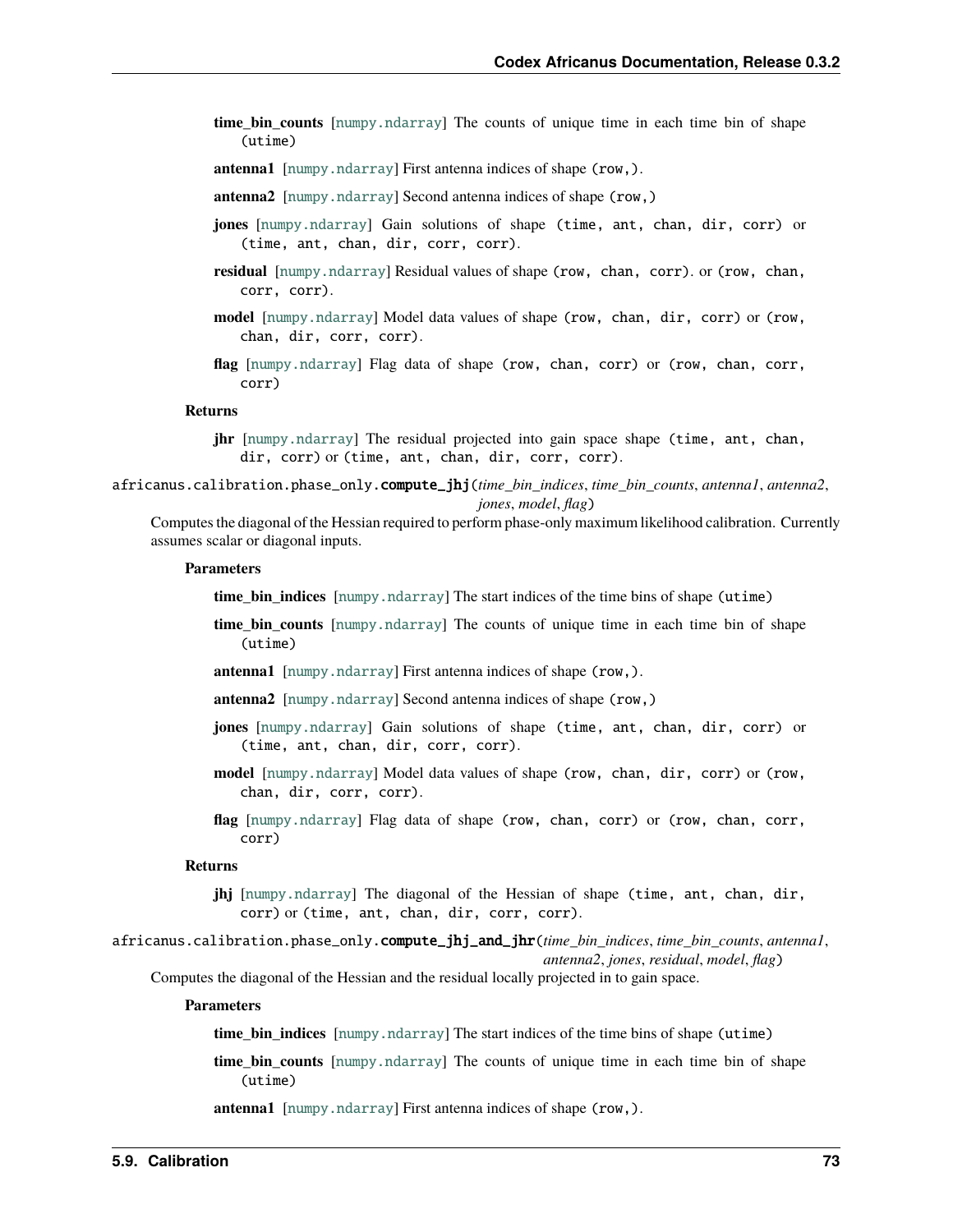**antenna2** [[numpy.ndarray](https://numpy.org/doc/stable/reference/generated/numpy.ndarray.html#numpy.ndarray)] Second antenna indices of shape (row,)

- **jones** [[numpy.ndarray](https://numpy.org/doc/stable/reference/generated/numpy.ndarray.html#numpy.ndarray)] Gain solutions of shape (time, ant, chan, dir, corr) or (time, ant, chan, dir, corr, corr).
- **residual** [[numpy.ndarray](https://numpy.org/doc/stable/reference/generated/numpy.ndarray.html#numpy.ndarray)] Residual values of shape (row, chan, corr). or (row, chan, corr, corr).
- **model** [[numpy.ndarray](https://numpy.org/doc/stable/reference/generated/numpy.ndarray.html#numpy.ndarray)] Model data values of shape (row, chan, dir, corr) or (row, chan, dir, corr, corr).
- **flag** [[numpy.ndarray](https://numpy.org/doc/stable/reference/generated/numpy.ndarray.html#numpy.ndarray)] Flag data of shape (row, chan, corr) or (row, chan, corr, corr)

### **Returns**

- **jhj** [[numpy.ndarray](https://numpy.org/doc/stable/reference/generated/numpy.ndarray.html#numpy.ndarray)] The diagonal of the Hessian of shape (time, ant, chan, dir, corr) or (time, ant, chan, dir, corr, corr).
- **jhr** [[numpy.ndarray](https://numpy.org/doc/stable/reference/generated/numpy.ndarray.html#numpy.ndarray)] Residuals projected into signal space of shape (time, ant, chan, dir, corr) or (time, ant, chan, dir, corr, corr).

<span id="page-77-0"></span>africanus.calibration.phase\_only.gauss\_newton(*time\_bin\_indices*, *time\_bin\_counts*, *antenna1*, *antenna2*, *jones*, *vis*, *flag*, *model*, *weight*, *tol=0.0001*,

#### *maxiter=100*)

Performs phase-only maximum likelihood calibration using a Gauss-Newton optimisation algorithm. Currently only DIAG mode is supported.

#### **Parameters**

**time bin indices** [[numpy.ndarray](https://numpy.org/doc/stable/reference/generated/numpy.ndarray.html#numpy.ndarray)] The start indices of the time bins of shape (utime)

- **time\_bin\_counts** [[numpy.ndarray](https://numpy.org/doc/stable/reference/generated/numpy.ndarray.html#numpy.ndarray)] The counts of unique time in each time bin of shape (utime)
- **antenna1** [[numpy.ndarray](https://numpy.org/doc/stable/reference/generated/numpy.ndarray.html#numpy.ndarray)] First antenna indices of shape (row,).
- **antenna2** [[numpy.ndarray](https://numpy.org/doc/stable/reference/generated/numpy.ndarray.html#numpy.ndarray)] Second antenna indices of shape (row,).
- **jones** [[numpy.ndarray](https://numpy.org/doc/stable/reference/generated/numpy.ndarray.html#numpy.ndarray)] Gain solutions of shape (time, ant, chan, dir, corr) or (time, ant, chan, dir, corr, corr).
- **vis** [[numpy.ndarray](https://numpy.org/doc/stable/reference/generated/numpy.ndarray.html#numpy.ndarray)] Data values of shape (row, chan, corr) or (row, chan, corr, corr).
- **flag** [[numpy.ndarray](https://numpy.org/doc/stable/reference/generated/numpy.ndarray.html#numpy.ndarray)] Flag data of shape (row, chan, corr) or (row, chan, corr, corr).
- **model** [[numpy.ndarray](https://numpy.org/doc/stable/reference/generated/numpy.ndarray.html#numpy.ndarray)] Model data values of shape (row, chan, dir, corr) or (row, chan, dir, corr, corr).
- **weight** [[numpy.ndarray](https://numpy.org/doc/stable/reference/generated/numpy.ndarray.html#numpy.ndarray)] Weight spectrum of shape (row, chan, corr). If the channel axis is missing weights are duplicated for each channel.

**tol: float, optional** The tolerance of the solver. Defaults to 1e-4.

**maxiter: int, optional** The maximum number of iterations. Defaults to 100.

#### **Returns**

- **gains** [[numpy.ndarray](https://numpy.org/doc/stable/reference/generated/numpy.ndarray.html#numpy.ndarray)] Gain solutions of shape (time, ant, chan, dir, corr) or shape (time, ant, chan, dir, corr, corr)
- **jhj** [[numpy.ndarray](https://numpy.org/doc/stable/reference/generated/numpy.ndarray.html#numpy.ndarray)] The diagonal of the Hessian of shape (time, ant, chan, dir, corr) or shape (time, ant, chan, dir, corr, corr)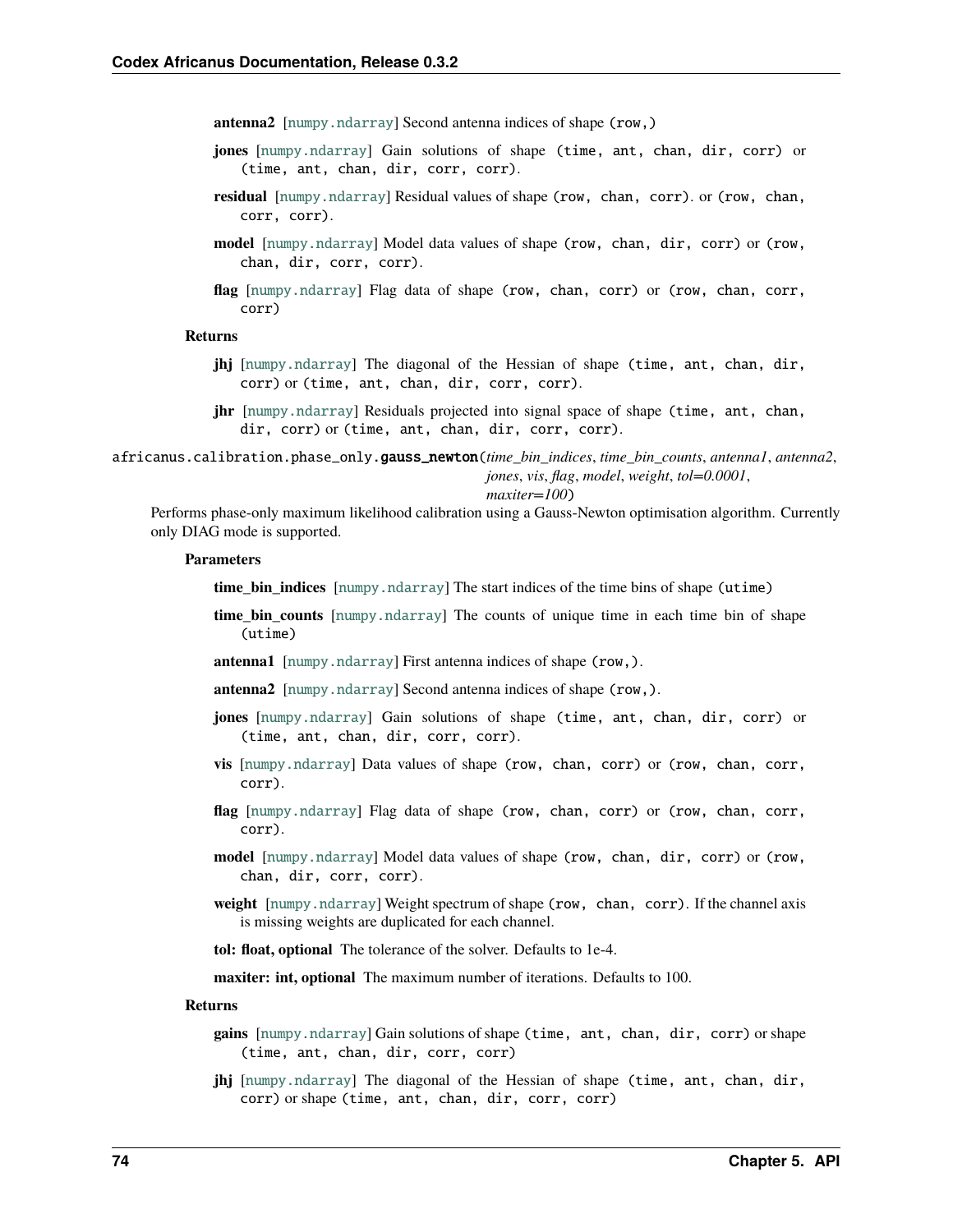**jhr** [[numpy.ndarray](https://numpy.org/doc/stable/reference/generated/numpy.ndarray.html#numpy.ndarray)] Residuals projected into gain space of shape (time, ant, chan, dir, corr) or shape (time, ant, chan, dir, corr, corr).

**k: int** Number of iterations (will equal maxiter if not converged)

## **Dask**

| $compute\_jhr$ (time_bin_indices, )  | Computes the residual projected in to gain space.     |
|--------------------------------------|-------------------------------------------------------|
| $compute\_jhj(time\_bin\_indices, )$ | Computes the diagonal of the Hessian required to per- |
|                                      | form phase-only maximum likelihood calibration.       |

<span id="page-78-0"></span>africanus.calibration.phase\_only.dask.compute\_jhr(*time\_bin\_indices*, *time\_bin\_counts*, *antenna1*, *antenna2*, *jones*, *residual*, *model*, *flag*)

Computes the residual projected in to gain space.

#### **Parameters**

- **time\_bin\_indices** [[dask.array.Array](https://docs.dask.org/en/latest/generated/dask.array.Array.html#dask.array.Array)] The start indices of the time bins of shape (utime)
- **time bin counts** [[dask.array.Array](https://docs.dask.org/en/latest/generated/dask.array.Array.html#dask.array.Array)] The counts of unique time in each time bin of shape (utime)
- **antenna1** [[dask.array.Array](https://docs.dask.org/en/latest/generated/dask.array.Array.html#dask.array.Array)] First antenna indices of shape (row,).
- **antenna2** [[dask.array.Array](https://docs.dask.org/en/latest/generated/dask.array.Array.html#dask.array.Array)] Second antenna indices of shape (row,)
- **jones** [[dask.array.Array](https://docs.dask.org/en/latest/generated/dask.array.Array.html#dask.array.Array)] Gain solutions of shape (time, ant, chan, dir, corr) or (time, ant, chan, dir, corr, corr).
- **residual** [[dask.array.Array](https://docs.dask.org/en/latest/generated/dask.array.Array.html#dask.array.Array)] Residual values of shape (row, chan, corr). or (row, chan, corr, corr).
- **model** [[dask.array.Array](https://docs.dask.org/en/latest/generated/dask.array.Array.html#dask.array.Array)] Model data values of shape (row, chan, dir, corr) or (row, chan, dir, corr, corr).
- **flag** [[dask.array.Array](https://docs.dask.org/en/latest/generated/dask.array.Array.html#dask.array.Array)] Flag data of shape (row, chan, corr) or (row, chan, corr, corr)

### **Returns**

**jhr** [[dask.array.Array](https://docs.dask.org/en/latest/generated/dask.array.Array.html#dask.array.Array)] The residual projected into gain space shape (time, ant, chan, dir, corr) or (time, ant, chan, dir, corr, corr).

<span id="page-78-1"></span>africanus.calibration.phase\_only.dask.compute\_jhj(*time\_bin\_indices*, *time\_bin\_counts*, *antenna1*, *antenna2*, *jones*, *model*, *flag*)

Computes the diagonal of the Hessian required to perform phase-only maximum likelihood calibration. Currently assumes scalar or diagonal inputs.

### **Parameters**

**time\_bin\_indices** [[dask.array.Array](https://docs.dask.org/en/latest/generated/dask.array.Array.html#dask.array.Array)] The start indices of the time bins of shape (utime)

- **time\_bin\_counts** [[dask.array.Array](https://docs.dask.org/en/latest/generated/dask.array.Array.html#dask.array.Array)] The counts of unique time in each time bin of shape (utime)
- **antenna1** [[dask.array.Array](https://docs.dask.org/en/latest/generated/dask.array.Array.html#dask.array.Array)] First antenna indices of shape (row,).
- **antenna2** [[dask.array.Array](https://docs.dask.org/en/latest/generated/dask.array.Array.html#dask.array.Array)] Second antenna indices of shape (row,)
- **jones** [[dask.array.Array](https://docs.dask.org/en/latest/generated/dask.array.Array.html#dask.array.Array)] Gain solutions of shape (time, ant, chan, dir, corr) or (time, ant, chan, dir, corr, corr).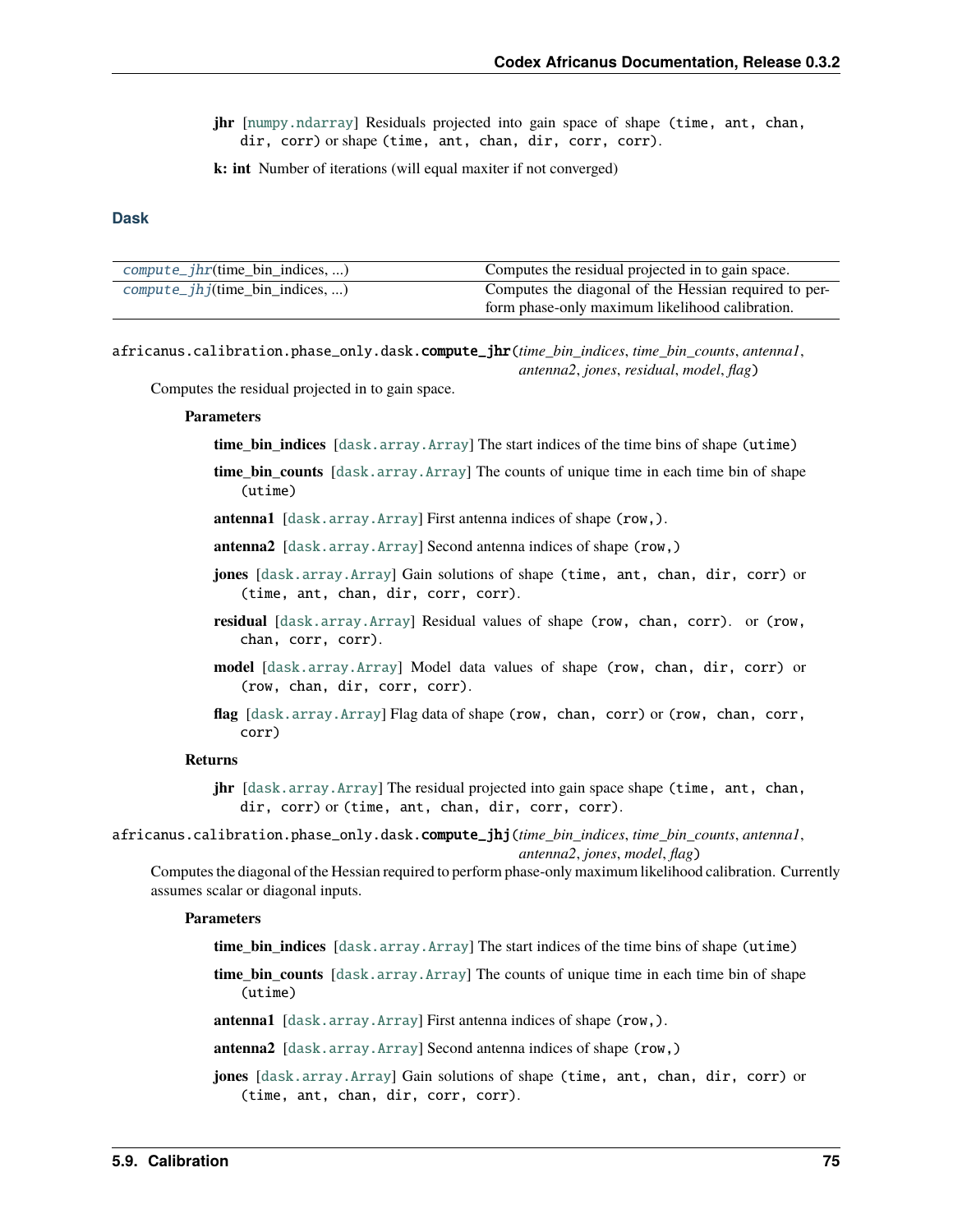- **model** [[dask.array.Array](https://docs.dask.org/en/latest/generated/dask.array.Array.html#dask.array.Array)] Model data values of shape (row, chan, dir, corr) or (row, chan, dir, corr, corr).
- **flag** [[dask.array.Array](https://docs.dask.org/en/latest/generated/dask.array.Array.html#dask.array.Array)] Flag data of shape (row, chan, corr) or (row, chan, corr, corr)

## **Returns**

**jhj** [[dask.array.Array](https://docs.dask.org/en/latest/generated/dask.array.Array.html#dask.array.Array)] The diagonal of the Hessian of shape (time, ant, chan, dir, corr) or (time, ant, chan, dir, corr, corr).

## **5.10 Linear Algebra**

This module contains specialised linear algebra tools that are not currently available in the python standard scientific libraries.

## **5.10.1 Kronecker tools**

A kronecker matrix is matrix that can be written as a kronecker matrix of the individual matrices i.e.

 $K = K_0$  $otimes K_1$  $otimes K_2$ otimes  $cdots$ 

Matrices which exhibit this structure can exploit properties of the kronecker product to avoid explicitly expanding the matrix  $K$ . This module implements some common linear algebra operations which leverages this property for computational gains and a reduced memory footprint.

## **Numpy**

| $kron\_matvec(A, b)$ | Computes the matrix vector product of a kronecker ma- |
|----------------------|-------------------------------------------------------|
|                      | trix in linear time.                                  |
| $kron\_cholesky(A)$  | Computes the Cholesky decomposition of a kronecker    |
|                      | matrix as a kronecker matrix of Cholesky factors.     |

<span id="page-79-0"></span>africanus.linalg.kron\_matvec(*A*, *b*)

Computes the matrix vector product of a kronecker matrix in linear time. Assumes A consists of kronecker product of square matrices.

### **Parameters**

- **A** [[numpy.ndarray](https://numpy.org/doc/stable/reference/generated/numpy.ndarray.html#numpy.ndarray)] An array of arrays holding matrices [K0, K1, ...] where  $A = K_0 \otimes K_1 \otimes K_2$ · · ·
- **b** [[numpy.ndarray](https://numpy.org/doc/stable/reference/generated/numpy.ndarray.html#numpy.ndarray)] The right hand side vector

### **Returns**

**x** [[numpy.ndarray](https://numpy.org/doc/stable/reference/generated/numpy.ndarray.html#numpy.ndarray)] The result of A.dot(b)

### <span id="page-79-1"></span>africanus.linalg.kron\_cholesky(*A*)

Computes the Cholesky decomposition of a kronecker matrix as a kronecker matrix of Cholesky factors.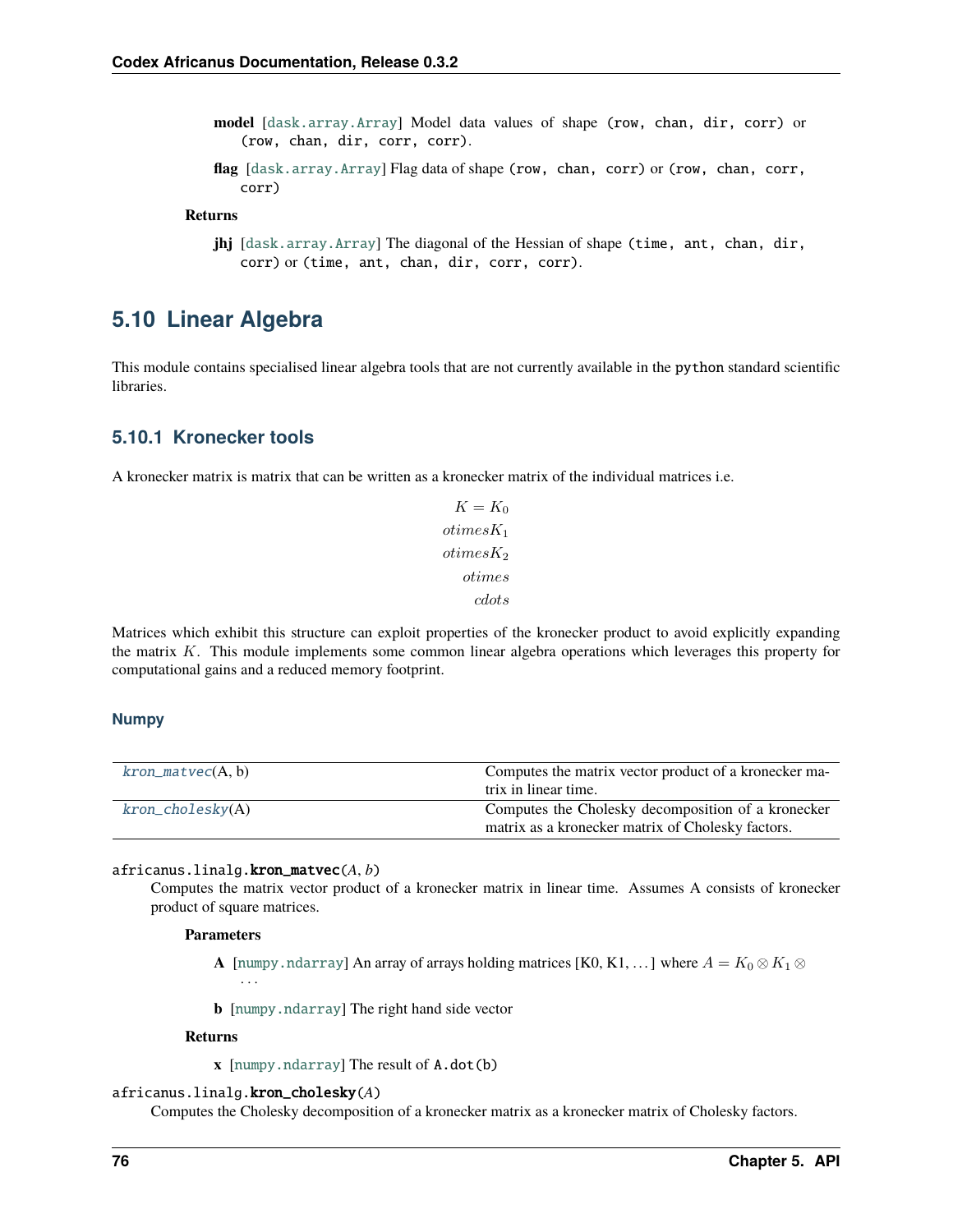### **Parameters**

**A** [[numpy.ndarray](https://numpy.org/doc/stable/reference/generated/numpy.ndarray.html#numpy.ndarray)] An array of arrays holding matrices [K0, K1, ...] where  $A = K_0 \otimes K_1 \otimes K_2$ · · ·

#### **Returns**

**L** [[numpy.ndarray](https://numpy.org/doc/stable/reference/generated/numpy.ndarray.html#numpy.ndarray)] An array of arrays holding matrices [L0, L1, . . . ] where  $L = L_0 \otimes L_1 \otimes \cdots$ and each  $Li = cholesky(Ki)$ 

## **5.11 Gaussian processes**

This module provides a collection of tools that are useful when performing Gaussian process regression.

## **5.11.1 Numpy**

| $abs\_diff(x, xp)$                                | Gets matrix of differences between D-dimensional vec-  |
|---------------------------------------------------|--------------------------------------------------------|
|                                                   | tors x and xp i.e.                                     |
| $exponential\_squared(x, xp, sigmaf, I[, pspec])$ | Create exponential squared covariance function between |
|                                                   | D dimensional vectors x and $x_p$ i.e.                 |

### <span id="page-80-0"></span>africanus.gps.abs\_diff(*x*, *xp*)

Gets matrix of differences between  $D$ -dimensional vectors x and xp i.e.

$$
X_{ij} = |x_i - x_j|
$$

**Parameters**

**x** [[numpy.ndarray](https://numpy.org/doc/stable/reference/generated/numpy.ndarray.html#numpy.ndarray)] Array of inputs of shape (N, D).

**xp** [[numpy.ndarray](https://numpy.org/doc/stable/reference/generated/numpy.ndarray.html#numpy.ndarray)] Array of inputs of shape (Np, D).

### **Returns**

**XX** [[numpy.ndarray](https://numpy.org/doc/stable/reference/generated/numpy.ndarray.html#numpy.ndarray)] Array of differences of shape (N, Np).

<span id="page-80-1"></span>africanus.gps.exponential\_squared(*x*, *xp*, *sigmaf*, *l*, *pspec=False*)

Create exponential squared covariance function between  $D$  dimensional vectors  $x$  and  $x_p$  i.e.

$$
k(x, x_p) = \sigma_f^2 \exp\left(-\frac{(x - x_p)^2}{2l^2}\right)
$$

## **Parameters**

**x** [[numpy.ndarray](https://numpy.org/doc/stable/reference/generated/numpy.ndarray.html#numpy.ndarray)] Array of shape (N, D).

**xp** [[numpy.ndarray](https://numpy.org/doc/stable/reference/generated/numpy.ndarray.html#numpy.ndarray)] Array of shape (Np, D).

**sigmaf** [float] The signal variance hyper-parameter

**l** [float] The length scale hyper-parameter

## **Returns**

**K** [[numpy.ndarray](https://numpy.org/doc/stable/reference/generated/numpy.ndarray.html#numpy.ndarray)] Array of shape (N, Np)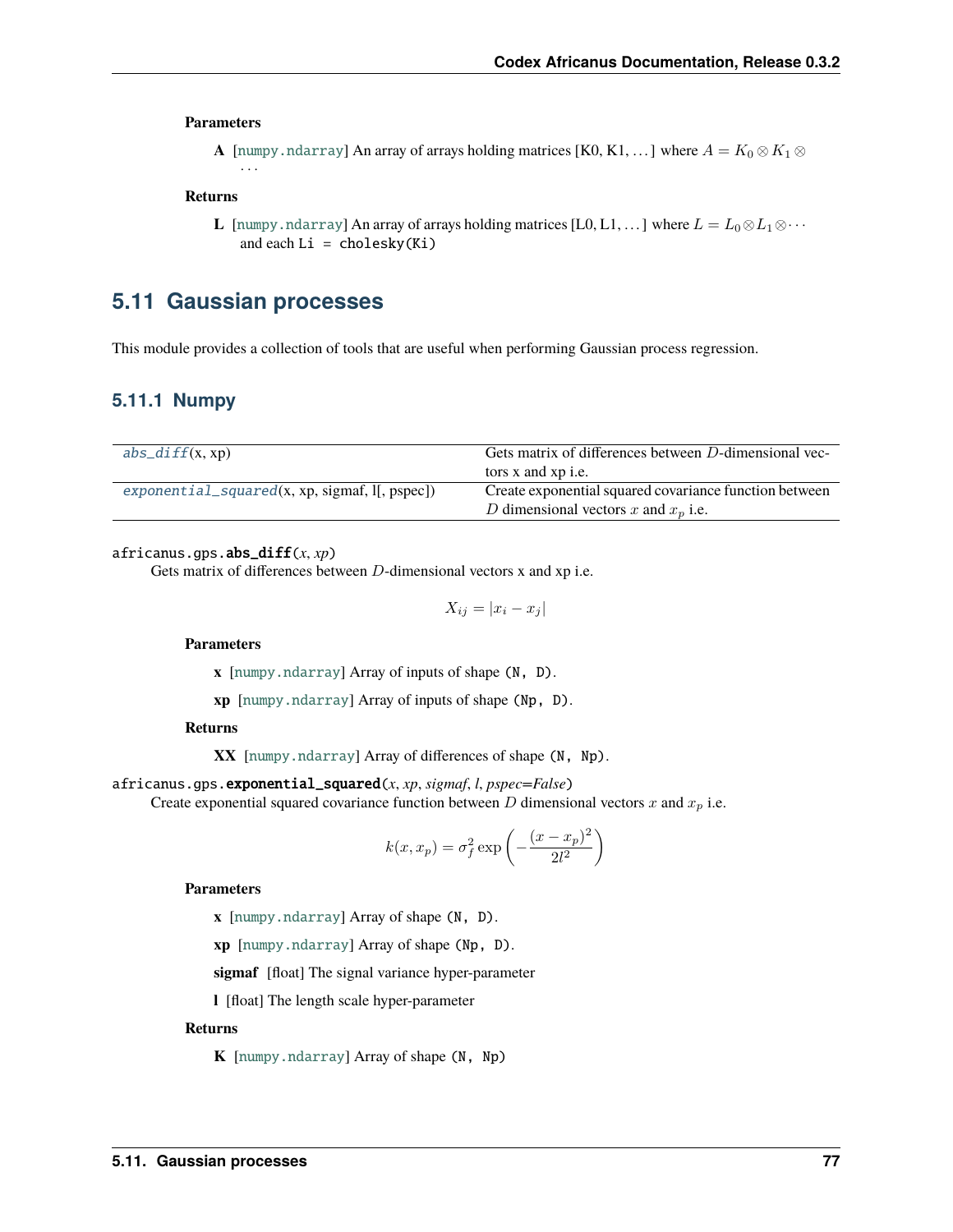## <span id="page-81-1"></span>**5.12 Fused Radio Interferometer Measurement Equation**

## **5.12.1 Radio Interferometer Measurement Equation**

<span id="page-81-0"></span>The Radio Interferometer Measurement Equation (RIME) describes the response of an interferometer to a sky model. As described in [A full-sky Jones formalism,](https://arxiv.org/abs/1101.1764) a RIME could be written as follows:

$$
V_{pq}=G_p\left(\sum_s E_{ps}L_pK_{ps}B_sK^H_{qs}L^H_qE^H_{qs}\right)G^H_q
$$

where for antenna  $p$  and  $q$ , and source  $s$ :

- $G_p$  represents direction-independent effects.
- $E_{ps}$  represents direction-dependent effects.
- $L_p$  represents the feed rotation.
- $K_{ns}$  represents the phase delay term.
- $B_s$  represents the brightness matrix.

The RIME is more formally described in the following four papers:

- [I. A full-sky Jones formalism](https://arxiv.org/abs/1101.1764)
- [II. Calibration and direction-dependent effects](https://arxiv.org/abs/1101.1765)
- [III. Addressing direction-dependent effects in 21cm WSRT observations of 3C147](https://arxiv.org/abs/1101.1768)
- [IV. A generalized tensor formalism](https://arxiv.org/abs/1106.0579)

## **5.12.2 The Fused RIME**

The RIME poses a number of implementation challenges which focus on flexibility, speed and ease of use.

Firstly, the RIME can be composed of many terms representing various physical effects. It is useful for scientist to be able to specify many different terms in the above *[Equation](#page-81-0)*, for example.

Secondly, the computational complexity of the RIME *O(S x V)* where S is the number of source and V is the number of visibilities. This is computionationally expensive relative to degridding strategies.

Thirdly, it should be as easy as possible to define the RIME, but not at the cost of the previous two constraints.

The Fused RIME therefore implements a "RIME Compiler" using [Numba](https://numba.pydata.org/_) for speed, which compiles a RIME Specification defined by a number of *Terms* into a single, optimal unit of execution.

## <span id="page-81-2"></span>**5.12.3 A Simple Example**

In the following example, we will define a simple RIME using the Fused RIME API to define terms for computing:

- 1. the Phase Delay.
- 2. the Brightness Matrix.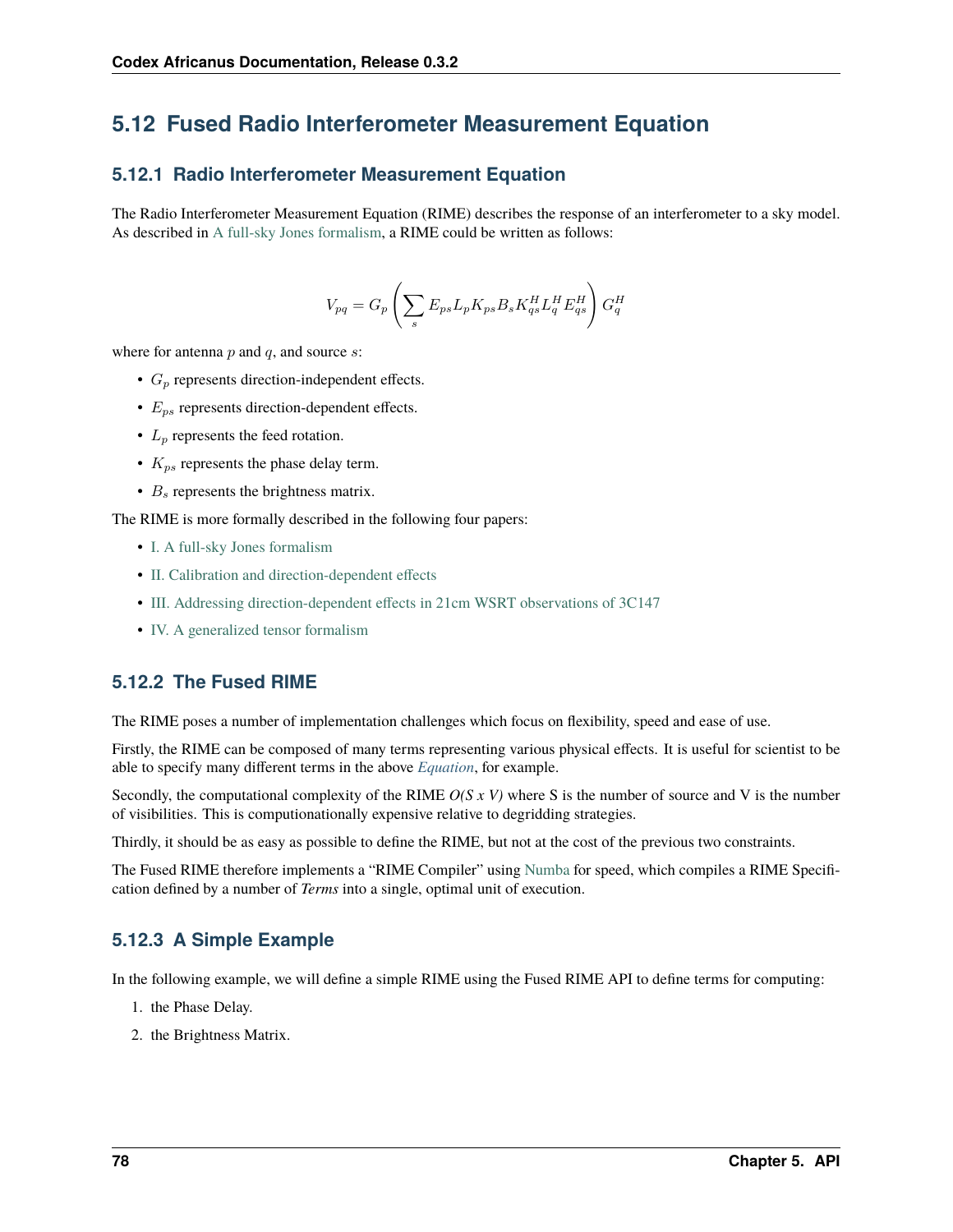## **The RIME Specification**

The specification for this RIME is as follows:

```
rime_spec = RimeSpecification("(Kpq, Bpq): [I, 0, U, V] -> [XX, XY, YX, YY]",
                                terms={"K": Phase},
                                transformers=[LMTransformer])
```
(Kpq, Bpq) specifies the onion including the Phase Delay and Brightness more formally defined *[here](#page-81-1)*, while the the pq in both terms signifies that they are calculated per-baseline.  $[I, Q, U, V] \rightarrow [XX, XY, YX, YY]$  defines the stokes to correlation conversion within the RIME and also identifies whether the RIME is handling linear or circular feeds. terms={"K": Phase} indicates that the K term is implemented as a custom Phase term, described in the next section. Finally, LMTransformer is a Transformer that precomputes lm coordinates for use by all terms.

## **Custom Phase Term**

Within the RIME, each term is *sampled* at an individual source, row and channel.

Therefore each term must provide a sampling function that will provide the necessary data for multiplication within the RIME. Consider the following Phase Term:

```
from africanus.experimental.rime.fused.terms.core import Term
class Phase(Term):
    def sampler(self):
        def phase_sample(state, s, r, t, f1, f2, a1, a2, c):
            p = state.read\_phase[s, r] * state.charAt\_freq[c]return np.cos(p) + np.sin(p)*1jreturn phase_sample
```
This may look simple: we compute the complex phase by multiplying the real phase at each source and row by the channel frequency and return the complex exponential of this value.

However, questions remain: What is the *state* object and how do we know that the *real\_phase* and *chan\_freq* are members? To answer this, we must define (and understand) a second method defined on the *Phase* term, called *init\_fields*.

```
import numba
from africanus.experimental.rime.fused.terms.core import Term
class Phase(Term)
   def init_fields(self, typingctx, lm, uvw, chan_freq):
        # Given the numba types of the lm, uvw and chan_freq
        # arrays, derive a unified output numba type
        numba_type = typingctx.unify_types(lm.dtype,
                                           uvw.dtype,
                                           chan_freq.dtype)
        # Define the type of new fields on the state object
        # in this case a 2D Numba array with dtype numba_type
        fields = [("real_phase", numba_type[:, :])]
        def real_phase(lm, uvw, chan_freq):
            """Compute the real_phase upfront, instead of in
```
(continues on next page)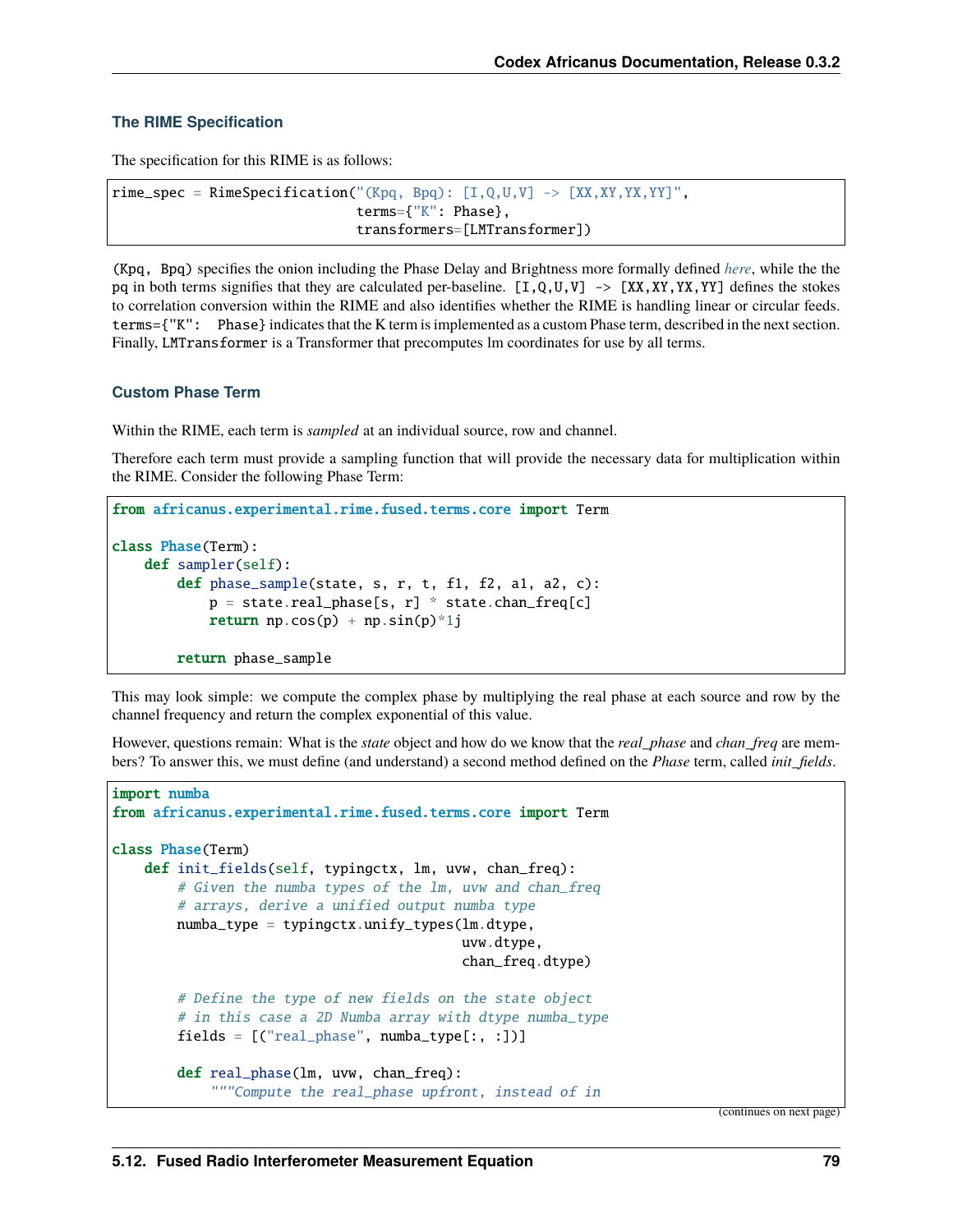(continued from previous page)

```
the sampling function"""
    real_phase = np.empty((lm.shape[0], uvw.shape[0]), numba_type)
    for s in range(lm.shape[0]):
        l, m = lm[s]n = 1.0 - 1**2 - m**2n = np.sqrt(0.0 if n \le 0.0 else n) - 1.0for r in range(uvw.shape[0]):
            u, v, w = uvw[r]real_phase[s, r] = -2.0*np.pi*(1*u + m*v + n*w)/3e8return real_phase
# Return the new field definition and
# the function for creating it
return fields, real_phase
```
init\_fields serves multiple purposes:

- 1. It requests input for the Phase term. The above definition of init\_fields signifies that the Phase term desires the lm, uvw and chan\_freq arrays. Additionally, these arrays will be stored on the state object provided to the sampling function.
- 2. It supports reasoning about Numba types in a manner similar to [numba.generated\\_jit\(\)](https://numba.pydata.org/numba-doc/dev/reference/jit-compilation.html#numba.generated_jit). The lm, uvw and chan\_freq arguments contain the Numba types of the variables supplied to the RIME, while the typingctx argument contains a Numba Typing Context which can be useful for reasoning about these types. For example typingctx.unify\_types(lm.dtype, uvw.dtype, chan\_freq.dtype) returns a type with sufficient precision, given the input types, similar to [numpy.result\\_type\(\)](https://numpy.org/doc/stable/reference/generated/numpy.result_type.html#numpy.result_type).
- 3. It allows the user to define new fields, as well as a function for defining those fields on the state object. The above definition of init\_fields returns a list of (name, type) tuples defining the new field names and their types, while real\_phase defines the creation of this new field.

This is useful for optimising the sampling function by pre-computing values. For example, it is wasteful to compute the real phase for each source, row and channel.

Returning to our definition of the Phase Term sampling function, we can see that it uses the new field real\_phase defined in init\_fields, as well as the chan\_freq array requested in init\_fields to compute a complex exponential.

```
class Phase(Term):
   def sampler(self):
        def phase_sample(state, s, r, t, f1, f2, a1, a2, c):
            p = state.read\_phase[s, r] * state.charAt\_freq[c]return np.cos(p) + np.sin(p)*1jreturn phase_sample
```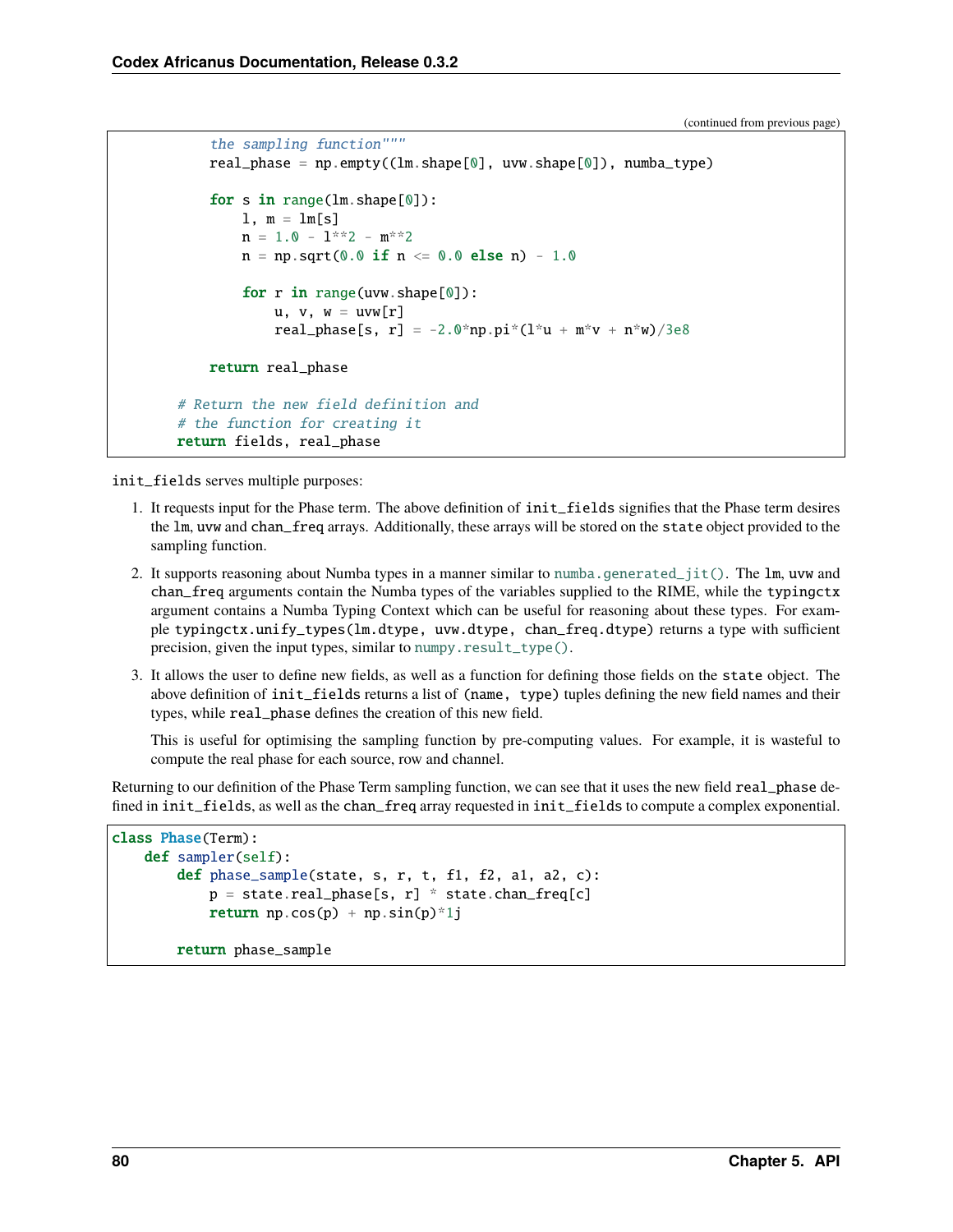## **Transformers**

Using Term.init\_fields(), we can precompute data for use in sampling functions, within a single Term. However, sometimes we wish to precompute data for use by multiple Terms. This can be achieved through the use of Transformers. A good example of data that it is useful to precompute for multiple Terms are lm coordinates, which are in turn, derived from phase\_dir and radec which are the phase centre of an observation and the position of a source, respectively. In the following code snippet, LMTransformer.init\_fields

```
from africanus.experimental.rime.fused.transformers import Transformer
class LMTransformer(Transformer):
    # Must specify list of outputs produced by this transformer on the
    # OUTPUTS class attribute
    OUTPUTS = ['lm"]def init_fields(self, typingctx, radec, phase_dir):
        # Type and provide method for initialising the lm output
        dt = typingctx.unify_types(radec.dtype, phase_dir.dtype)
        fields = [('lm", dt[:, :]])]def lm(radec, phase_dir):
            lm = np. emptylike(radec)
            pc\_ra = phase\_dir[0]pc\_dec = phase\_dir[1]sin_pc_dec = np.sin(pc_dec)cos_p c_d = np \cdot cos(p c_d e)for s in range(radec.shape[0]):
                da = radec[s, 0] - pc-rasin\_ra\_delta = np.sin(da)cos\_ra\_delta = np.cos(da)sin\_dec = np.size(radec[s, 1])cos\_dec = np.cos(radec[s, 1])lm[s, 0] = cos\_dec*sin\_ra\_deltalm[s, 1] = sin\_dec * cos\_pc\_dec - cos\_dec * sin\_pc\_dec * cos\_ra\_deltareturn lm
        return fields, lm
```
The lm array will be available on the state object and as a valid input for Term.init\_fields().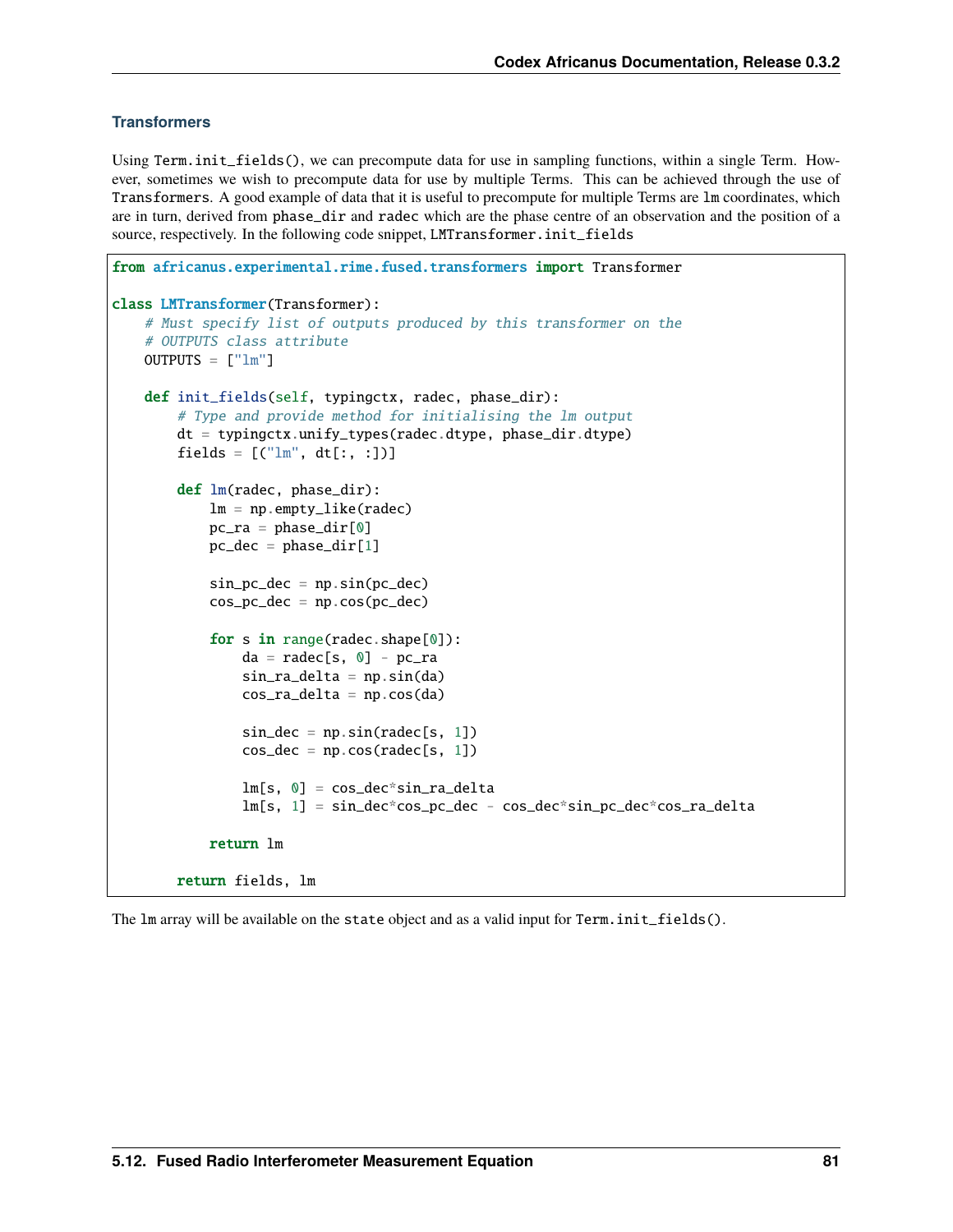## **Invoking the RIME**

We then invoke the RIME by passing in the RimeSpecification, as well as a dataset containing the required arguments:

```
from africanus.experimental.rime.fused.core import rime
import numpy as np
dataset = \{"radec": np.random.random((10, 2))*1e-5,
    "phase_dir": np.random.random((2,))^*1e-5,
    "uvw": np.random.random((100, 3))*1e5,
    "chan_freq:" np.linspace(.856e9, 2*.856e9, 16),
    ...,
    "stokes": np.random.random((10, 4)),# other required data
}
rime_spec = RimeSpecification("(Kpq, Bpq)",
                              terms={"K": Phase},
                              transformers=LMTransformer)
model_visibilities = rime(rime_spec, dataset)
```
## **Dask Support**

Dask wrappers are provided for the *africanus.experimental.rime.fused.core.rime*() function. In order to support this, both Term and Transformer classes need to supply a dask\_schema function which is used to define the schema for each supplied argument, which in turn is supplied to a [dask.array.blockwise\(\)](https://docs.dask.org/en/latest/generated/dask.array.blockwise.html#dask.array.blockwise) call.

The schema should be a tuple of dimension string names. In particular, the rime function assigns special meaning to source, row, chan and corr – These names are are associated with individual sources (fields) and Measurement Set rows, channels and correlations, respectively. Dask Array chunking is supported along these dimensions in the sense that the rime will be computed for each chunk along these dimensions.

**Note:** Chunks in dimensions other than source, row, chan and corr will be contracted into a single array within the rime function. It is recommended that other dimensions contain a single chunk, or contain small quantities of data relative to the special dimensions.

Therefore, Phase.dask\_schema could be implemented as follows:

```
class Phase(Term):
   def dask_schema(self, lm, uvw, chan_freq):
        assert lm.ndim == 2assert uvw.ndim == 2assert chan_freq.ndim == 1return {
            "lm": ("source", "lm-component"),
            "uvw": ("row", "uvw-component"),
            "chan_freq": ("chan",),
        }
```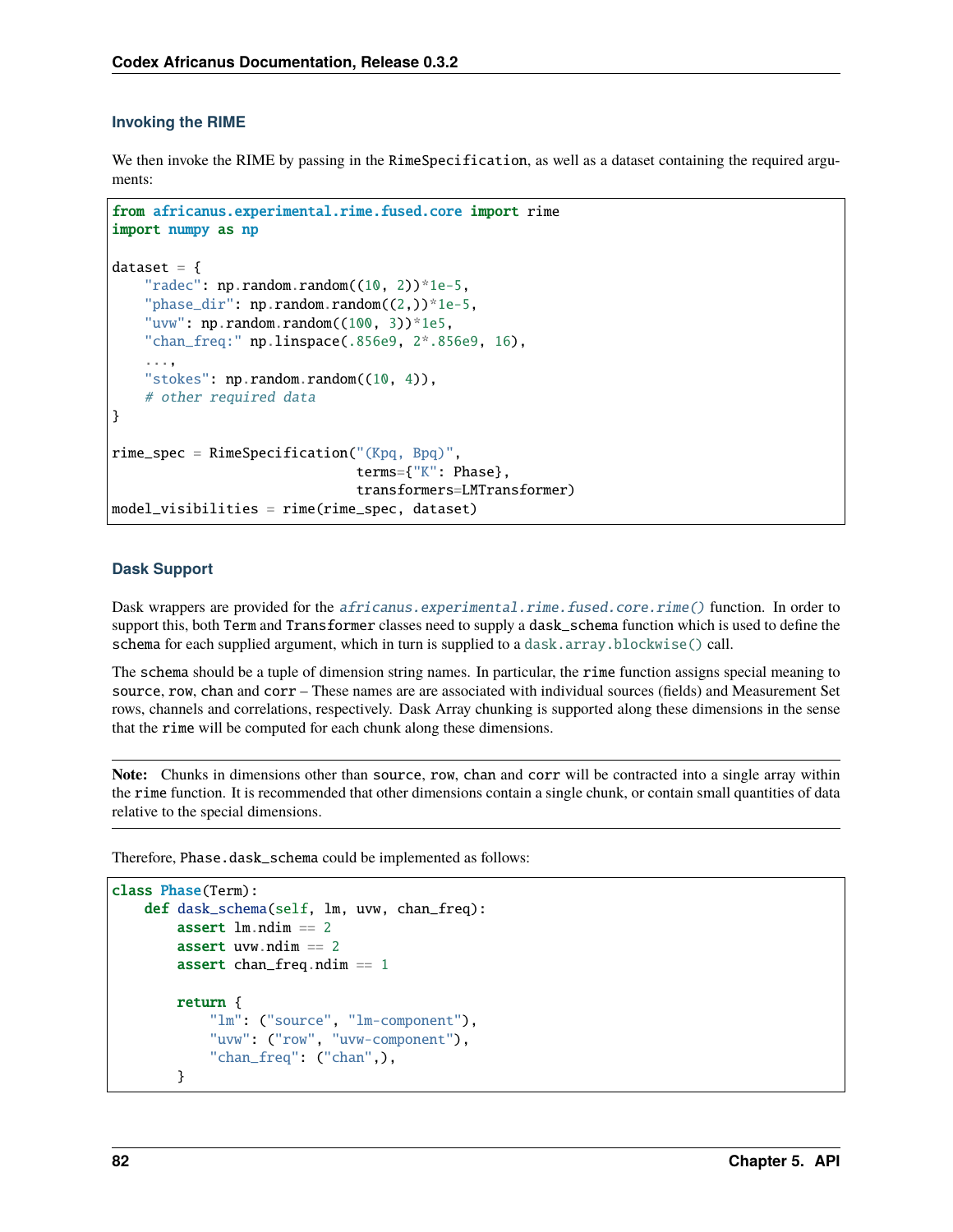The dask\_schema for a Transformer is slightly different as, in addition a schema for the inputs, it must also provide an array\_like variable describing the number of dimensions and data type of the output arrays. The array\_like variables are in turn passed into Term.dask\_schema. Thus, LMTransformer.dask\_schema could be implemented as follows;

```
class LMTransformer(Transformer):
   OUTPUTS = ['lm"]def dask_schema(self, phase_dir, radec):
       dt = np.result_type(phase_dir.dtype, radec.dtype)
       return ({
            "phase_dir": ("radec-component",),
            "radec": ("source", "radec-component",),
        },
        {
            "lm": np.empty((0,0), dtype=dt)
        })
```
Then, in a paradigm very similar to the non-dask case, we create a RimeSpecification and supply it, along with a dictionary or dataset of dask arrays, to the rime() function. This will produce a dask array representing the model visibilities.

```
from africanus.experimental.rime.fused.dask import rime
import dask.array as da
import numpy as np
dataset = \{"radec": da.random.random((10, 2), chunks=(2, 2))*1e-5,"phase_dir": da.random.random((2,), chunks=(2,))*1e-5,
    "uvw": da.random.random((100, 3), chunks=(10, 3))*1e5,
    "chan_freq:" da.linspace(.856e9, 2^*.856e9, 16, chunks=(4,)),
    ...,
    "stokes": da.random.random((10, 4), chunks=(2, 4)),
    # other required data
}
rime\_spec = RimeSpecification("Kpq, Bpq)",
                              terms={"K": Phase},
                              transformers=LMTransformer)
model_visibilities = rime(rime_spec, dataset)
model_visibilities.compute()
```
## **5.12.4 API**

class africanus.experimental.rime.fused.specification.RimeSpecification(*specification*,

*terms=None*, *transformers=None*)

Defines a unique Radio Interferometer Measurement Equation (RIME)

The RIME is composed of a number of Jones Terms, which are multiplied together and combined to produce model visibilities.

The RimeSpecification specifies the order of these Jones Terms and supports custom Jones terms specified by the user.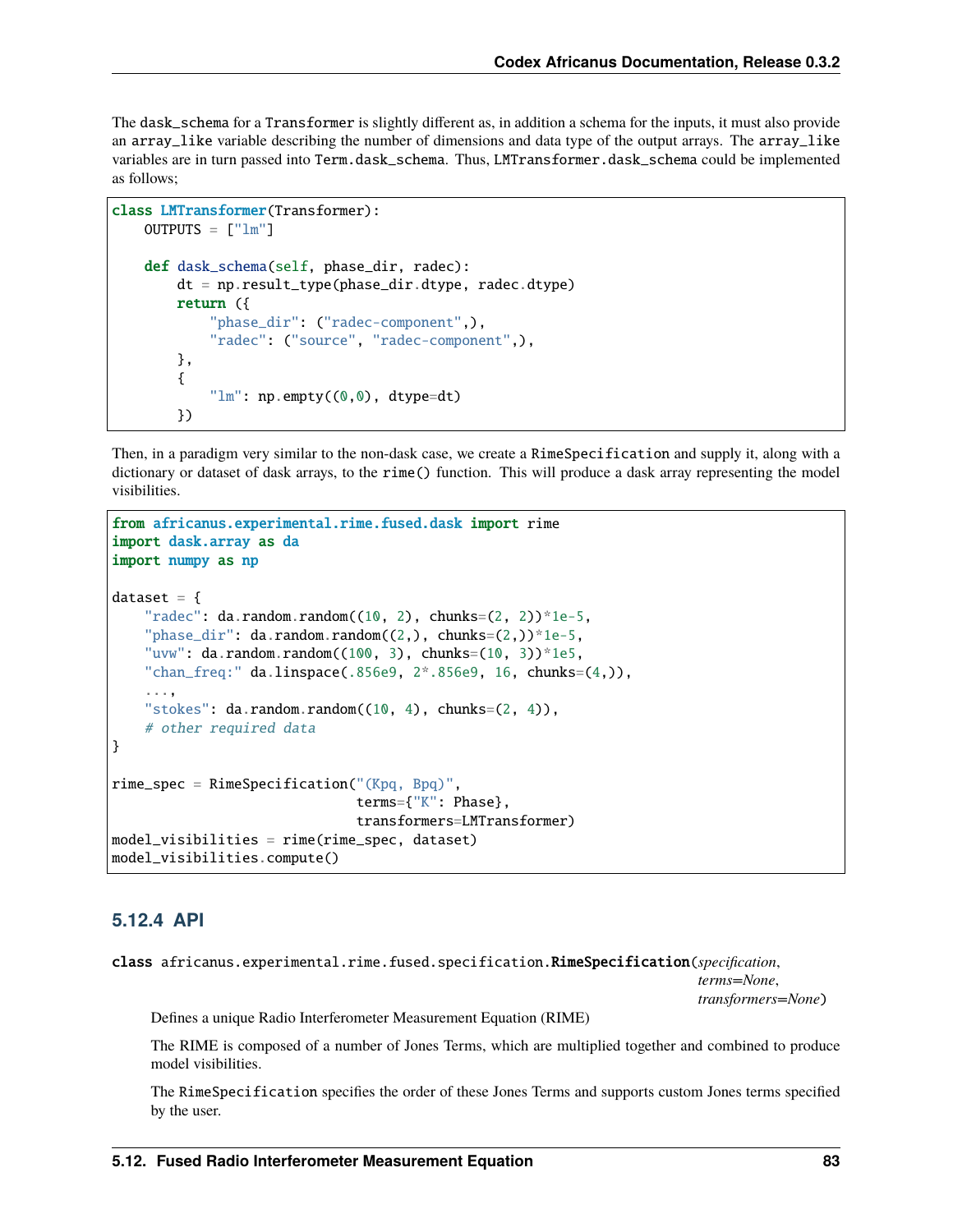One of the simplest RIME's that can be expressed involve a Phase (Kpq) and a Brightness (Bpq) term. The specification for this RIME is as follows:

 $\mathbf{rime\_spec} = \mathbf{RimeSpecification("Kpq, Bpq): [I, Q, U, V] \rightarrow [XX, XY, YX, YY]")}$ 

(Kpq, Bpq) specifies the onion more formally defined *[here](#page-81-1)*, while  $[I, Q, U, V] \rightarrow [XX, XY, YX, YY]$  defines the stokes to correlation conversion within the RIME. It also identifies whether the RIME is handling linear or circular feeds.

## **Term Configuration**

The pq in Kpq and Bpq signifies that their values are calculated per-baseline. It is possible to specify per-antenna terms: Kp and Kq for example which represent left (ANTENNA1) and right (ANTENNA2) terms respectively. Not that the hermitian transpose of the right term is automatically performed and does not need to be implemented in the Term itself. Thus, for example, (Kp, Bpq, Kq) specifies a RIME where the Phase Term is separated into left and right terms, while the Brightness Matrix is calculated per-baseline.

## **Stokes to Correlation Mapping**

 $[I, Q, U, V]$  ->  $[XX, XY, YX, YY]$  specifies a mapping from four stokes parameters to four correlations. Both linear [XX,XY,YX,YY] and circular [RR,RL,LR,LL] feed types are supported. A variety of mappings are possible:

 $[I, Q, U, V]$  ->  $[XX, XY, YX, YY]$  $[I, Q] \rightarrow [XX, YY]$  $[I, Q]$  ->  $[RR, LL]$ 

## **Custom Terms**

Custom Term classes implemented by a user can be added to the RIME as follows:

```
class CustomJones(Term):
    ...
```
spec = RimeSpecification("(Apq,Kpq,Bpq)", terms={"A": CustomJones})

## **Parameters**

**specification** [str] A string specifying the terms in the RIME and the stokes to correlation conversion.

**terms** [dict of str or Terms] A map describing custom [Term](#page-87-0) implementations. If one has defined a custom Gaussian Term class, for use in RIME (Cpq, Kpq, Bpq), this should be supplied as terms={"C": Gaussian}. strings can be supplied for predefined RIME classes.

**transformers** [list of Transformers] A list of [Transformer](#page-89-0) classes.

## <span id="page-87-0"></span>class africanus.experimental.rime.fused.terms.core.Term

Base class for Terms which describe parts of the Fused RIME. Implementors of a RIME Term should inherit from it.

A Term is an object that defines how a term in the RIME should be sampled to produces the Jones Terms that make up the RIME. It therefore defines a sampling function, which in turn depends on arbitrary inputs for performing the sampling.

A high degree of flexibility and leeway is afforded when implementing a Term. It might be implemented by merely indexing an array of Jones Matrices, or by implementing some computational model describing the Jones Terms.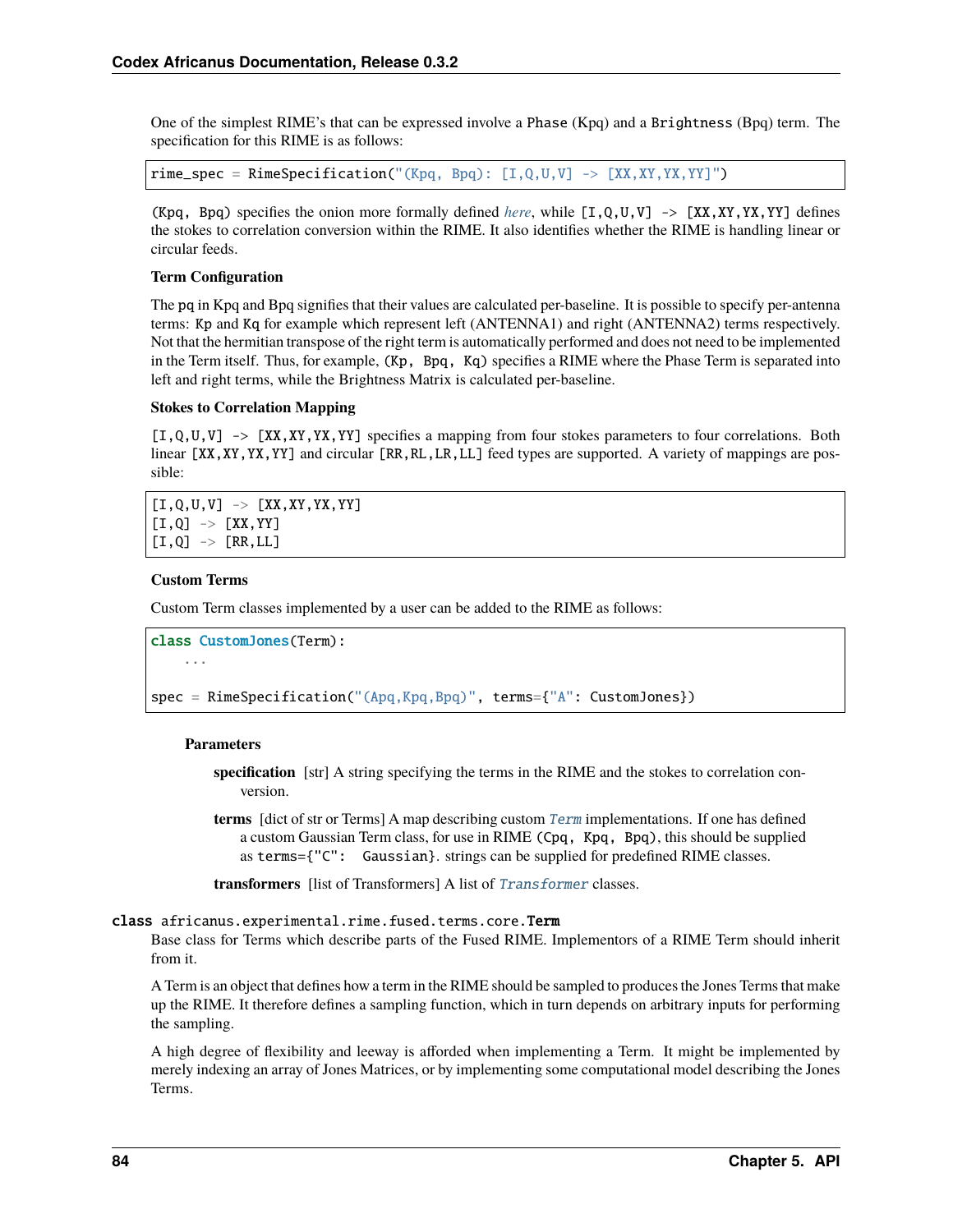```
class Phase(Term):
   def __init__(self, configuration):
        super().__init__(configuration)
```
## <span id="page-88-0"></span>init\_fields(*self*, *typing\_ctx*, *arg1*, *...*, *argn*, *kwarg1=None*, *...*, *kwargn=None*)

Requests inputs to the RIME term, ensuring that they are stored on a state object supplied to the sampling function and allows for new fields to be initialised and stored on the state object.

Requested inputs arg1...argn are required to be passed to the Fused RIME by the caller and are supplied to init\_fields as Numba types. kwarg1...kwargn are optional – if omitted by the caller, their default types (and values) will be supplied.

init\_fields should return a (fields, function) tuple. fields should be a list of the form [(name, numba\_type)], while function should be a function of the form  $fn(arg1, \ldots, argn)$ , kwarg1=None, .., kwargn=None) and should return the variables of the type defined in fields. Note that it's signature therefore matches that of init\_fields from after the typingctx argument. See the *[Simple Example](#page-81-2)*.

### **Parameters**

- typingctx A Numba typing context.
- arg1...argn Required RIME inputs for this Term.
- kwarg1...kwargn Optional RIME inputs for this Term. Types here should be simple: ints, floats, complex numbers and strings are ideal.

### **Return type** [tuple](https://docs.python.org/3/library/stdtypes.html#tuple)

**Returns** A (fields, function) tuple.

**Warning:** The function returned by init\_fields must be compileable in Numba's [nopython](https://numba.pydata.org/numba-doc/latest/user/jit.html#nopython_) mode.

### sampler(*self* )

Return a sampling function of the following form:

```
def sampler(self):
    def sample(state, s, r, t, f1, f2, a1, a2, c):
        ...
return sample
```
## **Parameters**

- state A state object containing the inputs requested by all Term objects in the RIME, as well as any fields created by Term.init\_fields.
- $s -$  Source index.
- $\mathbf{r}$  Row index.
- $\cdot$  **t** Time index.
- $f1 \text{Feed 1 index}$ .
- $f2 \text{Head } 2$  index.
- $a1$  Antenna 1 index.
- **a2** Antenna2 index.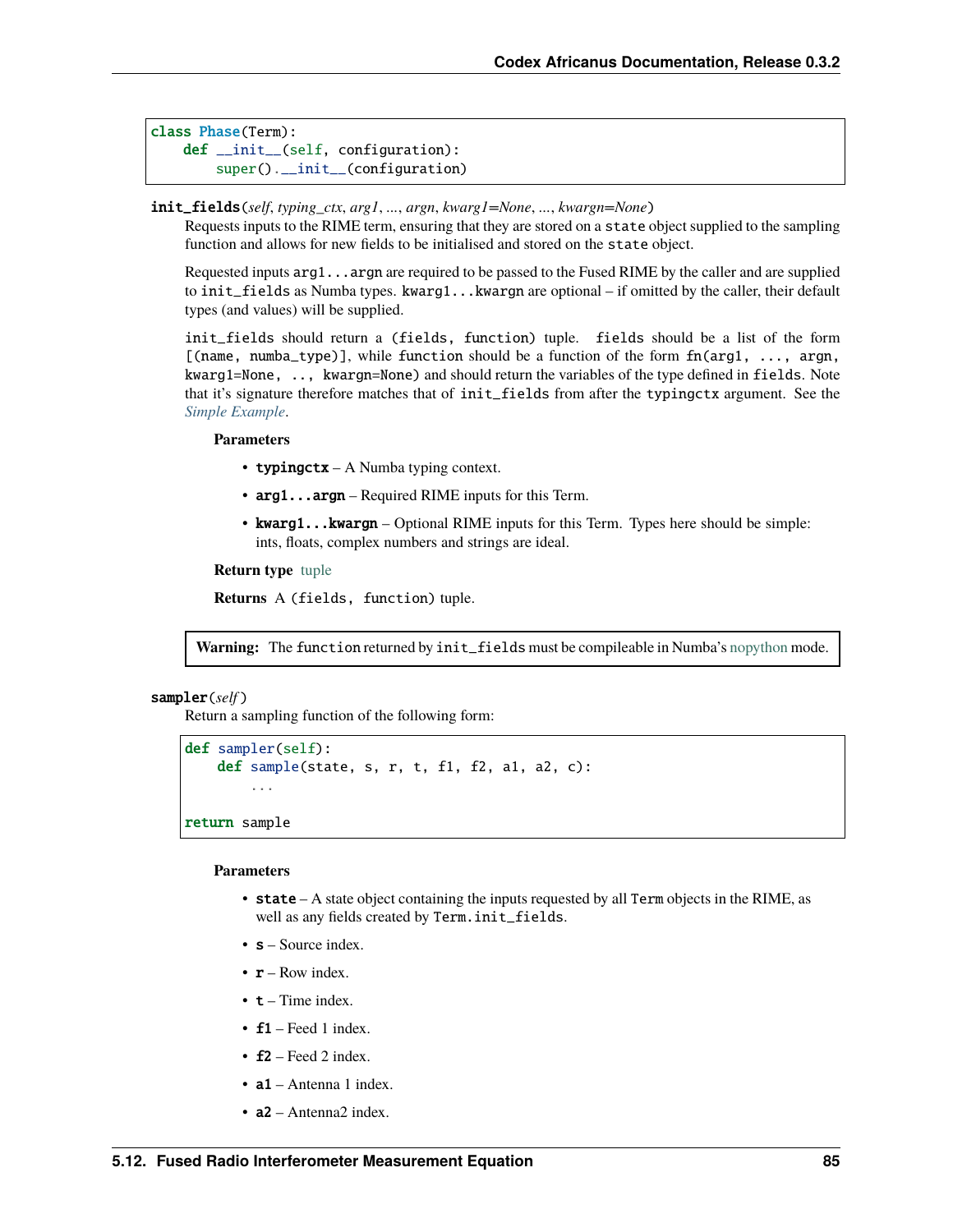• c – Channel index.

**Return type** scalar or a tuple

**Returns** a scalar or a tuple of two scalars or a tuple of four scalars.

**Warning:** The sampling function returned by sampler must be compileable in Numba's [nopython](https://numba.pydata.org/numba-doc/latest/user/jit.html#nopython_) mode.

dask\_schema(*self*, *arg1*, *...*, *argn*, *kwargs1=None*, *...*, *kwargn=None*)

#### **Parameters**

- arg1...argn Required RIME inputs for this Transformer.
- kwarg1...kwargn Optional RIME inputs for this Transformer. Types here should be simple: ints, floats, complex numbers and strings are ideal.

#### **Return type** [dict](https://docs.python.org/3/library/stdtypes.html#dict)

**Returns** A dictionary of the form {name: schema} defining the [blockwise\(\)](https://docs.dask.org/en/latest/generated/dask.array.blockwise.html#dask.array.blockwise) dimension schema of each supplied argument and keyword argument.

## <span id="page-89-0"></span>class africanus.experimental.rime.fused.transformers.core.Transformer

Base class for precomputing data for consumption by [Term](#page-87-0)'s.

### **OUTPUTS**

This class attributes should contain names of the outputs produced by the Transformer class. This should correspond to the fields produced by [Transformer.init\\_fields\(\)](#page-89-1).

<span id="page-89-1"></span>init\_fields(*self*, *typing\_ctx*, *arg1*, *...*, *argn*, *kwarg1=None*, *...*, *kwargn=None*)

Requests inputs to the Transformer, and specifies new fields and the function for creating them on the state object. Functionally, this method behaves exactly the same as the [init\\_fields\(\)](#page-88-0) method, the difference being that the outputs are available to all Terms.

**Return type** [tuple](https://docs.python.org/3/library/stdtypes.html#tuple)

**Returns** A (fields, function) tuple.

**Warning:** The function returned by init\_fields must be compileable in Numba's [nopython](https://numba.pydata.org/numba-doc/latest/user/jit.html#nopython_) mode.

dask\_schema(*self*, *arg1*, *...*, *argn*, *kwargs1=None*, *...*, *kwargn=None*)

**Return type** [tuple](https://docs.python.org/3/library/stdtypes.html#tuple)

**Returns**

A (inputs, outputs) tuple.

inputs should be a dictionary of the form {name: schema} where schema is a dimension schema suitable for use in [dask.array.blockwise\(\)](https://docs.dask.org/en/latest/generated/dask.array.blockwise.html#dask.array.blockwise). A suitable schema for visibility data would be (row, chan, corr), while a uvw coordinate schema could be (row, uvw-component).

outputs should be a dictionary of the form {name: array\_like}, where array\_like is an object with dtype and ndim attributes. A suitable array\_like for lm data could be np. empty((0,0), dtype=np.float64).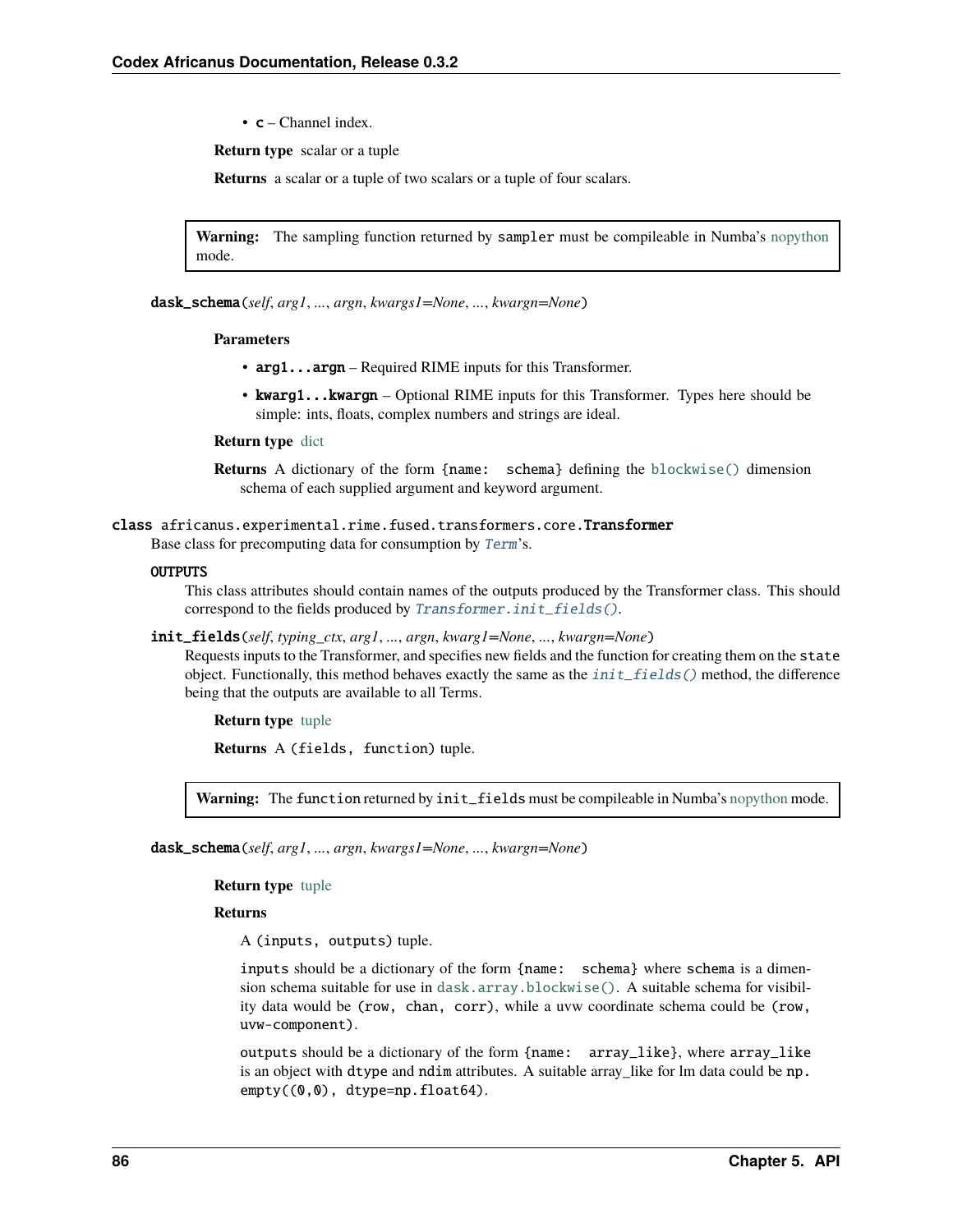*corrs*)

## **Predefined Terms**

class africanus.experimental.rime.fused.terms.phase.Phase(*configuration*) Phase Delay Term

### **Attributes**

### **configuration**

class africanus.experimental.rime.fused.terms.brightness.Brightness(*configuration*, *stokes*,

Brightness Matrix Term

#### **Attributes**

#### **configuration**

class africanus.experimental.rime.fused.terms.gaussian.Gaussian(*configuration*) Gaussian Amplitude Term

#### **Attributes**

### **configuration**

class africanus.experimental.rime.fused.terms.feed\_rotation.FeedRotation(*configuration*, *feed\_type*)

Feed Rotation Term

**Attributes**

### **configuration**

class africanus.experimental.rime.fused.terms.cube\_dde.BeamCubeDDE(*configuration*, *corrs*) Voxel Beam Cube Term

**Attributes**

**configuration**

## **Predefined Transformers**

class africanus.experimental.rime.fused.transformers.lm.LMTransformer

class africanus.experimental.rime.fused.transformers.parangle.ParallacticTransformer(*process\_pool*)

## **5.12.5 Numpy**

| $rime(rime\_spec, *args, **kw)$ | Evaluates the Radio Interferometer Measurement Equa-  |
|---------------------------------|-------------------------------------------------------|
|                                 | tion (RIME), given the Specification of the RIME      |
|                                 | rime_spec, as well as the inputs to the RIME given in |
|                                 | *args and ** kwargs.                                  |

<span id="page-90-0"></span>africanus.experimental.rime.fused.core.rime(*rime\_spec*, *\*args*, *\*\*kw*)

Evaluates the Radio Interferometer Measurement Equation (RIME), given the Specification of the RIME rime\_spec, as well as the inputs to the RIME given in \*args and \*\*kwargs.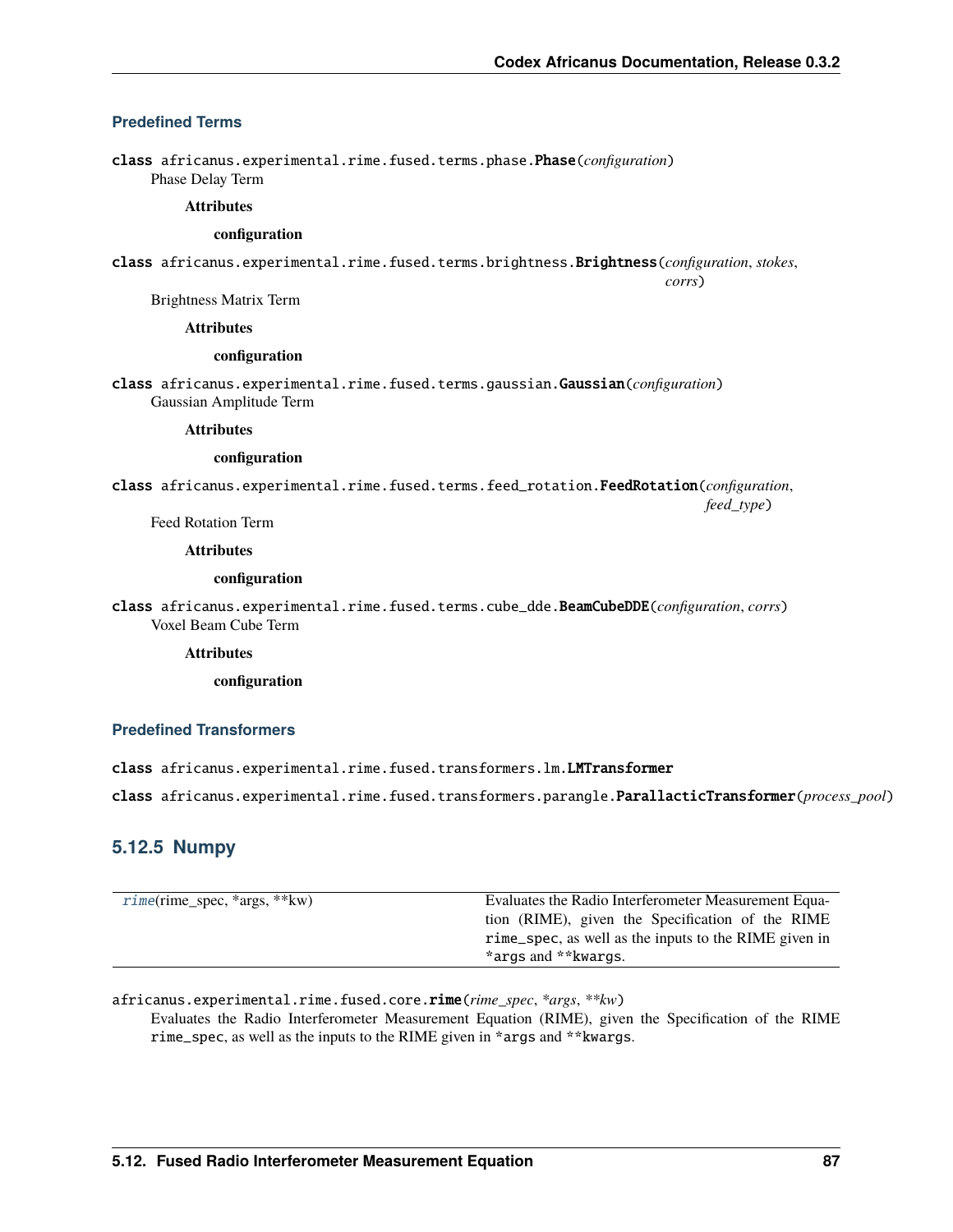## **5.12.6 Dask**

| $rime(rime\_spec, *args, **kw)$ |
|---------------------------------|
|---------------------------------|

Like  $rime()$  $rime()$ , but for a dask paradigm

<span id="page-91-0"></span>africanus.experimental.rime.fused.dask.rime(*rime\_spec*, *\*args*, *\*\*kw*) Like [rime\(\)](#page-90-0), but for a dask paradigm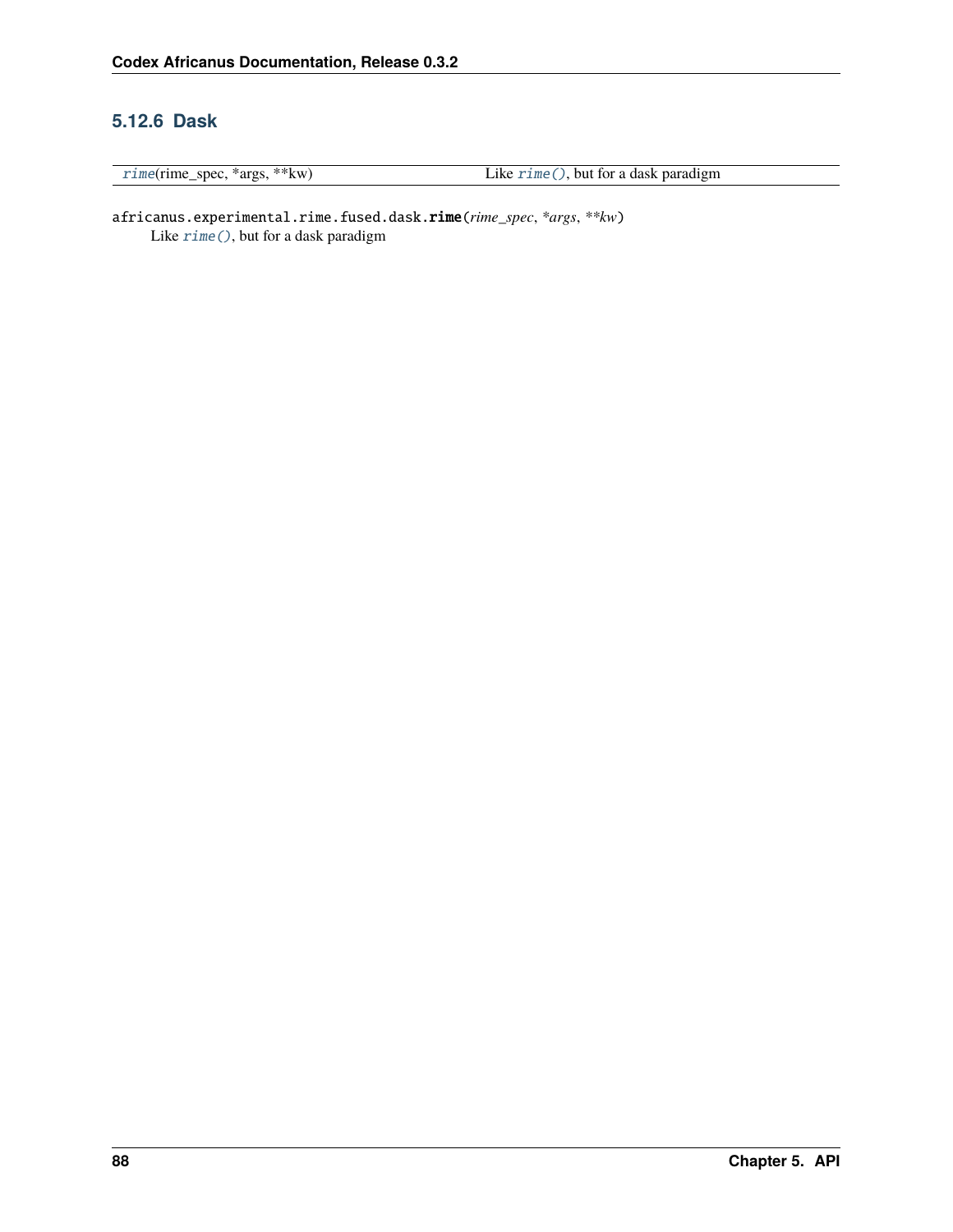## **CHAPTER**

## **CONTRIBUTING**

Contributions are welcome, and they are greatly appreciated! Every little bit helps, and credit will always be given. You can contribute in many ways:

# **6.1 Types of Contributions**

## **6.1.1 Report Bugs**

Report bugs at [https://github.com/ska-sa/codex-africanus/issues.](https://github.com/ska-sa/codex-africanus/issues)

If you are reporting a bug, please include:

- Your operating system name and version.
- Any details about your local setup that might be helpful in troubleshooting.
- Detailed steps to reproduce the bug.

## **6.1.2 Fix Bugs**

Look through the GitHub issues for bugs. Anything tagged with "bug" and "help wanted" is open to whoever wants to implement it.

## **6.1.3 Implement Features**

Look through the GitHub issues for features. Anything tagged with "enhancement" and "help wanted" is open to whoever wants to implement it.

## **6.1.4 Write Documentation**

Codex Africanus could always use more documentation, whether as part of the official Codex Africanus docs, in docstrings, or even on the web in blog posts, articles, and such.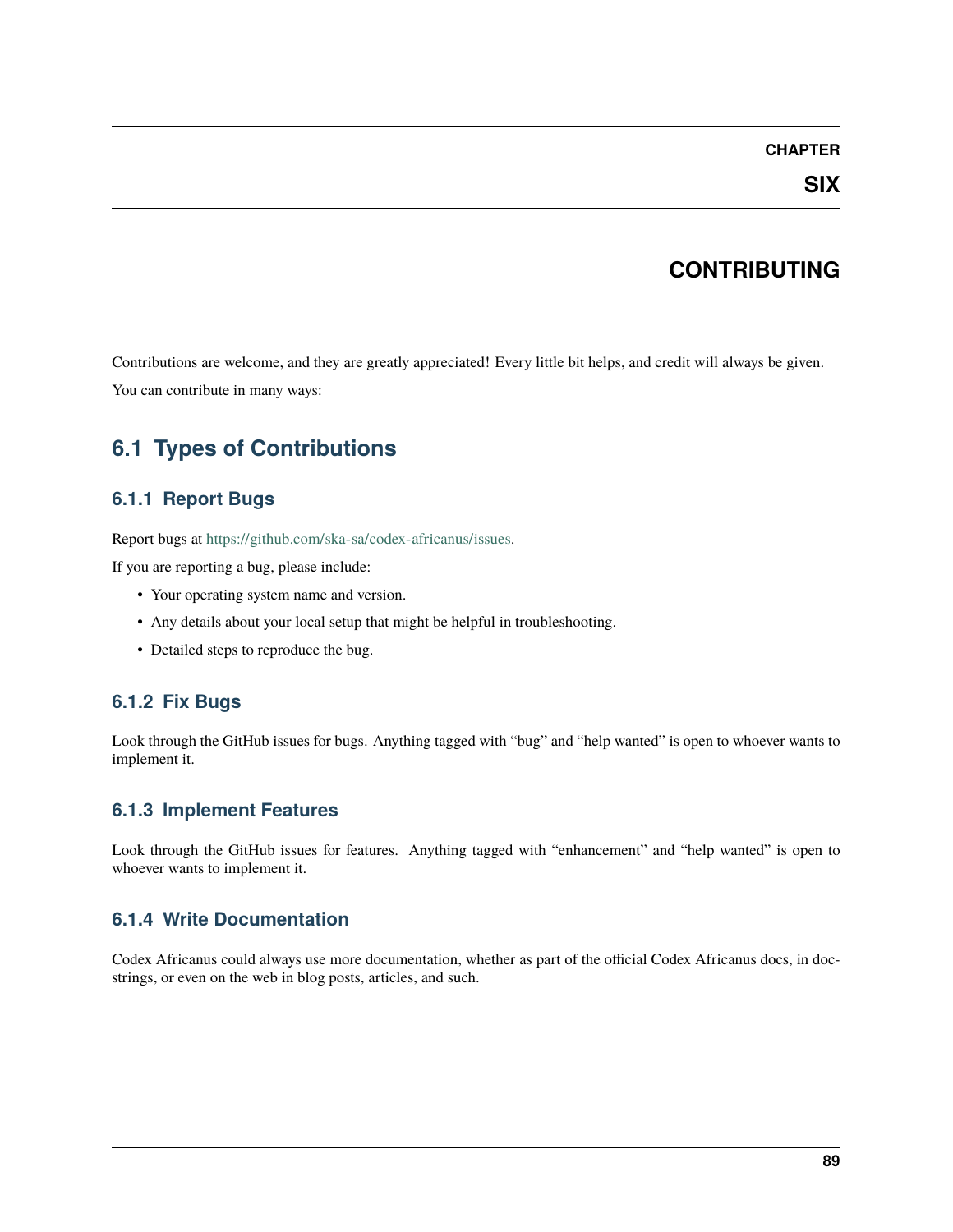## **6.1.5 Submit Feedback**

The best way to send feedback is to file an issue at [https://github.com/ska-sa/codex-africanus/issues.](https://github.com/ska-sa/codex-africanus/issues)

If you are proposing a feature:

- Explain in detail how it would work.
- Keep the scope as narrow as possible, to make it easier to implement.
- Remember that this is a volunteer-driven project, and that contributions are welcome :)

## **6.2 Get Started!**

Ready to contribute? Here's how to set up *codex-africanus* for local development.

- 1. Fork the *codex-africanus* repo on GitHub.
- 2. Clone your fork locally:

\$ git clone git@github.com:your\_name\_here/codex-africanus.git

3. Install your local copy into a virtualenv. Assuming you have virtualenvwrapper installed, this is how you set up your fork for local development:

```
$ mkvirtualenv codex-africanus
$ cd codex-africanus/
$ pip install -e .
```
4. Create a branch for local development:

```
$ git checkout -b name-of-your-bugfix-or-feature
```
Now you can make your changes locally.

5. When you're done making changes, check that your changes pass the test cases, fixup your PEP8 compliance, and check for any code style issues:

\$ py.test -v africanus \$ autopep8 -r -i africanus \$ flake8 africanus \$ pycodestyle africanus

To get autopep8 and pycodestyle, just pip install them into your virtualenv.

6. Commit your changes and push your branch to GitHub:

```
$ git add .
$ git commit -m "Your detailed description of your changes."
$ git push origin name-of-your-bugfix-or-feature
```
7. Submit a pull request through the GitHub website.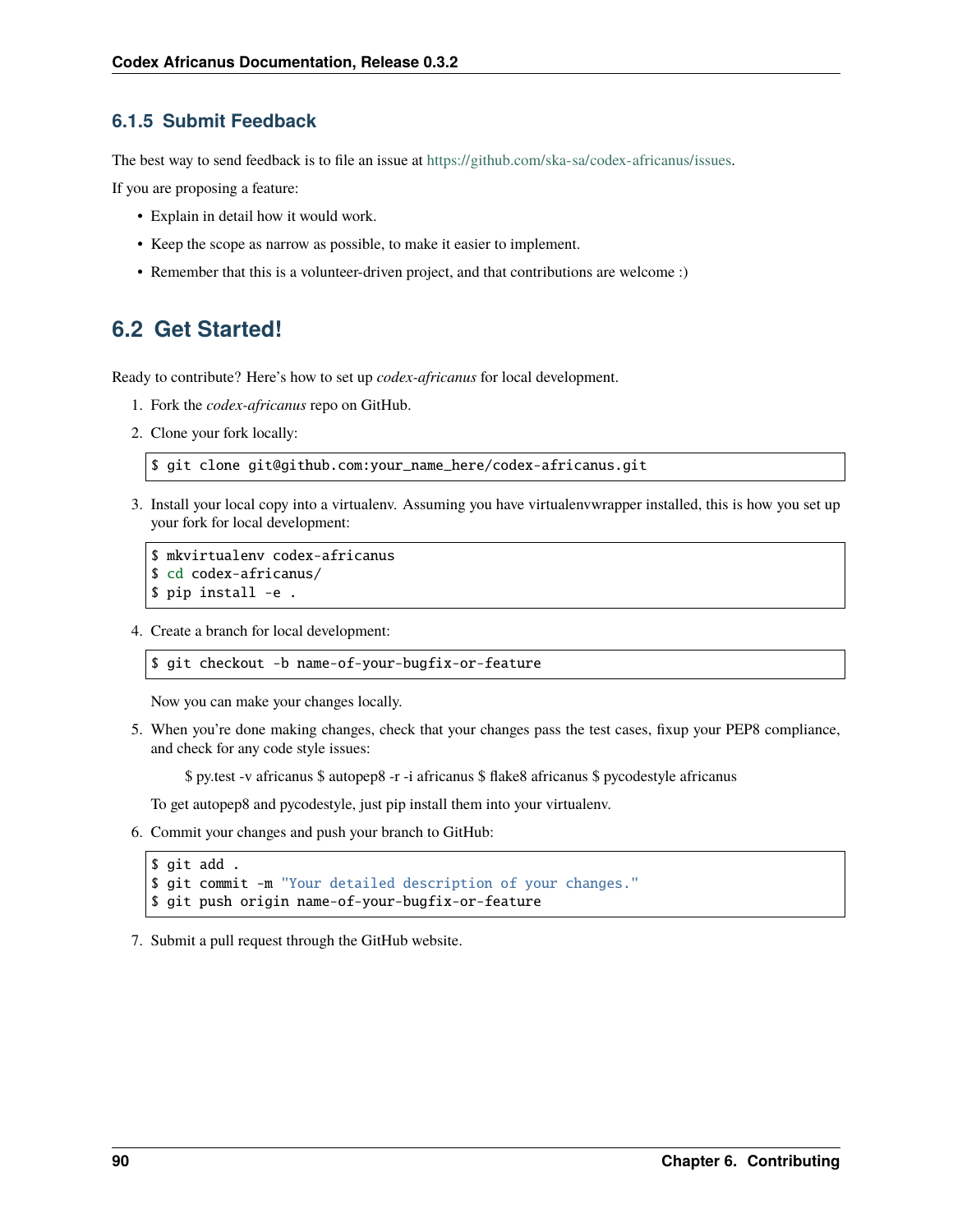## **6.3 Pull Request Guidelines**

Before you submit a pull request, check that it meets these guidelines:

- 1. The pull request should include tests.
- 2. If the pull request adds functionality, the docs should be updated. Put your new functionality into a function with a docstring, and add the feature to the list in HISTORY.rst.
- 3. The pull request should work for Python 2.7, 3.5 and 3.6. Check [https://travis-ci.org/ska-sa/codex-africanus/](https://travis-ci.org/ska-sa/codex-africanus/pull_requests) [pull\\_requests](https://travis-ci.org/ska-sa/codex-africanus/pull_requests) and make sure that the tests pass for all supported Python versions.

# **6.4 Tips**

To run the tests:

```
$ py.test -vvv africanus/
```
# **6.5 Deploying**

A reminder for the maintainers on how to deploy.

- 1. Update HISTORY.rst with the intended release number Z.Y.X and commit to git.
- 2. Bump the version number with bumpversion. This creates a new git commit, as well as an annotated tag Z.Y.X for the release. If your current version is Z.Y.W and the new version is Z.Y.X call:

```
$ python -m pip install bump2version
$ bump2version --current-version Z.Y.W --new-version Z.Y.X patch
```
3. Push the release commit and new tag up:

```
$ git push --follow-tags
```
4. Travis should automatically deploy the tagged release to PyPI if the automated tests pass.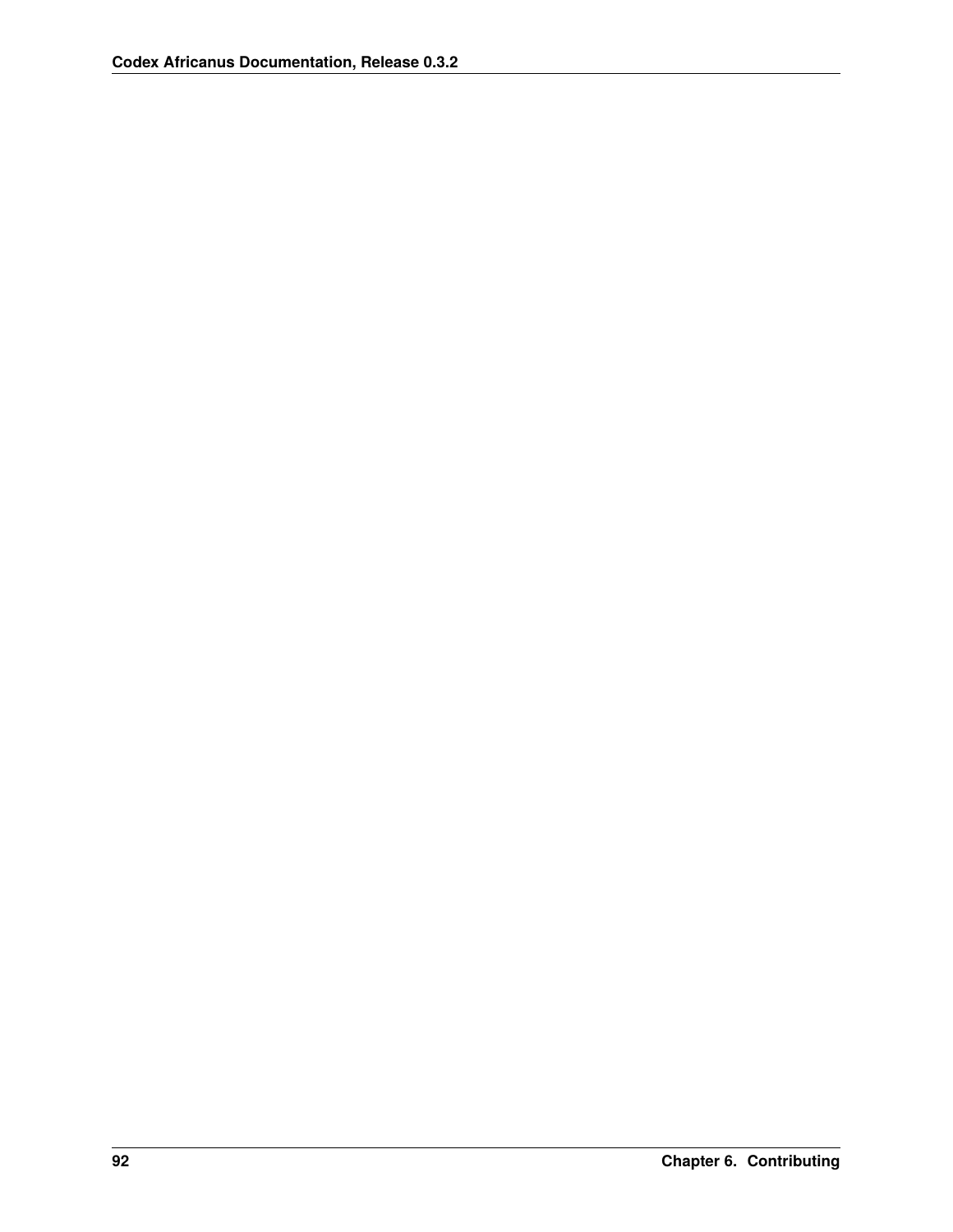## **CHAPTER**

## **SEVEN**

## **CREDITS**

## **7.1 Development Lead**

• Simon Perkins [<sperkins@ska.ac.za>](mailto:sperkins@ska.ac.za)

# **7.2 Contributors**

- Landman Bester [<lbester@ska.ac.za>](mailto:lbester@ska.ac.za)
- Benjamin Hugo <br/> <br/>bhugo@ska.ac.za>
- Jonathan Kenyon [<jkenyon@ska.ac.za>](mailto:jkenyon@ska.ac.za)
- Gijs Molenaar [<gijs@pythonic.nl>](mailto:gijs@pythonic.nl)
- Joshua van Staden [<joshvstaden14@gmail.com>](mailto:joshvstaden14@gmail.com)
- Oleg Smirnov [<oms@ska.ac.za,](mailto:oms@ska.ac.za) [osmirnov@gmail.com>](mailto:osmirnov@gmail.com)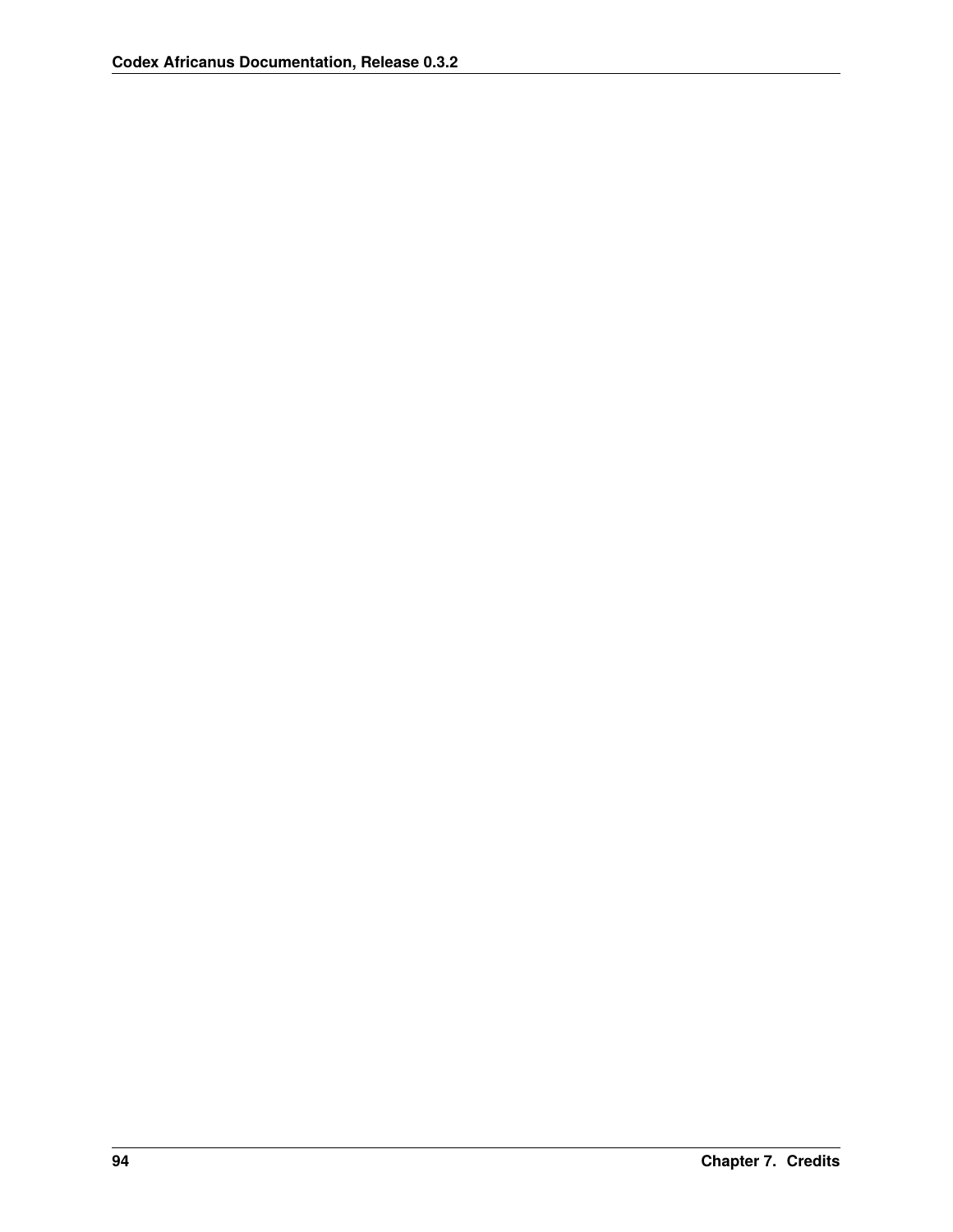## **CHAPTER**

## **EIGHT**

## **HISTORY**

## **8.1 X.Y.Z (YYYY-MM-DD)**

- Document Fused RIME [\(GH#270\)](https://github.com/ska-sa/codex-africanus/pull/270)
- Add Multiton, LazyProxy and LazyProxyMultiton patterns [\(GH#269\)](https://github.com/ska-sa/codex-africanus/pull/269)

## **8.2 0.3.2 (2022-13-01)**

- Support numba  $\geq$  = 0.54 [\(GH#264\)](https://github.com/ska-sa/codex-africanus/pull/264)
- Fused RIME [\(GH#239\)](https://github.com/ska-sa/codex-africanus/pull/239)
- Restrict numba version to  $\leq$  0.54.0 [\(GH#259\)](https://github.com/ska-sa/codex-africanus/pull/259)
- BDA fix typos in numba wrapper [\(GH#261\)](https://github.com/ska-sa/codex-africanus/pull/261)
- BDA Time-smearing fixes [\(GH#253\)](https://github.com/ska-sa/codex-africanus/pull/253)

## **8.3 0.3.1 (2021-09-09)**

- Handle empty spectral indices in WSClean Model [\(GH#258\)](https://github.com/ska-sa/codex-africanus/pull/258)
- Support missing data during BDA [\(GH#252\)](https://github.com/ska-sa/codex-africanus/pull/252)

## **8.4 0.3.0 (2021-09-09)**

- Deprecate Python 3.6 support, add Python 3.9 support [\(GH#248\)](https://github.com/ska-sa/codex-africanus/pull/248)
- Using *contextlib.suppress* instead of deprecated *dask.util.ignoring* in EstimatingProgressBar [\(GH#256\)](https://github.com/ska-sa/codex-africanus/pull/256)
- Disallow numba 0.54.0 [\(GH#254\)](https://github.com/ska-sa/codex-africanus/pull/254)
- Upgrade to CuPy 9.0 and fix template encoding [\(GH#251\)](https://github.com/ska-sa/codex-africanus/pull/251)
- Parse and zero spectral models containing 'nan' and 'inf' in wsclean model files [\(GH#250\)](https://github.com/ska-sa/codex-africanus/pull/250)
- Clarify \_wrapper names [\(GH#247\)](https://github.com/ska-sa/codex-africanus/pull/247)
- Baseline-Dependent Time-and-Channel Averaging [\(GH#173,](https://github.com/ska-sa/codex-africanus/pull/173) [GH#243\)](https://github.com/ska-sa/codex-africanus/pull/243)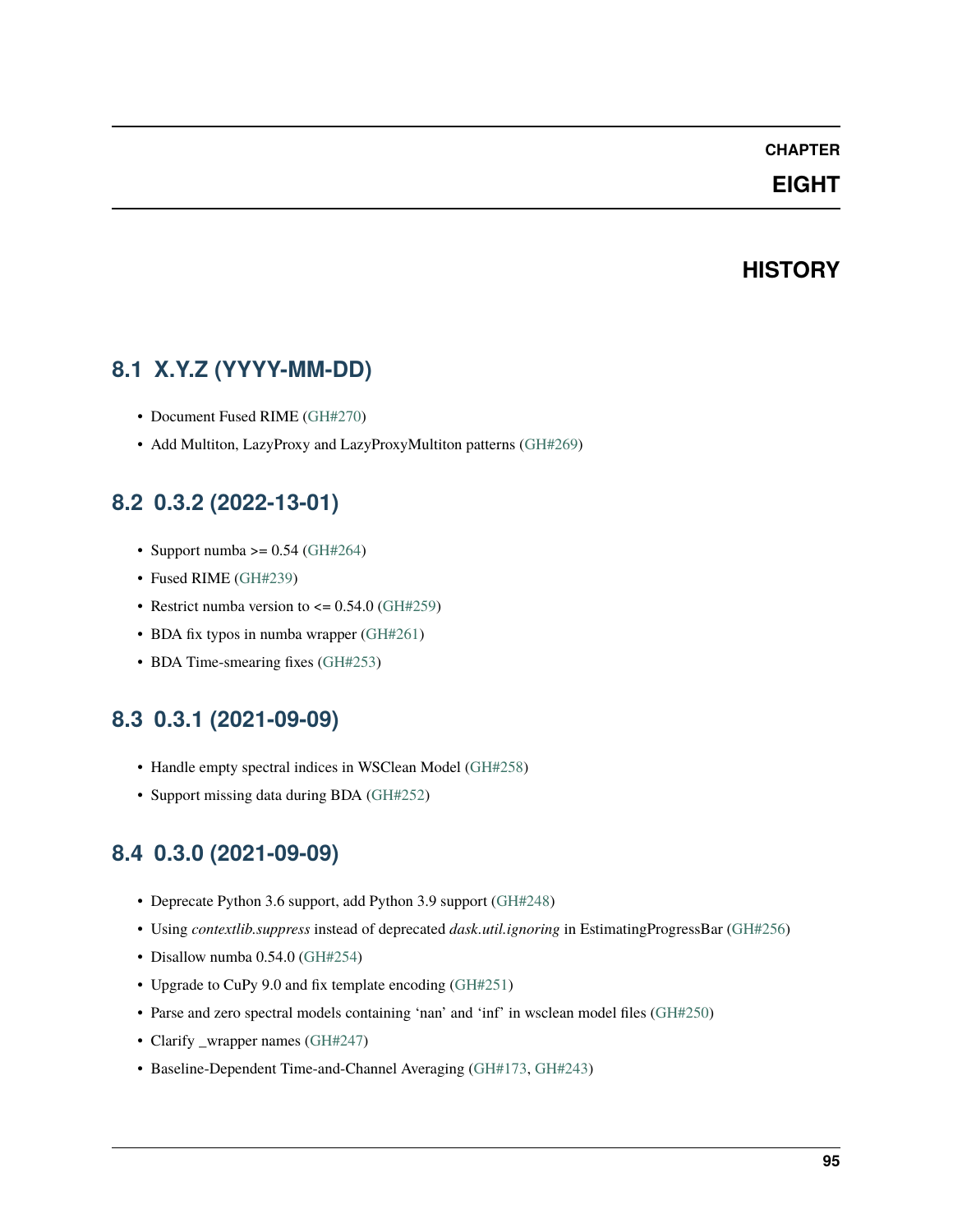## **8.5 0.2.10 (2021-02-09)**

- Don't let dof go to zero during spi fitting [\(GH#240\)](https://github.com/ska-sa/codex-africanus/pull/240)
- Add support for Shapelets and Zernike Polynomials [\(GH#231\)](https://github.com/ska-sa/codex-africanus/pull/231)
- Add beam model during SPI fitting [\(GH#238\)](https://github.com/ska-sa/codex-africanus/pull/238)
- Add double accumulation option and Hessian function to wgridder [\(GH#237\)](https://github.com/ska-sa/codex-africanus/pull/237)
- Upgrade ducc0 to version 0.8.0 [\(GH#236\)](https://github.com/ska-sa/codex-africanus/pull/236)
- Add mindet to avoid div0 errors in spi fitter and fix alpha and I0 variance estimates [\(GH#234\)](https://github.com/ska-sa/codex-africanus/pull/234)

## **8.6 0.2.9 (2020-12-15)**

- Upgrade ducc0 to version 0.7.0 [\(GH#233\)](https://github.com/ska-sa/codex-africanus/pull/233)
- Fix manually specifying wgridder precision [\(GH#230\)](https://github.com/ska-sa/codex-africanus/pull/230)

# **8.7 0.2.8 (2020-10-08)**

- Fix NoneType issue in wgridder when weights are None [\(GH#228\)](https://github.com/ska-sa/codex-africanus/pull/228)
- Bounding hull geometric and image manipulation routines [\(GH#192,](https://github.com/ska-sa/codex-africanus/pull/192) [GH#154\)](https://github.com/ska-sa/codex-africanus/pull/154)
- Fix row chunk chunking in Perley Polyhedron Degridder Dask Interface

# **8.8 0.2.7 (2020-09-23)**

- Deprecate old gridder and filters [\(GH#224\)](https://github.com/ska-sa/codex-africanus/pull/224)
- Upgrade to ducc0 0.6.0 [\(GH#223\)](https://github.com/ska-sa/codex-africanus/pull/223)
- Add Perley Polyhedron Faceting Gridder/Degridder [\(GH#202,](https://github.com/ska-sa/codex-africanus/pull/202) [GH#215,](https://github.com/ska-sa/codex-africanus/pull/215) [GH#222\)](https://github.com/ska-sa/codex-africanus/pull/222)

# **8.9 0.2.6 (2020-08-07)**

- Add wrapper for ducc0.wgridder [\(GH#204\)](https://github.com/ska-sa/codex-africanus/pull/204)
- Correct Irregular Grid nesting in BeamAxes [\(GH#217\)](https://github.com/ska-sa/codex-africanus/pull/217)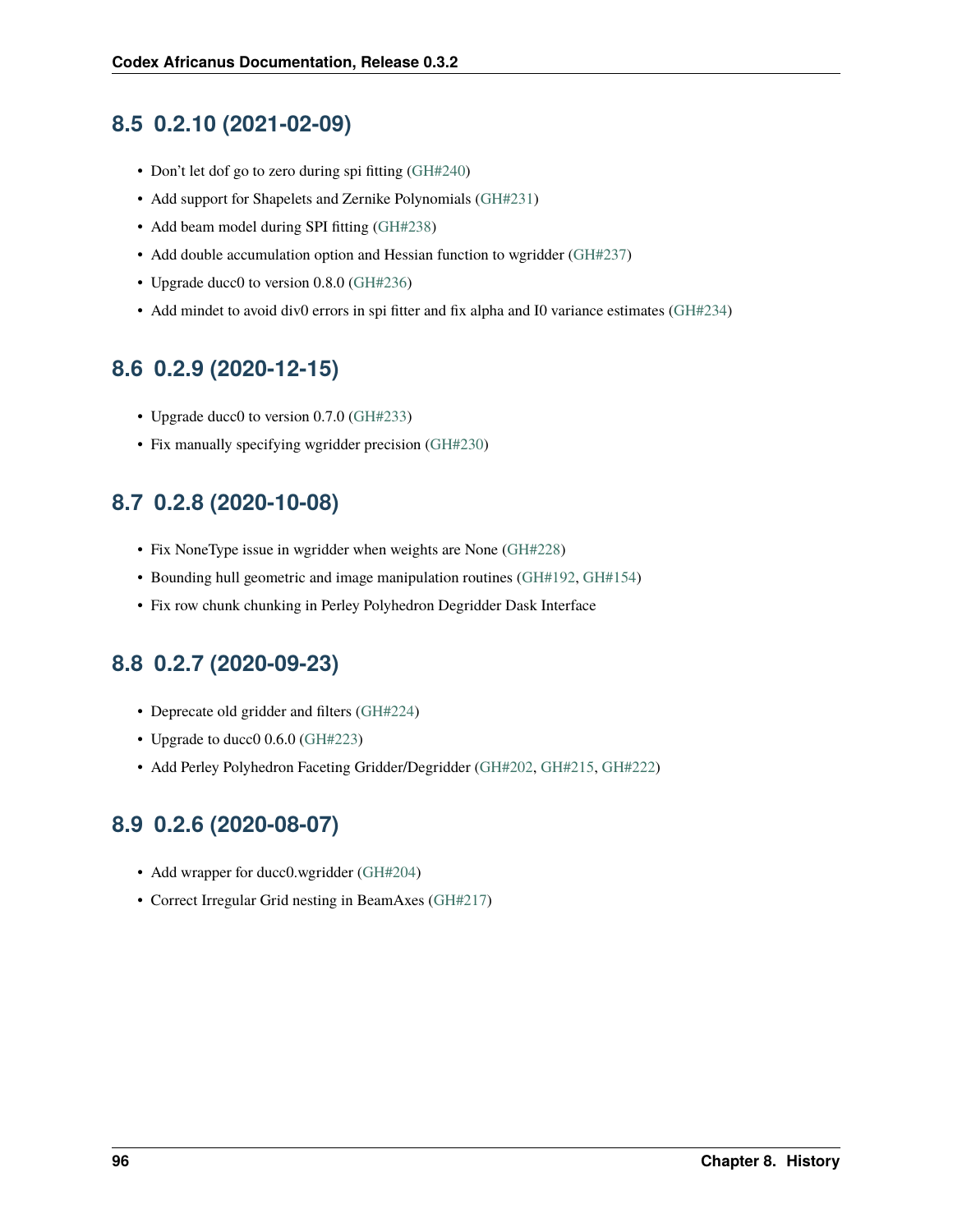## **8.10 0.2.5 (2020-07-01)**

- Convert WSClean Gaussian arcsecond and degree quantities to radians [\(GH#206\)](https://github.com/ska-sa/codex-africanus/pull/206)
- Update classifiers and correct license in setup.py to BSD3 [\(GH#201\)](https://github.com/ska-sa/codex-africanus/pull/201)

# **8.11 0.2.4 (2020-05-29)**

- Support overriding the l and m axis sign in beam\_grids [\(GH#199\)](https://github.com/ska-sa/codex-africanus/pull/199)
- Upgrade to python-casacore 3.3.1 [\(GH#197\)](https://github.com/ska-sa/codex-africanus/pull/197)
- Upgrade to jax 0.1.68 and jaxlib 0.1.47 [\(GH#197\)](https://github.com/ska-sa/codex-africanus/pull/197)
- Upgrade to scipy 1.4.0 [\(GH#197\)](https://github.com/ska-sa/codex-africanus/pull/197)
- Use github workflows [\(GH#196,](https://github.com/ska-sa/codex-africanus/pull/196) [GH#197,](https://github.com/ska-sa/codex-africanus/pull/197) [GH#198,](https://github.com/ska-sa/codex-africanus/pull/198) [GH#199\)](https://github.com/ska-sa/codex-africanus/pull/199)
- Make CASA parallactic angles thread-safe [\(GH#195\)](https://github.com/ska-sa/codex-africanus/pull/195)
- Fix spectral model documentation [\(GH#190\)](https://github.com/ska-sa/codex-africanus/pull/190), to match changes in [\(GH#189\)](https://github.com/ska-sa/codex-africanus/pull/189)

## **8.12 0.2.3 (2020-05-14)**

- Fix incorrect SPI calculation and make predict defaults MeqTree equivalent [\(GH#189\)](https://github.com/ska-sa/codex-africanus/pull/189)
- Depend on pytest-flake  $8 \ge 1.0.6$  [\(GH#187,](https://github.com/ska-sa/codex-africanus/pull/187) [GH#188\)](https://github.com/ska-sa/codex-africanus/pull/188)
- MeqTrees Comparison Script Updates [\(GH#160\)](https://github.com/ska-sa/codex-africanus/pull/160)
- Improve requirements handling [\(GH#187\)](https://github.com/ska-sa/codex-africanus/pull/187)
- Use python-casacore wheels for travis testing, instead of kernsuite packages [\(GH#185\)](https://github.com/ska-sa/codex-africanus/pull/185)

## **8.13 0.2.2 (2020-04-09)**

• Add a dask Estimating Progress Bar [\(GH#182,](https://github.com/ska-sa/codex-africanus/pull/182) [GH#183\)](https://github.com/ska-sa/codex-africanus/pull/183)

## **8.14 0.2.1 (2020-04-03)**

- Update trove to latest master commit [\(GH#178\)](https://github.com/ska-sa/codex-africanus/pull/178)
- Added Cubic Spline support [\(GH#174\)](https://github.com/ska-sa/codex-africanus/pull/174)
- Depend on python-casacore >= 3.2.0 [\(GH#172\)](https://github.com/ska-sa/codex-africanus/pull/172)
- Drop Python 3.5 support and test Python 3.7 [\(GH#168\)](https://github.com/ska-sa/codex-africanus/pull/168)
- Implement optimised WSClean predict [\(GH#166,](https://github.com/ska-sa/codex-africanus/pull/166) [GH#167,](https://github.com/ska-sa/codex-africanus/pull/167) [GH#177,](https://github.com/ska-sa/codex-africanus/pull/177) [GH#179,](https://github.com/ska-sa/codex-africanus/pull/179) [GH#180,](https://github.com/ska-sa/codex-africanus/pull/180) [GH#181\)](https://github.com/ska-sa/codex-africanus/pull/181)
- Simplify dask predict\_vis code [\(GH#164,](https://github.com/ska-sa/codex-africanus/pull/164) [GH#165\)](https://github.com/ska-sa/codex-africanus/pull/165)
- Document and check weight shapes in simple gridder and degridder [\(GH#162,](https://github.com/ska-sa/codex-africanus/pull/162) [GH#163\)](https://github.com/ska-sa/codex-africanus/pull/163)
- Restructuring calibration module [\(GH#127\)](https://github.com/ska-sa/codex-africanus/pull/127)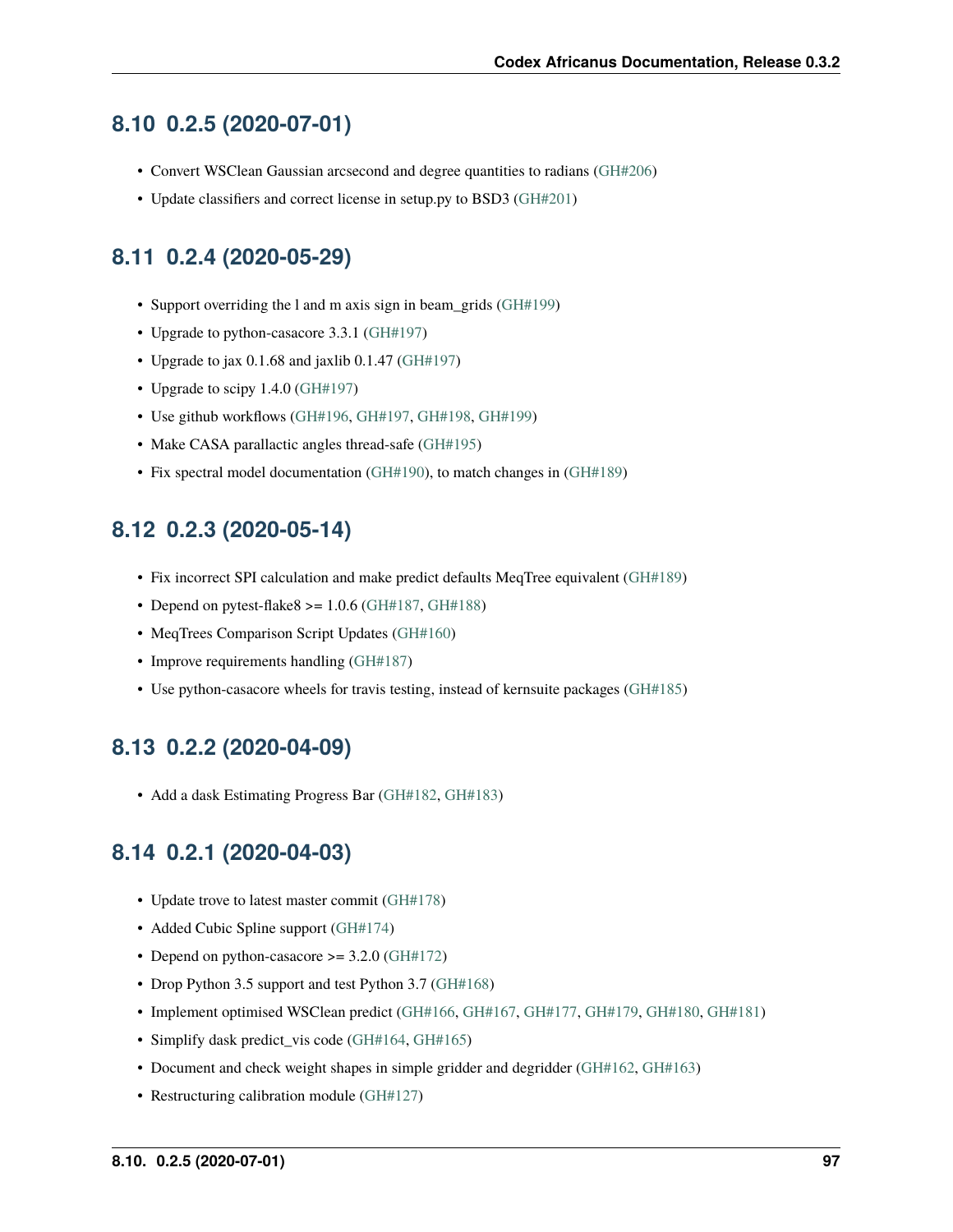- Upgrade to numba 0.46.0, using new inlining functionality in the RIME and averaging code.
- Modified predict to be compatible with eidos fits headers [\(GH#158\)](https://github.com/ska-sa/codex-africanus/pull/158)

## **8.15 0.2.0 (2019-09-30)**

- Added standalone SPI fitter [\(GH#153\)](https://github.com/ska-sa/codex-africanus/pull/153)
- Fail earlier and explain duplicate averaging rows [\(GH#155\)](https://github.com/ska-sa/codex-africanus/pull/155)
- CUDA Beam Implementation [\(GH#152\)](https://github.com/ska-sa/codex-africanus/pull/152)
- Fix documentation package versions [\(GH#151\)](https://github.com/ska-sa/codex-africanus/pull/151)
- Deprecate experimental w-stacking gridder in favour of nifty gridder [\(GH#148\)](https://github.com/ska-sa/codex-africanus/pull/148)
- Expand travis build matrix [\(GH#147\)](https://github.com/ska-sa/codex-africanus/pull/147)
- Drop Python 2 support [\(GH#146,](https://github.com/ska-sa/codex-africanus/pull/146) [GH#149,](https://github.com/ska-sa/codex-africanus/pull/149) [GH#150\)](https://github.com/ska-sa/codex-africanus/pull/150)
- Support the beam in the predict example [\(GH#145\)](https://github.com/ska-sa/codex-africanus/pull/145)
- Fix weight indexing in averaging [\(GH#144\)](https://github.com/ska-sa/codex-africanus/pull/144)
- Support EFFECTIVE BW and RESOLUTION in averaging [\(GH#144\)](https://github.com/ska-sa/codex-africanus/pull/144)
- Optimise predict\_vis jones coherency summation [\(GH#143\)](https://github.com/ska-sa/codex-africanus/pull/143)
- Remove use of @wraps [\(GH#141,](https://github.com/ska-sa/codex-africanus/pull/141) [GH#142\)](https://github.com/ska-sa/codex-africanus/pull/142)
- Set row chunks to nan in dask averaging code. [\(GH#139\)](https://github.com/ska-sa/codex-africanus/pull/139)
- predict\_vis documentation improvements [\(GH#135,](https://github.com/ska-sa/codex-africanus/pull/135) [GH#140\)](https://github.com/ska-sa/codex-africanus/pull/140)
- Upgrade to dask-ms in the examples [\(GH#134,](https://github.com/ska-sa/codex-africanus/pull/134) [GH#138\)](https://github.com/ska-sa/codex-africanus/pull/138)
- Explain how to obtain predict\_vis time\_index argument [\(GH#130\)](https://github.com/ska-sa/codex-africanus/pull/130)
- Update RIME predict example to support Tigger LSM's and Gaussians [\(GH#129\)](https://github.com/ska-sa/codex-africanus/pull/129)
- Add dask wrappers for the nifty gridder [\(GH#116,](https://github.com/ska-sa/codex-africanus/pull/116) [GH#136,](https://github.com/ska-sa/codex-africanus/pull/136) [GH#146\)](https://github.com/ska-sa/codex-africanus/pull/146)
- Testing and requirement updates. [\(GH#124\)](https://github.com/ska-sa/codex-africanus/pull/124)
- Upgraded DFT kernels to have a correlation axis and added flags for vis\_to\_im. Added predict\_from\_fits example. [\(GH#122\)](https://github.com/ska-sa/codex-africanus/pull/122)
- Fixed segfault when using *unique internal* on empty ndarrays [\(GH#123\)](https://github.com/ska-sa/codex-africanus/pull/123)
- Removed *apply\_gains*. Use *africanus.calibration.utils.correct\_vis* instead [\(GH#118\)](https://github.com/ska-sa/codex-africanus/pull/118)
- Add streams parameter to dask *predict\_vis* [\(GH#118\)](https://github.com/ska-sa/codex-africanus/pull/118)
- Implement the beam in numba [\(GH#112\)](https://github.com/ska-sa/codex-africanus/pull/112)
- Add residual vis, correct vis, phase only GN [\(GH#113\)](https://github.com/ska-sa/codex-africanus/pull/113)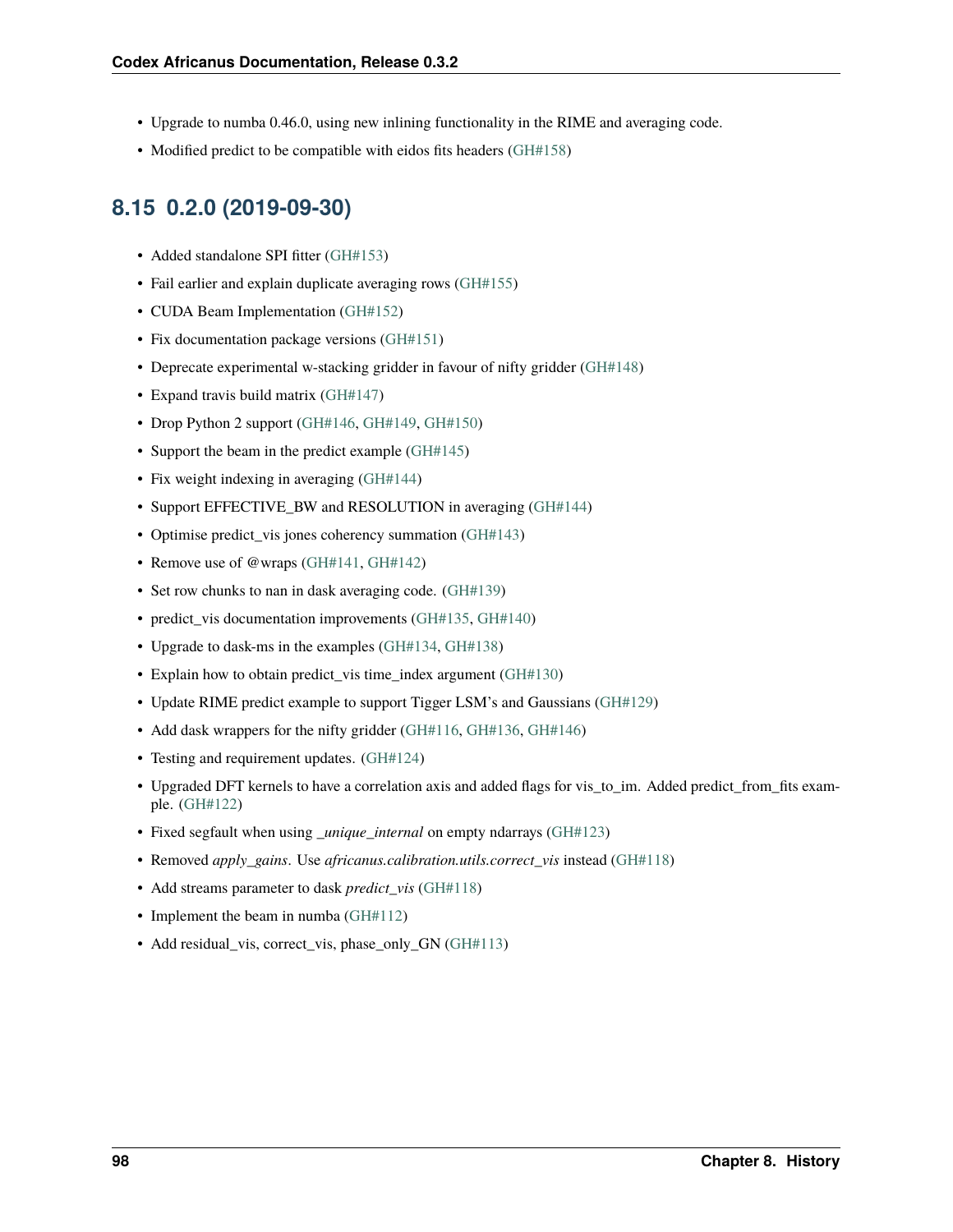## **8.16 0.1.8 (2019-05-28)**

- Use environment markers in setup.py [\(GH#110\)](https://github.com/ska-sa/codex-africanus/pull/110)
- Add *apply\_gains*, a wrapper around *predict\_vis* [\(GH#108\)](https://github.com/ska-sa/codex-africanus/pull/108)
- Fix testing extras\_require [\(GH#107\)](https://github.com/ska-sa/codex-africanus/pull/107)
- Fix WEIGHT\_SPECTRUM averaging and add more averaging tests [\(GH#106\)](https://github.com/ska-sa/codex-africanus/pull/106)

# **8.17 0.1.7 (2019-05-09)**

• Even more support for automated travis deploys.

## **8.18 0.1.6 (2019-05-09)**

• Support automated travis deploys.

## **8.19 0.1.5 (2019-05-09)**

- Predict script enhancements [\(GH#103\)](https://github.com/ska-sa/codex-africanus/pull/103) and dask channel chunking fix [\(GH#104\)](https://github.com/ska-sa/codex-africanus/issues/104).
- Directly jit DFT functions [\(GH#100,](https://github.com/ska-sa/codex-africanus/pull/100) [GH#101\)](https://github.com/ska-sa/codex-africanus/pull/101)
- Spectral Models [\(GH#86\)](https://github.com/ska-sa/codex-africanus/pull/86)
- Fix radec sign conversion in wsclean sky model [\(GH#96\)](https://github.com/ska-sa/codex-africanus/pull/96)
- Full Time and Channel Averaging Implementation [\(GH#80,](https://github.com/ska-sa/codex-africanus/pull/80) [GH#97,](https://github.com/ska-sa/codex-africanus/pull/97) [GH#98\)](https://github.com/ska-sa/codex-africanus/pull/98)
- Support integer seconds in wsclean ra and dec columns [\(GH#91,](https://github.com/ska-sa/codex-africanus/pull/91) [GH#93\)](https://github.com/ska-sa/codex-africanus/pull/93)
- Fix ratio computation in Gaussian Shape [\(GH#89,](https://github.com/ska-sa/codex-africanus/pull/89) [GH#90\)](https://github.com/ska-sa/codex-africanus/pull/90)

## **8.20 0.1.4 (2019-03-11)**

- Support *complete* and *complete-cuda* to support non-GPU installs [\(GH#87\)](https://github.com/ska-sa/codex-africanus/pull/87)
- Gaussian Shape Parameter Implementation [\(GH#82,](https://github.com/ska-sa/codex-africanus/pull/82) [GH#83\)](https://github.com/ska-sa/codex-africanus/pull/83)
- WSClean Spectral Model [\(GH#81\)](https://github.com/ska-sa/codex-africanus/pull/81)
- Compare predict versus MeqTrees [\(GH#79\)](https://github.com/ska-sa/codex-africanus/pull/79)
- Time and channel averaging [\(GH#75\)](https://github.com/ska-sa/codex-africanus/pull/75)
- cupy implementation of *predict\_vis* [\(GH#73\)](https://github.com/ska-sa/codex-africanus/pull/73)
- Introduce transpose in second antenna term of predict [\(GH#72\)](https://github.com/ska-sa/codex-africanus/pull/72)
- cupy implementation of *feed\_rotation* [\(GH#67\)](https://github.com/ska-sa/codex-africanus/pull/67)
- cupy implementation of *stokes\_convert* kernel [\(GH#65\)](https://github.com/ska-sa/codex-africanus/pull/65)
- Add a basic RIME example [\(GH#64\)](https://github.com/ska-sa/codex-africanus/pull/64)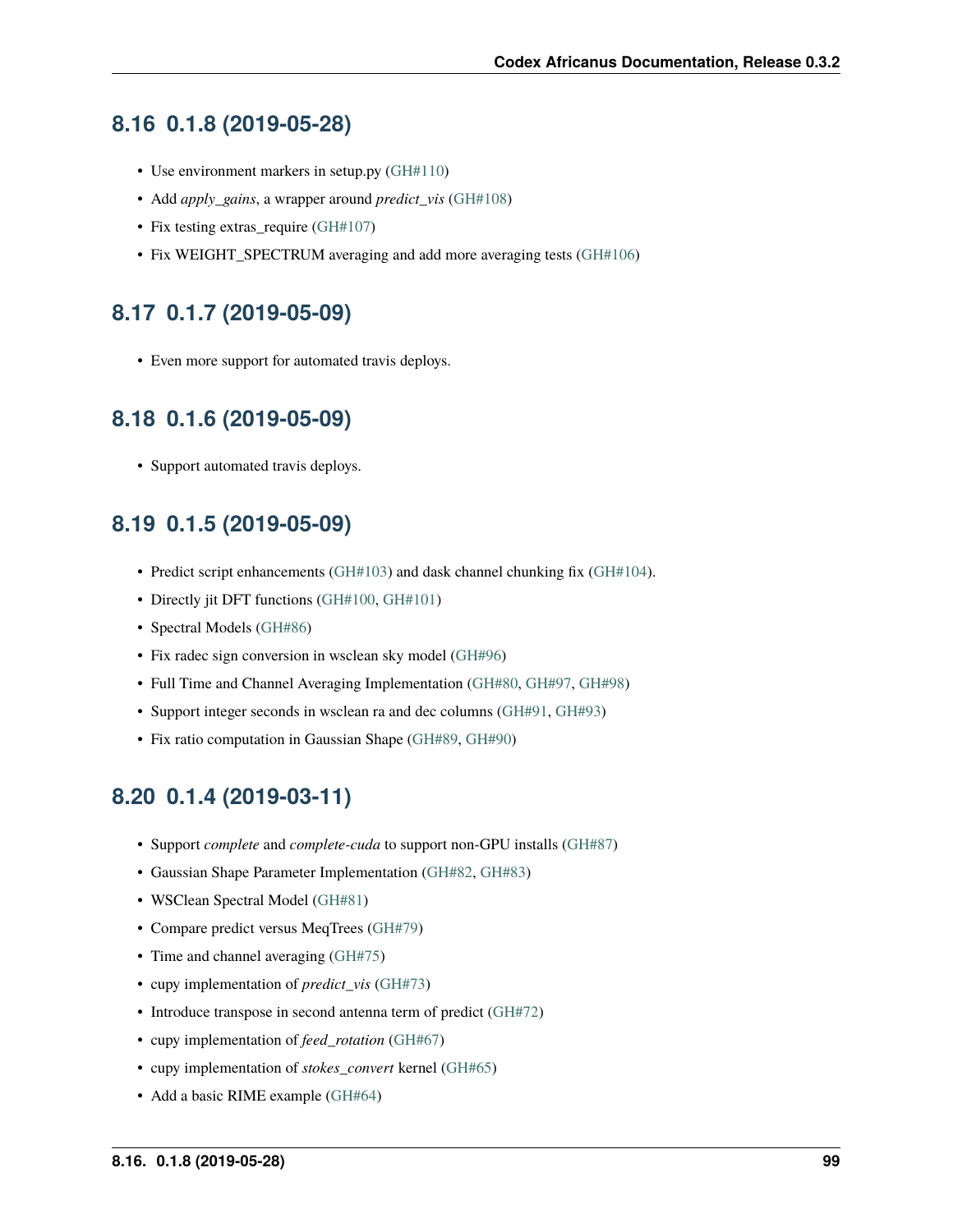- requires optional accepts ImportError's for a better debugging experience [\(GH#62,](https://github.com/ska-sa/codex-africanus/pull/62) [GH#63\)](https://github.com/ska-sa/codex-africanus/pull/63)
- Added *fit\_component\_spi* function [\(GH#61\)](https://github.com/ska-sa/codex-africanus/pull/61)
- cupy implementation of the *phase\_delay* kernel [\(GH#59\)](https://github.com/ska-sa/codex-africanus/pull/59)
- Correct *phase\_delay* argument ordering [\(GH#57\)](https://github.com/ska-sa/codex-africanus/pull/57)
- Support dask for *radec\_to\_lmn* and *lmn\_to\_radec*. Also add support for *radec\_to\_lm* and *lm\_to\_radec* [\(GH#56\)](https://github.com/ska-sa/codex-africanus/pull/56)
- Added test for dft to test if image space covariance is symmetric [\(GH#55\)](https://github.com/ska-sa/codex-africanus/pull/55)
- Correct Parallactic Angle Computation [\(GH#49\)](https://github.com/ska-sa/codex-africanus/pull/49)
- Enhance visibility predict [\(GH#50\)](https://github.com/ska-sa/codex-africanus/pull/50)
- Fix Kaiser Bessel filter and taper [\(GH#48\)](https://github.com/ska-sa/codex-africanus/pull/48)
- Stokes/Correlation conversion [\(GH#41\)](https://github.com/ska-sa/codex-africanus/pull/41)
- Fix gridding examples [\(GH#43\)](https://github.com/ska-sa/codex-africanus/pull/43)
- Add simple dask gridder example [\(GH#42\)](https://github.com/ska-sa/codex-africanus/pull/42)
- Implement Kaiser Bessel filter [\(GH#38\)](https://github.com/ska-sa/codex-africanus/pull/38)
- Implement W-stacking gridder/degridder [\(GH#38\)](https://github.com/ska-sa/codex-africanus/pull/38)
- Use 2D filters by default [\(GH#37\)](https://github.com/ska-sa/codex-africanus/pull/37)
- Fixed bug in im to vis. Added more tests for im to vis. Removed division by  $n$  since it is trivial to reinstate after the fact. [\(GH#34\)](https://github.com/ska-sa/codex-africanus/pull/34)
- Move numba implementations out of API functions. [\(GH#33\)](https://github.com/ska-sa/codex-africanus/pull/33)
- Zernike Polynomial Direction Dependent Effects [\(GH#18,](https://github.com/ska-sa/codex-africanus/pull/18) [GH#30\)](https://github.com/ska-sa/codex-africanus/pull/30)
- Added division by  $n$  to DFT. Fixed dask chunking issue. Updated test\_vis\_to\_im\_dask [\(GH#29\)](https://github.com/ska-sa/codex-africanus/pull/29).
- Implement RIME visibility predict [\(GH#24,](https://github.com/ska-sa/codex-africanus/pull/24) [GH#25\)](https://github.com/ska-sa/codex-africanus/pull/25)
- Direct Fourier Transform [\(GH#19\)](https://github.com/ska-sa/codex-africanus/pull/19)
- Parallactic Angle computation [\(GH#15\)](https://github.com/ska-sa/codex-africanus/pull/15)
- Implement Feed Rotation term [\(GH#14\)](https://github.com/ska-sa/codex-africanus/pull/14)
- Swap gridding correlation dimensions [\(GH#13\)](https://github.com/ska-sa/codex-africanus/pull/13)
- Implement Direction Dependent Effect beam cubes [\(GH#12\)](https://github.com/ska-sa/codex-africanus/pull/12)
- Implement Brightness Matrix Calculation [\(GH#9\)](https://github.com/ska-sa/codex-africanus/pull/9)
- Implement RIME Phase Delay term [\(GH#8\)](https://github.com/ska-sa/codex-africanus/pull/8)
- Support user supplied grids [\(GH#7\)](https://github.com/ska-sa/codex-africanus/pull/7)
- Add dask wrappers to the gridder and degridder [\(GH#4\)](https://github.com/ska-sa/codex-africanus/pull/4)
- Add weights to gridder/degridder and remove PSF function [\(GH#2\)](https://github.com/ska-sa/codex-africanus/pull/2)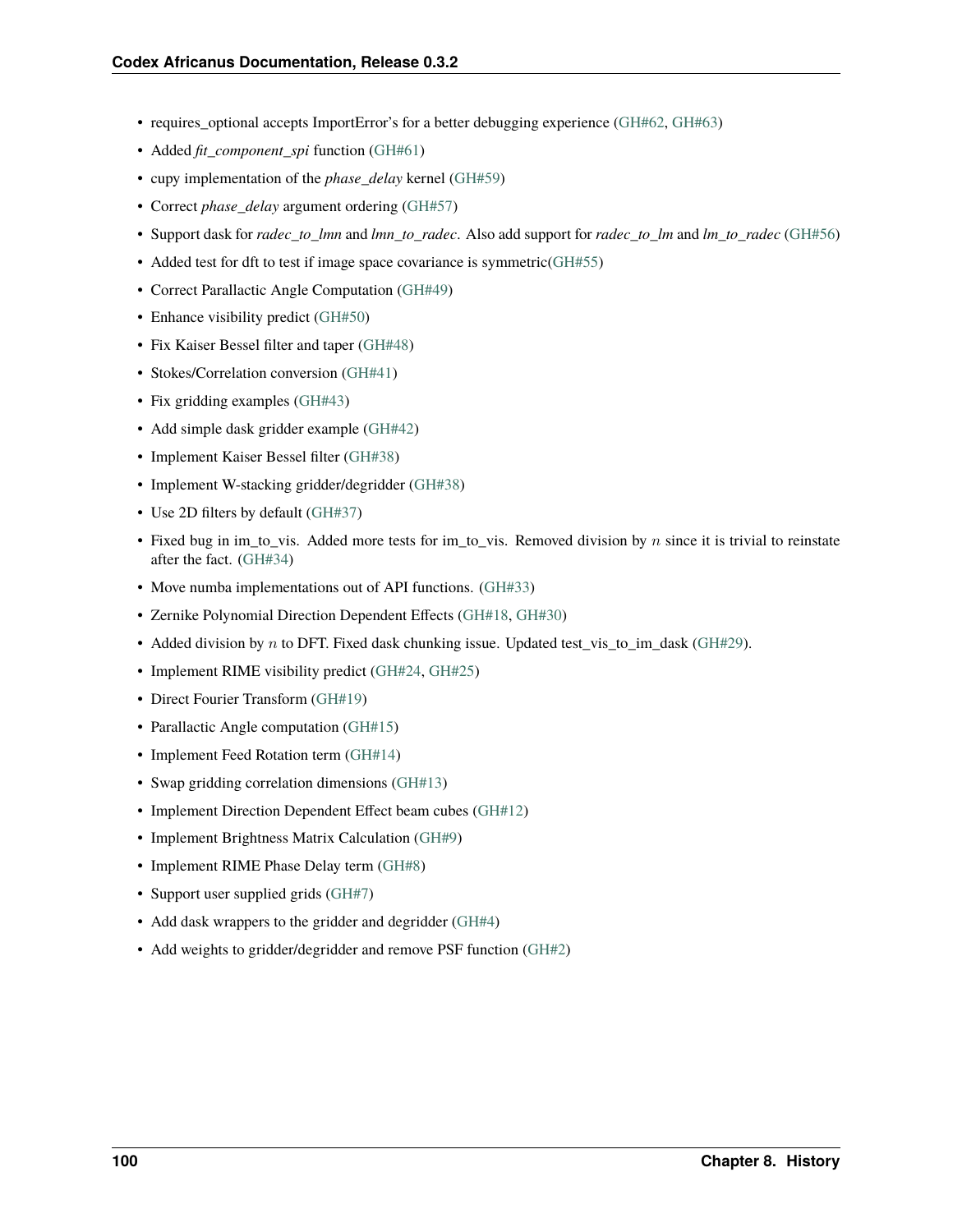# **8.21 0.1.2 (2018-03-28)**

• First release on PyPI.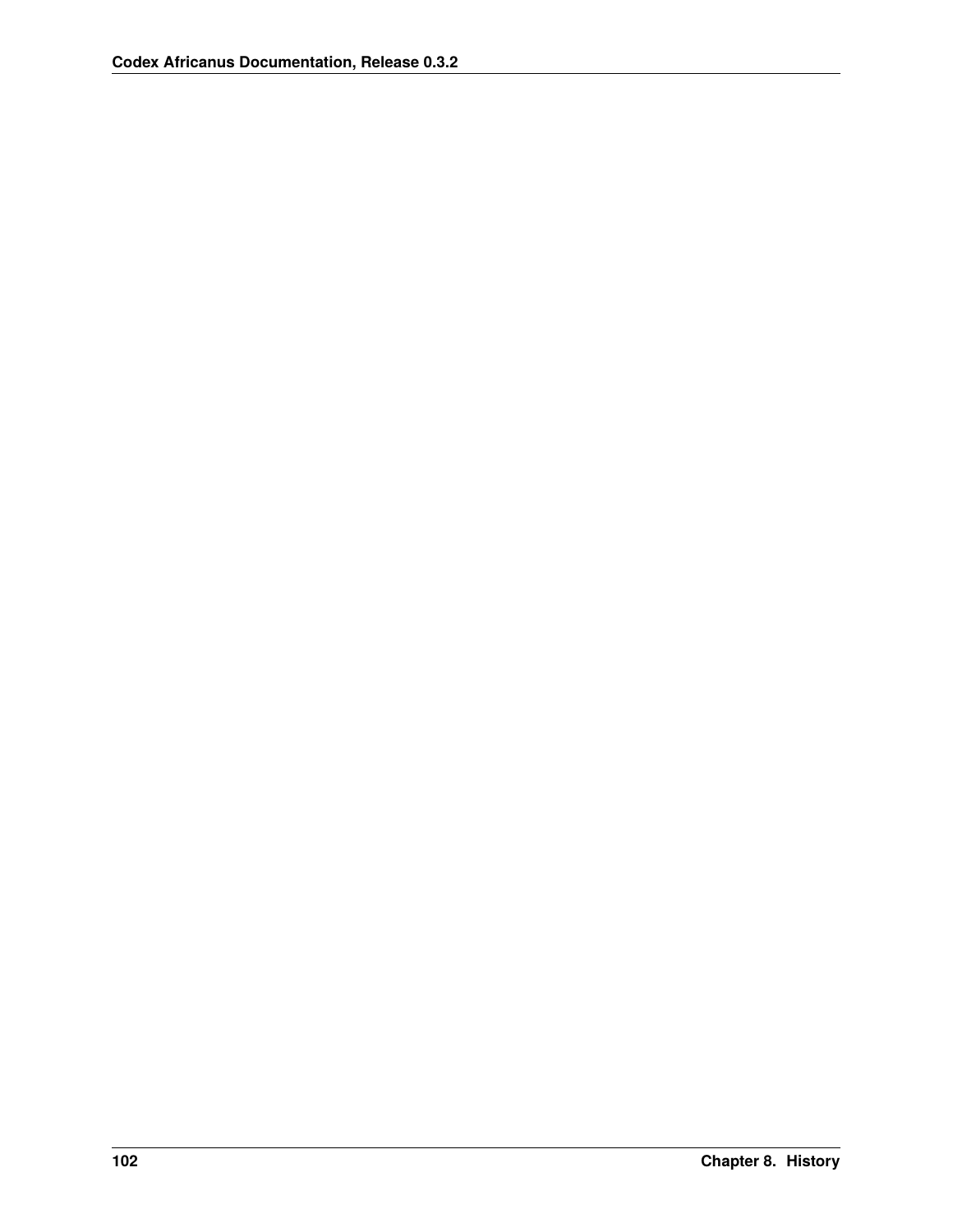## **CHAPTER**

# **NINE**

# **INDICES AND TABLES**

- genindex
- modindex
- search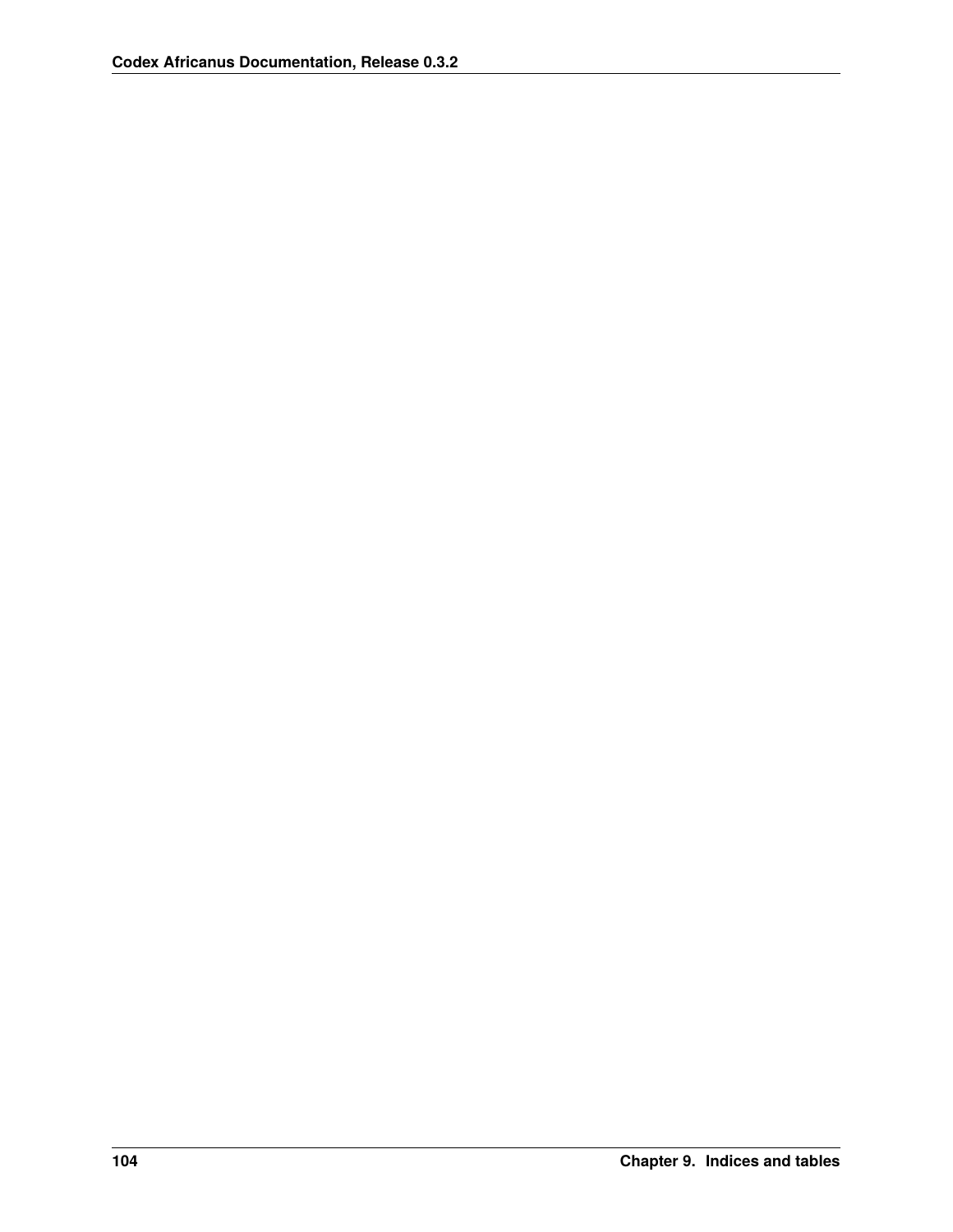### **INDEX**

### A

abs\_diff() (*in module africanus.gps*), [77](#page-80-0)

aggregate\_chunks() (*in module africanus.util.shapes*), [61](#page-64-0)

### B

bda() (*in module africanus.averaging*), [55](#page-58-0) bda() (*in module africanus.averaging.dask*), [58](#page-61-0) beam\_cube\_dde() (*in module africanus.rime*), [12](#page-15-0) beam\_cube\_dde() (*in module africanus.rime.cuda*), [16](#page-19-0) beam\_cube\_dde() (*in module africanus.rime.dask*), [21](#page-24-0) beam\_filenames() (*in module africanus.util.beams*), [62](#page-65-0) beam\_grids() (*in module africanus.util.beams*), [62](#page-65-0) BeamCubeDDE (*class in* africanus.experimental.rime.fused.terms.cube\_dd**&**);**rty()** (in module africanus.gridding.wgridder), [28](#page-31-0) [87](#page-90-0) Brightness (*class in africanus.experimental.rime.fused.terms.brightness*), [32](#page-35-0) D dask\_schema() (*africanus.experimental.rime.fused.terms.core.Term method*), [86](#page-89-0) dask\_schema() (*africanus.experimental.rime.fused.transformers.core.Transformer method*), [86](#page-89-0) degrid() (*in module africanus.gridding.nifty.dask*), [27](#page-30-0) dirty() (*in module africanus.gridding.nifty.dask*), [27](#page-30-0) dirty() (*in module africanus.gridding.wgridder.dask*),

# C

[87](#page-90-0)

compute\_and\_corrupt\_vis() (*in module africanus.calibration.utils*), [69](#page-72-0) compute\_and\_corrupt\_vis() (*in module africanus.calibration.utils.dask*), [72](#page-75-0) compute\_jhj() (*in module africanus.calibration.phase\_only*), [73](#page-76-0) compute\_jhj() (*in module africanus.calibration.phase\_only.dask*), [75](#page-78-0) compute\_jhj\_and\_jhr() (*in module africanus.calibration.phase\_only*), [73](#page-76-0) compute\_jhr() (*in module africanus.calibration.phase\_only*), [72](#page-75-0) compute\_jhr() (*in module africanus.calibration.phase\_only.dask*), [75](#page-78-0) convert() (*in module africanus.model.coherency*), [41](#page-44-0) convert() (*in module africanus.model.coherency.cuda*), [42](#page-45-0) convert() (*in module africanus.model.coherency.dask*), [43](#page-46-0) corr\_shape() (*in module africanus.util.shapes*), [61](#page-64-0) correct\_vis() (*in module africanus.calibration.utils*), [69](#page-72-0)

# E

[68](#page-71-0)

estimate\_cell\_size() (*in module africanus.gridding.util*), [36](#page-39-0) EstimatingProgressBar (*class in africanus.util.dask\_util*), [64](#page-67-0) exponential\_squared() (*in module africanus.gps*), [77](#page-80-0)

correct\_vis() (*in module africanus.calibration.utils.dask*), [71](#page-74-0) corrupt\_vis() (*in module africanus.calibration.utils*),

corrupt\_vis() (*in module africanus.calibration.utils.dask*), [70](#page-73-0)

### F

feed\_rotation() (*in module africanus.rime*), [12](#page-15-0) feed\_rotation() (*in module africanus.rime.cuda*), [16](#page-19-0) feed\_rotation() (*in module africanus.rime.dask*), [20](#page-23-0) FeedRotation (*class in africanus.experimental.rime.fused.terms.feed\_rotation*), [87](#page-90-0) fit\_spi\_components() (*in module africanus.model.spi*), [47](#page-50-0) fit\_spi\_components() (*in module africanus.model.spi.dask*), [47](#page-50-0)

format\_code() (*in module africanus.util.code*), [63](#page-66-0)

#### G

gauss\_newton() (*in module africanus.calibration.phase\_only*), [74](#page-77-0)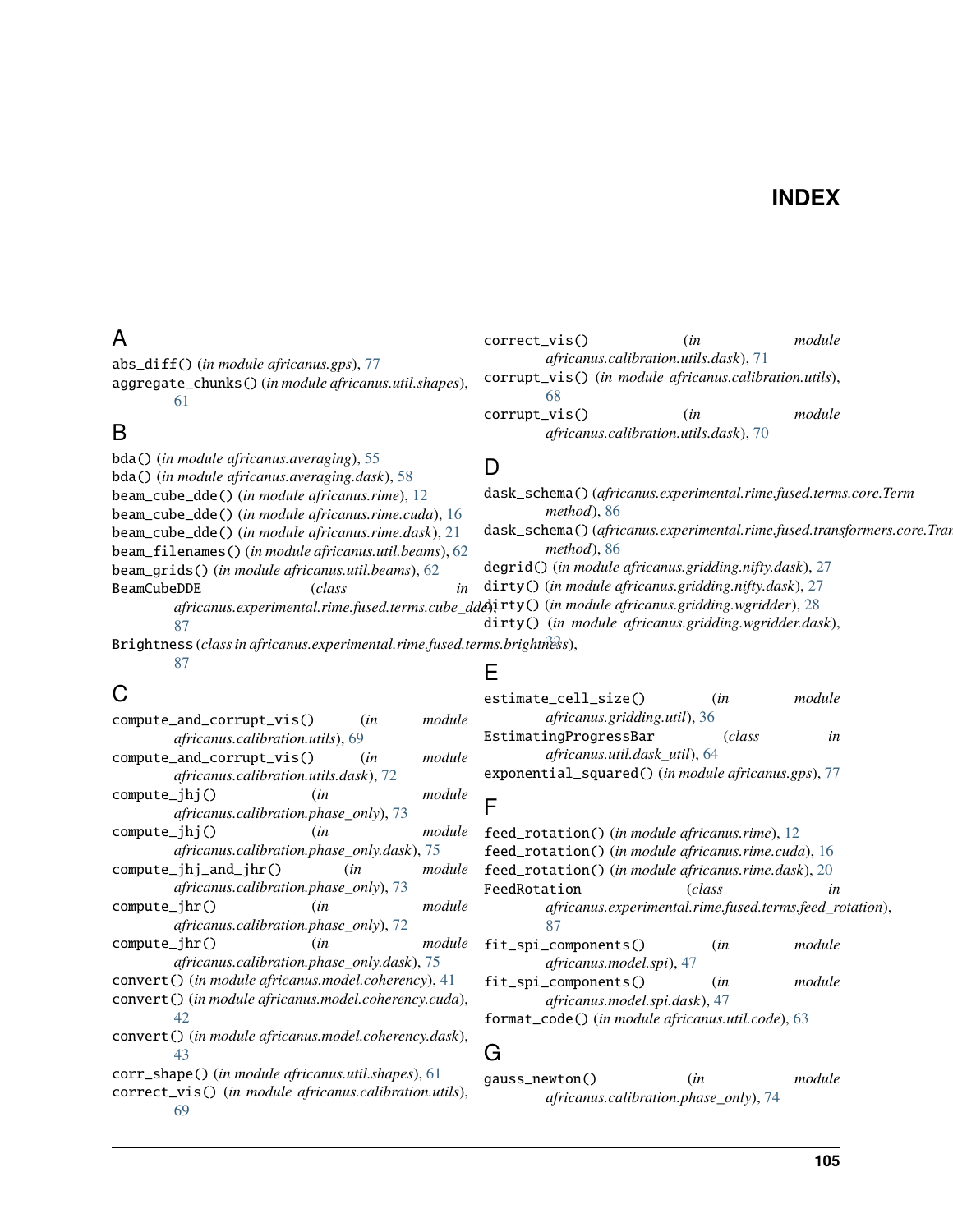| Gaussian (class in africanus.experimental.rime.fused.terms gaussian),                                                                  |                                                                                                        |  |
|----------------------------------------------------------------------------------------------------------------------------------------|--------------------------------------------------------------------------------------------------------|--|
| 87                                                                                                                                     | parallactic_angles() (in module africanus.rime), 11                                                    |  |
| gaussian() (in module africanus.model.shape), 48<br>gaussian() (in module africanus.model.shape.dask), 49                              | parallactic_angles()<br>module<br>(in                                                                  |  |
| grid() (in module africanus.gridding.nifty.dask), 27                                                                                   | africanus.rime.dask), 20<br>ParallacticTransformer<br>(class<br>in                                     |  |
| grid_config()<br>module<br>(in                                                                                                         | africanus.experimental.rime.fused.transformers.parangle),                                              |  |
| africanus.gridding.nifty.dask), 26                                                                                                     | 87                                                                                                     |  |
| grids() (in module africanus.util.cuda), 65                                                                                            | parse_python_assigns()<br>module<br>(in                                                                |  |
| Н                                                                                                                                      | africanus.util.cmdline), 60                                                                            |  |
|                                                                                                                                        | Phase (class in africanus.experimental.rime.fused.terms.phase),                                        |  |
| hessian() (in module africanus.gridding.wgridder), 31<br>hessian()<br>module<br>(in                                                    | 87                                                                                                     |  |
| africanus.gridding.wgridder.dask), 35                                                                                                  | phase_delay() (in module africanus.rime), 11                                                           |  |
| hogbom_clean() (in module africanus.deconv.hogbom),                                                                                    | phase_delay() (in module africanus.rime.cuda), 16<br>phase_delay() (in module africanus.rime.dask), 20 |  |
| 37                                                                                                                                     | predict_vis() (in module africanus.rime), 10                                                           |  |
|                                                                                                                                        | predict_vis() (in module africanus.rime.cuda), 14                                                      |  |
|                                                                                                                                        | predict_vis() (in module africanus.rime.dask), 18                                                      |  |
| im_to_vis() (in module africanus.dft), 24                                                                                              |                                                                                                        |  |
| im_to_vis() (in module africanus.dft.dask), 25                                                                                         | R                                                                                                      |  |
| init_fields() (africanus.experimental.rime.fused.terms.core.Term<br>radec_to_lm() (in module africanus.coordinates), 37<br>method), 85 |                                                                                                        |  |
| memou), 65<br>init_fields() (africanus.experimental.rime.fused.transformers.core,dransformer                                           |                                                                                                        |  |
| method), 86                                                                                                                            | radec_to_1mn() (in module africanus.coordinates), 38                                                   |  |
| K                                                                                                                                      | radec_to_lmn()<br>(in<br>module                                                                        |  |
|                                                                                                                                        | africanus.coordinates.dask), 40                                                                        |  |
| kron_cholesky() (in module africanus.linalg), 76                                                                                       | requires_optional()<br>(in<br>module                                                                   |  |
| kron_matvec() (in module africanus.linalg), 76                                                                                         | africanus.util.requirements), 60                                                                       |  |
|                                                                                                                                        | residual() (in module africanus.gridding.wgridder), 30                                                 |  |
| LazyProxy (class in africanus.util.patterns), 65                                                                                       | residual()<br>module<br>(in                                                                            |  |
| LazyProxyMultiton (class in africanus.util.patterns),                                                                                  | africanus.gridding.wgridder.dask), 34<br>residual_vis() (in module africanus.calibration.utils),       |  |
| 67                                                                                                                                     | 68                                                                                                     |  |
| 1m_to_radec() (in module africanus.coordinates), 38                                                                                    | residual_vis()<br>module<br>(in                                                                        |  |
| 1m_to_radec() (in module africanus.coordinates.dask),                                                                                  | africanus.calibration.utils.dask), 70                                                                  |  |
| 40<br>1mn_to_radec() (in module africanus.coordinates), 39                                                                             | rime() (in module africanus.experimental.rime.fused.core),                                             |  |
| lmn_to_radec()<br>(in<br>module                                                                                                        | 87                                                                                                     |  |
| africanus.coordinates.dask), 40                                                                                                        | rime() (in module africanus.experimental.rime.fused.dask),<br>88                                       |  |
| LMTransformer<br>(class<br>in                                                                                                          | RimeSpecification<br>(class<br>in                                                                      |  |
| africanus.experimental.rime.fused.transformers.lm),                                                                                    | africanus.experimental.rime.fused.specification),                                                      |  |
| 87                                                                                                                                     | 83                                                                                                     |  |
| load() (in module africanus.model.wsclean), 50                                                                                         | S                                                                                                      |  |
| M                                                                                                                                      |                                                                                                        |  |
| memoize_on_key (class in africanus.util.code), 63                                                                                      | sampler()(africanus.experimental.rime.fused.terms.core.Term                                            |  |
| model () (in module africanus.gridding.nifty.dask), 28                                                                                 | method), 85<br>spectra() (in module africanus.model.wsclean), 50                                       |  |
| model() (in module africanus.gridding.wgridder), 29                                                                                    | spectra() (in module africanus.model.wsclean.dask),                                                    |  |
| model() (in module africanus.gridding.wgridder.dask),                                                                                  | 51                                                                                                     |  |
| 33                                                                                                                                     | spectral_model()<br>(in<br>module                                                                      |  |
| Multiton (class in africanus.util.patterns), 65                                                                                        | africanus.model.spectral), 45                                                                          |  |
|                                                                                                                                        | spectral_model()<br>module<br>(in                                                                      |  |

### O

OUTPUTS (*africanus.experimental.rime.fused.transformers.core.Transformer attribute*), [86](#page-89-0) *africanus.model.spectral.dask*), [45](#page-48-0)